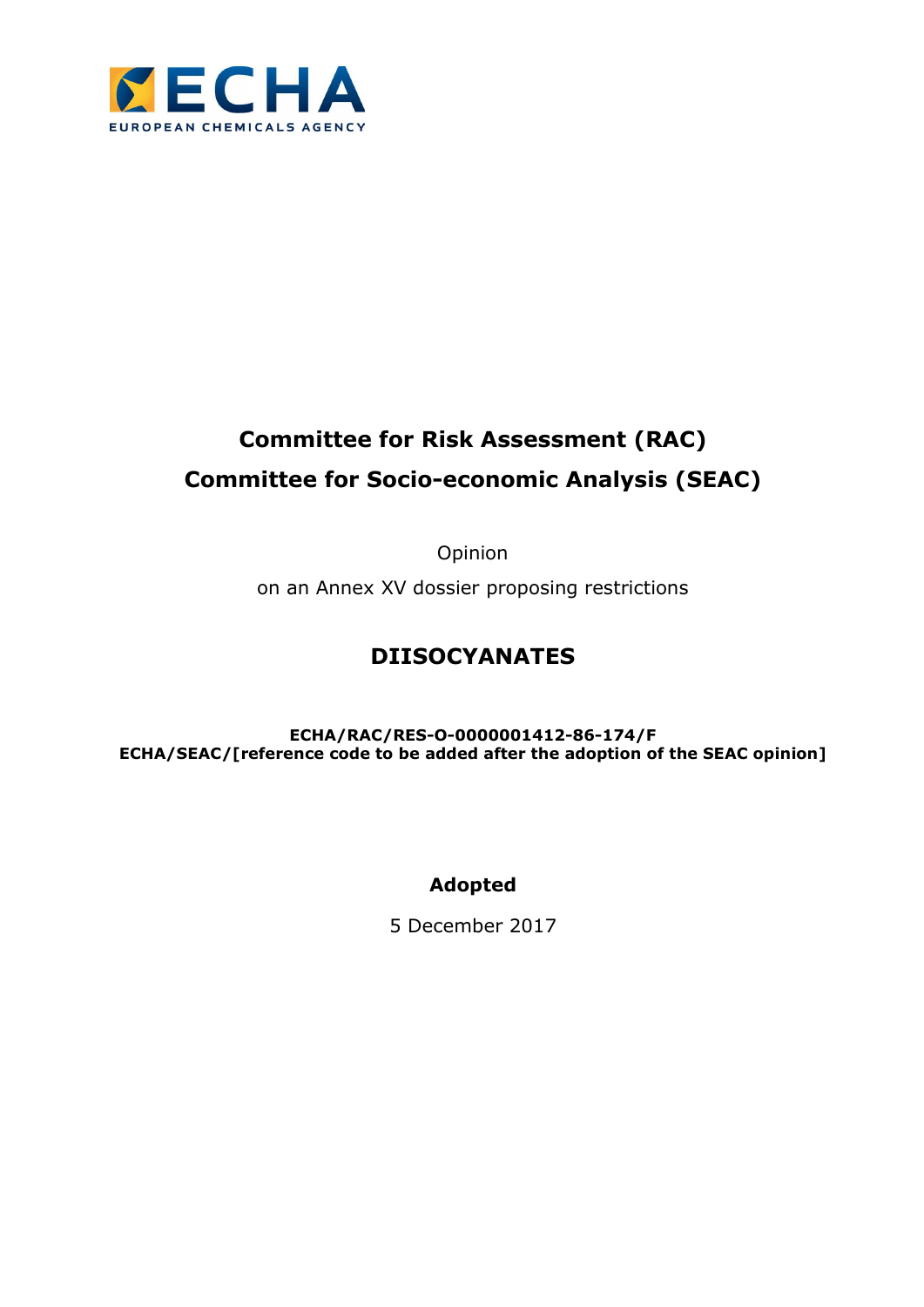

5 December 2017

ECHA/RAC/RES-O-0000001412-86-174/F

30 November 2017

ECHA/SEAC/[reference code to be added after the adoption of the SEAC opinion]

# Opinion of the Committee for Risk Assessment

and

# Opinion of the Committee for Socio-economic Analysis

## on an Annex XV dossier proposing restrictions of the manufacture, placing on the market or use of a substance within the EU

Having regard to Regulation (EC) No 1907/2006 of the European Parliament and of the Council 18 December 2006 concerning the Registration, Evaluation, Authorisation and Restriction of Chemicals (the REACH Regulation), and in particular the definition of a restriction in Article 3(31) and Title VIII thereof, the Committee for Risk Assessment (RAC) has adopted an opinion in accordance with Article 70 of the REACH Regulation and the Committee for Socio-economic Analysis (SEAC) has adopted an opinion in accordance with Article 71 of the REACH Regulation on the proposal for restriction of

| Chemical name(s): | <b>Diisocyanates</b> |
|-------------------|----------------------|
| EC No.:           |                      |
| <b>CAS No.:</b>   |                      |

This document presents the opinion adopted by RAC and the Committee's justification for its opinion. The Background Document, as a supportive document to both RAC and SEAC opinions and their justification, gives the details of the Dossier Submitter's proposal, amended for further information obtained during the public consultation and other relevant information resulting from the opinion making process.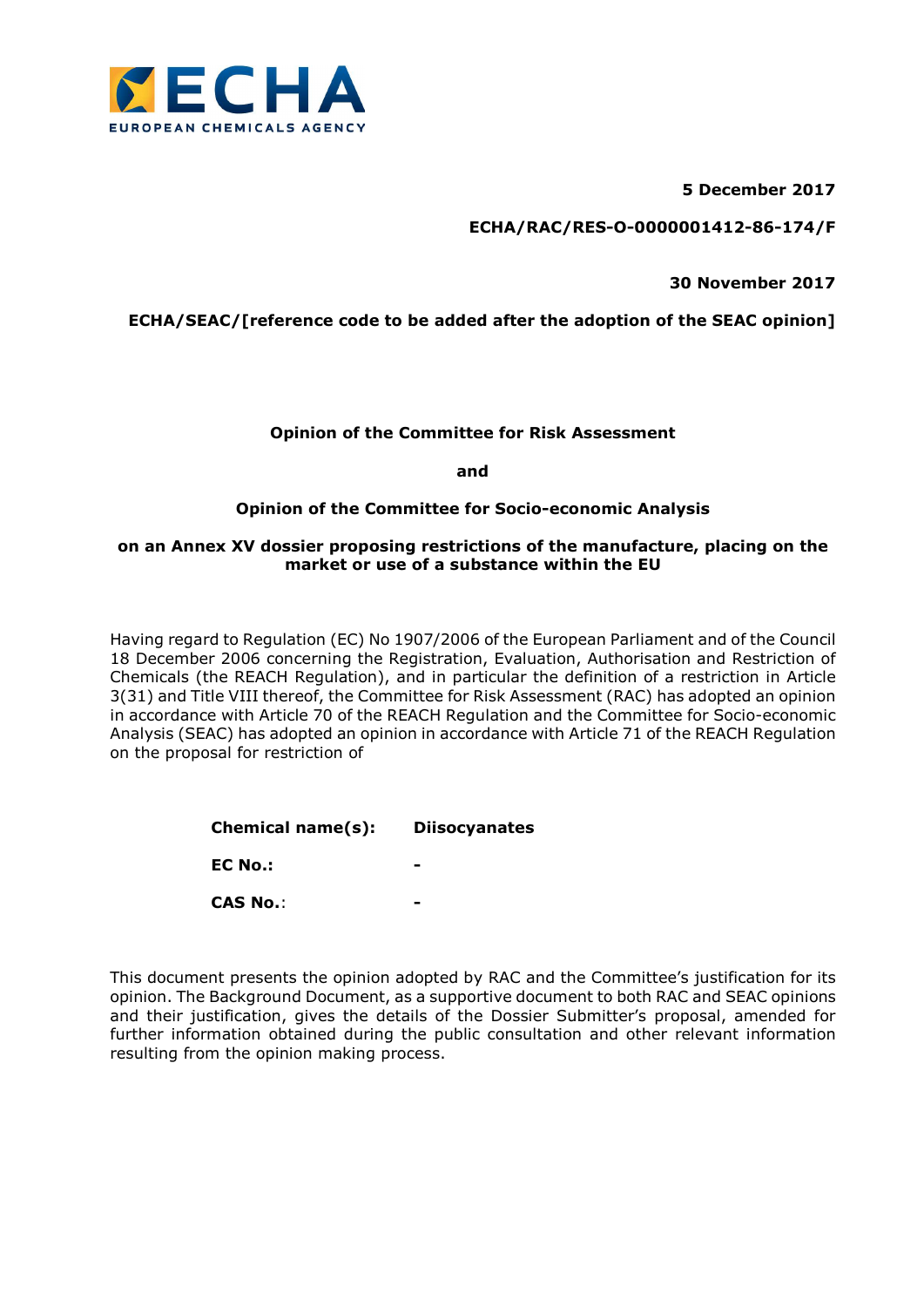

# PROCESS FOR ADOPTION OF THE OPINIONS

**Germany** has submitted a proposal for a restriction together with the justification and background information documented in an Annex XV dossier. The Annex XV report conforming to the requirements of Annex XV of the REACH Regulation was made publicly available at http://echa.europa.eu/web/guest/restrictions-under-consideration on 22 March 2017. Interested parties were invited to submit comments and contributions by 22 September 2017.

# ADOPTION OF THE OPINION

ADOPTION OF THE OPINION OF RAC:

## Rapporteur, appointed by RAC: Veda Marija VARNAI

Co-rapporteur, appointed by RAC: Sonja KAPELARI

The opinion of RAC as to whether the suggested restrictions are appropriate in reducing the risk to human health and/or the environment was adopted in accordance with Article 70 of the REACH Regulation on 5 December 2017.

The opinion takes into account the comments of interested parties provided in accordance with Article 69(6) of the REACH Regulation.

The opinion of RAC was adopted by a simple majority of all members having the right to vote. The minority position including its grounds is made available in a separate document which has been published at the same time as the opinion.

# ADOPTION OF THE OPINION OF SEAC

Rapporteur, appointed by SEAC: Johanna KIISKI

Co-rapporteur, appointed by SEAC: Karmen KRAJNC

The draft opinion of SEAC

The draft opinion of SEAC on the proposed restriction and on its related socio-economic impact has been agreed in accordance with Article 71(1) of the REACH Regulation on 30 November 2017.

The draft opinion takes into account the comments from the interested parties provided in accordance with Article 69(6)(a) of the REACH Regulation.

The draft opinion takes into account the socio-economic analysis, or information which can contribute to one, received from the interested parties provided in accordance with Article 69(6)(b) of the REACH Regulation.

The draft opinion was published at http://echa.europa.eu/web/guest/restrictions-underconsideration on 20 December 2017. Interested parties were invited to submit comments on the draft opinion by 20 February 2018.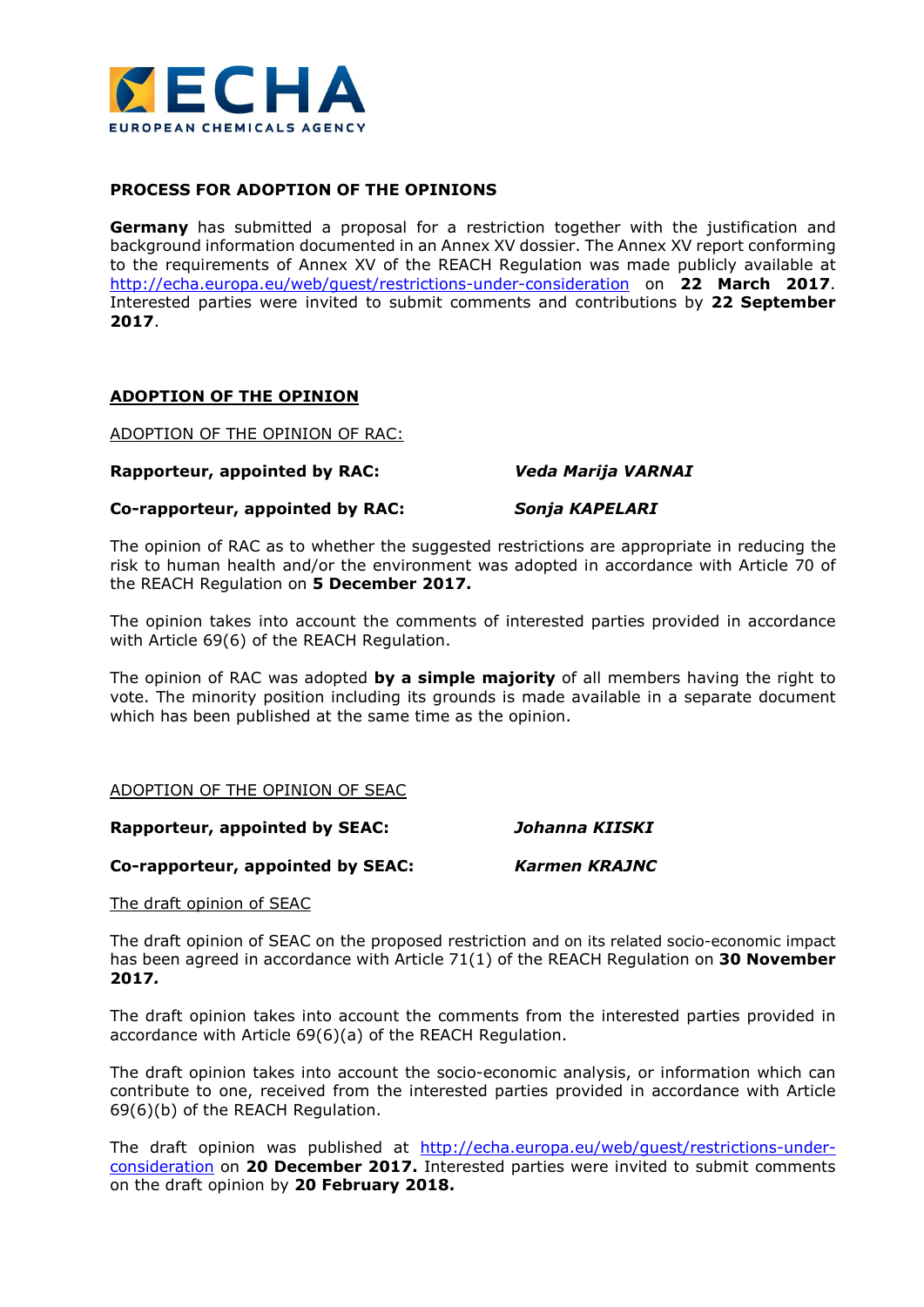

The opinion of SEAC

The opinion of SEAC on the proposed restriction and on its related socio-economic impact was adopted in accordance with Article 71(1) and (2) of the REACH Regulation on  $\int d$  ate of adoption of the opinion]. [The deadline for the opinion of SEAC was in accordance with Article 71(3) of the REACH Regulation extended by *[number of days]* by the ECHA decision [number and date]] $^1$ .

[The opinion takes into account the comments of interested parties provided in accordance with Article[s 69(6) and]<sup>5</sup> 71(1) of the REACH Regulation.] [No comments were received from interested parties during the public consultation in accordance with Article[s 69(6) and]<sup>3</sup>  $71(1)$ ]<sup>6</sup>.

The opinion of SEAC was adopted  $by$  [consensus.][a simple majority] of all members having the right to vote. [The minority position[s], including their grounds, are made available in a separate document which has been published at the same time as the opinion. $\mathbf{I}^6$ .

-1

Delete the unnecessary part(s)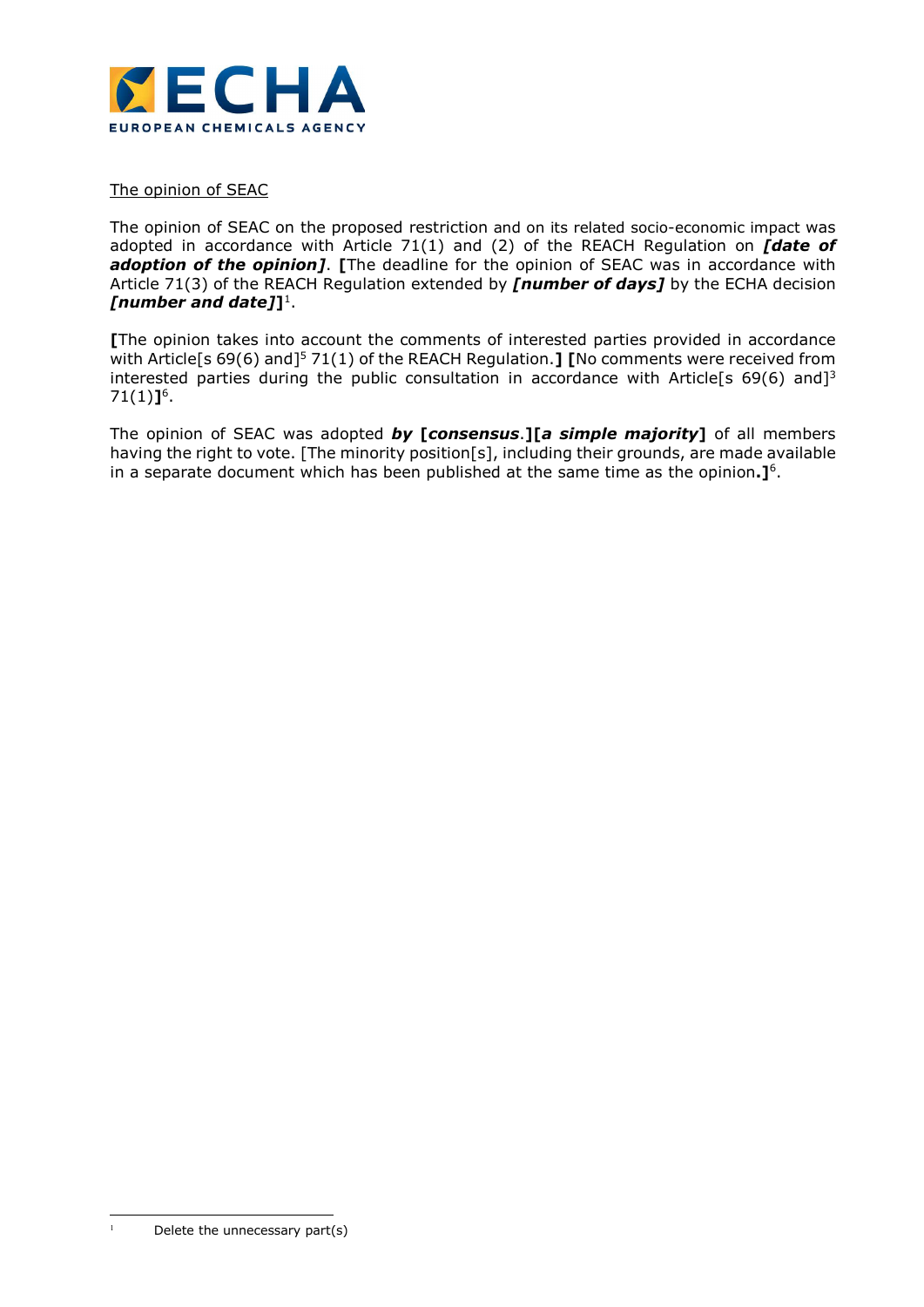

# **Contents**

| Description of and justification for targeting of the information on hazard(s) and                                                                   |  |
|------------------------------------------------------------------------------------------------------------------------------------------------------|--|
|                                                                                                                                                      |  |
|                                                                                                                                                      |  |
| Description of the risk(s) addressed by the proposed restriction 9                                                                                   |  |
|                                                                                                                                                      |  |
|                                                                                                                                                      |  |
|                                                                                                                                                      |  |
|                                                                                                                                                      |  |
|                                                                                                                                                      |  |
|                                                                                                                                                      |  |
|                                                                                                                                                      |  |
|                                                                                                                                                      |  |
|                                                                                                                                                      |  |
|                                                                                                                                                      |  |
|                                                                                                                                                      |  |
|                                                                                                                                                      |  |
|                                                                                                                                                      |  |
| Evidence whether the risk management measures and operational conditions<br>implemented and recommended by the manufactures and/or importers are not |  |
|                                                                                                                                                      |  |
|                                                                                                                                                      |  |
|                                                                                                                                                      |  |
| Evidence if the existing regulatory risk management instruments are not sufficient . 34                                                              |  |
|                                                                                                                                                      |  |
|                                                                                                                                                      |  |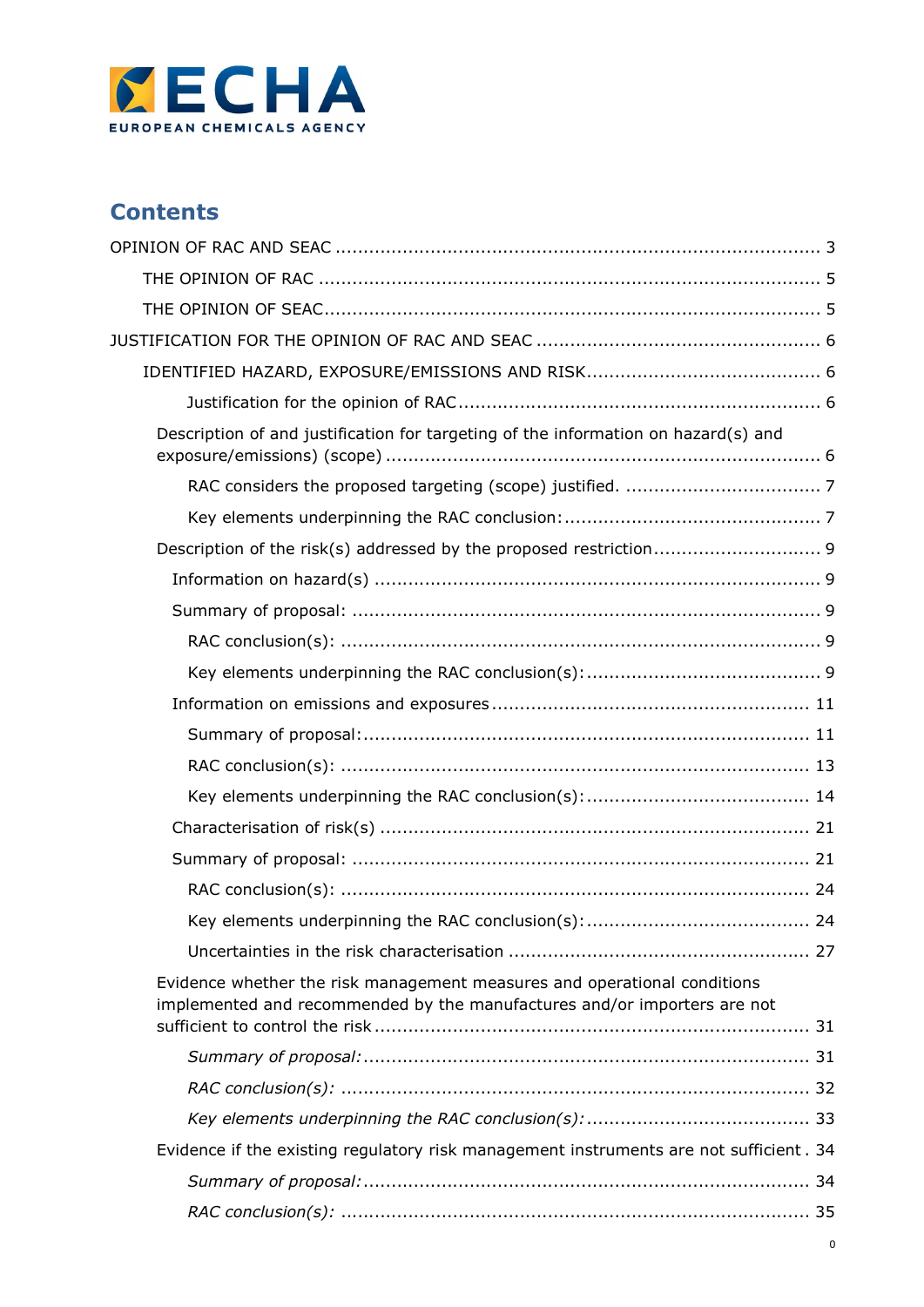

| JUSTIFICATION WHETHER THE SUGGESTED RESTRICTION IS THE MOST APPROPRIATE |  |
|-------------------------------------------------------------------------|--|
|                                                                         |  |
|                                                                         |  |
|                                                                         |  |
|                                                                         |  |
|                                                                         |  |
|                                                                         |  |
|                                                                         |  |
|                                                                         |  |
|                                                                         |  |
|                                                                         |  |
|                                                                         |  |
|                                                                         |  |
|                                                                         |  |
|                                                                         |  |
|                                                                         |  |
|                                                                         |  |
|                                                                         |  |
|                                                                         |  |
|                                                                         |  |
|                                                                         |  |
|                                                                         |  |
|                                                                         |  |
|                                                                         |  |
|                                                                         |  |
|                                                                         |  |
|                                                                         |  |
|                                                                         |  |
|                                                                         |  |
|                                                                         |  |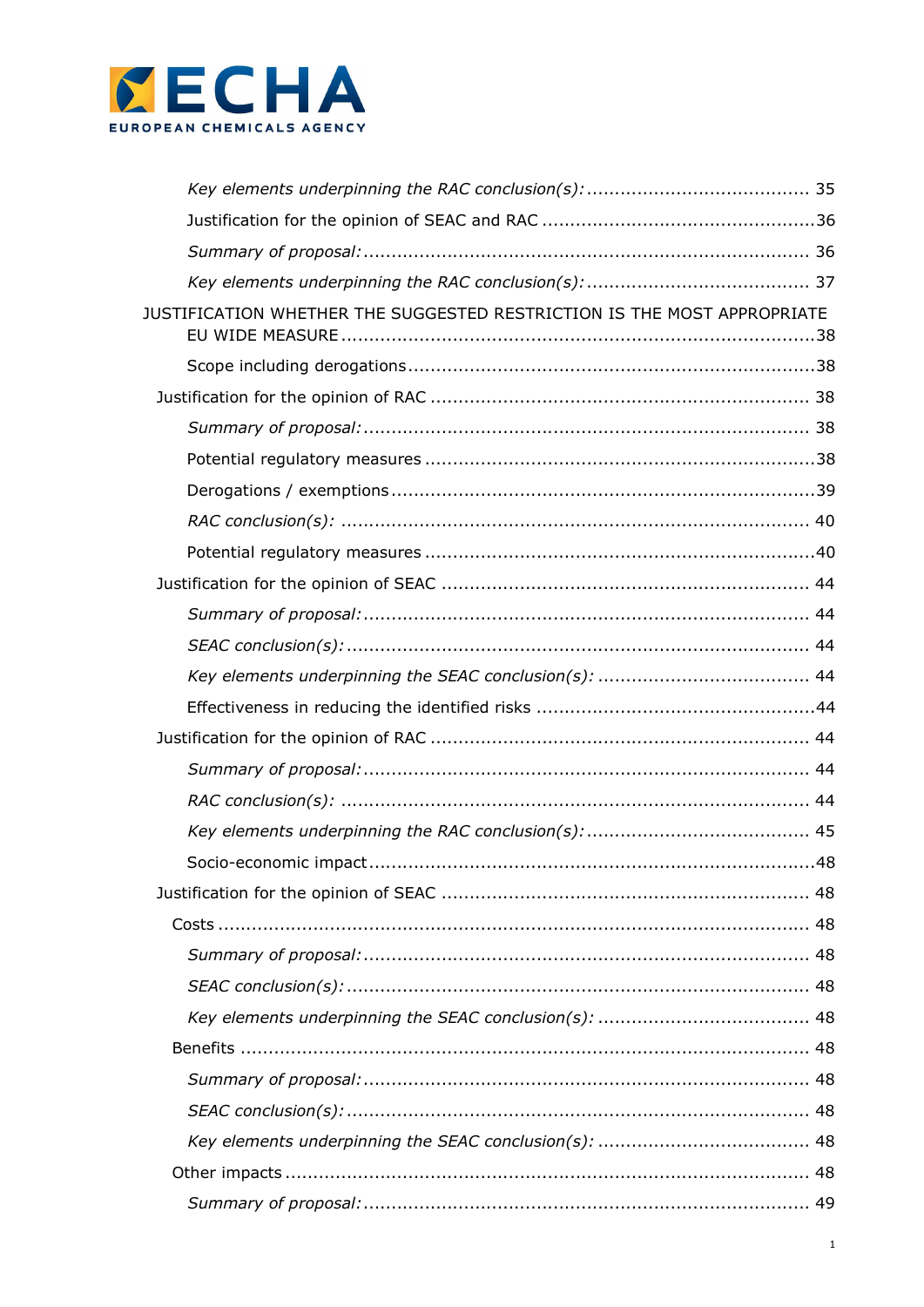

| Key elements underpinning the RAC and SEAC conclusion(s):  49 |  |
|---------------------------------------------------------------|--|
|                                                               |  |
|                                                               |  |
|                                                               |  |
|                                                               |  |
|                                                               |  |
| Key elements underpinning the RAC and SEAC conclusion(s):  53 |  |
|                                                               |  |
|                                                               |  |
|                                                               |  |
|                                                               |  |
| Key elements underpinning the RAC and SEAC conclusion(s):  56 |  |
|                                                               |  |
|                                                               |  |
|                                                               |  |
|                                                               |  |
|                                                               |  |
|                                                               |  |
|                                                               |  |
|                                                               |  |
|                                                               |  |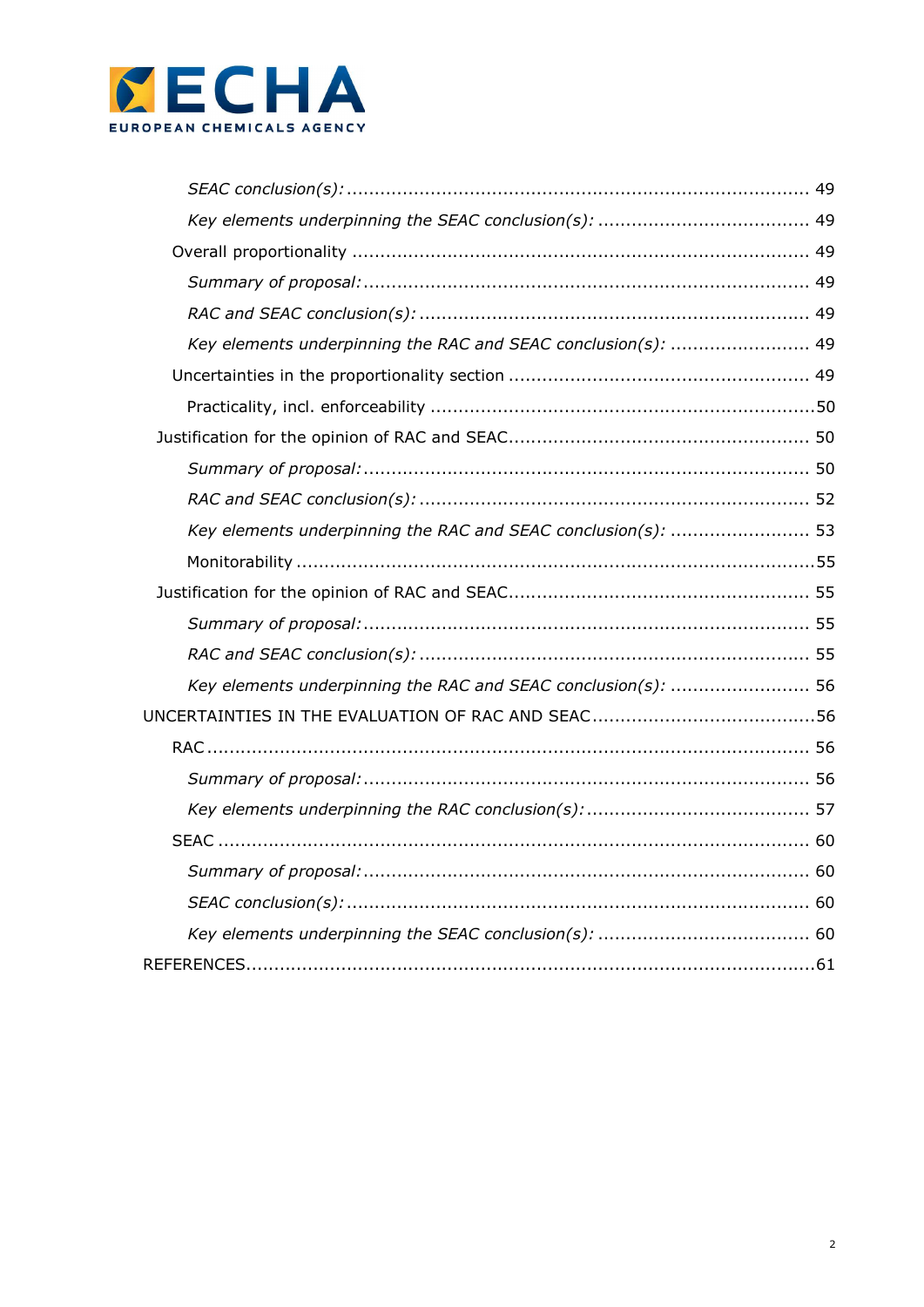

-

# OPINION OF RAC AND SEAC

The restriction proposed by the Dossier Submitter is:

| Substance Identity (or group identity) | Conditions of the restriction                                                                                                                                                                                                                             |
|----------------------------------------|-----------------------------------------------------------------------------------------------------------------------------------------------------------------------------------------------------------------------------------------------------------|
| Diisocyanates                          | 1. Shall not be used as substances on their<br>own, as a constituent in other<br>substances or in mixtures for industrial<br>and professional uses, unless:                                                                                               |
|                                        | a) the cumulative concentration of<br>diisocyanates in the substance or<br>mixture is less than 0.1 % by<br>weight, or                                                                                                                                    |
|                                        | b) the substance or mixture in the form<br>in which it is supplied to the user,<br>including the combination of such<br>substance or mixture, its packaging<br>and any application aid is placed on<br>the market in accordance with<br>paragraph 2b), or |
|                                        | c) the employer or self-employed<br>worker ensures that measures and<br>trainings are taken prior to the use<br>of the substances or mixtures in<br>accordance with the provisions<br>described in Appendix 13 <sup>2</sup> (Trainings<br>and Measures).  |
|                                        | Member States may implement or continue<br>to apply own provisions for the use of these<br>substances and mixtures as long as the<br>minimum requirements of Appendix<br>Trainings and Measures are met.                                                  |
|                                        | The employer or self-employed worker shall<br>document the compliance to the<br>requirements of Appendix 13 (Trainings and<br>Measures).                                                                                                                  |
|                                        | Proof of successful completion of a training<br>according to Appendix 13 (Trainings and<br>Measures) shall be recognised in all other<br>Member States.                                                                                                   |

<sup>&</sup>lt;sup>2</sup> The texts of Appendix 12 (Exemptions) and Appendix 13 (Trainings and Measures) should become part of the final legal text. Elements to be included in the final text are available in Appendix 7 and Appendix 8 to this proposal. A short summary can be found in A.2.2. Additional background information can be found in Appendix 5 to the dossier.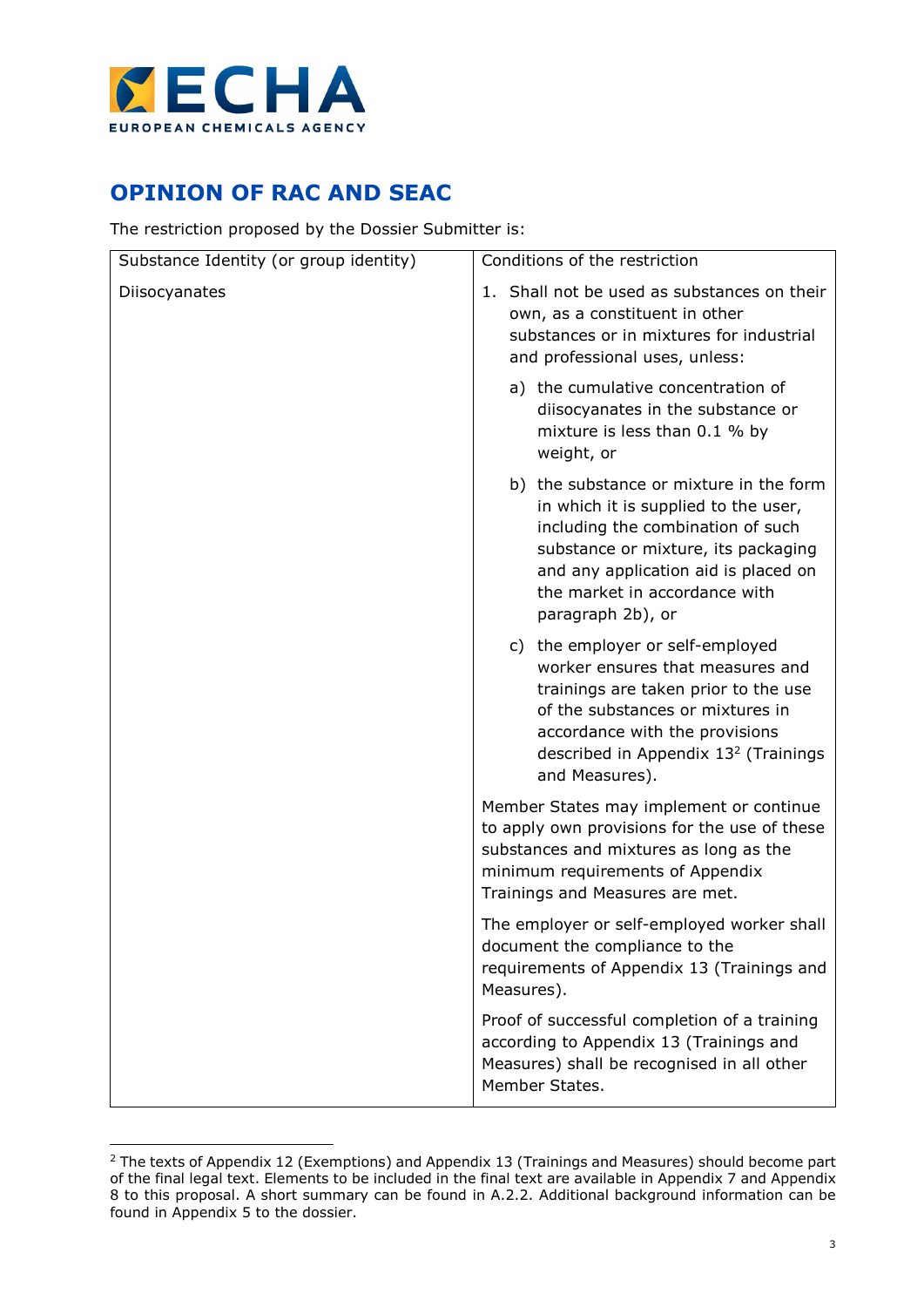

|    | 2. Shall not be placed on the market as<br>substances on their own, as a<br>constituent in other substances or in<br>mixtures for industrial and professional<br>uses, unless:                                                                                                                                                                                                                                                                                                                                                                                                                                                                                                                                                                                                                                                                                                             |
|----|--------------------------------------------------------------------------------------------------------------------------------------------------------------------------------------------------------------------------------------------------------------------------------------------------------------------------------------------------------------------------------------------------------------------------------------------------------------------------------------------------------------------------------------------------------------------------------------------------------------------------------------------------------------------------------------------------------------------------------------------------------------------------------------------------------------------------------------------------------------------------------------------|
|    | a) the cumulative concentration of<br>diisocyanates in the substance or<br>mixture is less than 0.1 % by<br>weight, or                                                                                                                                                                                                                                                                                                                                                                                                                                                                                                                                                                                                                                                                                                                                                                     |
|    | b) the substance or mixture in the form<br>in which it is supplied to the user,<br>including the combination of such<br>substance or mixture, its packaging<br>and any application aid is compliant<br>with Appendix 12 (Exemptions), or                                                                                                                                                                                                                                                                                                                                                                                                                                                                                                                                                                                                                                                   |
|    | c) the supplier ensures that the<br>recipient of the substance or mixture<br>is provided with information<br>according to paragraph 3.                                                                                                                                                                                                                                                                                                                                                                                                                                                                                                                                                                                                                                                                                                                                                     |
| 3. | For the purpose of 2c) manufacturers<br>and importers of diisocyanates on their<br>own or as a constituent in other<br>substances and importers of mixtures<br>containing diisocyanates shall develop a<br>set of teaching material in accordance<br>with the provisions of Appendix 13<br>(Trainings and Measures) in an official<br>language of the Member State where<br>the substance or mixture is placed on<br>the market before placing the substance<br>or mixture on the market. They shall<br>ensure that training courses based on<br>the training material are available to the<br>recipients of such substances or<br>mixtures. They shall review and update<br>the training material after a maximum<br>of 8 years, or without delay if new<br>information, which may affect the risk<br>management measures, becomes<br>available and inform the recipients<br>accordingly. |
|    | Natural or legal persons formulating<br>mixtures containing diisocyanates within<br>the EU shall provide necessary information                                                                                                                                                                                                                                                                                                                                                                                                                                                                                                                                                                                                                                                                                                                                                             |
|    | for the development of the teaching                                                                                                                                                                                                                                                                                                                                                                                                                                                                                                                                                                                                                                                                                                                                                                                                                                                        |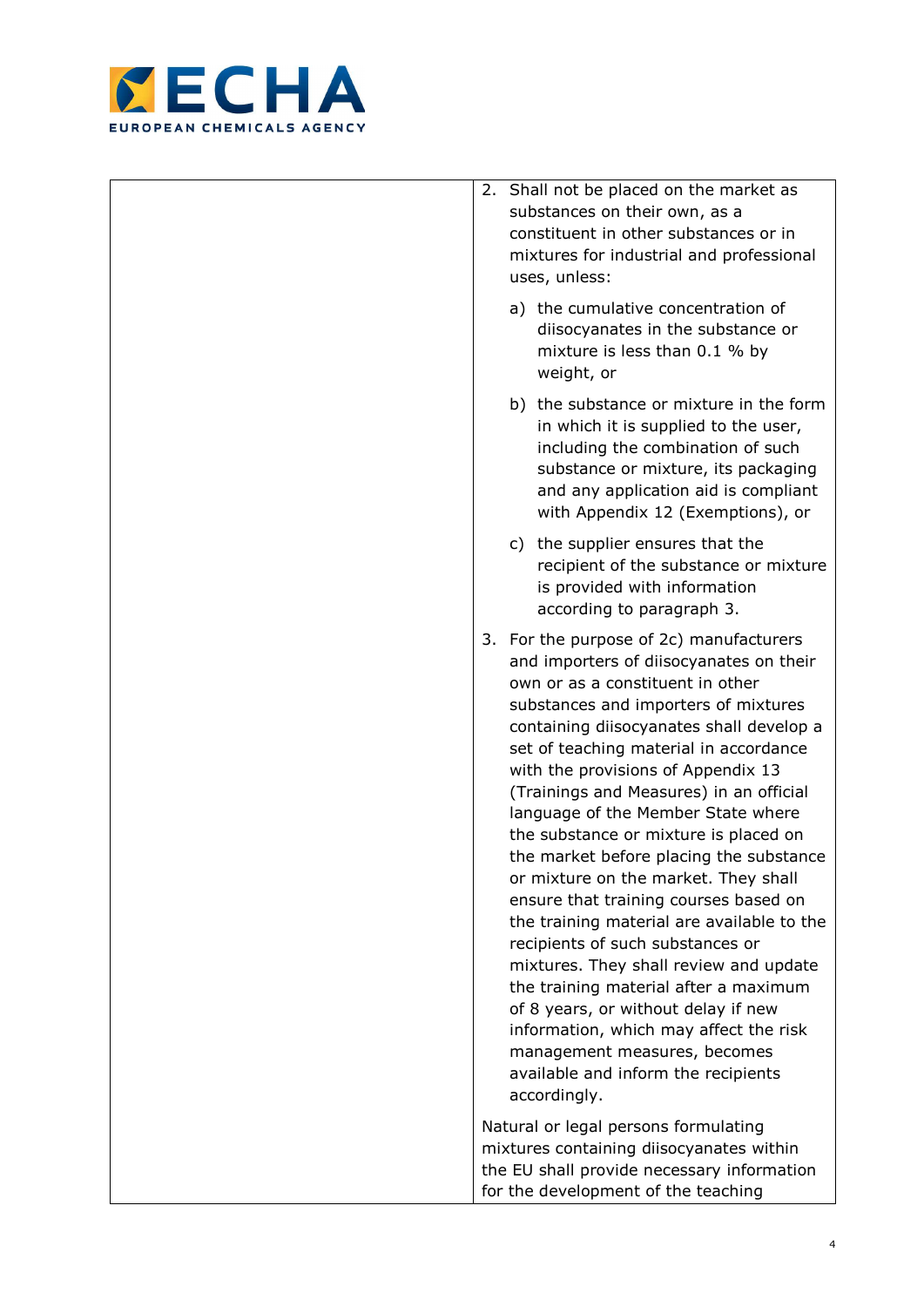

| material upon request of their substance<br>suppliers.                                                              |
|---------------------------------------------------------------------------------------------------------------------|
| All downstream users may be consulted for<br>the purpose of the development and update<br>of the teaching material. |

# THE OPINION OF RAC

RAC has formulated its opinion on the proposed restriction based on an evaluation of information related to the identified risk and to the identified options to reduce the risk as documented in the Annex XV report and submitted by interested parties as well as other available information as recorded in the Background Document. RAC considers that the proposed restriction on *diisocyanates* is the most appropriate Union wide measure to address the identified risk in terms of the effectiveness, in reducing the risk, practicality and monitorability as demonstrated in the justification supporting this opinion, provided that the conditions are modified, as proposed by RAC.

The conditions of the restriction proposed by RAC are:

| Substance Identity (or group identity)                                                                                                         | RAC suggests that the conditions of the                                                                                                                                                                                                                                                                                                         |  |  |  |  |  |
|------------------------------------------------------------------------------------------------------------------------------------------------|-------------------------------------------------------------------------------------------------------------------------------------------------------------------------------------------------------------------------------------------------------------------------------------------------------------------------------------------------|--|--|--|--|--|
| Diisocyanates of the chemical structure,<br>$O=C=N-R-N=C=O$ , where R is an aliphatic or<br>aromatic hydrocarbon unit of unspecified<br>length | restriction should be rewritten to include the<br>training requirements and the relevant<br>measures in the Annex XVII entry in such a<br>way that those affected by the restriction<br>can clearly understand their duties. The text<br>should also re-define the exemptions from<br>specific products (as discussed in the<br>justification). |  |  |  |  |  |
|                                                                                                                                                | See Annex for example conditions agreed by<br>RAC and SEAC to show how they could be<br>set out. The Commission will draft the final<br>conditions and this is for their consideration.                                                                                                                                                         |  |  |  |  |  |

# THE OPINION OF SEAC

See the opinion of SEAC.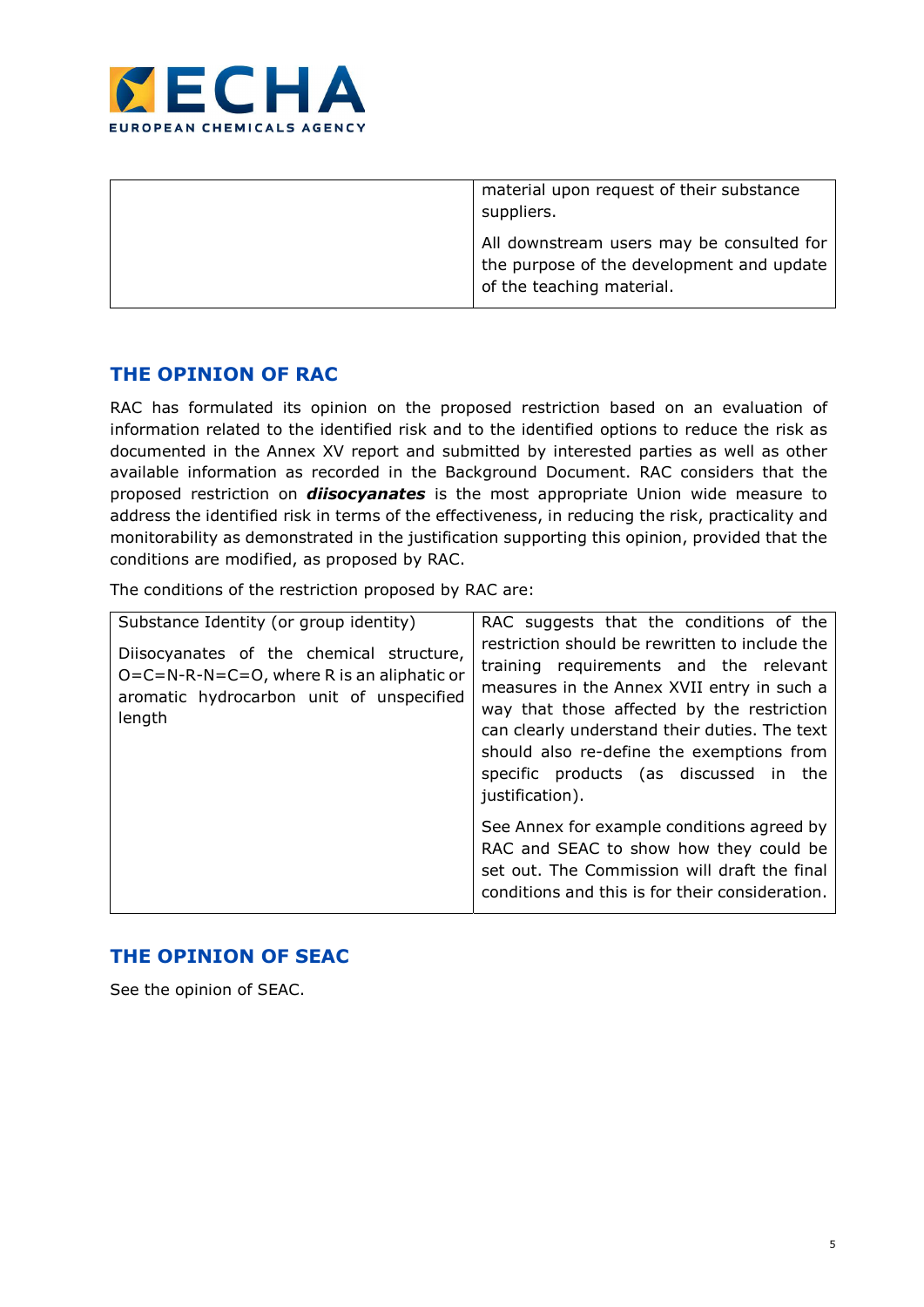

# JUSTIFICATION FOR THE OPINION OF RAC AND SEAC

# IDENTIFIED HAZARD, EXPOSURE/EMISSIONS AND RISK

# Justification for the opinion of RAC

# Description of and justification for targeting of the information on hazard(s) and exposure/emissions) (scope)

# Summary of proposal:

The main goal of this restriction proposal is to prevent new cases of respiratory sensitisation from exposure to diisocyanates among all workers and professionals who may be exposed to diisocyanates in the workplace. The approximate number of new cases of isocyanate-related<sup>3</sup> occupational disease, primarily asthma, is estimated at several thousand each year in the European Union (EU).

The diisocyanates considered in the scope of this restriction proposal (see table 1, section B.1.1 of the Background Document) are generally classified as Resp. Sens. 1 and as Skin Sens. 1 according to CLP. The majority of them have an EU-wide harmonised classification. The three substances methylenediphenyl diisocyanate (MDI), toluene diisocyanate (TDI), and hexamethylene diisocyanate (HDI) together account for more than 95% of the total isocyanate market volume in the EU and thus exposure to these three substances may be the cause of most of the diisocyanate-related asthma cases.

It is acknowledged that the presence of the (double) isocyanate group is responsible for binding to proteins, which is known as the "molecular initiating event" of sensitisation induced by low molecular weight chemicals. Therefore, the Dossier Submitter considered it was justified to address all diisocyanates under the same restriction proposal. Another reason for the group approach is that for most of the cases of respiratory sensitisation (occupational asthma) the specific (di)isocyanate is not documented.

Diisocyanates are used in a wide range of sectors and applications (e.g. foams, sealants, coatings) throughout the EU, with a **total tonnage of about 2.5 million tonnes per year**. At the same time, air monitoring data (supported by biomonitoring data) for the most relevant diisocyanates and the most relevant uses indicate levels of exposure considered to pose a risk for sensitisation. The main exposure routes are via inhalation and the skin.

Since no suitable alternatives for the majority of uses are expected to be available in the near future, the Dossier Submitter proposes measures to reduce workers' exposure to diisocyanates. This will be achieved by limiting the use of diisocyanates in industrial and professional applications to those cases where effective risk management measures and a minimum standardised training package have been implemented (according to Appendix 7 and Appendix 8 of the proposal). Exemptions are defined for cases where either the content of diisocyanates in the substance or mixture placed on the market or used is less than 0.1% w/w or where it is shown that the potential for exposure via the inhalation as well as the

 $\frac{1}{3}$  In the restriction proposal the Dossier Submitter uses the term "isocyanate asthma". They point out that in many publications reporting diisocyanate-related hazards the terms "diisocyanates" and "isocyanates" are used rather loosely (the term "isocyanates" usually referring to formulations, i.e. mixtures, containing diisocyanates), and that occupational asthma related to diisocyanate exposure is often referred to as "isocyanate asthma" in the literature. However, both terms refer to occupational disease caused by diisocyanate(s).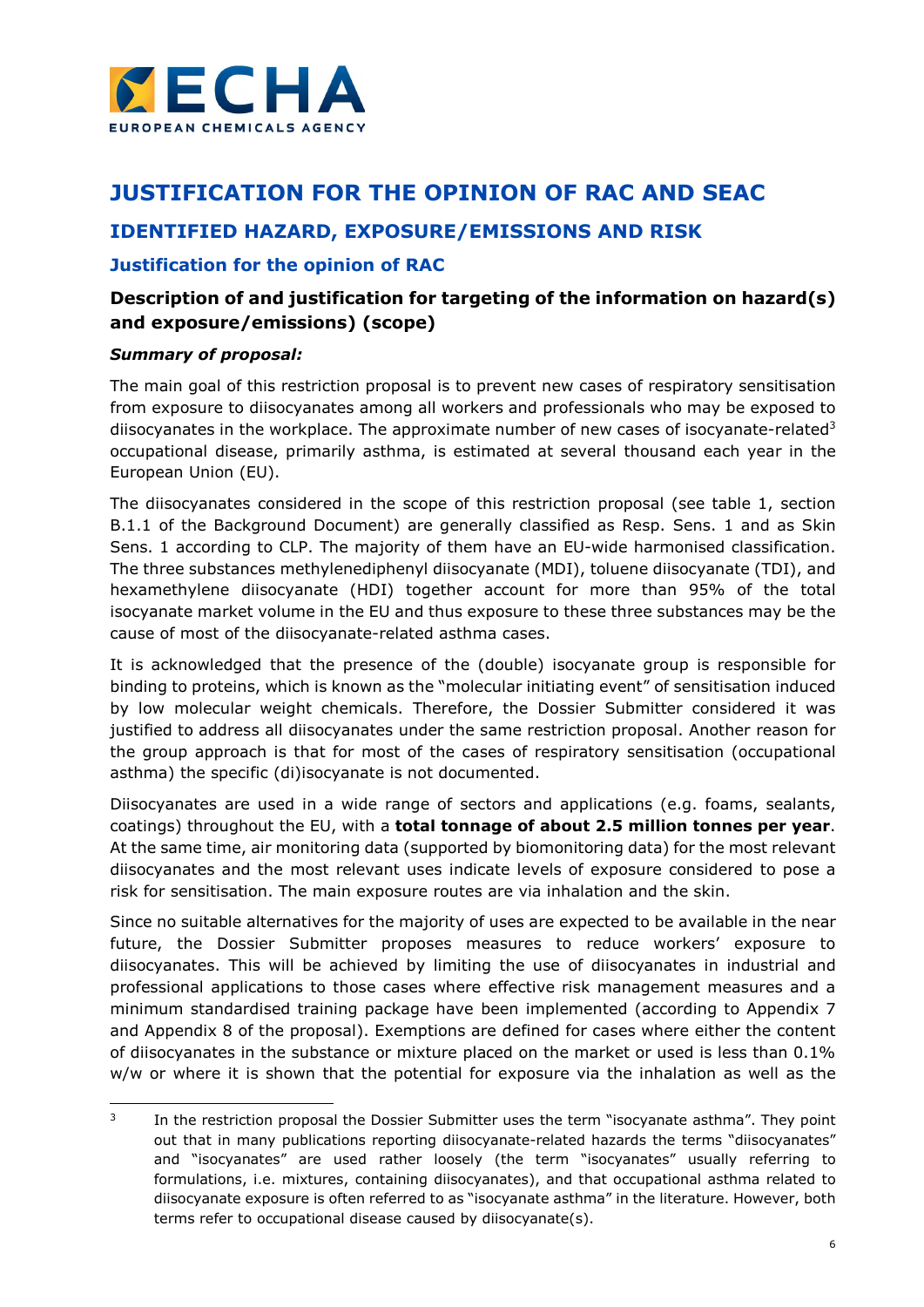

dermal route is "very low" (although the content of diisocyanates in the mixture is equal or higher than 0.1% w/w). The Dossier Submitter stresses that the proposed restriction would be applied without prejudice to existing occupational safety and health regulations, i.e. obligations under existing regulations would still apply.

The limit value of 0.1% w/w was chosen by the Dossier Submitter as it represents the lowest Specific Concentration Limit (SCL) stated for diisocyanates (as shown in the Background Document (Table 7, Annex B)). For some diisocyanates SCL of 0.1% or 0.5% has been derived, while for others there is yet no harmonised classification available.

The Dossier Submitter points out that the scope of this restriction does not include products that are marketed exclusively to consumers or used exclusively by consumers, since data on exposure and risks from diisocyanates in such products is very limited and there is no established monitoring system in the consumer sector that could distinguish between diisocyanates-related asthma cases and asthma cases related to other causative agents. In addition, trainings for consumers would be difficult to perform.

# RAC conclusion(s):

RAC considers the proposed targeting (scope) justified.

RAC agrees that the focus of the proposal is correctly directed towards diisocyanate-related respiratory hypersensitivity, primarily asthma (as the most prevalent occupational disease related to diisocyanates exposure).

RAC considers that the restriction proposal might also have a preventive effect on irritantinduced asthma and allergic and irritant contact dermatitis due to exposure to diisocyanates. This is because most of the diisocyanates are also skin sensitisers and irritants.

RAC also agrees with the Dossier Submitter that the restriction proposal should address diisocyanates as a group, due to the common mechanism of inducing hypersensitivity reactions.

# Key elements underpinning the RAC conclusion:

RAC considers that the Dossier Submitter satisfactorily demonstrates that occupational exposure to diisocyanates is not adequately controlled.

RAC agrees with the Dossier Submitter that diisocyanate-related respiratory diseases are markedly more prevalent than diisocyanate-related skin diseases. However, RAC notes that the measures proposed are targeted not only at preventing respiratory sensitisation but also skin sensitisation and potentially all of the other symptoms related to sensitisation to diisocyanates (e.g. allergic rhinitis, airway hyper-responsiveness).

Regarding the appropriateness of a chemical group approach, RAC agrees with the Dossier Submitter that in addition to the fact that diisocyanates share a common mechanism of inducing hypersensitivity reactions, workers may be exposed to more than one diisocyanate in their workplace and cross-reactivity between different diisocyanates has been demonstrated.

There are indications that sensitisation in humans could also be induced by diisocyanate-free polyisocyanates, which are not covered by the Dossier Submitter´s proposal (Vandenplas et al., 1992a; Aalto-Korte K et al., (2010)). Scientific data on this issue are still very limited.

Another group of isocyanates that are not covered by this restriction proposal, but for which there is a concern that they could induce hypersensitivity in humans, are monoisocyanates,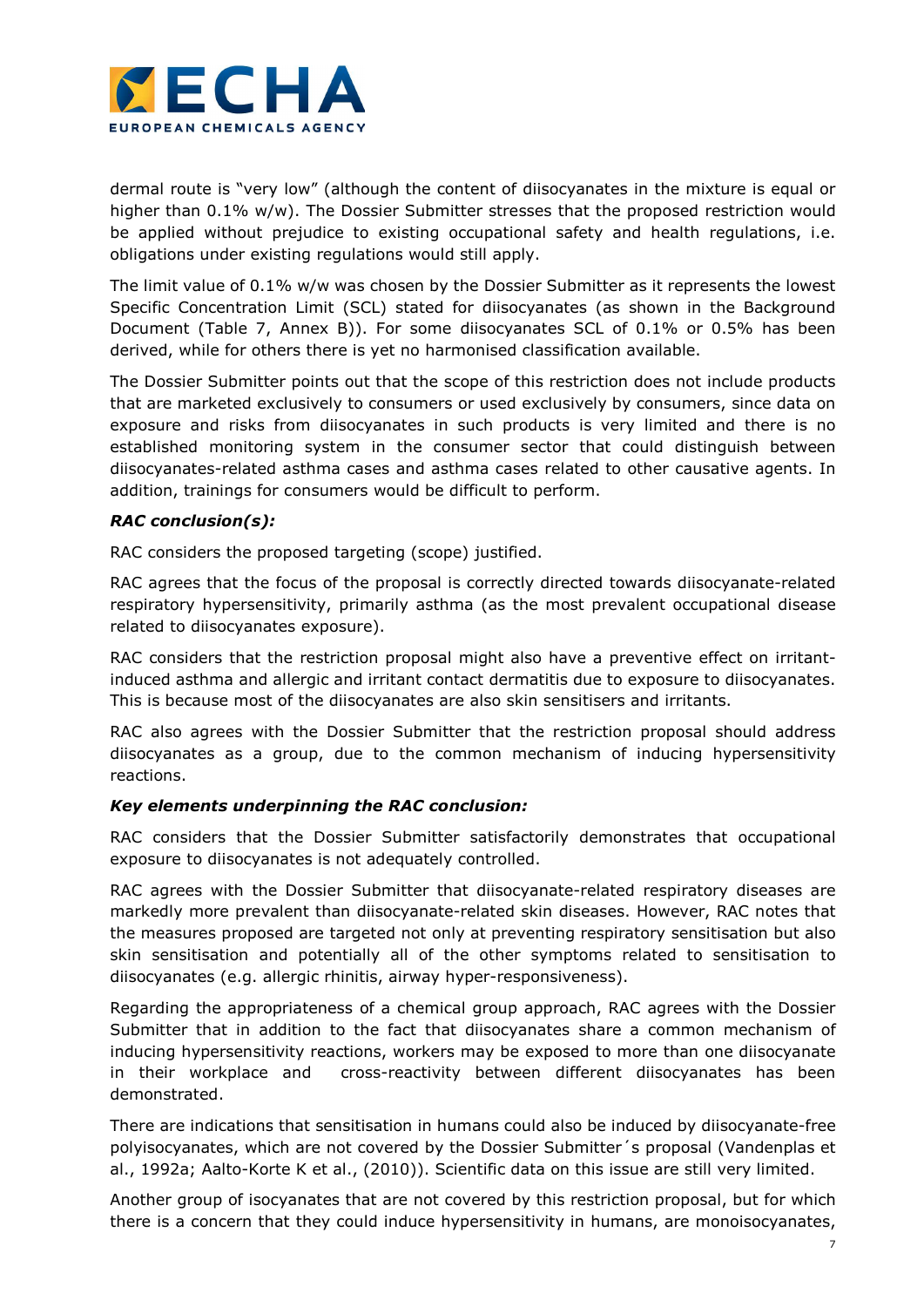

such as methyl isocyanate, isocyanic acid, tolyl isocyanate, ethyl isocyanate or phenyl isocyanate. According to the information provided by the Dossier Submitter and from the UK HSE report WATCH/2008/4 the primary use of methyl isocyanate is as a chemical intermediate in the production of carbamate pesticides. It is a potent respiratory irritant but although it is shown that it can induce immunological response in humans (IgE, IgG and IgM class, measured in subjects exposed to the industrial gas leak in Bhopal accident (Karol MH et al., (1987)), the primary concern for human health is its high acute toxicity if inhaled. Isocyanic acid is highly unstable and it does not have commercial uses, but occupational exposure may occur when it is generated as a thermal degradation product of other industrial processes. Ethyl isocyanate is used in production of pharmaceuticals and pesticides. Phenyl isocyanate is a trace constituent in commercial diphenyl methane diisocyanate products and is also an intermediate chemical. Animal experiments showed that it can induce contact sensitisation and humoral immune response (Karol and Kramarik, 1996). Tolyl isocyanate is an intermediate chemical in pharmaceutical industry. For this substance it was also shown that it can induce immunologic response (IgE class) in humans (Baur X et al.). According to UK HSE report WATCH/2008/4 and more recent literature data, there is no direct evidence that any of the monoisocyanates can cause respiratory sensitisation in humans.

In Annex A of the Background Document, the Dossier Submitter points out that the use of monoisocyanates is not in the scope of the restriction, since they mainly have entirely different uses (e.g. as intermediates in the production of pharmaceuticals and biocides), and not in polyurethane (PU) chemistry. Data on specific risks of the uses of monoisocyanates were therefore not included in the Background Document. RAC also points out that workplace exposure to chemicals that are released due to thermal degradation (e.g. isocyanic acid) is not in the scope of this restriction.

To summarise, regarding other types of isocyanates, namely polyisocyanates (diisocyanatefree) and monoisocyanates, which are not in the scope of this restriction proposal, RAC considers that although there is no direct evidence for respiratory sensitisation in human population, indirect evidence from humans and animals stated above indicates that the risk of respiratory sensitisation in humans cannot be excluded. Nevertheless, RAC accepts that the scientific data on human health hazards and risks posed by these substances is rather limited, and why the Dossier Submitter decided not to include them in the scope of the restriction.

Consumer use of diisocyanates-containing products is not covered by this restriction proposal either. There is an existing European wide regulation for MDI (entry #56 to Annex XVII to Regulation (EC) No. 1907/2006 (REACH) which focuses on the risk of skin sensitisation to address the recognised risk. Spray applications are advised against for these substances. For the other two diisocyanates used at high tonnages in the European market (which together account for more than 95% of the market volume of diisocyanates), all consumer uses are either strongly advised against (HDI) or consumer uses are not relevant (TDI), according to the Chemical Safety Reports. There is no available information on health risk of application of diisocyanates-containing products by consumers (Lockey et al. 2015; Verschoor and Verschoor 2014; and Web of Science-all databases (literature search performed by the rapporteurs)), and no new information on exposure and health risks related to consumer use of diisocyanates was provided during the Public Consultation. RAC, therefore, agrees with the Dossier Submitter's justification for omitting the diisocyanate-containing consumers' product from the scope of this restriction proposal, but stresses that this issue should be reconsidered when more information on exposure and health risk in consumers becomes available.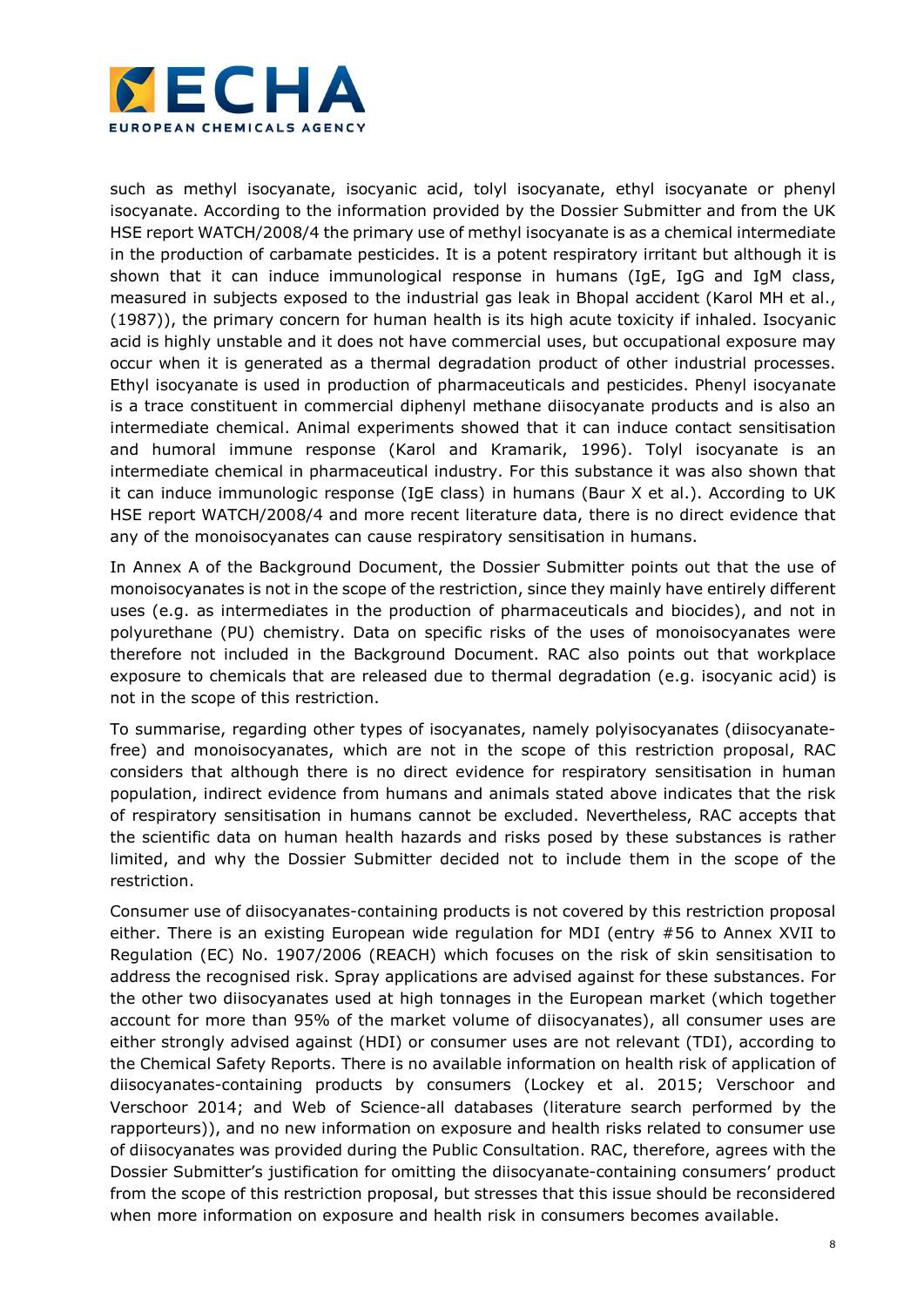

# Description of the risk(s) addressed by the proposed restriction

# Information on hazard(s)

# Summary of proposal:

The main hazard triggering this restriction proposal is respiratory sensitisation to diisocyanates which may lead to allergic respiratory symptoms (e.g. diisocyanate-related occupational asthma) in workers already sensitised. If sensitisation is prevented, elicitation of hypersensitivity reactions upon re-exposure will also be prevented thus avoiding new cases of allergic respiratory diseases related to diisocyanate exposure.

In the hazard assessment the Dossier Submitter analysed a large body of both human and animal data. Although both types of studies clearly show the sensitising potential of diisocyanates, the uncertainties and limitations of the studies prevented derivation of a meaningful and reliable DNEL, which could be used for quantitative risk assessment.

# RAC conclusion(s):

-

RAC considers that the description of the identified hazard is adequate and supported by relevant data. RAC agrees with the qualitative assessment of the identified hazard (respiratory sensitisation) and considers it well justified.

# Key elements underpinning the RAC conclusion(s):

Although in theory respiratory sensitisation can be regarded as a threshold effect, the available human and animal data at present do not allow determination of such a threshold or accurate DNEL derivation in line with REACH<sup>4</sup>: "...currently there are no available methods to determine thresholds and DNELs for respiratory sensitisers… Therefore, substances classified as a respiratory sensitiser (Category 1/1A/1B/1C) in CLP should normally result in a qualitative assessment for the hazard level of concern".

Added to this, there is currently no formally recognised and validated animal test for assessing respiratory sensitisation.

Therefore, RAC confirms that although a large body of non-human experimental data on diisocyanates was evaluated in the proposal, a Point of Departure for risk characterisation could not be derived due to the following reasons: most of the available studies only covered a limited range of effects; the most relevant species to be used is unclear; agreement on critical effect levels is lacking; and there is great uncertainty regarding the extrapolation (especially quantitative) of results from animal studies to the human population. In addition, many studies also showed other deficiencies.

Regarding human data, there are a large number of studies available. However, none of them is considered adequate for deriving a reliable exposure-response relationship curve due to a number of limitations in those studies. The limitations include lack of reliable information on exposure (including difficulties in assessing dermal exposure and peak inhalatory exposures), lack of sensitive predictive markers for diisocyanate sensitisation, low statistical power (e.g. due to small sample size or low disease incidence), inadequate correction for the presence of confounding factors (e.g. for concomitant exposure to other respiratory sensitisers and irritants or for previous exposure to sensitising agents), lack of an unexposed control group or the "healthy worker effect".

<sup>4</sup> ECHA Guidance on Information Requirements and Chemical Safety Assessment (Part E: Risk Characterisation, Version 3.0, May 2016; Annex I, paragraphs 1.1.2 and 6.5)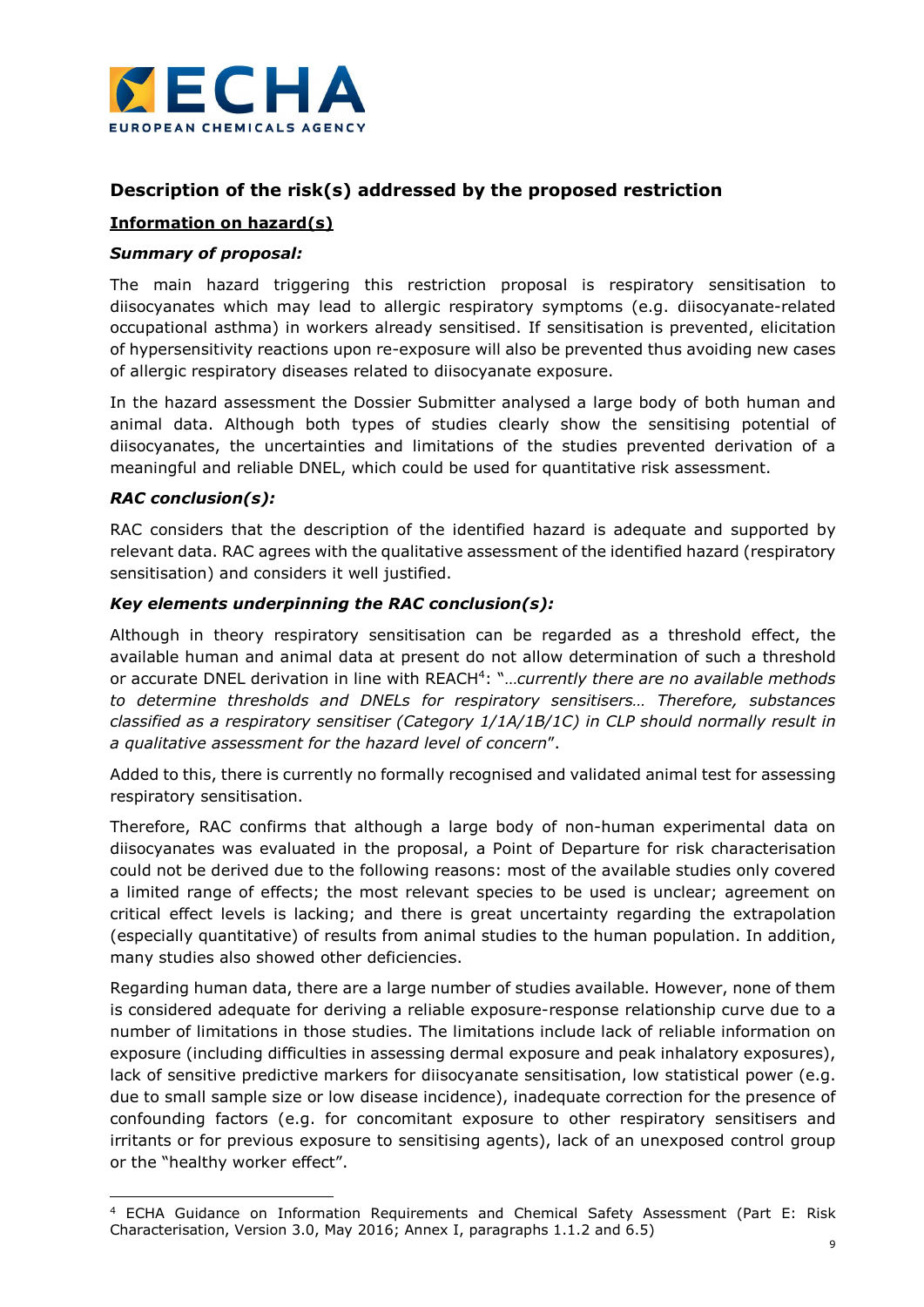

In addition, respiratory sensitisation to diisocyanates can be induced both via the dermal and the inhalation route, and thus both exposure routes have to be considered. An important role of dermal route in respiratory sensitisation to diisocyanates has been shown in animal studies (e.g. Pauluhn, 2013; North et al. 2016), and is considered to be relevant for humans as well (Bello et al., 2007). However, as for either route a threshold is unknown, and neither the quantitative nor mechanistic interaction between the inhalation and dermal route is sufficiently understood, it is not possible for RAC to set any DNEL that will be meaningful for the risk characterisation.

The mechanism responsible for respiratory sensitisation as well as skin sensitisation to diisocyanates is the one proposed for other low-molecular weight chemicals: the chemical (hapten) binds to a protein and alters the three-dimensional shape of this protein, which triggers the immune system to recognise the protein-hapten complex as foreign to the body. The resulting hypersensitivity reaction in humans can be of immediate (seconds to minutes) or delayed onset (up to several hours).

Diseases mediated through this mechanism are of a broad range (including allergic asthma allergic rhinitis, allergic conjunctivitis, allergic (extrinsic) alveolitis, and allergic contact dermatitis). RAC points out in this context that potential **cross-reactivity** with other structurally related sensitisers and increased sensitivity to non-specific stimuli as a consequence of sensitisation often further negatively impact on the quality of life of sensitised individuals.

Some diisocyanates (e.g. MDI, TDI) have a harmonised classification as Carc. Cat. 2 but the carcinogenic endpoint was not further considered by the Dossier Submitter. However, the restriction proposal aims at preventing exposure and therefore the risk for workers with regards to all hazard classes would be reduced. RAC agrees with this approach.

In the restriction proposal, the Dossier Submitter considers diisocyanate-related occupational asthma as an irreversible disease, which can result in permanent remodelling of the airways due to chronic airway inflammation. The changes of the airways are not only irreversible, they also lead to a poor clinical outcome, including decreased responsiveness to asthma therapy, severe dyspnoea and lung function decline. Early avoidance of further exposure should be a prerequisite for diisocyanate-related occupational asthma management, since deaths have been reported even for workers on asthma medication and using respiratory protection (Jolly et al. 2015). Nevertheless, even in the case of exposure avoidance, respiratory sensitisation to diisocyanates "has to be considered an irreversible condition in many, if not most of the cases", with life-long negative consequences according to the restriction proposal.

However, fading of symptoms is also possible. RAC agrees with the Dossier Submitter that if a diseased worker is removed from the exposure early after onset of diisocyanate-related occupational asthma, respiratory symptoms may in time subside. For example, literature data indicate that four years after removal of workers from exposure to the offending lowmolecular weight agent, more than 50% of the patients were no longer under treatment for asthma (Beach et al. 2005). Cessation of asthma symptoms was observed in approximately 1/3 of patients with isocyanates occupational asthma, either after approximately 4.5 years (Pisati et al. 1993) or after more than 10 years of isocyanates avoidance (Padoan et al. 2003, Rüegger et al. 2012). Nevertheless, RAC considers that the available data are too limited to allow a reliable quantitative assessment of average recovery period and proportion of recovered patients, either regarding symptoms, anti-asthmatic drugs' use, or non-specific or specific bronchial hyper-responsiveness. In addition, it seems that occupational asthma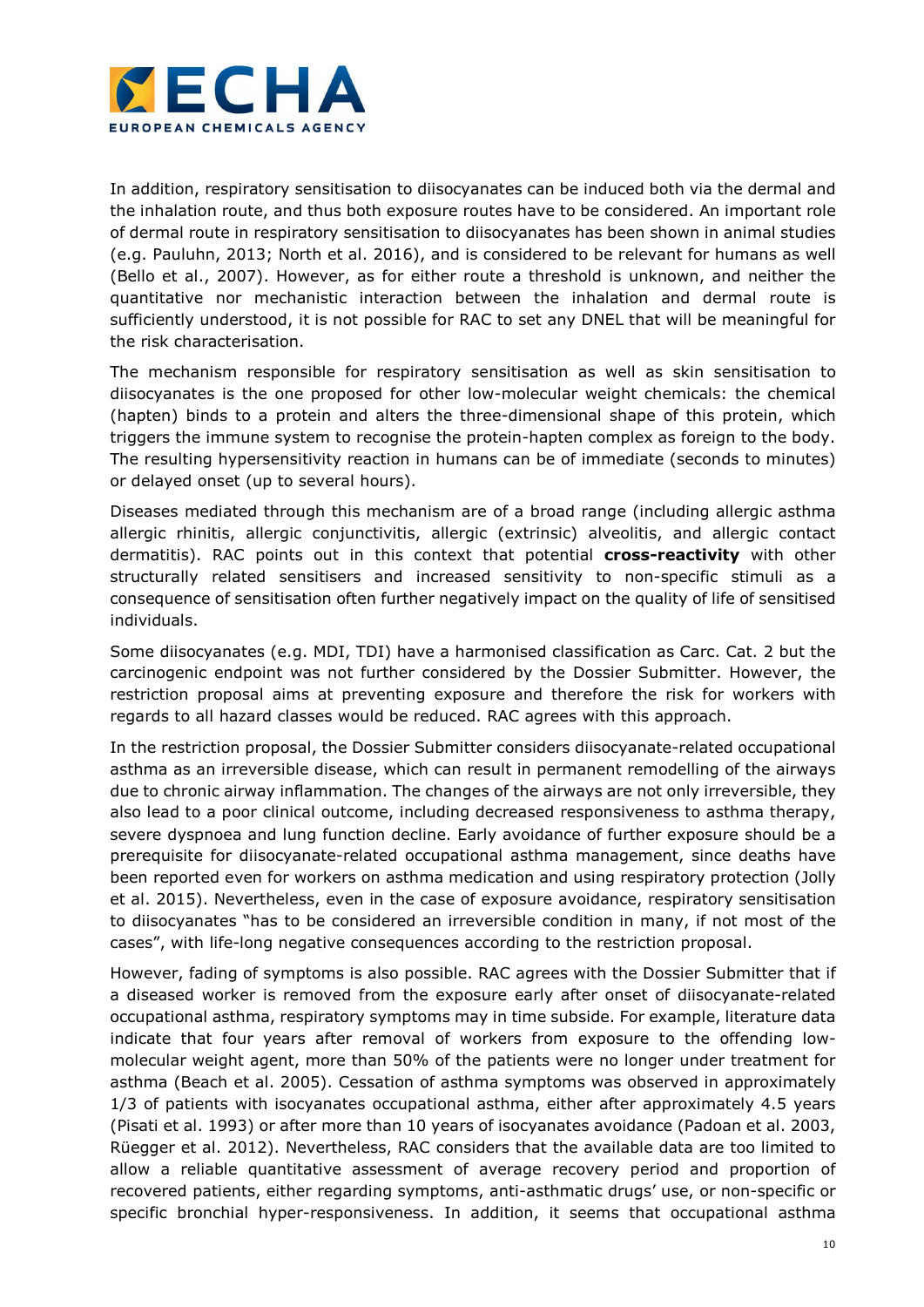

severity differs depending on the causative diisocyanate (TDI  $>$  MDI  $>$  HDI) (Piirilä et al. 2000). Nevertheless, even in the case the symptoms may disappear, the sensitisation remains, and renewed exposure to the same or another diisocyanate may again trigger the condition.

Therefore, taking into account the above discussion, RAC agrees with the Dossier Submitter´s proposal to consider diisocyanate-related occupational asthma as an irreversible condition for the purpose of SEA.

# Information on emissions and exposures

# Summary of proposal:

Worker exposure to diisocyanates mainly occurs via the inhalation and dermal routes. Nonoccupational exposure can arise if a person enters the working area and/or has dermal contact to uncured materials that still contain free diisocyanates. The potential for inhalation exposure is determined by the intrinsic substance properties (e.g. volatility, which is related to molecular size; volatility is, for example, significantly lower for MDI with molecular weight of 250.20, compared to TDI and HDI with molecular mass of 174.16 and 168.20, respectively; Table 1) and by how the substances are used and handled (e.g. increased risk of exposure during hot processes or in spray applications). Volatility, which is directly related to substance's vapour pressure, is inversely correlated with molecular weight. Therefore, diisocyanates with a low molecular weight (TDI and HDI, for example) easily vaporise already at room temperature. In contrast, MDI, with approximately 1.5 times higher molecular weight compared to TDI and HDI, has negligible volatility at 20 °C (Table 1).

The potential for dermal exposure may also depend on the factors stated above, but it is indicated that this route of exposure is nearly always possible when diisocyanates are handled.

Table 1. Comparison of selected physicochemical properties of MDI, TDI and HDI (data extracted from Tables 1 and 2 in the Background Document and from registration dossiers available at ECHA website)

| <b>Abbreviated name</b><br>(EC name)                                                        | <b>Molecular</b><br>formula                    | <b>Molecular</b><br>weight $(g/mol)$ | <b>Physical</b><br>state | <b>Vapour</b><br>pressure<br>(Pa) (at 20 °C) |
|---------------------------------------------------------------------------------------------|------------------------------------------------|--------------------------------------|--------------------------|----------------------------------------------|
| $4,4'$ -MDI<br>(4,4'-methylenediphenyl<br>diisocyanate)                                     | $C_1$ <sub>5</sub> $H_1$ <sub>0</sub> $N_2O_2$ | 250.20                               | crystalline<br>solid     | 0.00049                                      |
| <b>TDI</b><br>(4-methyl-m-phenylene<br>diisocyanate; 2-methyl-m-<br>phenylene diisocyanate) | $C_9H_6N_2O_2$                                 | 174.16                               | solid                    | $1.5*$                                       |
| <b>HDI</b><br>(hexamethylene diisocyanate)                                                  | $C_8H_{12}N_2O_2$                              | 168.20                               | liquid                   | 0.7                                          |

\* For mixture of 80% 2,4-toluene diisocyanate and 20% 2,6-toluene diisocyanate.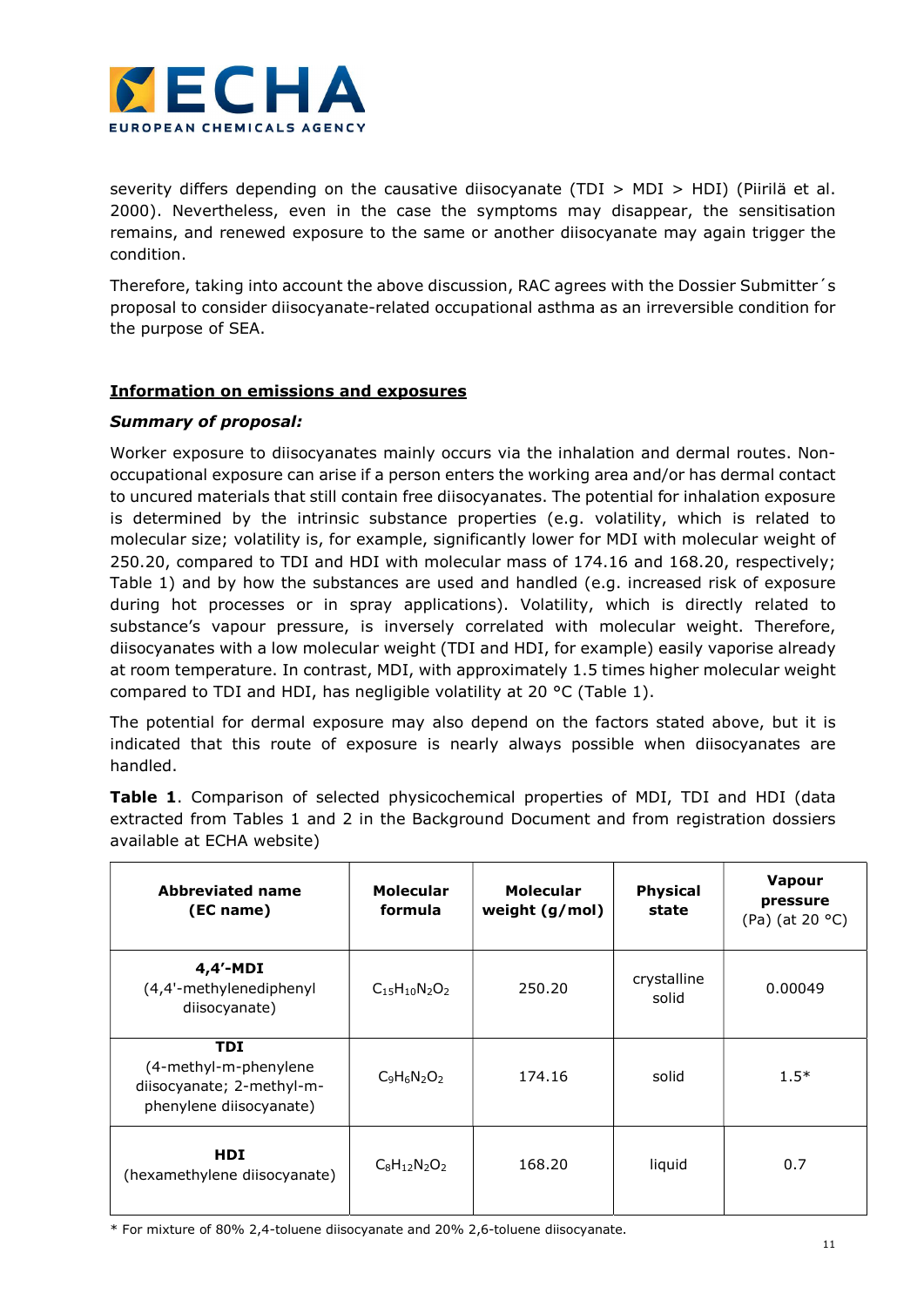

The Dossier Submitter did not provide an exhaustive description of all uses for all types of diisocyanates, due to the wide spread use of diisocyanates across the EU (with a total tonnage of about 2.5 million tonnes per year). Instead they focused on the most relevant substances (i.e. MDI, TDI and HDI) and/or the most relevant uses with respect to the amount and/or volume of diisocyanates in use and the level of workplace exposure. These uses are in the manufacturing of:

- diisocyanate compounds themselves;
- PU and PU composite materials;
- foam, in spray foam applications;
- coatings, and
- adhesives.

More than 90% of diisocyanates are used in the direct manufacture of PU plastic materials. In the other uses diisocyanates are utilised in preparations where the final reaction is intended to take place later.

RAC notes that the exposure assessment was performed by the Dossier Submitter for the most relevant diisocyanates and uses. The restriction proposal, however, should apply for all workers occupationally exposed to diisocyanates, and for all diisocyanates (i.e. including the uses and diisocyanates for which exposure was not assessed in the Background Document).

The information on occupational exposure levels to diisocyanates presented in the dossier is based on:

- The Chemical Safety Reports (CSRs) of the Registration Dossiers, where the exposure estimates are based on measurement data published by ISOPA<sup>5</sup> (where data were insufficient for a contributing scenario, a worst case approach was applied and the value of another, similar but more conservative PROC, was taken instead), and on modelled data (Advanced REACH Tool (ART) v 1.0) for HDI use in coatings;
- Measured workplace exposure data (gathered from 2000 to 2011) from Germany (MEGA database) evaluated in a study by the Institute for Occupational Safety and Health of the German Social Accident Insurance (IFA 2010, 2012, 2013);
- Air monitoring data from the UK Health and Safety Executive (HSE) (most collected between 1986 and 1993); and
- Selected literature data (mainly selected since 2000 and relevant for the EU; this includes data presented for factories in Finland, Sweden, the UK, Poland, the Netherlands, Belgium, Romania, Spain and the USA).

The Dossier Submitter points out that although for most of the uses the majority of the measured **air concentrations** are quite low (near or below the limit of quantification  $(LoQ)$ ), relatively high exposure levels can occur in an unpredictable manner in all sectors and uses (peak exposures), including those that appear to be well controlled. Furthermore, it is emphasised that measurement of airborne diisocyanates is technically challenging (e.g. some of the measurement methods might be less sensitive to highly reactive diisocyanate species; challenging sampling of spray foam aerosols which contain fast curing droplets of highly reactive mixtures), and may underestimate the actual exposure levels. In addition, peak

-

<sup>&</sup>lt;sup>5</sup> The European Diisocyanate and Polyol Producers Association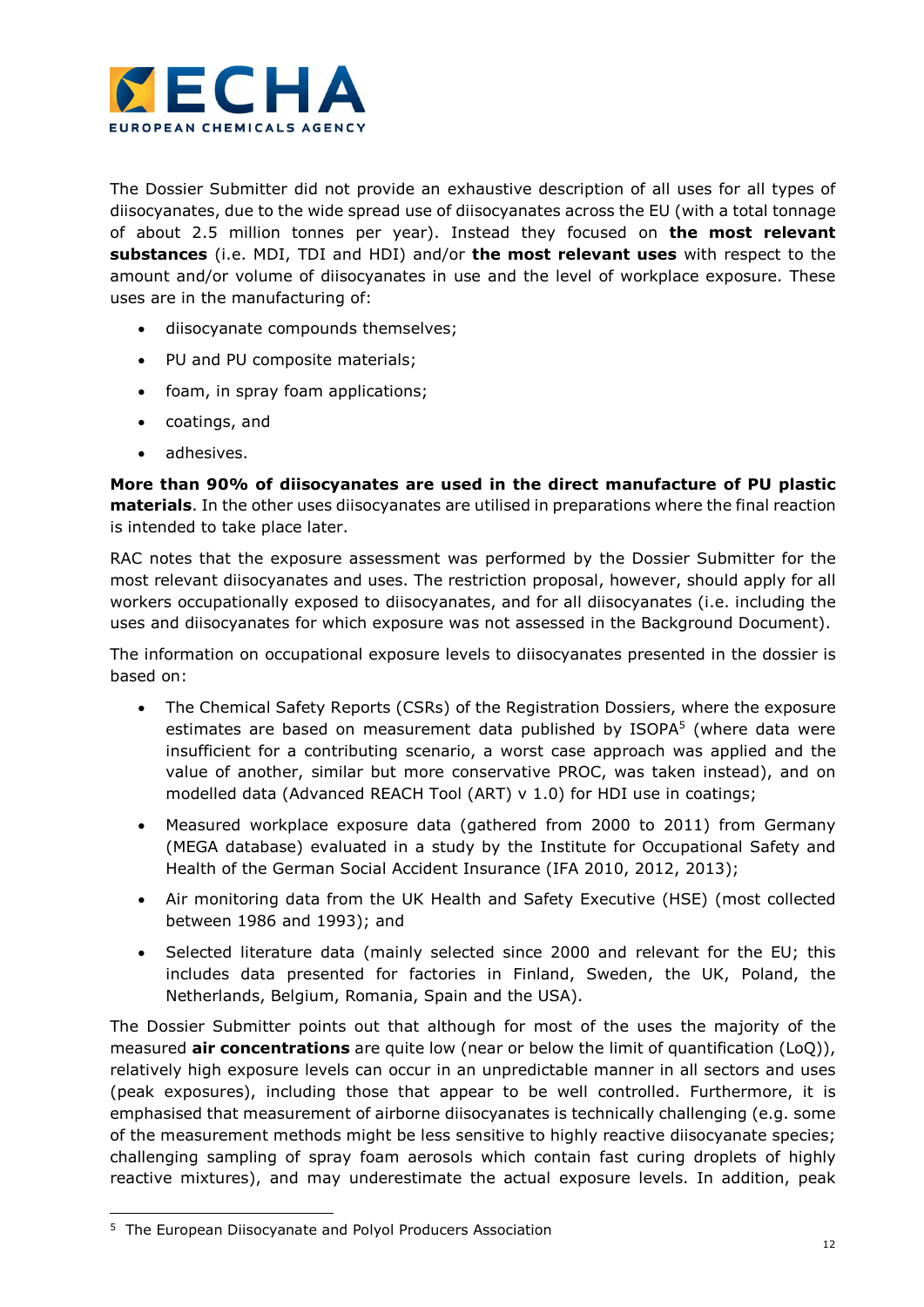

exposures to diisocyanates might be not detected by some of the standard measurement methods. Therefore, even if air monitoring data are generally found below the limit of detection (LoD) or below the LoQ, such findings do not necessarily support the assumption that the actual exposure is adequately controlled for all such cases.

According to information presented in the restriction proposal, **dermal exposure** is nearly always possible when diisocyanates are handled, even if airborne concentrations are minimal. However, quantification of dermal exposure to diisocyanates is difficult (e.g. irregular and random occurrence of skin exposure; sampling is challenging due to highly reactive NCO groups that reacts with skin proteins; there is no established standard for measuring skin exposure) and data on dermal exposure to (di)isocyanates are scarce. Therefore, even though some measurement data are available, dermal exposure to diisocyanates is mostly assessed indirectly, by comparison of personal air samples with corresponding biomonitoring data. The Dossier Submitter presents qualitative (the likelihood and frequency of dermal exposure, taking into account the use of personal protective equipment) and quantitative (EASE model) dermal exposure assessment from the CSRs, as well as literature data, where available.

**Biological monitoring** of diisocyanates is based on the analysis of diisocyanate-adducts with haemoglobin or albumin in the blood or the determination of corresponding diamines in plasma or in urine<sup>6</sup>. The amines are not specific markers for diisocyanates and exposure to the corresponding diamines has to be ruled out since, otherwise, the results can be biased. Since biological monitoring allows the assessment of the total body burden of workers irrespectively of the exposure pathway and exposure source, it is increasingly used for assessment of exposure to diisocyanates.

# RAC conclusion(s):

RAC acknowledges that diisocyanates with a low molecular weight (e.g. TDI and HDI) can lead to significant concentrations in the workplace air as they have high vapour pressures and evaporate at room temperature. In addition, RAC confirms that inhalation exposure to diisocyanates is also very likely in processes where fumes and vapours occur (e.g. hot melt adhesives and sealants) or aerosols (e.g. spray painting, blow foaming) are applied. Diisocyanates can also be released by thermal degradation of PU.

In addition, RAC considers that at workplaces using diisocyanates, there is nearly always potential for skin contact (e.g. uncured PU foams, paint or glue splashes), particularly if good industrial hygiene practices and/or the proper use of adequate PPE is lacking. Thus, RAC acknowledges that sensitisation may occur in any sector or use.

Since diisocyanates are so widely used across the EU, with a high number of different exposure scenarios, RAC agrees with the Dossier Submitter's approach to assess exposure only for the most relevant types of diisocyanates and their most prevalent uses (with respect to amount and/or volume and level of workplace exposure).

Taking into account the limitations in the assessment, stated in the Background Document RAC considers that, despite these uncertainties, exposure assessment based on air monitoring data from three databases [ISOPA, MEGA (IFA), HSE] and from relevant literature, together with biomonitoring data, provides reasonable estimates of the overall exposure of workers to diisocyanates in the EU.

<sup>-</sup><sup>6</sup> In the body, diisocyanate reacts with proteins and other organic molecules before it is excreted. Diisocyanate adducts in urine or plasma are converted in the laboratory (by hydrolysis) to a corresponding diamine derivative (Diisocyanates Panel 2000; Sabbioni and Turesky 2017).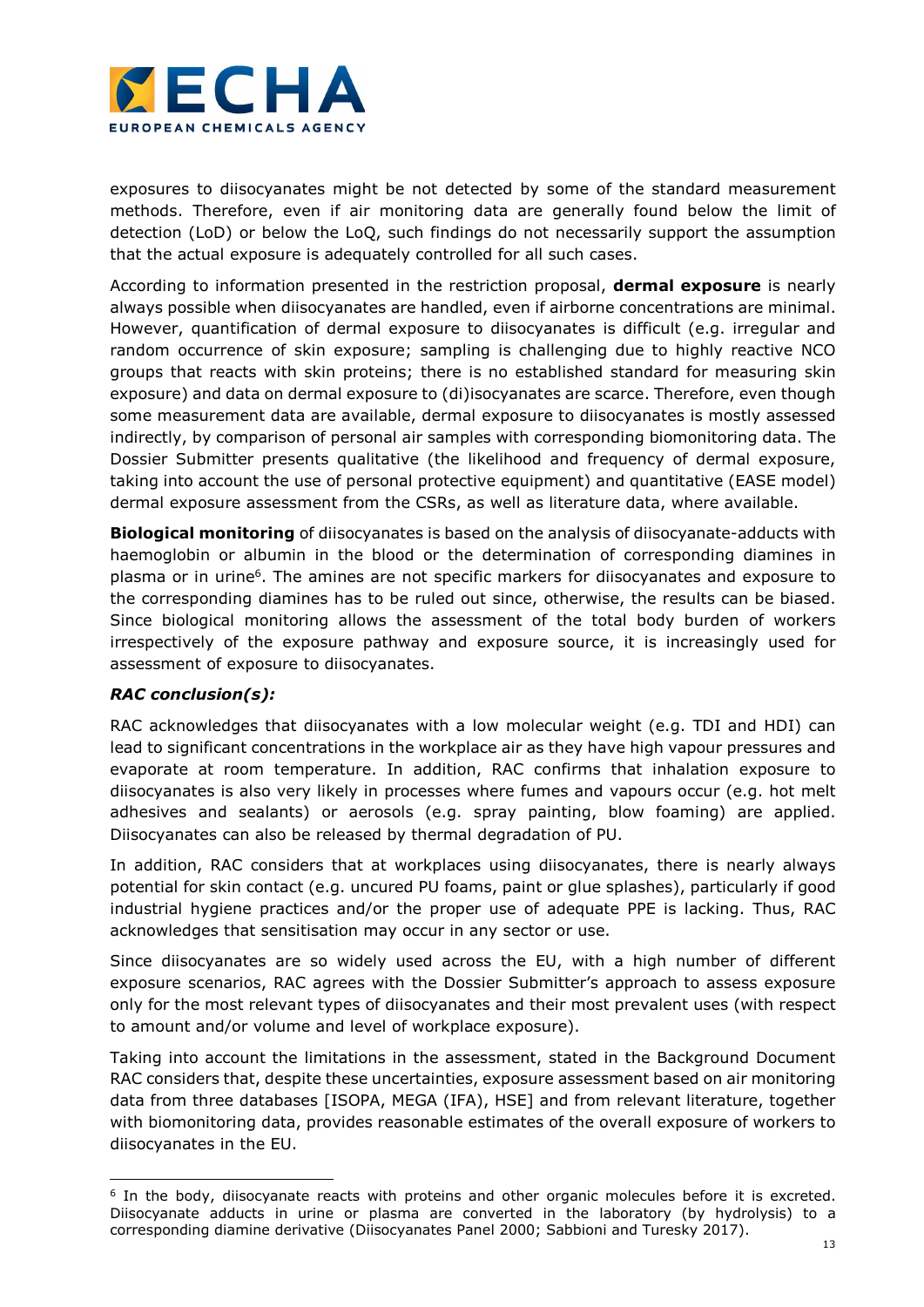

# Key elements underpinning the RAC conclusion(s):

## Inhalation exposure

As pointed out in the Summary above, the measurement of airborne diisocyanates is technically challenging and is considered to underestimate actual exposure levels. In addition, peak exposures to diisocyanates, both incidental (e.g. spills) or occurring on a more regular and foreseeable basis, are difficult to detect. Incidental peak exposures are unpredictable, whereas more regular peak exposures, such as those occurring during hot processes, are technically challenging to detect (e.g. due to variability in generated heat, when isocyanates release occurs as short peak exposures).

Moreover, several uncertainties regarding data sources for inhalation exposure assessment are pointed out by the Dossier Submitter (see "Uncertainties" in the risk characterisation section). Nevertheless, RAC considers that uncertainties related to databases are alleviated by the use of different types of sources from different countries.

Table 2 and Figure 1 show that **average values** (arithmetic mean, geometric mean or median) of exposure levels of MDI, TDI and HDI indicate relatively low exposure in general (taking into account all data sources presented in the Background Document). For all uses studied, average values (where available) range from  $0.7-3.7$   $\mu q/m^3$  for MDI (except for median value of 54.8  $\mu$ g/m<sup>3</sup> in spray foam applications, Roberge et al., 2009), 1.3-31.4  $\mu$ g/m<sup>3</sup> for TDI, and 0.08-7.4  $\mu$ g/m<sup>3</sup> for HDI (except for median value of 716  $\mu$ g/m<sup>3</sup> in use in coatings, Sparer et al., 2004). These ranges apply both to long-term exposure (e.g. 8-hour timeweighted average) and exposure of shorter duration, since literature data in majority of cases do not report long-term exposure values but exposure levels obtained during sampling time of several minutes up to 4 hours (according to task duration).

However, in many cases upper limits of the ranges of measured air concentrations (maximal measured values,  $90<sup>th</sup>$  percentiles), were markedly higher (up to 50 times) than respective average value, both for long-term exposure and exposures of shorter duration. Values for long-term exposure reached 200 µg MDI/ $m<sup>3</sup>$  in spray foam applications, 142 µg TDI/ $m<sup>3</sup>$  in foam manufacture, and 208 µg HDI/ $m<sup>3</sup>$  in use in coatings. Upper range values for exposures of shorter duration reached 2050 µg MDI/ $m<sup>3</sup>$  in spray foam applications (sampling time 15-20 minutes), 230 µg TDI/m<sup>3</sup> in foam manufacture (sampling time 5 to 250 minutes), and 245 000 µg HDI/ $m<sup>3</sup>$  in use in coatings (short-term value, UK HSE data source).

Both average values and upper range values (both for long-term exposure and exposures of shorter duration) indicate differences between uses. Exposure levels were higher in foam manufacture, spray foam applications and for the use in coatings, compared to manufacture of diisocyanates, manufacture of PU and PU composite materials, and for the use in adhesives. It should be noted that for manufacture of diisocyanates only data from CSRs are reported. However, for this use occupational exposure to diisocyanates is expected to be low (as long as the manufacturing processes run under normal operating conditions) since the production processes are carried out in high integrity closed systems due to the dangerous properties of isocyanates themselves and the conversion of diamines with highly toxic phosgene.

To summarise, RAC agrees with the Dossier Submitter's conclusion that although the majority of the measured air concentrations is quite low, a degree of underestimation of actual exposure is expected and relatively high exposure levels can occur in an unpredictable manner in all sectors and uses.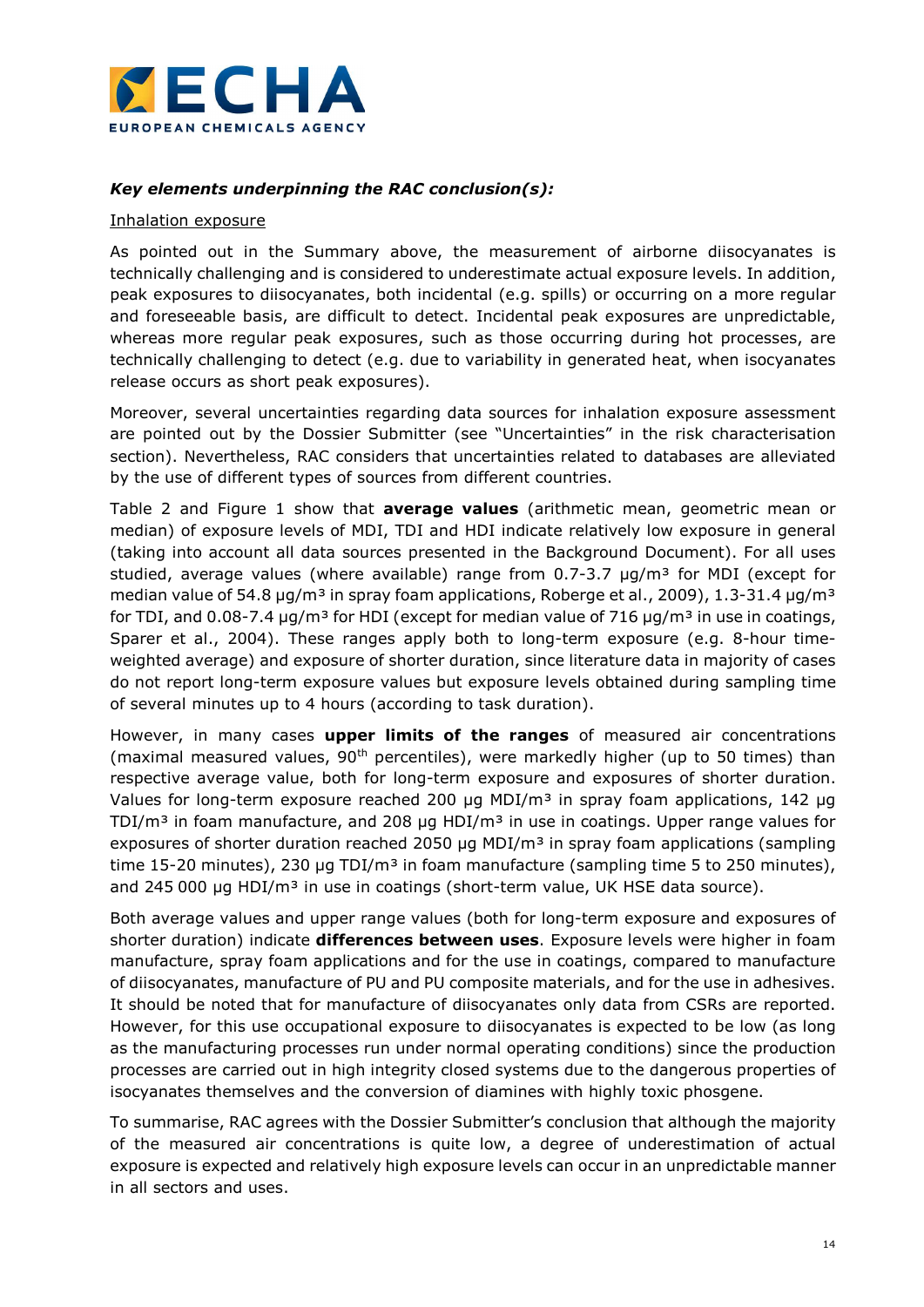

|  | <b>Table 2.</b> Occupational inhalation exposure levels (in $\mu g/m^3$ ) for selected uses |  |  |  |  |  |  |  |  |
|--|---------------------------------------------------------------------------------------------|--|--|--|--|--|--|--|--|
|--|---------------------------------------------------------------------------------------------|--|--|--|--|--|--|--|--|

|                                        | <b>CSRs</b>                                  |                          | <b>IFA</b>                                           | HSE*                                                               |                                                                                                                                                                                                             |                                                                                                     |
|----------------------------------------|----------------------------------------------|--------------------------|------------------------------------------------------|--------------------------------------------------------------------|-------------------------------------------------------------------------------------------------------------------------------------------------------------------------------------------------------------|-----------------------------------------------------------------------------------------------------|
|                                        | (90 <sup>th</sup> perc. range)               |                          | [mean (90 <sup>th</sup><br>perc range)] <sup>§</sup> | (range)                                                            | Literature data*                                                                                                                                                                                            | <b>Expected</b><br>exposure                                                                         |
|                                        | Long                                         | Short                    | Long                                                 | Long                                                               | [range (mean/median)]                                                                                                                                                                                       | level <sup>+</sup>                                                                                  |
|                                        | term                                         | term                     | term                                                 | term                                                               |                                                                                                                                                                                                             |                                                                                                     |
| <b>Manufacture of</b><br>diisocyanates |                                              |                          |                                                      |                                                                    |                                                                                                                                                                                                             | low                                                                                                 |
| MDI                                    | $5.6 - 29$                                   |                          |                                                      |                                                                    |                                                                                                                                                                                                             | (under                                                                                              |
| TDI                                    | $5 - 32$                                     | $\overline{\phantom{a}}$ | $\overline{\phantom{a}}$                             | $\blacksquare$                                                     | $\blacksquare$                                                                                                                                                                                              | normal<br>operating                                                                                 |
| HDI                                    | $3 - 23.5$                                   | $\overline{\phantom{0}}$ | $\overline{\phantom{a}}$                             |                                                                    |                                                                                                                                                                                                             | conditions)                                                                                         |
| materials                              | <b>Manufacture of PU</b><br>and PU composite |                          |                                                      |                                                                    | $\bullet$ <0.03-3.3<br>(mean $0.7$ )<br>$(N=131)$ [1]                                                                                                                                                       |                                                                                                     |
| MDI                                    | $2 - 38$                                     | $3 - 76$                 | $<$ LoQ $†$ -18<br>(mean 2.3)<br>$(N=559)$           | $0.09 - 32.8$<br>$(N=13)$                                          | $0.042 - 7.8$<br>(med 3.7)<br>$(N=10)^{9}$ [2]<br>$\bullet$ <1-7.2<br>$(N=70)$ [3]<br>$\bullet$ <0.6-3.3<br>$(N=46)^{9}$ [4]                                                                                | moderate<br>(vapour<br>pressure<br>may rise<br>significantly<br>but RMMs<br>are usually<br>applied) |
| TDI                                    | $1 - 32$                                     | $1 - 64$                 | $4 - 67.3$<br>(mean 1.3)<br>$(N=293)$                |                                                                    | $0.08 - 14.6$<br>$(med 1.2-3.9)$<br>$(N=14)^{n}$ [2]                                                                                                                                                        |                                                                                                     |
|                                        | <b>Foam manufacture</b>                      |                          | $<$ LoQ $†$ -4.2                                     |                                                                    | • <0.6 $(N=26)^{9}$ [4]                                                                                                                                                                                     |                                                                                                     |
| MDI                                    | $6 - 29$                                     | 12-58                    | (mean $1.7$ )<br>$(N=1013)$                          | $0.03 - 0.17$<br>$(N=3)$                                           | • <0.6 $(N=20)^{9}$ [5]                                                                                                                                                                                     |                                                                                                     |
|                                        |                                              |                          |                                                      |                                                                    | $\bullet$ <0.2-230<br>$(N=96)$ [1b]                                                                                                                                                                         |                                                                                                     |
| TDI                                    | $1 - 32$                                     | $1 - 64$                 | $< 1.3 - 72.8$<br>(mean $4.7$ )<br>$(N=110)$         | $0.06 - 9.0$<br>$(N=14)$<br>[Short term:<br>1.37-45.0<br>$(N=13)]$ | $0.08 - 39.9$<br>$(med 1.2-31.4)$<br>$(N=140)^{9}$ [2]<br>$0.2 - 58.8$<br>$(med 4.0-9.8)$<br>$(N=26)^{9}$ [4]<br>• 0.2 to 58.9<br>(mean 3.6-26.3)<br>$(N=20)^{9}$ [5]<br>$• 5.0 - 86.5$<br>$(med 12.5)$ [6] | often high                                                                                          |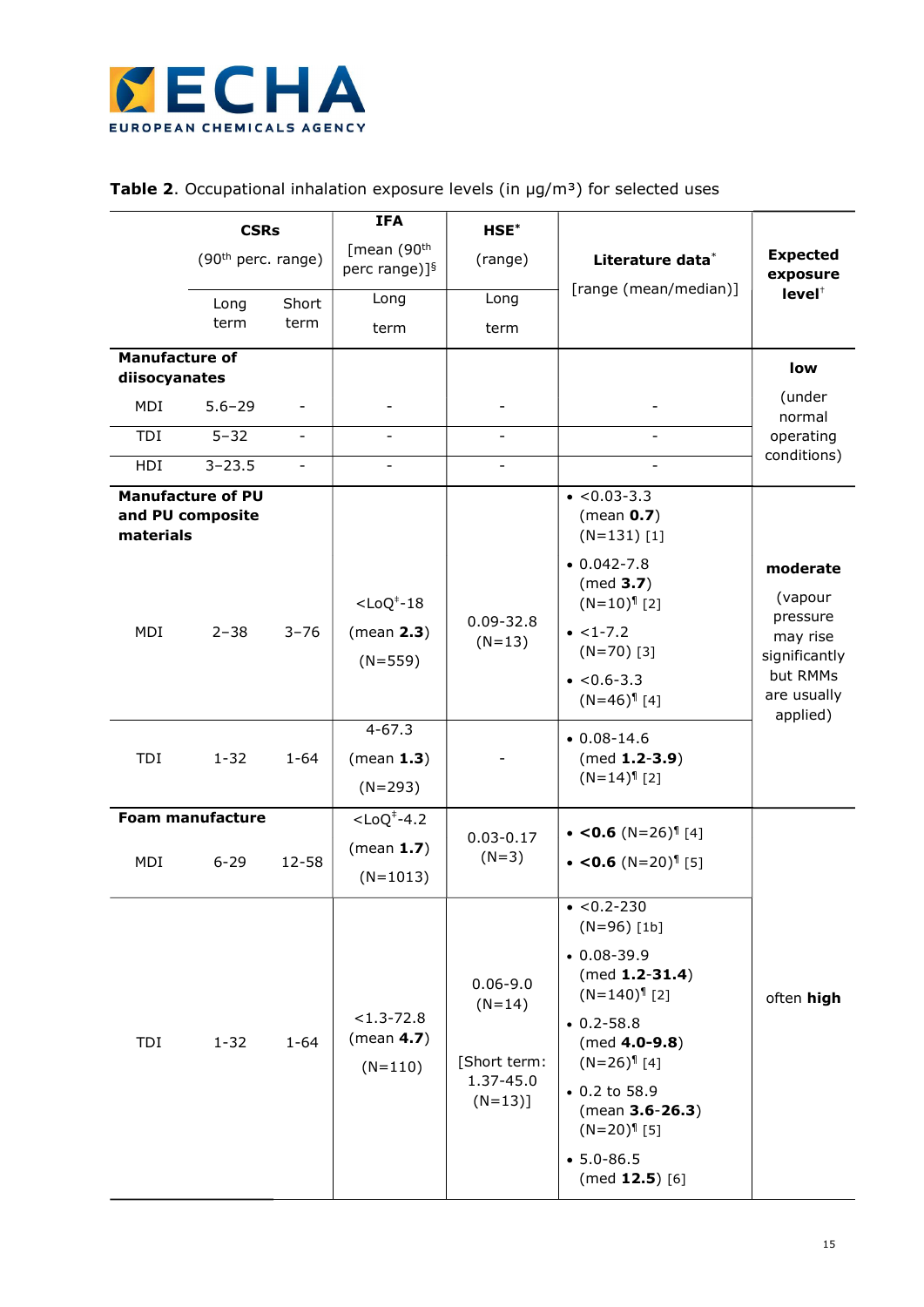

| MDI              | <b>Spray foam applications</b><br>$6 - 29$ | $11 - 58$ | $<$ LoQ <sup><math>+</math></sup><br>(mean 1.9)<br>$(N=33)$ | $0.03 - 200$<br>$(N=8)$                                              | $\bullet$ <7.2-17.4<br>$(N=26)^{9}$ [7]<br>$-4.2 - 142$<br>(mean 31.1)<br>$(N=21)^{9}$ [8]<br>$\bullet$ <0.71<br>(49 workers) [9]<br>$\cdot$ 10-570<br>$(N=61)$ [10]<br>$• 70 - 2050$<br>$(N=13)$ [11]<br>$\bullet$ 11-591 (med 54.8)<br>$(N=94)$ [12]<br>$\bullet$ <loq-770 [13]<br=""><math>\bullet</math> &lt;4.6-410 [14]<br/>• 30-90 (experiment)<br/><math display="block">[15]</math></loq-770> | potentially<br>high |
|------------------|--------------------------------------------|-----------|-------------------------------------------------------------|----------------------------------------------------------------------|--------------------------------------------------------------------------------------------------------------------------------------------------------------------------------------------------------------------------------------------------------------------------------------------------------------------------------------------------------------------------------------------------------|---------------------|
| Use in coatings  |                                            |           | $<$ LoQ $†$ -18.8<br>(mean 2.4)                             |                                                                      |                                                                                                                                                                                                                                                                                                                                                                                                        |                     |
| MDI              | $6 - 29$                                   | $11 - 58$ | $(N=685)$                                                   |                                                                      |                                                                                                                                                                                                                                                                                                                                                                                                        |                     |
| TDI              | $1 - 35$                                   | $1 - 70$  | $< 1.3 - 6$<br>(mean 1.3)<br>$(N=809)$                      |                                                                      |                                                                                                                                                                                                                                                                                                                                                                                                        |                     |
| HDI              |                                            |           | $2.3 - 12$<br>(mean 2.3)<br>$(N=1221)$                      | $0.35 - 208$<br>$(N=15)$<br>[Short term:<br>0.82-245000<br>$(N=47)]$ | $\bullet$ med 133-716<br>$(N=153)$ [16]<br>$\bullet$ 0.02-57.6<br>$(med 0.08-7.4)$<br>$(N=95)$ [17]<br>$0.003 - 179$<br>(GM 3.2)<br>$(N=88)$ [18a]                                                                                                                                                                                                                                                     | potentially<br>high |
| Use in adhesives |                                            |           | $<$ LoQ <sup><math>+</math></sup> -6.5                      |                                                                      | $\bullet$ <0.6-5.2                                                                                                                                                                                                                                                                                                                                                                                     |                     |
| MDI              | $5 - 43$                                   | $9 - 87$  | (mean 2.8)<br>$(N=533)$                                     |                                                                      | $(N=20)^{9}$ [4]                                                                                                                                                                                                                                                                                                                                                                                       |                     |
| TDI              | $1 - 35$                                   | $1 - 70$  | $< 1.3 - 48.2$<br>(mean 1.9)<br>(308)                       |                                                                      |                                                                                                                                                                                                                                                                                                                                                                                                        | potentially<br>high |
| HDI              |                                            |           | < 2.3<br>$(N=294)$                                          |                                                                      | $\bullet$ 0.8-1 (N=20) <sup>1</sup> [4]                                                                                                                                                                                                                                                                                                                                                                |                     |

Data from CSRs and IFA reports are presented as the range of 90<sup>th</sup> percentiles observed for respective dataset (i.e. minimal to maximal 90<sup>th</sup> percentile found), obtained by personal and static sampling. For IFA reports, data are also presented as average of arithmetic mean/median values provided in the reports. Where available, data from more recent IFA reports (IFA 2012, 2013) are presented in the table since, contrary to IFA 2010, they quantitatively report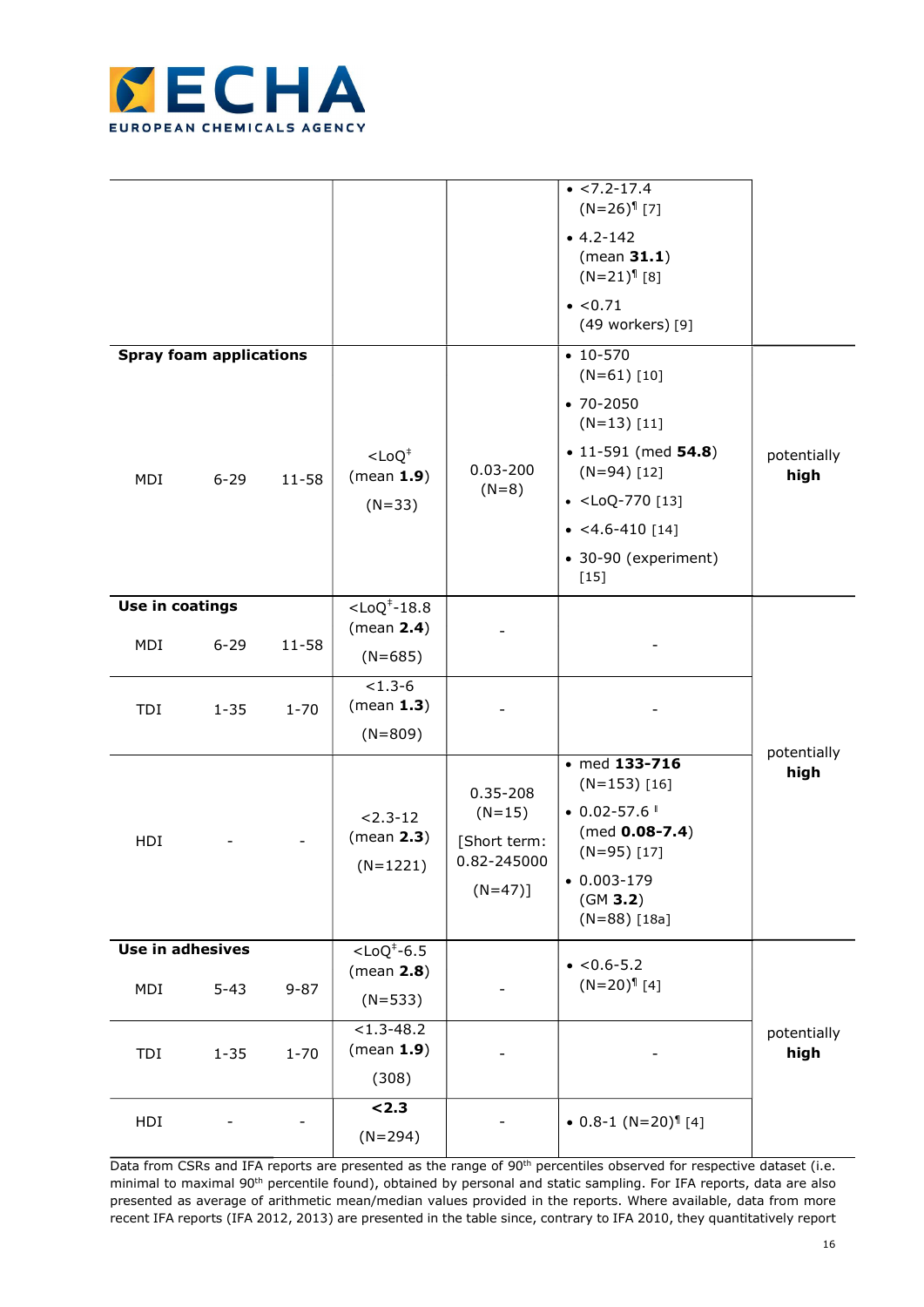

LoQ values. In case of MDI use in spray foam applications, average of 95<sup>th</sup> instead of 90<sup>th</sup> percentiles is used since all 90<sup>th</sup> percentiles were below LoQ for which no numerical value was provided in the report.

The use of HDI in the manufacture of PU and PU materials is mostly limited to speciality applications with very limited exposure data available, and was not considered relevant for foam manufacture. TDI and HDI were not relevant for spray foam applications. HDI monomer was not covered in CSRs in use in coatings and adhesives.

PU – polyurethanes; N - number of samples (stated where reported); mean – arithmetic mean; med – median; GM – gemoetric mean;

\*Data obtained by personal sampling except in [12], [13] and [15]; †The Dossier Submitter's assessment; ‡LoQ (limit of quantification) was not further specified in IFA 2010 report; §The data are representative for more than six hours exposure time; <sup>I</sup>Data are presented for monomeric HDI; <sup>1</sup>Results are expressed for full shift or as 8-hour timeweighted average (TWA).

[1] Kääriä et al., 2001; [1b] Kääriä et al., 2001b (Exposure to 2,4- and 2,6-toluene diisocyanate (TDI) during production of flexible foam: determination of airborne TDI and urinary 2,4- and 2,6-toluenediamine (TDA). Analyst 2001;126:1025-31); [2] Sennbro et al., 2004; [3] Creely et al., 2006; [4] Brezeźnicki and Bonczarowska, 2015; [5] Swierczynska-Machura et al., 2015; [6] Tinnerberg and Mattsson, 2008 (measurements after technical improvements); [7] Austin, 2007; [8] Geens et al., 2012; [9] Gui et al., 2014; [10] Crespo and Galan, 1999; [11] Lesage et al., 2007; [12] Roberge et al., 2009; [13] RPS, 2014; [14] Wood 2013, 2014; [15] Puscasu et al., 2015; [16] Sparer et al., 2004; [17] Pronk et al., 2006; [18a] Fent et al., 2009a

Regarding deficiencies in reporting contextual information related to air monitoring data (especially for data from big databases such as ISOPA, MEGA and HSE database), RAC considers that this uncertainty is alleviated by including wide range of air measurements originating from different information sources and different EU countries covering a range of operational conditions (OCs) and risk management measures (RMMs) applied.



**Figure 1.** Overall average/median and 90<sup>th</sup> percentile values of air concentrations of MDI, TDI and HDI for work area groups for selected uses from IFA reports (MEGA database; IFA 2010, 2012, 2013) (calculated by the Rapporteurs)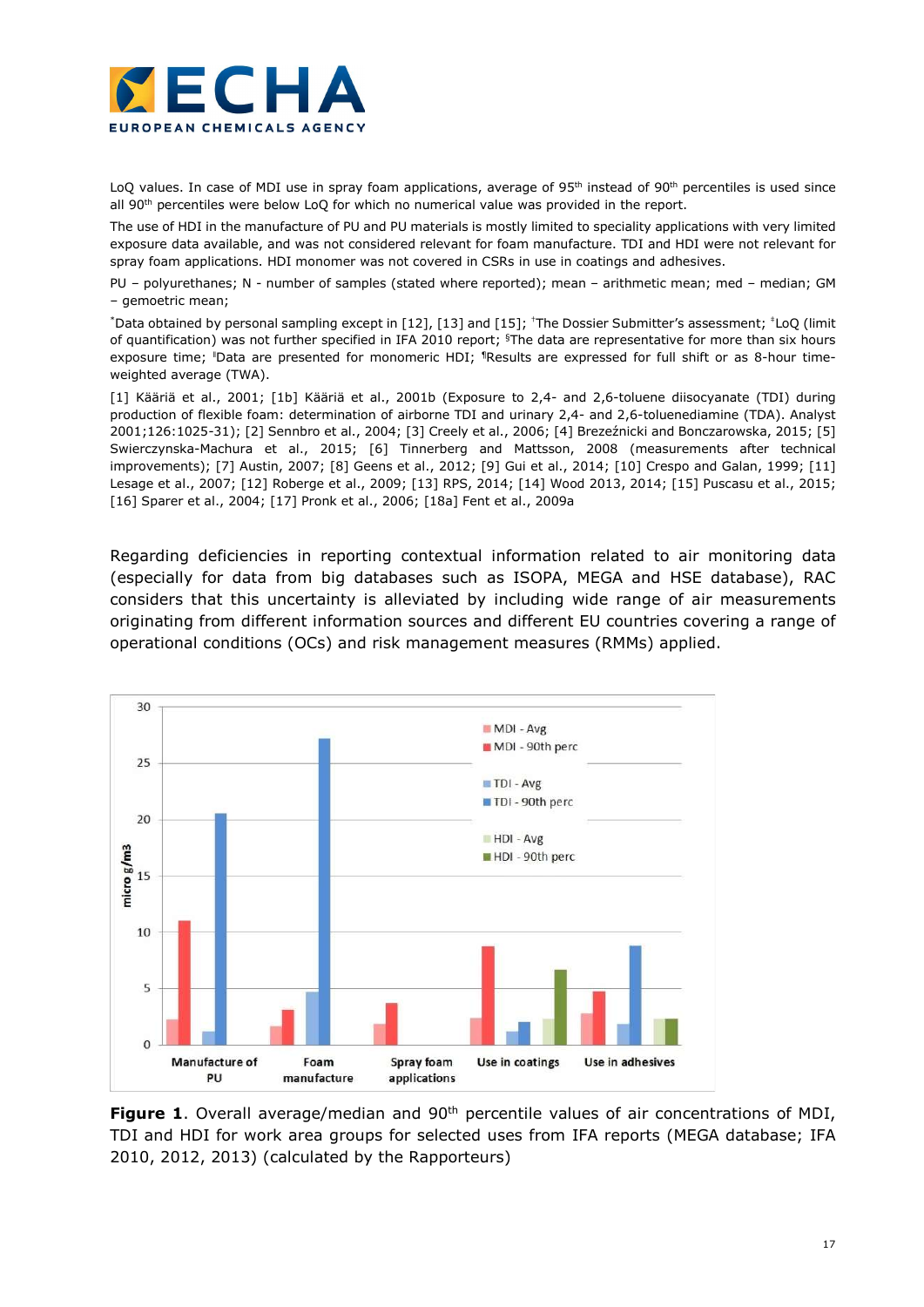

# Dermal exposure

Due to methodological limitations stated in the Summary, measured data on dermal exposure are very scarce and mostly qualitative (e.g. detected diisocyanate on skin; Table 3). Therefore, exposure was estimated by modelling (EASE) and, for selected uses modelled values range between 0.17-0.73 mg/cm<sup>2</sup> for MDI and between 0.04-0.20 mg/cm<sup>2</sup> for TDI. RAC agrees with the Dossier Submitter that this assessment is linked to significant uncertainties and that a ranking of the described uses based on dermal exposure data is not practicably meaningful.

|                            | Assessment in the CSRs                                     |                                                     |                                                                                     |  |
|----------------------------|------------------------------------------------------------|-----------------------------------------------------|-------------------------------------------------------------------------------------|--|
|                            | Qualitative*                                               | Modelled data <sup>#</sup><br>(mg/cm <sup>2</sup> ) | Literature data $^{\dagger}$                                                        |  |
| Manufacture of<br>PU       |                                                            |                                                     |                                                                                     |  |
|                            |                                                            |                                                     | skin staining found [19]                                                            |  |
| MDI                        | medium to high <sup>+</sup>                                | $0.17 - 0.73$                                       | $0.00001 - 0.0017$ (mg/cm <sup>2</sup> ) [20]                                       |  |
| TDI                        | very low to low                                            | $0.04 - 0.20$                                       |                                                                                     |  |
| Foam<br>manufacture        |                                                            |                                                     |                                                                                     |  |
| MDI                        | medium to high <sup>+</sup>                                | $0.17 - 0.73$                                       |                                                                                     |  |
| TDI                        | negligible; very low to<br>low                             | $0.10 - 0.20$                                       | detected on hands [21]                                                              |  |
| Spray foam<br>applications |                                                            |                                                     |                                                                                     |  |
| MDI                        | $high+$                                                    | $0.17 - 0.42$                                       |                                                                                     |  |
| Use in coatings            |                                                            |                                                     |                                                                                     |  |
| MDI                        | very low to low (with<br>proper use of PPE)                | $0.17 - 0.73$                                       |                                                                                     |  |
| TDI                        | negligible; very low to<br>low (with proper use of<br>PPE) | $0.04 - 0.20$                                       |                                                                                     |  |
|                            |                                                            |                                                     | 0.6 to 40.2 $\mu$ g HDI (per two<br>gloves) for monomeric HDI [17]                  |  |
| HDI                        |                                                            |                                                     | whole-body 0.00003-121 ng/mm <sup>3</sup><br>with PPE: GM 0.02 ng/mm <sup>3</sup> ; |  |
|                            |                                                            |                                                     | no PPE: GM 0.21ng/mm <sup>3</sup> [18b]                                             |  |
| Use in adhesives           |                                                            |                                                     |                                                                                     |  |
| MDI                        | medium to high <sup>+</sup>                                | $0.17 - 0.73$                                       |                                                                                     |  |

# Table 3. Assessment of the dermal exposure in the CSRs for selected uses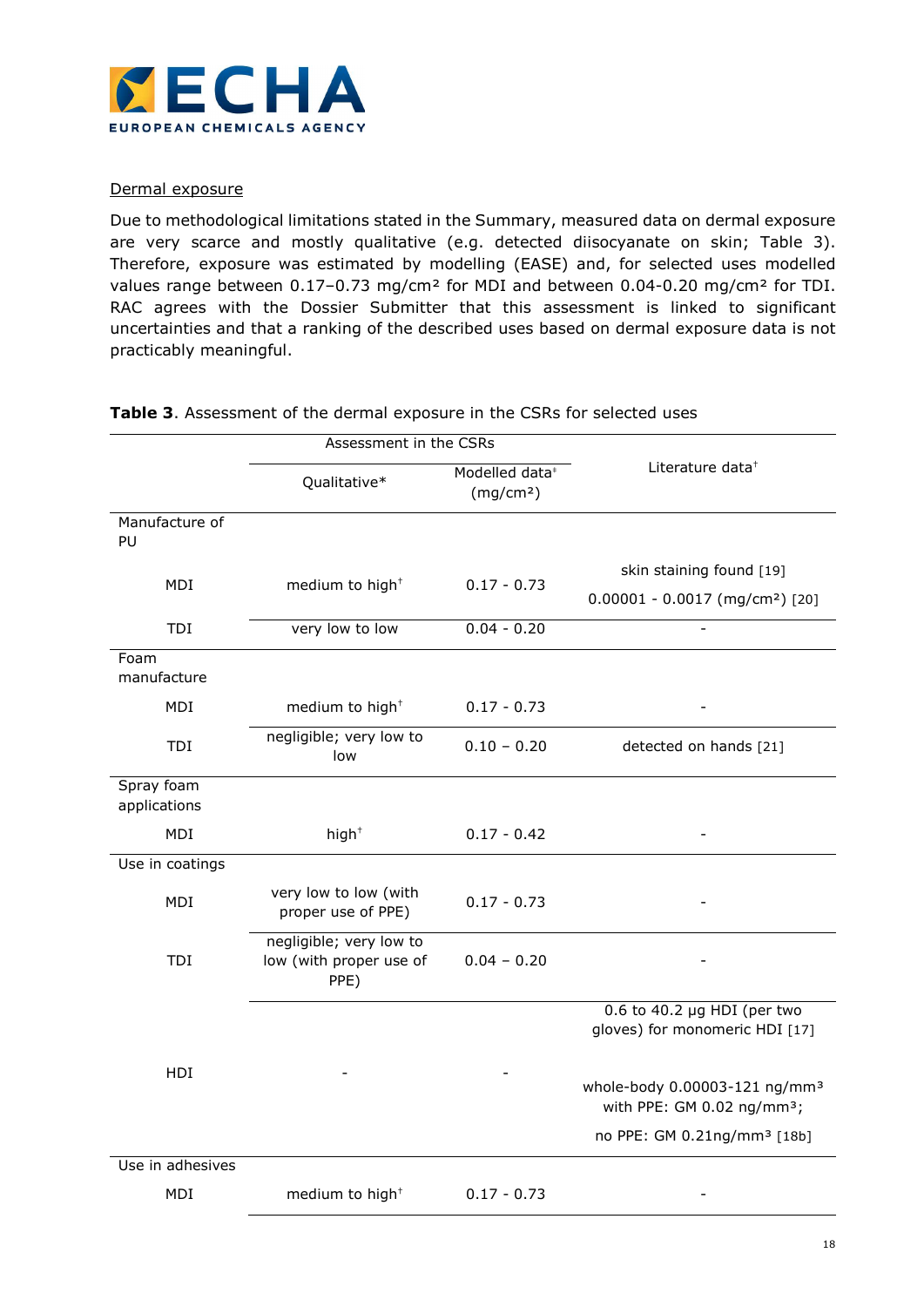

|            | negligible; very low to |               |   |
|------------|-------------------------|---------------|---|
| <b>TDI</b> | low (with proper use of | $0.04 - 0.20$ | - |
|            | PPE)                    |               |   |

The use of HDI in the manufacture of PU and PU materials is mostly limited to speciality applications with very limited exposure data available, and was not considered relevant for foam manufacture. TDI and HDI were not relevant for spray foam applications. HDI monomer was not covered in CSRs in use in coatings and adhesives.

PU - polyurethanes; GM - geometric mean; \*Likelihood and frequency of dermal exposure assessed in four categories: very low, low, medium and high [taking into account the use of personal protective equipment (PPE) like suitable chemical resistant gloves, eye protection and coveralls]; †Assessment in the CSRs corrected to more conservative by the Dossier Submitter, assuming a less than ideal work practice;  $E$ ASE and/or ECETOC TRA v2 model applied; [17] Pronk et al., 2006; [18b] Fent et al., 2009b; [19] Petsonk et al., 2000; [20] Henriks-Eckerman et al., 2015; [21] Gui et al., 2014

# Oral exposure

Oral exposure in workers due to unintentional hand-to-mouth behaviour cannot be ruled out (especially with poor occupational hygiene practice), and very small amounts of inhaled diisocyanates are supposed to be able to reach gastrointestinal tract via lung mucocilliary clearance (ATSDR HDI 1998). However, this route of exposure was not assessed by the Dossier Submitter since inhalation and dermal routes are considered predominant for occupational exposure (ATSDR (2015); WHO CICAD 27 (2000)<sup>7</sup> . In addition, it is unclear whether oral route can pose a risk for respiratory sensitisation in humans. According to ATSDR documents (ATSDR (2015); ATSDR (1998)) and publicly available literature (Web of Science All databases), data are insufficient to assess potential for sensitisation reactions after oral exposure to TDI, MDI and HDI, either in humans or animals. Namely, there is no information available regarding health effects in humans following oral exposure to diisocyanates, and for animal experiments no indications for respiratory sensitisation and/or immunological changes were stated.

## Biomonitoring

-

|                          | Urine metabolite<br>(µmol/mol creatinine<br>if not stated otherwise) | Air concentration<br>$(\mu g/m^3)$ | <b>Reference</b> |
|--------------------------|----------------------------------------------------------------------|------------------------------------|------------------|
| <b>Manufacture of PU</b> | median 0.04 - 0.12                                                   |                                    |                  |
| MDI                      | range 0.015 - 1.38<br>Controls: 0.012 to 0.022                       | $< 0.03 - 3.3$<br>$(64\% < 0.03)$  | $[1]$            |
|                          | All isocyanates:<br>mean $0.29$                                      | $<1 - 7.2$<br>$(71\% < 1)$         | $[3]$            |

Table 4. Biomonitoring in exposed workers for selected uses (literature data)

<sup>&</sup>lt;sup>7</sup> Nevertheless, the risk of oral exposure is recognised by the Dossier Submitter in Appendix 13, in training topics for employees in Measures Group 1 ("Participants are aware of exposure routes via inhalation, dermal, oral and the possibility of contamination because of deposition, including basics on industrial hygiene").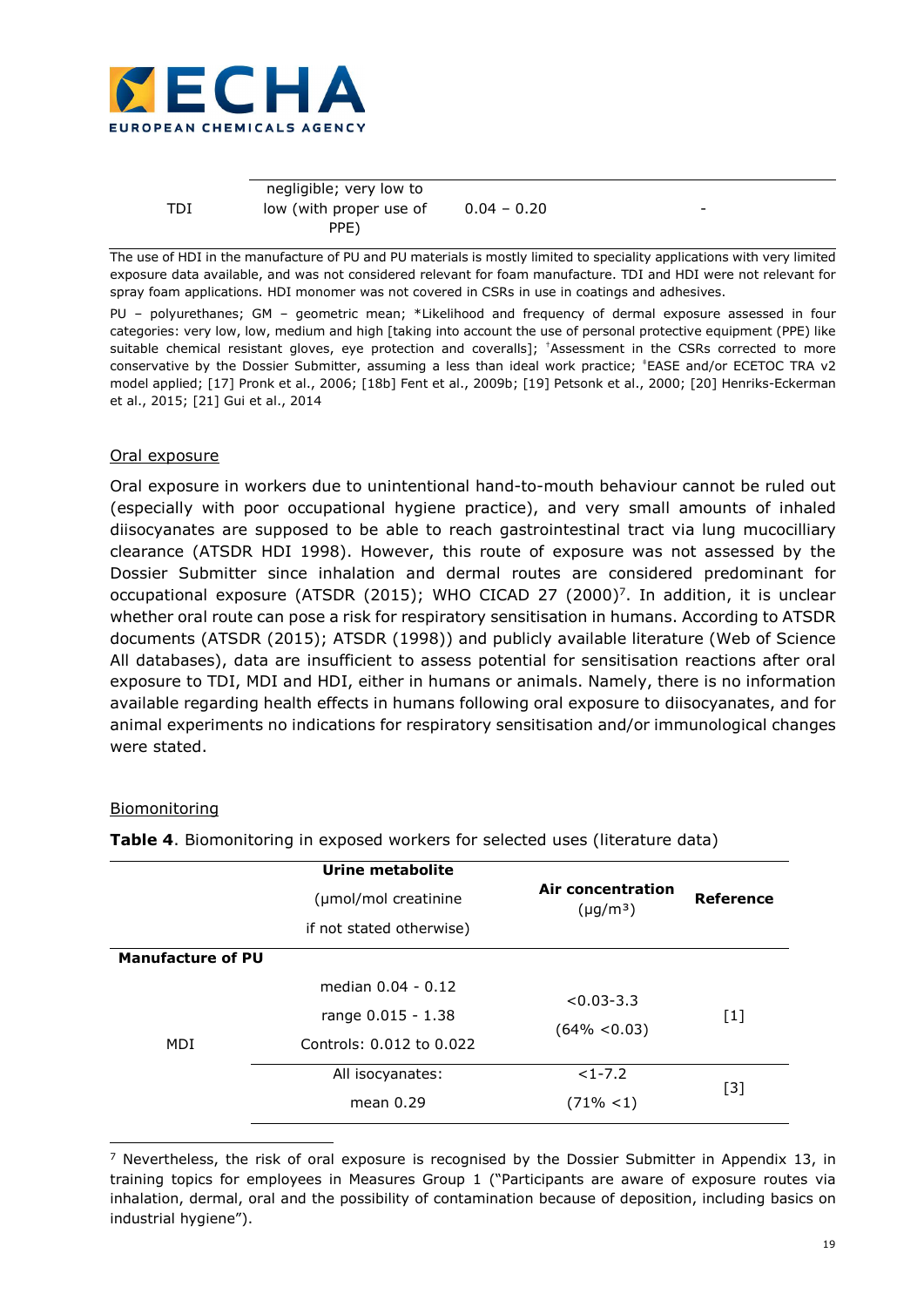

|  | range <lod -="" 12.64<="" th=""><th></th></lod> |  |
|--|-------------------------------------------------|--|
|--|-------------------------------------------------|--|

|                         | Working day: 0.1-0.20                                 |                                   | $[20]$ |  |
|-------------------------|-------------------------------------------------------|-----------------------------------|--------|--|
|                         | Day off: $< 0.1$                                      |                                   |        |  |
|                         | Post shift samples:                                   |                                   |        |  |
|                         | range < 0.10 - 23.60 µg/L                             |                                   | $[22]$ |  |
|                         | Controls: 0.08 µg/L                                   |                                   |        |  |
|                         | $<$ LoD - 14.1                                        |                                   | $[23]$ |  |
|                         | 2 days after exposure                                 |                                   |        |  |
|                         | median 0.7 µg/L                                       | $0.04 - 9.7$                      | $[24]$ |  |
|                         | range 0.5 - 8.4 µg/L                                  |                                   |        |  |
| <b>Foam manufacture</b> |                                                       |                                   |        |  |
|                         | Exposed: < 0.05 - 39                                  | $< 0.2 - 230$                     |        |  |
|                         | Controls 0.02 - 0.1                                   |                                   | [1b]   |  |
|                         | Direct skin contact with uncured PU:                  |                                   |        |  |
|                         | mean post shift: 2.21                                 | $27.2 - 17.4$                     |        |  |
|                         | No direct contact:                                    | (no difference<br>between groups) | $[7]$  |  |
|                         | mean post shift: 0.11                                 |                                   |        |  |
| TDI                     | Before technical improvements                         |                                   |        |  |
|                         | median 43.3 µg/L                                      | median 62.9                       |        |  |
|                         | range 11.8 - 55.7 µg/L<br>range 46.5-75.4             |                                   |        |  |
|                         | After technical improvements                          |                                   | [6]    |  |
|                         | median: 3.0 µg/L                                      | median 12.5                       |        |  |
|                         | range 0.9 - 22.4 µg/L                                 | range 5.0-86.5                    |        |  |
|                         | $<$ LoD - 3.9                                         | mean 3.6 - 26.3                   | $[5]$  |  |
|                         | $(<$ LoD to 8.85 $\mu$ g/L)                           | range 0.2 - 58.9                  |        |  |
| Use in coatings         |                                                       |                                   |        |  |
|                         | median 19.5                                           | median 0.08 - 7.4                 | $[17]$ |  |
|                         | range 1.9-146.2                                       | range 0.02 - 57.6                 |        |  |
| HDI                     | mean 0.003                                            | 0.003 to 179                      | $[25]$ |  |
|                         | range <lod-21.0< td=""><td></td><td></td></lod-21.0<> |                                   |        |  |
|                         | Before SHAD*                                          |                                   |        |  |
|                         | 90 <sup>th</sup> perc. 1.34                           |                                   | $[26]$ |  |
|                         | After SHAD                                            |                                   |        |  |
|                         | 90 <sup>th</sup> perc. range 0.55-0.76                |                                   |        |  |

 $cr$  = creatinine; \*SHAD = "Safety and Health Awareness Day"

There is no biomonitoring data for manufacture of diisocyanates, spray foam applications and use in adhesives. [1] Kääriä et al., 2001; [1b] Kääriä et al., 2001b; [3] Creely et al., 2006; [5] Swierczynska-Machura et al., 2015;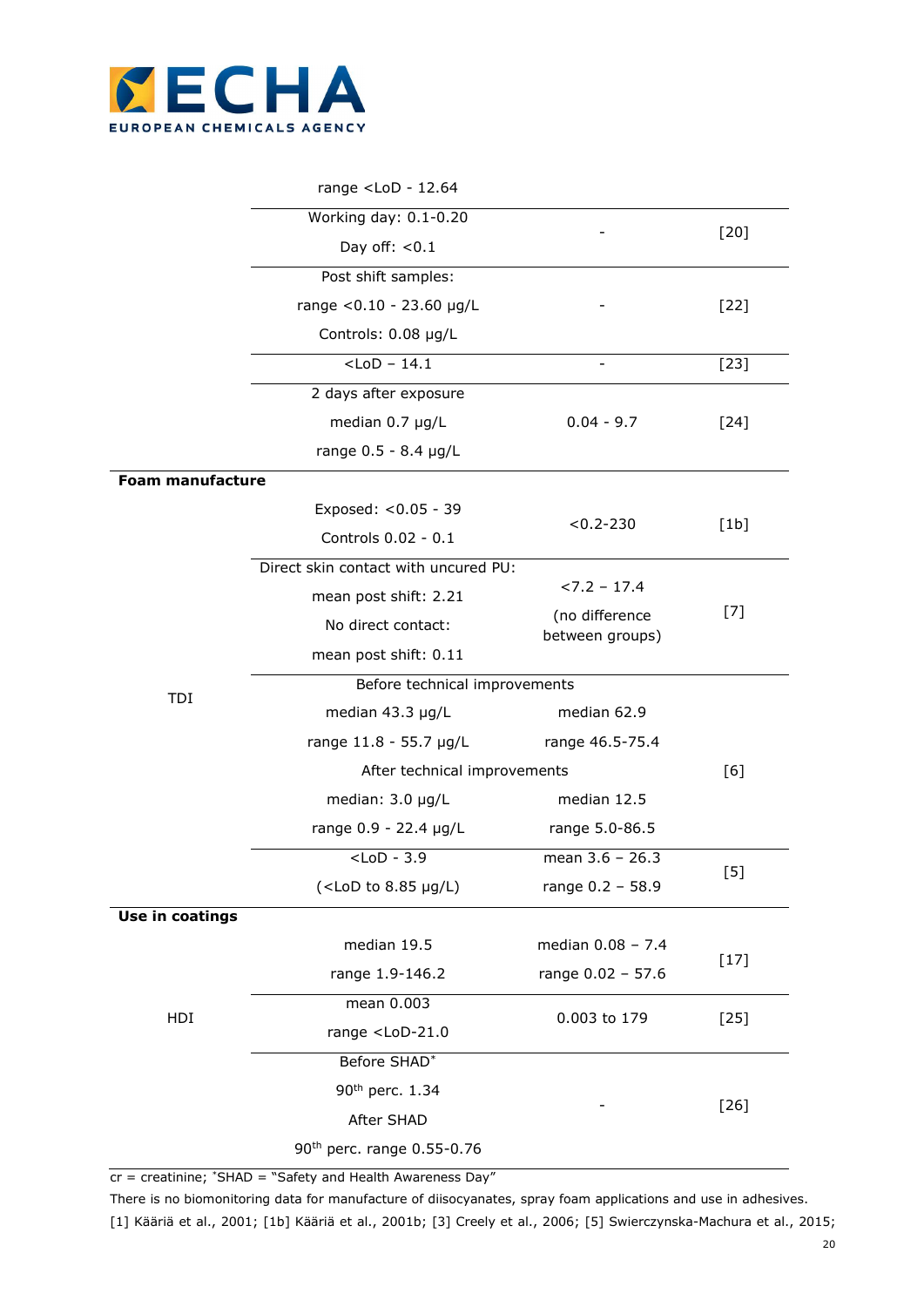

[6] Tinnerberg and Mattsson, 2008; [17] Pronk et al., 2006; [20] Henriks-Eckerman et al., 2015; [22] Robert et al., 2007; [23] Gries and Leng, 2013; [24] Tinnerberg et al., 2014; [25] Gaines et al., 2010; [26] Jones et al., 2013

Since biomonitoring data show the combined exposure of the inhalation and the dermal routes, biomonitoring is regarded as a useful tool to assess workers' total exposure to diisocyanates. As a long-term parameter, diisocyanate-adducts with haemoglobin can be measured in blood, and respective diamines in urine or plasma, as a short term parameter (please see footnote no 7). For diamine measurement, workers should not be externally exposed to diamines (i.e. occupationally exposed to respective diamine), since that could lead to an overestimation of exposure to diisocyanates.

However, since biological monitoring reflects total exposure to diisocyanates (via inhalation and dermal exposure routes), it cannot differentiate relative contributions of particular sources of exposure (inhalation and/or dermal), even if workplace personal air measurements are available (due to limitations already stated in sub-section "Inhalation exposure").<sup>8</sup>

One further limitation of biological monitoring is that it reflects average daily exposures as peak exposures are not accessible by these methods since (urine) metabolites have a poor correlation to short-term peak exposures.

## Bystander exposure

In the restriction proposal, the Dossier Submitter differentiates between workers, professionals and bystanders. While workers and professionals are considered to be potentially exposed to diisocyanates due to the tasks they have to fulfil, in general the potential exposure to bystanders is considered to occur only indirectly (e. g. third working parties, office staff in a factory). In addition, there even might be indirect exposure to residents living near a construction side or to inhabitants/owners of objects where diisocyanates were applied (e.g. insulation of house crawl cellars using MDI based PU spray foams as reported in the Netherlands (Nuon, 2013)).

RAC agrees with the Dossier Submitter that bystanders and other potentially indirectly exposed people may be at risk and should be protected from indirect exposure to diisocyanates.

## Characterisation of risk(s)

## Summary of proposal:

-

As described in previous sections, DNEL derivation and quantitative risk characterisation is not possible in the case of diisocyanate exposure. Therefore, the Dossier Submitter decided to base the risk characterisation on the occurrence of diisocyanate-induced occupational asthma cases in exposed workers in the EU.

Although the Dossier Submitter is aware that induction of sensitisation to occupational allergen is the first and crucial step in the development of allergic occupational asthma, in the case of diisocyanates this endpoint is not considered as suitable for the risk characterisation since sensitive predictive markers for diisocyanate sensitisation are missing, and

<sup>&</sup>lt;sup>8</sup> In addition to air monitoring and biomonitoring, detailed workplace anamnesis (e.g. regarding work tasks, technical and organisational RMMs, PPE, occupational hygiene) and on-site observance of worker's behaviour, could help to identify main source(s) of exposure to diisocyanates.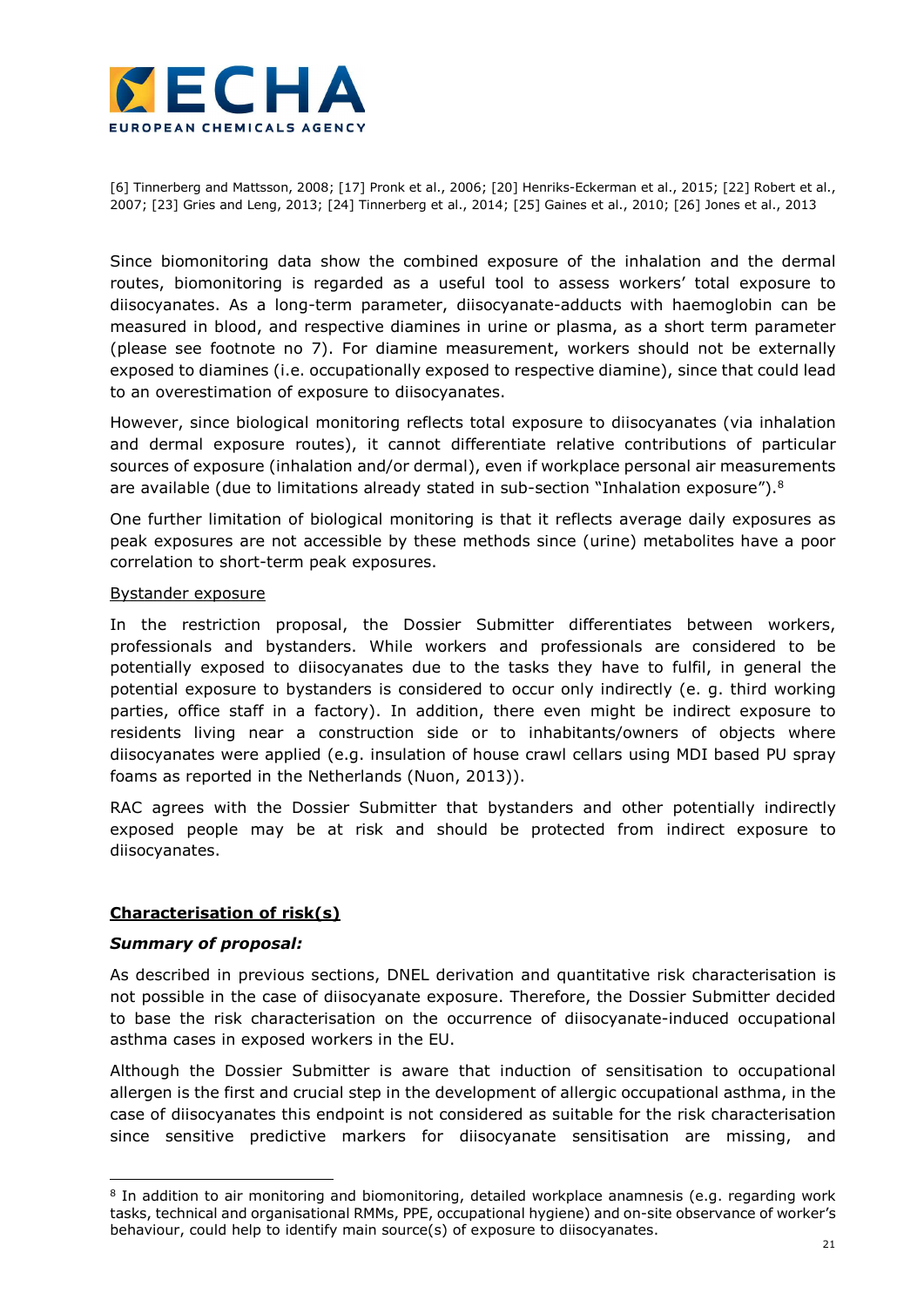

asymptomatic sensitisation to diisocyanates (sensitisation without asthmatic symptoms) is not feasible to be monitored in occupationally exposed subjects.

For the calculation of the number of occupational asthma cases, the Dossier Submitter uses three different approaches:

- 1. Occurrence of isocyanate occupational asthma<sup>9</sup> based on an EU-wide request for occupational asthma statistics (survey performed in autumn 2015);
- 2. Occurrence of diisocyanate occupational asthma observed in occupational epidemiological studies;
- 3. Assessment of adult-onset asthma in the population and quantifying the fraction that is due to occupational exposure to isocyanates.

The incidence is estimated by relating the absolute number of cases to the number of exposed workers in the EU (estimated by industry, i.e. ISOPA/ALIPA<sup>10</sup>). Based on the assessment (by expert judgement) of the potential for exposure under certain conditions and working characteristics in the various industry sectors (Table 5), and considering 10% prevalence of isocyanate-related occupational asthma, 1.45 million healthy (i.e. free of isocyanate occupational asthma) workers are exposed to a higher level of isocyanates ("high risk" group, Table 5), and are therefore at risk.

The Dossier Submitter assigned the workers occupationally exposed to diisocyanates into two groups, "high risk group" and "low risk group". This assignment is not based on measurements, but on expert judgement (by the expert group consisting of representatives of the Dossier Submitter, the major manufacturers of diisocyanates and relevant industry associations) of the potential for exposure under certain conditions and working characteristics in the various industry sectors.

In the opinion of the Dossier Submitter, the "low risk group" comprises part of the construction industry and automotive repair, since "the sector 'construction chemicals' (with a low risk for healthy workers) could e.g. be assigned to the (cold) uses of adhesives (also including sealants) as these uses are linked to common construction chemicals", and "a similar assignment is also true for the second sector, automotive repair (excl. motor vehicle refinish), addressing the use of adhesives e.g. for fixing or replacing wind-screens or other gluing tasks". The so called "low risk group" includes the workers that use diisocyanate containing products for only a small fraction of their worktime and under conditions where a reduced potential for exposure is highly likely (e.g. special glues, foams for windows and doorframes, i.e. products which do not emit aerosols under ambient use conditions; products with specific application equipment that minimises exposure, such as the combination of a small foam cartridge with a special application nozzle preventing potential for dermal contact and minimising inhalation exposure).

The "high risk group" relates according to the Dossier Submitter to 'other sectors', i.e. to all sectors which cover the uses with the highest exposure levels, such as uses with expected aerosol formation (e.g. spray coatings, spray foam applications, or the use of volatile diisocyanates, mostly TDI, in the manufacture of foam and PU and composite materials) and increased probability of dermal contact.

È,

<sup>&</sup>lt;sup>9</sup> Please see footnote 4 on page 6.

<sup>&</sup>lt;sup>10</sup> European Aliphatic Isocyanate Producers Association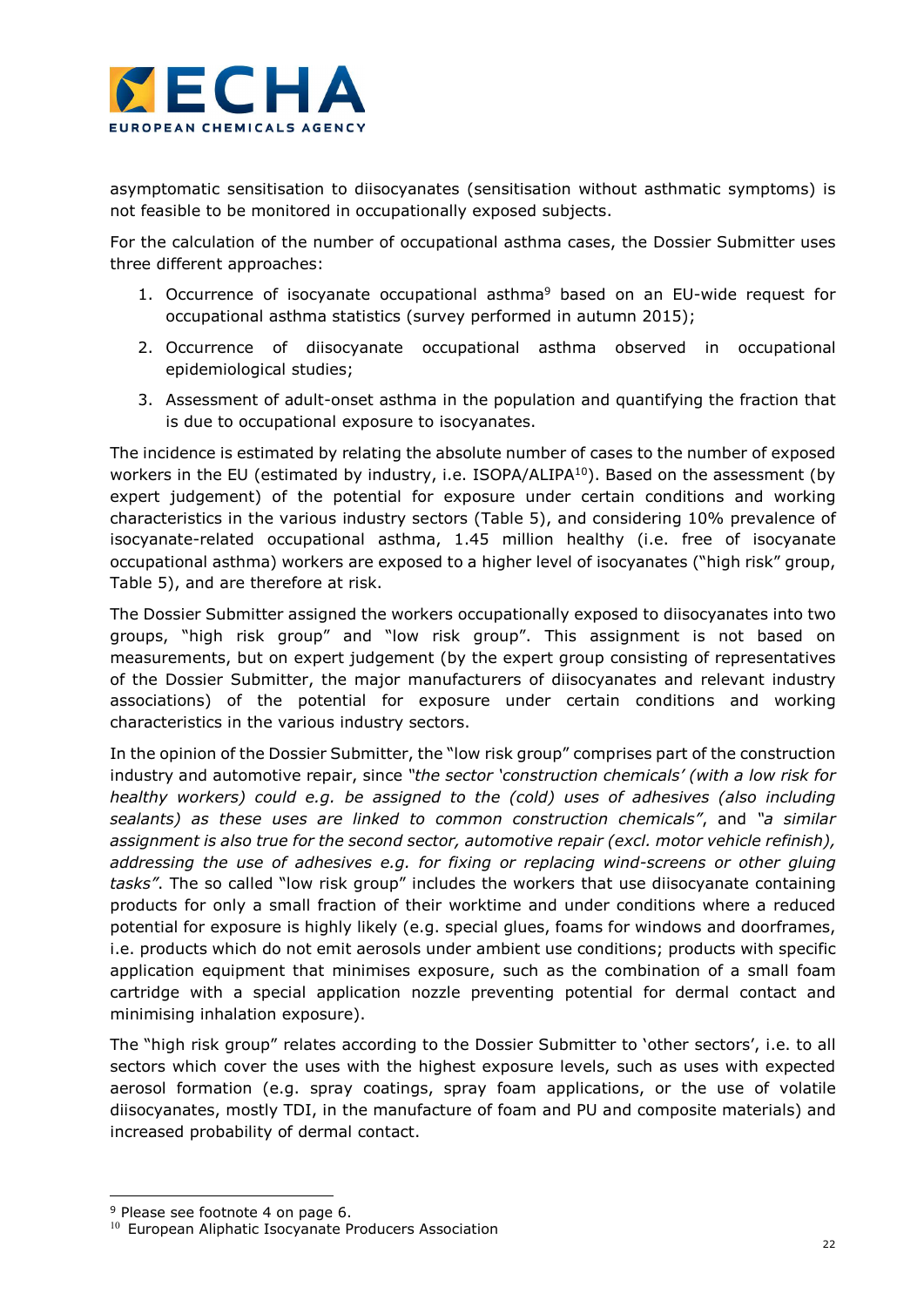

**Table 5.** Overview on exposed workforce in sectors (modified Table 1 in the Background Document)

| <b>Sector</b>                                                                              | <b>Workforce</b> | <b>Healthy</b><br>workers* | <b>Risk for healthy</b><br>workers |
|--------------------------------------------------------------------------------------------|------------------|----------------------------|------------------------------------|
| Construction chemicals                                                                     | 1 800 000        | 1 620 000                  | Low                                |
| Automotive repair (excluding<br>motor vehicle refinish)                                    | 1 800 000        | 1 620 000                  | Low                                |
| Other sectors (e.g. metal<br>treatment, insulating panels,<br>motor vehicle refinish etc.) | 1 608 306        | 1 447 475                  | High <sup>**</sup>                 |
| All sectors                                                                                | 5 208 306        | 4 687 475                  |                                    |

Source: ISOPA, data modified (see chapter G)

\*Free of asthma. Corrected for asthma prevalence of 10% in exposed population. See Section B.5.6.5.2 for more details \*\*0.2 – 0.7%/year

The estimated annual absolute number of new isocyanate occupational asthma cases and incidences are shown below (Table 6).

Table 6. Summary table of estimated occurrence of isocyanate occupational asthma in the EU (as number of new cases per year and as annual incidence)

|                                            | Approach of occupational asthma assessment |                 |                         |
|--------------------------------------------|--------------------------------------------|-----------------|-------------------------|
|                                            | Approach 1.                                | Approach 2.     | Approach 3.             |
|                                            | OD statistics                              | Epidemiological | <b>Estimation based</b> |
|                                            |                                            | studies         | on adult-onset          |
|                                            |                                            |                 | asthma incidence        |
| New isocyanate occupational                |                                            |                 |                         |
| asthma cases in the EU/year                | $470 - 2350$                               | $2900 - 10150$  | $6058 - 7269$           |
| (N)                                        |                                            |                 |                         |
| Exposed workers in the EU,<br>1.45 million |                                            |                 |                         |
| "high risk" group (N)                      |                                            |                 |                         |
| Annual incidence in the EU (%)             | $0.03 - 0.16$                              | $0.20 - 0.70$   | $0.42 - 0.50$           |

The Dossier Submitter concluded that although over the past several decades the number of occupational asthma cases has declined (including a significant decrease in the number of fatal occupational asthma cases) in parallel to declining exposure levels, the estimated incidences still indicate an unacceptably high risk. In the "high risk group" (see the Dossier Submitter's description of "high" and "low" risk groups on previous page), the annual incidence (excess risk) of asthma due to diisocyanate exposure in workers is estimated to range from 0.03% to 0.70%, meaning that every year 16 to 70 out of 10 000 workers exposed in the high risk group will develop diisocyanate-related occupational asthma.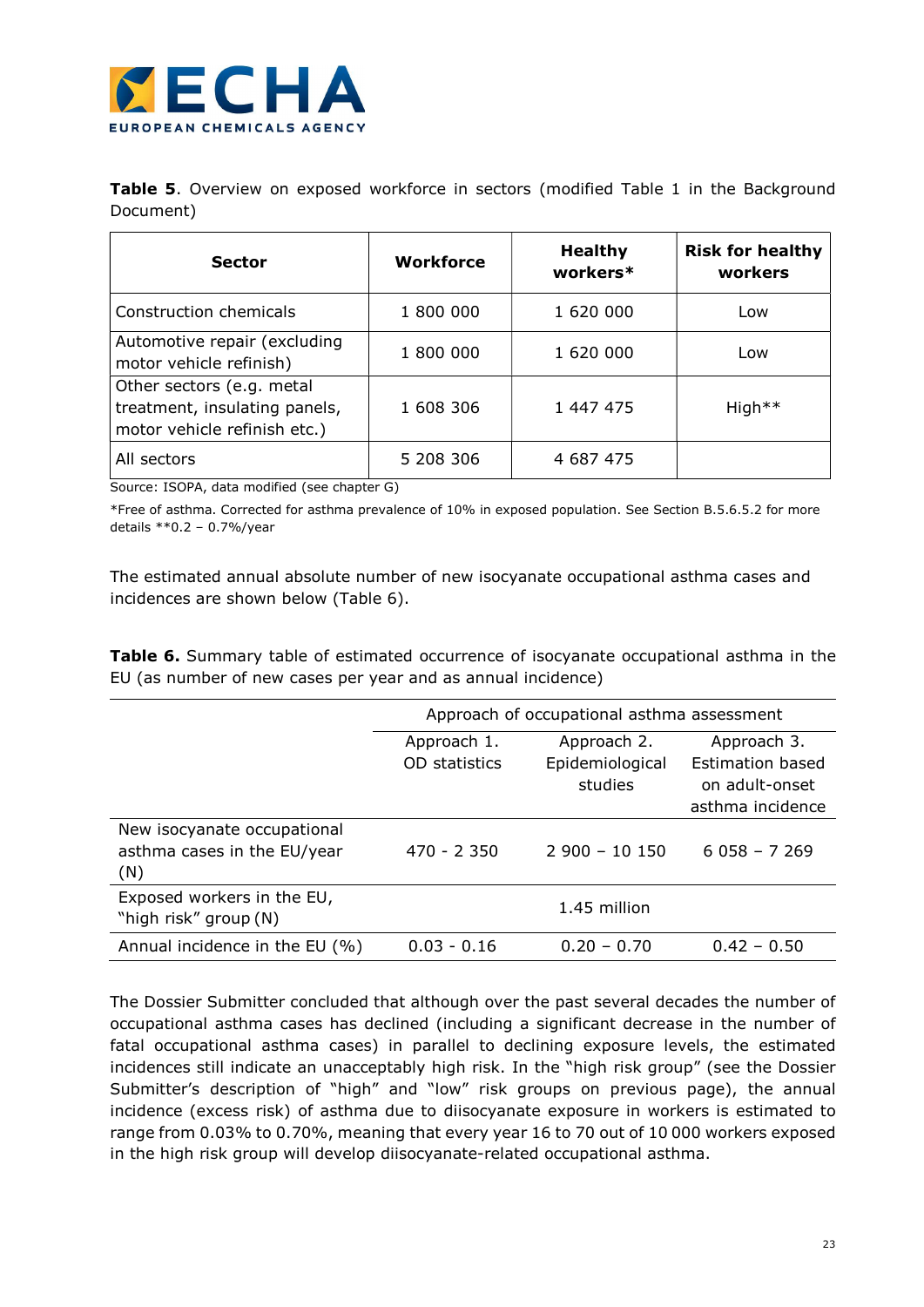

# RAC conclusion(s):

È,

RAC agrees with the Dossier Submitter's approach to base the risk characterisation on incidence of occupational asthma cases. Taking into account the uncertainties in the Dossier Submitter's estimation of occupational asthma incidence in the working EU population, which can both underestimate and overestimate the magnitude of risk, RAC supports the Dossier Submitter's calculation, and their conclusion that the identified risk to the workers is not adequately controlled and needs to be addressed.

# Key elements underpinning the RAC conclusion(s):

RAC points out that in this restriction proposal risk characterisation is not based on exposure assessment.

# Justification for diisocyanate-related occupational asthma incidence as a basis for risk characterisation

Although epidemiological data, which provide exposure-response assessment (e.g. Tarlo et al., 1997; Ott, 2002; Ott et al., 2003; Pronk et al., 2009), show that the risk of respiratory sensitisation and occupational asthma increases with an increase in inhalation exposure to diisocyanates ("...even at low concentrations, the higher the exposure the greater the risk", Meredith et al., 2000), and there are some indications that 8-hour time-weighted average exposure levels <5 ppb (i.e. <36 µg TDI/m<sup>3</sup>, <52 µg MDI/m<sup>3</sup>, <35 µg HDI/m<sup>3</sup>) might be protective against induction of respiratory sensitisation $11$ , certain studies showed that occupational asthma cases occurred at average exposure below 5 ppb as well (Tarlo et al., 1997; Gui et al., 2014). The reasons could include inadequate protection by 5 ppb limit, peak exposures, underestimated inhalation exposure, or dermal exposure (importance of which has been described in the section "Information on hazards"), or a combination of these factors. Therefore, RAC supports the Dossier Submitter's conclusion that a threshold for respiratory sensitisation and diisocyanate-related occupational asthma occurrence cannot be currently established.

Also, as already mentioned in previous section, quantity and quality of dermal data do not allow exposure-effect assessment, and biomonitoring data do not pose a reliable basis for prediction of work-related health disorders (Kaaria et al., 2001).

# Justification for proposed approaches to assess the incidence of diisocyanate-related occupational asthma

As stated in the summary, the Dossier Submitter applied three approaches to assess the occurrence of (di)isocyanate occupational asthma<sup>12</sup> in the isocyanate exposed workers in the EU.

Approach 1 was based on the 15-year occupational disease (OD) statistics (2000-2014, for the majority of countries) from 16 countries<sup>13</sup> (representing 74% of the EU working population

<sup>&</sup>lt;sup>11</sup> According to American Conference of Governmental Industrial Hygienists, Dotson et al., 2015, and ECETOC expert group, Cochrane et al., 2015

 $12$  RAC uses the term "isocyanate occupational asthma" when the causative isocyanate species (i.e. isocyanate dimer, oligomer or polymer) was not stated, and the term "diisocyanate occupational asthma" otherwise.

<sup>&</sup>lt;sup>13</sup> Austria, Belgium, Bulgaria, Croatia, Cyprus, Czech Republic, Germany, Slovakia, Spain, Finland, France, Hungary, Ireland, Poland, Sweden and the UK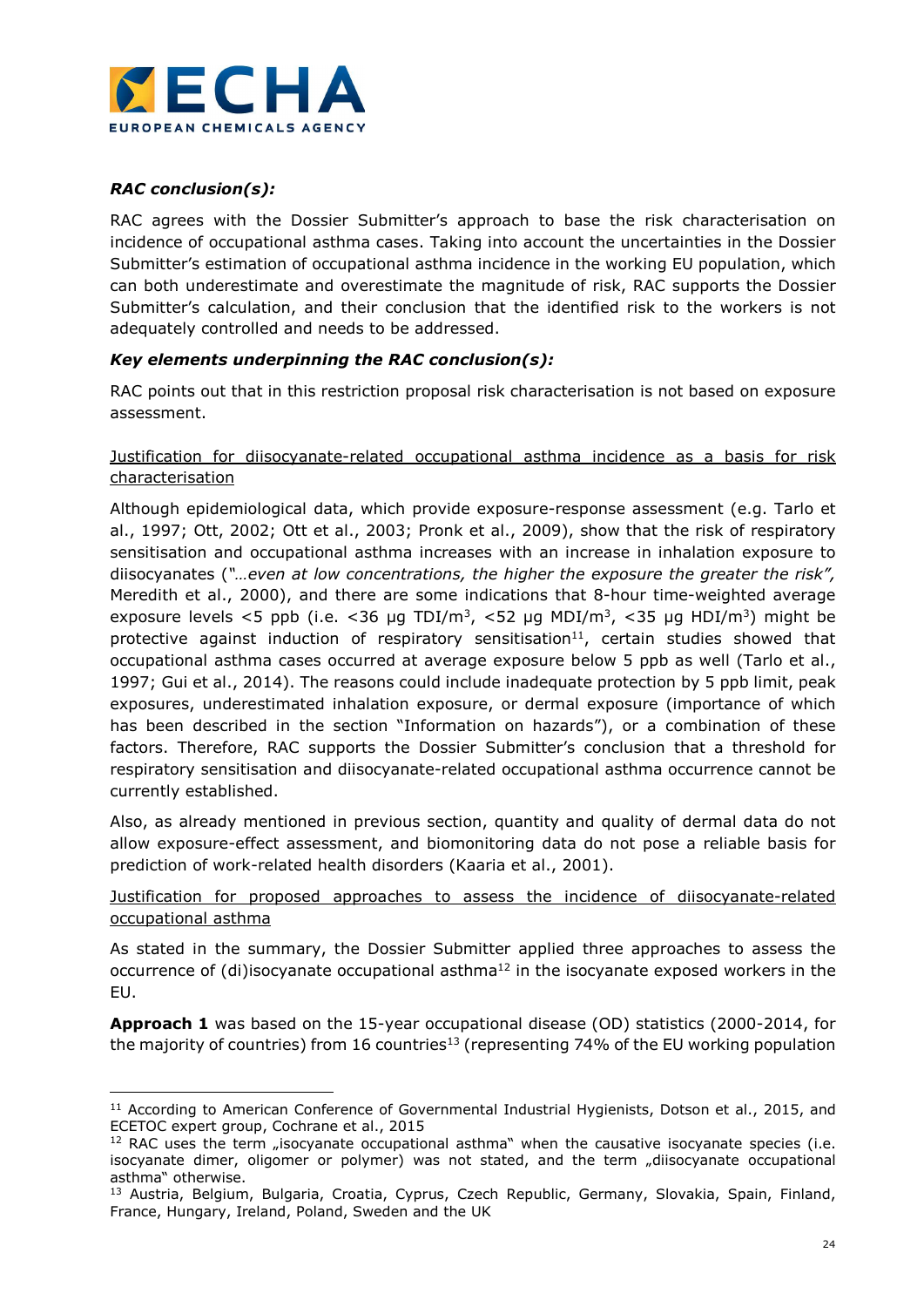

according to EUROSTAT) which provided data on isocyanate-related occupational disease<sup>14</sup> cases or stated that there were none. The annual number of cases was extrapolated to the working population of the EU. This extrapolation resulted in an average annual number of 270 cases, out of which respiratory disease cases were estimated to 235. Applying correction factors of 2 or 10 to account for well-known under-reporting of occupational diseases, a range of occupational diseases due to isocyanates in the EU was estimated to be 540 – 2700 cases per year, including about 470 – 2350 respiratory diseases per year.

Approach 2 was based on data from four epidemiological studies, three longitudinal (Ott et al., 2000; Bugler et al., 1991; Jones et al., 1992) (Table 7) and one case-control study (Tarlo et al., 1997) (Table 8), selected as being the nearest to the present day exposure situation. In three longitudinal studies respiratory effects of TDI were investigated, and in the casecontrol study annual incidences of occupational asthma due to diisocyanates (TDI, MDI, HDI) were analysed, based on compensation claims for occupational asthma. As shown in the tables below, an incidence in the range from 0.2 - 0.7% per year could be assumed, which, when applied to the 1.45 million exposed workers in the EU results in an estimation of  $2900 -$ 10150 new diisocyanate asthma cases in the EU per year in the high risk group.

The number of exposed workers in the EU was estimated by expert judgement (by industry, i.e. ISOPA/ALIPA), taking into account the potential for inhalation and dermal exposure under certain conditions and working characteristics in the various industry sectors. It was estimated that out of approximately 5.2 million workers who have contact with isocyanates or isocyanate based products, 1.6 million workers are exposed to a higher level of isocyanates ("high risk" group in the following text). After subtracting (estimated) 10% of workers who already became diseased, 1.45 million workers are assumed to be exposed to a higher level of isocyanates and to be at risk.

| <b>Study</b>             | <b>Time period</b><br>(facility)                | <b>Annual incidence of TDI-</b><br>induced occupational<br>asthma [%] (case<br>identification) | TDI concentration [ppb],<br>assessed by personal<br>sampling                                                        |
|--------------------------|-------------------------------------------------|------------------------------------------------------------------------------------------------|---------------------------------------------------------------------------------------------------------------------|
| (Ott et al.,<br>2000)    | 1980 - 1996<br>(TDI production<br>unit)         | 0.7<br>(Assessment by physician)                                                               | $0.3 - 2.7$ (TWA; range by job)<br>(0.5 - 0.9 times/shift in<br>moderate to high-exposure<br>jobs, STC was $> 20$ ) |
| (Bugler et al.,<br>1991) | 1981 - 1986<br>(PU foam<br>production facility) | 0.8<br>(Self-reporting)                                                                        | $0.9 - 2.6$ (TWA; range by job)<br>22% of 8-hour samples with<br>short-term conc. $> 20$ and 10%<br>> 40            |
| (Jones et al.,<br>1992)  | 1982 - 1986<br>(PU foam<br>production facility) | 0.7<br>(Assessment by physician)                                                               | $1.4 - 4.5$ (TWA; range by job)<br>(3% time in production and 0.1<br>% of time in finishing jobs, STC<br>was $> 20$ |

Table 7. Annual incidence of TDI-induced occupational asthma (taken from Ott 2002) (copied from the Background Document)

STC: short-term concentration (9 - 12 minutes); TWA: time-weighted average

È,

<sup>&</sup>lt;sup>14</sup> For most of the recorded cases in national registries the causative isocyanate was not documented (overall, a specific agent is not given for 87% of all cases). Nevertheless, for those cases for which information on the specific isocyanate was documented, MDI, TDI and HDI were reported in 97% of the cases, with 65% of the cases attributed to MDI, 18% to TDI and 14% to HDI.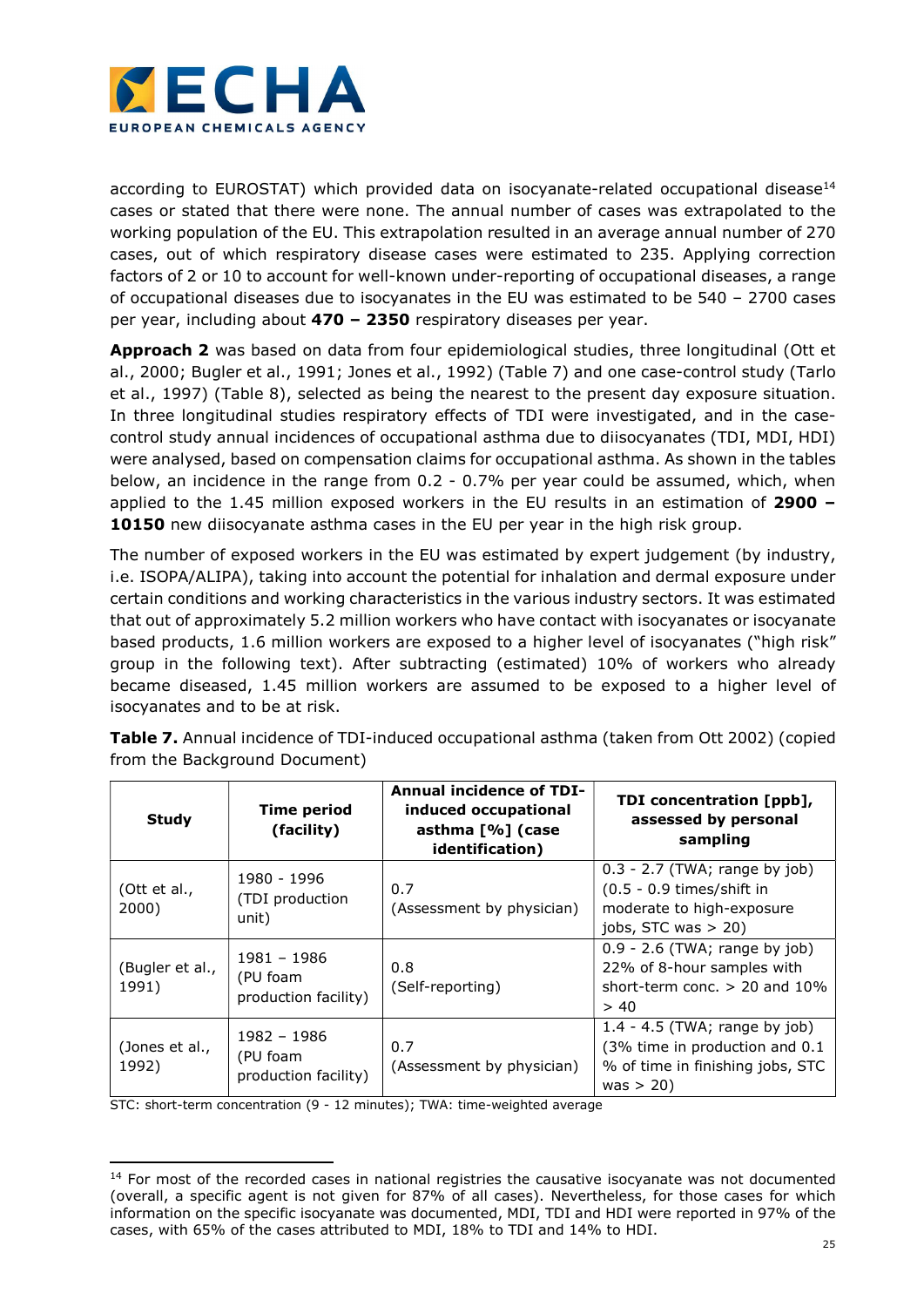

-

**Table 8.** Diisocyanate occupational asthma incidence provided by a Canadian case-control study (Tarlo et al., 1997) (copied from the Background Document)

|                                                            | <b>Incidence</b>                                      |            |  |
|------------------------------------------------------------|-------------------------------------------------------|------------|--|
|                                                            | % in 4 years, 1984-1988<br>(as provided in the study) | % per year |  |
| Overall (223 companies)                                    | 0.9                                                   | 0.2        |  |
| High exposure companies with<br>claims (ever $\geq$ 5 ppb) | 2.7                                                   | 0.7        |  |
| Low exposure companies with<br>claims (always $<$ 5 ppb)   | 2.2                                                   | 0.6        |  |

Approach 3 is based on estimation of 0.099% overall incidence of adult-onset asthma (from an international prospective population-based study<sup>15</sup> by Kogevinas et al., 2007) and 10% to 25% attributable fraction for adult-onset asthma due to occupational exposures, or 250 – 300 cases per million people per year (Kogevinas et al., 2007; Toren and Blanc, 2009). Taking into calculation EU working population of 242.3 million people (according to EUROSTAT), 10% of occupational asthma that could be assigned to isocyanates exposure (according to data sources presented in Annex B, Table 66), and 1.45 million workers in high exposure group, the Dossier Submitter estimated a range of 6058 - 7269 new isocyanate asthma cases in the EU per year in the high risk group.

RAC stresses that all three estimates of diisocyanate-related occupational asthma incidence in the Background Document do not apply only to occupational asthma defined in a narrow sense (i.e. as a disease due to causes and conditions attributable to a particular working environment and not to stimuli encountered outside the workplace), but applies to a wider definition of work-related asthma, encompassing work-aggravated asthma as well. In the Background Document, the Dossier Submitter points out that in the EU context "a case of occupational disease is defined as a case recognised by the national authorities responsible for recognition of occupational diseases", and uses the term "occupational disease" in "a broader sense to encompass the diseases reported to the different recording and compensation systems of the Member States". According to EODS Report (European Occupational Diseases Statistics (EODS) Phase 1 Methodology, European Commission 2000), a majority of EU countries stated that the cases with a previously diagnosed non-occupational disease (e.g. asthma) which is later exacerbated by occupational factors are recognised as an occupational disease in their national system, and in none of these countries was possible to differentiate these cases (i.e. work-aggravated disease) from occupational disease in a narrow sense.

<sup>&</sup>lt;sup>15</sup> The European Community Respiratory Health Survey (ECRHS-II), 6837 participants from 13 countries were included.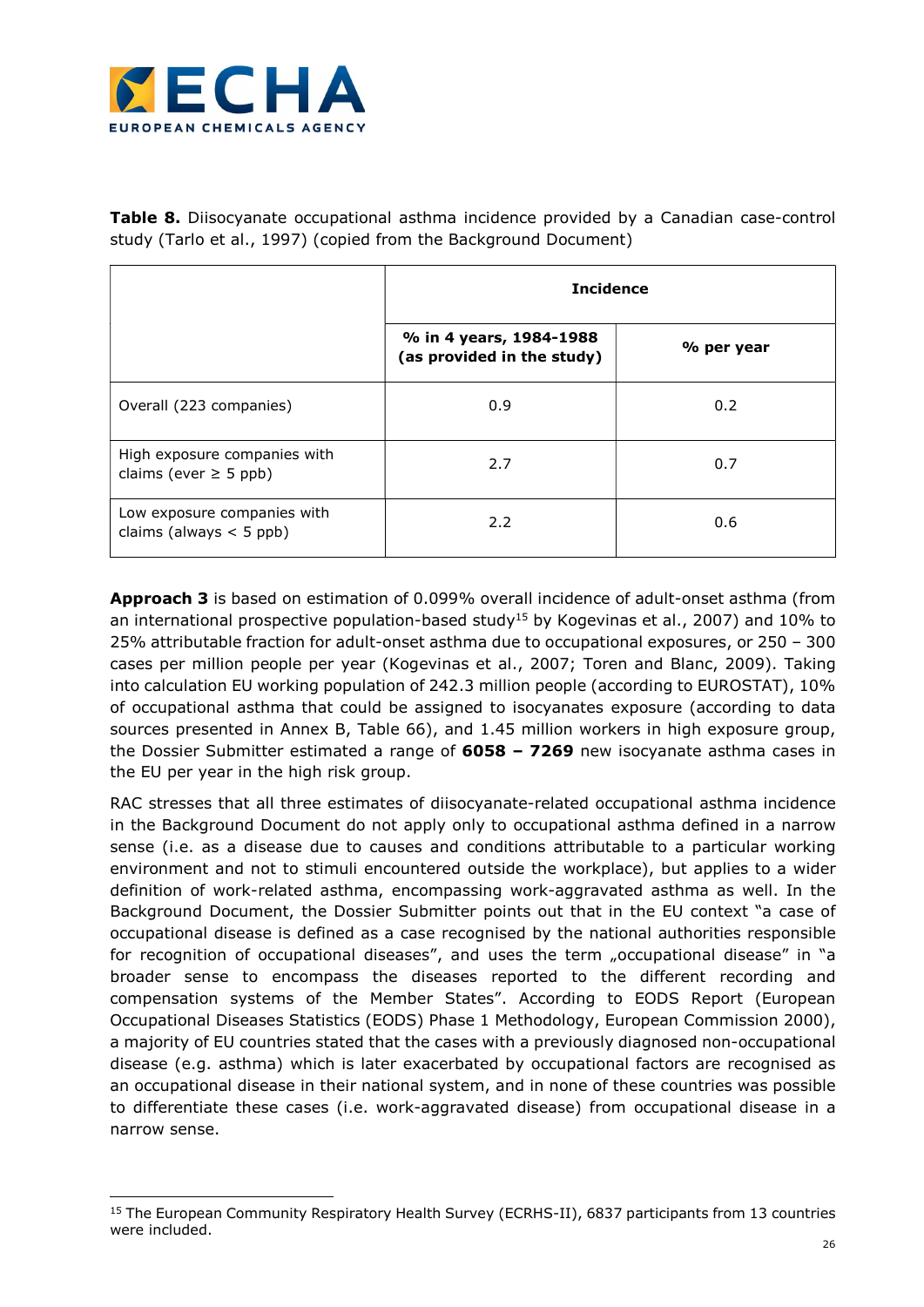

# Conclusion

The Dossier Submitter estimated the annual incidence of diisocyanate-related occupational asthma in the EU in the range of 470 to 10150 cases by three approaches, employing different types of data sources, reflecting significant uncertainties of the estimate, especially regarding magnitude of under-reporting of occupational diseases in EU Member States.

Nevertheless, comparing the first approach with other two approaches (see Table 9 below), RAC considers that even the factor of 10 applied to correct underreporting in Approach 1 seems not to be unrealistically high, and narrower range of 2350 to 7269 cases could be robust enough for impact assessment, despite the uncertainties identified in the risk characterisation. These uncertainties are presented in the following section.

**Table 9.** Annual number of new (di)isocyanate occupational asthma cases in the EU, estimated using three different methodologies

|                   | <b>New OA cases</b> | Data based on                                                                                                                                                                                             | Comment                                                                      |
|-------------------|---------------------|-----------------------------------------------------------------------------------------------------------------------------------------------------------------------------------------------------------|------------------------------------------------------------------------------|
| Approach 1        | $470 - 2350$        | Occupational disease<br>statistics mainly from 2000<br>to 2014 from 16 EU Member<br><b>States</b>                                                                                                         | A correction factor<br>of 2 and 10 for<br>underreporting was<br>applied      |
| Approach 2        | $2900 - 10150$      | Four epidemiological studies,<br>three longitudinal and one<br>cross sectional                                                                                                                            | Selected as being<br>the nearest to the<br>present day<br>exposure situation |
| <b>Approach 3</b> | $6058 - 7269$       | An overall estimate of<br>0.099% adult-onset asthma<br>incidence in the EU, with<br>10% to 25% attributable to<br>occupational exposures,<br>10% of which could be<br>assigned to isocyanates<br>exposure | Data from various<br>sources, see text<br>above                              |

# Uncertainties in the risk characterisation

## Exposure

# Inhalation exposure

- Measurement of airborne diisocyanates is technically challenging and may underestimate actual exposure levels.
- Peak exposures to diisocyanates are difficult to detect, also leading to underestimation of exposure.

## Data sources for inhalation exposure assessment

 Exposure values in the CSRs reflect situations with good occupational hygiene standards, and are not expected to cover some maybe more realistic workplace practices with questionable effectiveness of RMMs, probably underestimating real exposure levels;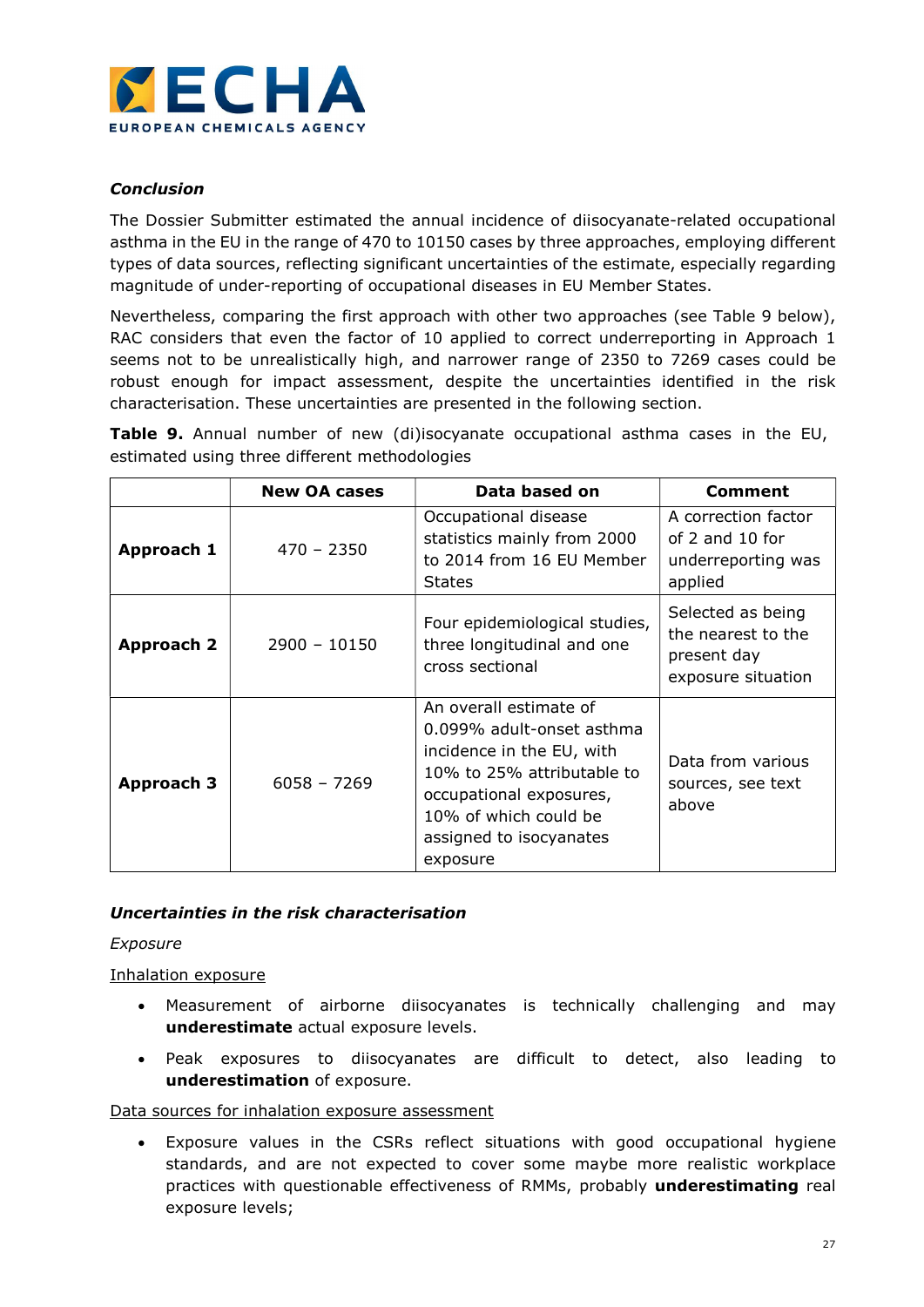

- The measurement data in the MEGA database do not reflect the total concentration of a specific diisocyanate, but differentiate between the respective isomers; since it seems plausible to assume that isomers' concentration values are linked (e.g. according to the ratio of TDI isomers in mixtures used), the presented data probably underestimate total exposure;
- The specific UK HSE dataset referred to represents a selection of the sites according to HSE interest in specific substance or process, and not a random selection of workplaces and circumstances. Therefore, it cannot be regarded as being truly representative of occupational exposure in the UK. Both underestimation and overestimation of exposure levels is possible.

# Dermal exposure

- As for most chemicals in the workplace, measured data on dermal exposure to diisocyanates are very scarce and mostly qualitative - both underestimation and overestimation of exposure levels is possible.
- The use of modelled data, in RAC's opinion, does not reduce the above stated uncertainties. In general, it is considered that the EASE model (applied in relevant CSRs) tends to overestimate exposure (ECETOC Technical Report No 119). On the other hand, the models were run in the frame of CSR's exposure assessment which is expected to reflect situations with good occupational hygiene standards, potentially leading to an **underestimation** of real exposure. This is illustrated by the Dossier Submitter's re-assessment of the qualitative dermal exposure assessment presented, in which more stringent categories than those stated in the CSRs were assigned to the same PROCs.

## Oral exposure

 Although oral exposure to diisocyanates in workers is possible (hand-to-mouth activities, ingestion of inhaled particles), this exposure route was not assessed by the Dossier Submitter since inhalation and dermal routes are considered predominant for occupational exposure (please see section "Information on emissions and exposures - Key elements underpinning the RAC conclusion(s)"). Potentially, this can lead to an underestimation of exposure levels. Nevertheless, the potential role of oral exposure in diisocyanate-induced respiratory sensitisation is unclear.

## Biomonitoring

- The amines are not specific markers for diisocyanates and if exposure to the corresponding diamines has not been ruled out, **overestimation** of exposure is possible.
- Biomonitoring cannot detect peak exposures, which can result in an **underestimation** of risk in the case of allergic disease induced by diisocyanates.

RAC points out, however, that although the above stated uncertainties can significantly affect the exposure assessment, they do not have an impact on the risk characterisation which is based on the occurrence of diisocyanate-related occupational asthma cases.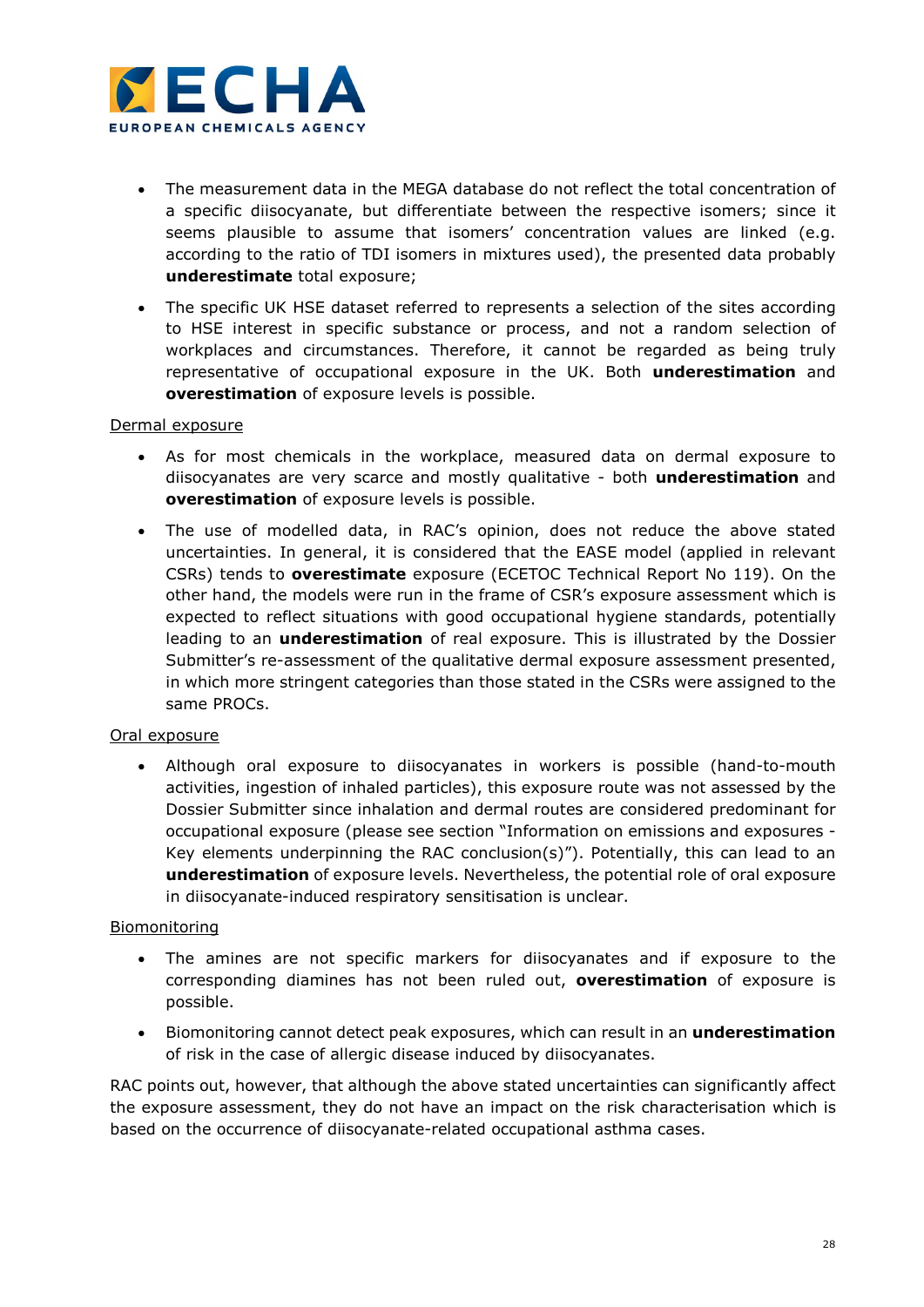

# Risk characterisation

## The number of exposed workers in the EU ("high risk" vs. "low risk" group)

As explained by the Dossier Submitter, a differentiation between "high risk" group (1.45 million isocyanate occupational asthma-free workers) and "low risk" group (3.6 million isocyanate occupational asthma-free workers) is based on expert judgement (by the expert group consisting of representatives of the Dossier Submitter, the major manufacturers of diisocyanates and relevant industry associations), and not on the basis of measurements. RAC acknowledges the value of expert judgement, especially in the case when empirical data are scarce. Nevertheless, this introduces an uncertainty in the estimation, both regarding magnitude and direction. Both underestimation and overestimation of the number of exposed workers is possible.

## The number of diisocyanate-related occupational asthma cases

Uncertainties related to Approach 1:

- National Occupational Disease (OD) registries are heavily influenced by the national reporting systems, as well as health care and workers' compensation systems, which can introduce variable magnitude of uncertainty in estimation of isocyanate-related occupational asthma incidence among different EU countries. Both underestimation and overestimation is possible.
- There is an uncertainty related to incorrect coding of causal agent in the registries, especially in countries where the reporting system is not connected to a compensation system, so no verification of the actual exposures will take place. Both underestimation and overestimation is possible.
- Underreporting of occupational diseases, including asthma, is a well-known phenomenon, and includes various reasons, such as lack of knowledge among medical personnel, bureaucracy of the system, pressure from employers causing a lack of independence of occupational physicians, the worker's fear of job loss or degradation, characteristics of compensation system, or inadequate coverage of specific sectors (e.g. self-employed workers). However the magnitude of underreporting is uncertain, since quantitative data on this issue are very limited and are not specifically focused to occupational asthma (European Commission 2013a). Relevant data for only six EU countries were presented in European Commission (2013a) document (for Hungary, Latvia, Norway, Slovenia, Sweden and UK), showing a range between 40% (UK) to almost 100% (Norway and Slovenia). Also, out of 28 EU countries, 16 countries (57%) provided information on diisocyanate-related asthma incidence. While it could be hypothesised that asthma incidences for the countries that did not provide data are similar to the ones that did, uncertainty remains, especially due to high variation in incidences between countries (one order of magnitude). To compensate for this uncertainty, the Dossier Submitter used in the calculation a factor of 2 and 10. Both underestimation and overestimation is possible.

Uncertainty related to Approach 2:

 Due to healthy worker effect in epidemiological studies it is plausible that the true incidence may be higher, leading to underestimation of risk.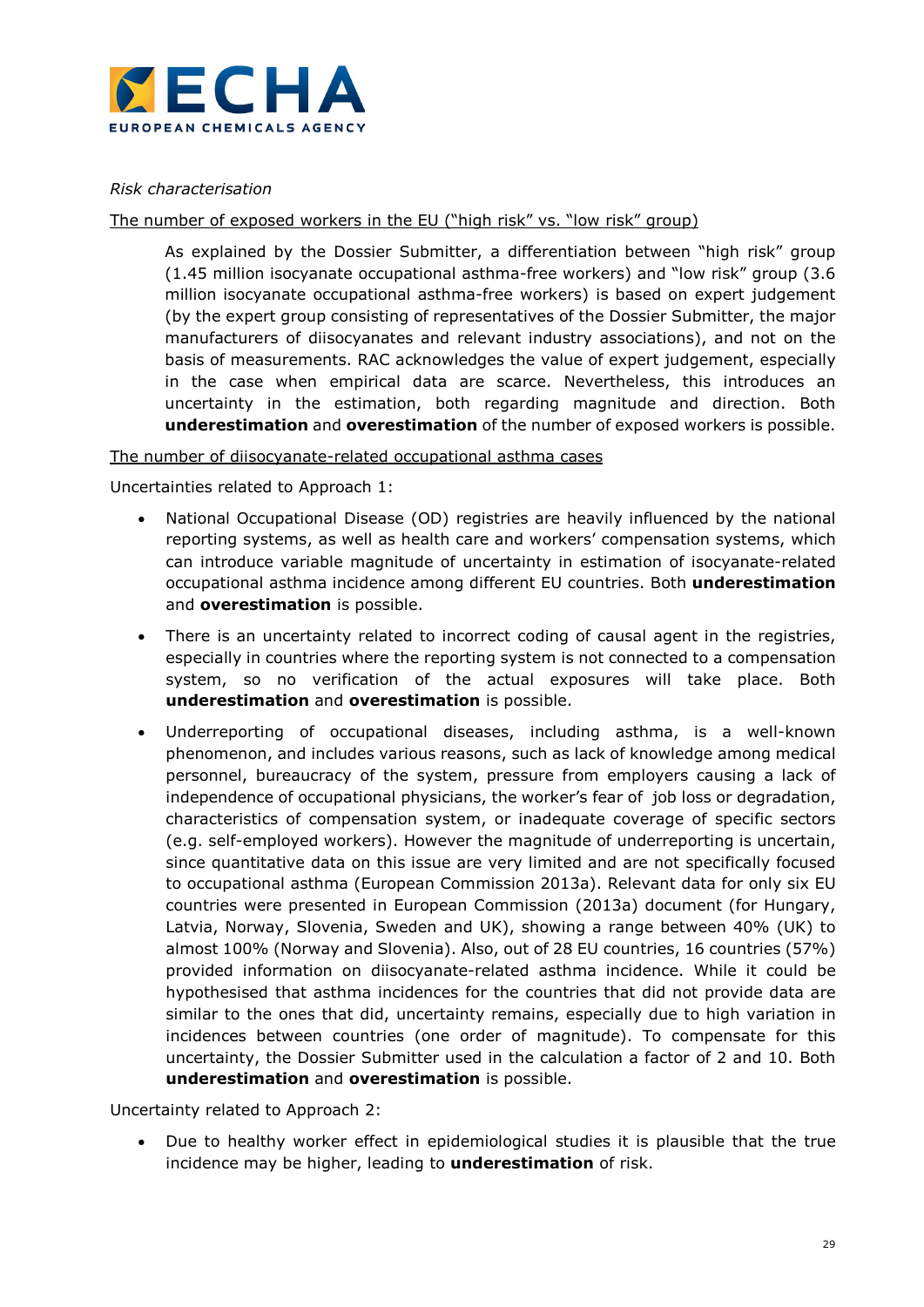

 On the other hand, epidemiological studies on which Approach 2 is based were conducted 26 to 17 years ago, so the exposure levels could be higher than expected today. This uncertainty can lead to **overestimation** of risk.

Uncertainties related to Approach 3:

 The fraction of diisocyanate-related occupational asthma among total number of cases of occupational asthma may vary between the countries, and is influenced by the frequency of exposure to other causative agents. Both underestimation and overestimation is possible.

Other uncertainties:

- Not quantifying the cases of occupational allergic contact dermatitis related to diisocyanates leads to underestimation of risks.
- Not quantifying the cases of allergic respiratory and skin diseases related to residential diisocyanate exposure leads to **underestimation** of risks.
- Asymptomatic sensitisation to diisocyanates (immunological evidence of sensitisation without asthmatic symptoms) is well known (US National Research Council, 2004; Park et al., 1992), but its prevalence and the risk related to its progress to overt clinical feature of asthma is not known. In addition, screening of workers for asymptomatic sensitisation is not feasible since sensitive predictive markers for diisocyanate sensitisation are still missing. An *underestimation* of risks could be expected.
- In all three approaches to estimate diisocyanate-related occupational asthma incidence in the EU, the Dossier Submitter calculated that all cases emerge in the "high risk" group since "the more or less reliable quantification of risk is solely available for the use sectors at relatively high risk" due to lack of data of the incidence rate for the "low risk" group. The Dossier Submitter later provided the number of confirmed cases of occupational obstructive respiratory disease and alveolitis cases due to isocyanates in Germany during 2002-2012 (BK1315)<sup>16</sup> reported by the various occupational accident insurance bodies "Berufsgenossenschaften". It may be assumed that around 80% of these cases occur in the "high risk" group, i.e. in the following occupational insurance areas: raw materials, chemical industry (manufacturing of products), wood and metal, energy, textile, electro and media. However, since the insurance sectors cannot be simply identified with the "low risk" or "high risk" groups, and since the data are available only for sectors and not for specific tasks performed by diseased workers, this estimate is highly uncertain (i.e. some of the cases recorded in "low risk" sectors could occur in workers performing "high risk" tasks, and (although less likely) vice versa). This uncertainty could lead both to an *underestimation* and overestimation of diisocyanate-related occupational asthma incidence in "high risk" and "low risk" groups of workers, but it is not expected to affect the estimated total number of cases in the EU.

## Uncertainty related to a causative asthmagen

-

1. The Dossier Submitter's reporting of occupational asthma does not differentiate between occupational asthma caused by diisocyanates or by other isocyanate species

<sup>&</sup>lt;sup>16</sup> BK1315 comprises respiratory diseases due to isocyanates such as asthma, chronic obstructive pulmonary disease and alveolitis.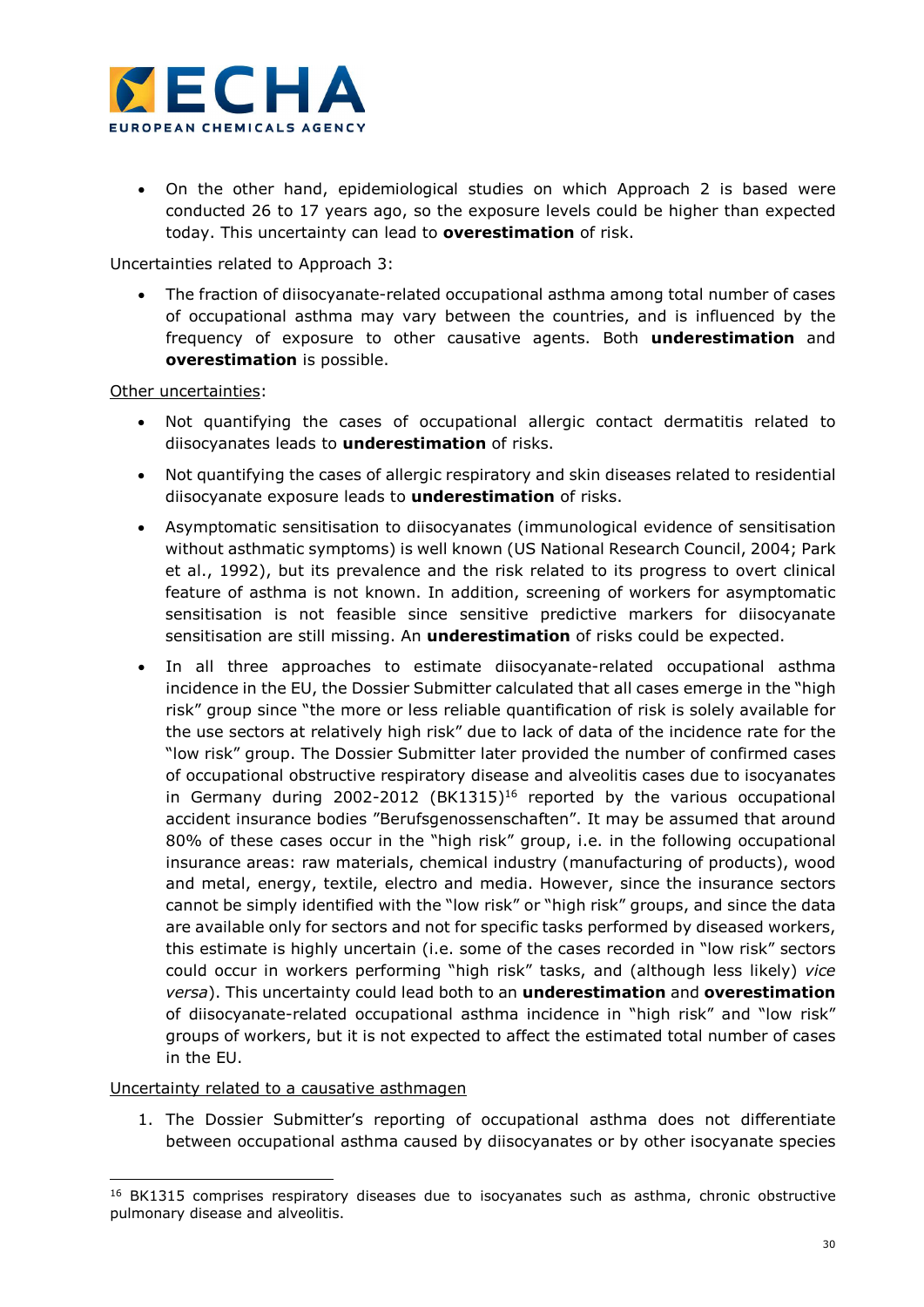

(e.g. diisocyanates-free polyisocyanates). Since a specific bronchial challenge test to diisocyanate(s) is rarely performed even in clinical settings (although it is regarded as the gold standard for the diagnosis of occupational asthma, it is time consuming, expensive, and requires special facility and expertise), exposure to isocyanate species other than diisocyanates cannot be excluded. Even exposure to other asthmagens (both allergens and irritants) cannot be ruled out. In addition, in many cases patients are not subjected to a challenge test, to save the patients from severe stress in case the test provokes strong allergy reactions. This uncertainty, which applies both to occupational asthma cases documented by national occupational diseases registries and to epidemiological studies, could lead to an **overestimation** of diisocyanaterelated occupational asthma cases. Regarding different isocyanate species (i.e. dimers, oligomers, polymers), RAC acknowledges, however, that it is considered that increasing molecular weight lowers the sensitising potential of isocyanate. Therefore, diisocyanates are expected to have the highest potential for respiratory sensitisation when compared to higher isocyanate species (oligomers and polymers). As previously described in the RAC's justification for the scope, monoisocyanates are not expected to contribute to this uncertainty, since there is no direct evidence that any of them can cause respiratory sensitisation.

RAC considers that the majority of uncertainties related to the risk characterisation have been adequately recognised and taken into account by the Dossier Submitter, and that they indicate either an underestimation or overestimation of the risks, or their direction cannot be defined.

# Evidence if the risk management measures and operational conditions implemented and recommended by the manufactures and/or importers are not sufficient to control the risk

# Summary of proposal:

The Dossier Submitter assumes that the exposure assessments contained within the CSRs, including information on operational conditions (OCs) and risk management measures (RMMs), are probably most applicable to workplaces with good working practices and a high level of occupational hygiene, noting that it is the registrants' obligation<sup>17</sup> to describe in the exposure scenarios how the manufacturer (or importer) controls and recommends downstream users to control exposures of workers.

The Dossier Submitter further points out that the respective RMMs taken into account often include the use of personal protective equipment (PPE). Since the effectiveness of PPE depends very much on its correct use by the worker, the reliability on PPE is prone to variation or even failure in terms of effectiveness by factors such as deliberate or negligent incorrect (or non-)use. In addition, and quite significantly, the Dossier Submitter notes that due to the very limited published data on the appropriateness/effectiveness of the implemented OCs and RMMs in the diisocyanates industry, a clear picture of real workplace situations could not be provided.

-

<sup>17</sup> Regulation (EC) No 1907/2006; Annex I, 0.7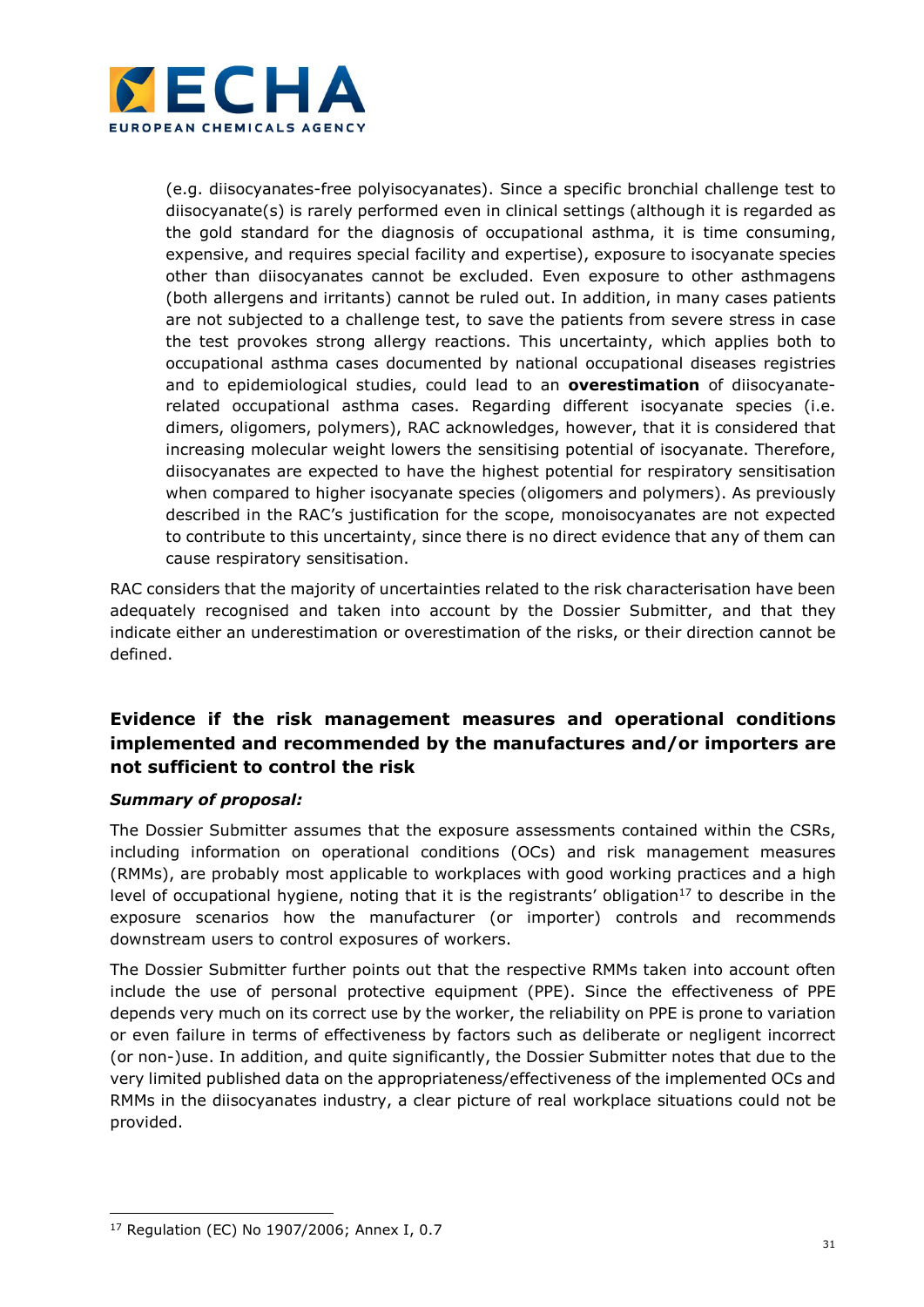

### RAC conclusion(s):

Evidence of the effectiveness of implemented RMMs and OCs at workplaces throughout the EU in reducing the risk related to exposure to diisocyanates is rather limited. Nevertheless, available data show that, despite the observed decline in diisocyanate-related occupational asthma incidence over the past decades due to improvements in RMMs and OCs in the sectors where diisocyanates are used, according to open literature and other open sources (see below) deviations from safe working practices are still present resulting in a significant number of occupational asthma cases recorded.

On the basis of the information mentioned above, especially the number of still occurring occupational asthma cases, RAC draws the conclusion that technical improvements to reduce exposure, as well as improvements to the general occupational hygiene practices, might be necessary in a number of companies throughout the EU dealing with diisocyanates.

RAC further notes that particularly micro and small enterprises (SMEs) are known to have difficulties in complying with occupational health and safety (OSH) regulations owing to fewer resources (e.g. financial, but also lower awareness and directly available expertise). This shortcoming is reflected in the EU Occupational Safety and Health (OSH) Strategic Framework 2014-2020<sup>18</sup> ("SMEs have more difficulties in complying the regulatory requirements in this area. In most cases, the scope and effectiveness of OSH management remains a particular challenge for micro and small enterprises. Smaller establishments still tend to show lower levels of compliance with national and EU rules, and report fewer OSH management measures as compared with large establishments.") For such companies there is still a need on consultation to changes to organisation and working conditions and to information on safety and health protection (incl. information on adequate RMMs).

RAC concurs with the Dossier Submitter that in situations in which PPE (e.g. gloves, respiratory protection equipment (RPE)) has to be worn, the correct use of appropriate PPE is crucial. This is because any failure of PPE leads to exposure and thus very likely to uptake of the substance which would often not even be recognised by the concerned worker/person (e.g. leakage of RPE due to inappropriate fit, incorrect taking off of gloves and reuse, etc).

RAC further notes that even if exposure minimisation is achieved by technical measures, there might still be the need for PPE for some tasks (e.g. cleaning of equipment). Therefore, RAC notes that as long as PPE is needed, it is imperative that it is appropriate and used correctly. Furthermore, every worker/person in charge of operations/activities using diisocyanates should be able to identify appropriate PPE for the tasks to be performed.

In conclusion, RAC agrees with the Dossier Submitter that to be effective, the correct RMMs which are appropriate for each use need to be in place in industrial and professional situations where diisocyanates are handled. Without such RMMs and OCs as identified in the registration dossiers, including the use of PPE, adequate protection may not be achieved in real workplace situations, leading to a higher exposure of workers to diisocyanates than expected. In addition, RAC points out that at workplaces where dermal and/or inhalation exposure cannot be avoided by technical and organisational measures, effective exposure protection is only guaranteed if correctly chosen PPE is used accordingly. Adequate implementation and control of RMMs, including the use of PPE, are required to achieve an effective protection of workers

<sup>-</sup><sup>18</sup> COMMUNICATION FROM THE COMMISSION TO THE EUROPEAN PARLIAMENT, THE COUNCIL, THE EUROPEAN ECONOMIC AND SOCIAL COMMITTEE AND THE COMMITTEE OF THE REGIONS on an EU Strategic Framework on Health and Safety at Work 2014-2020, Brussels, 6.6.2014 COM(2014) 332 final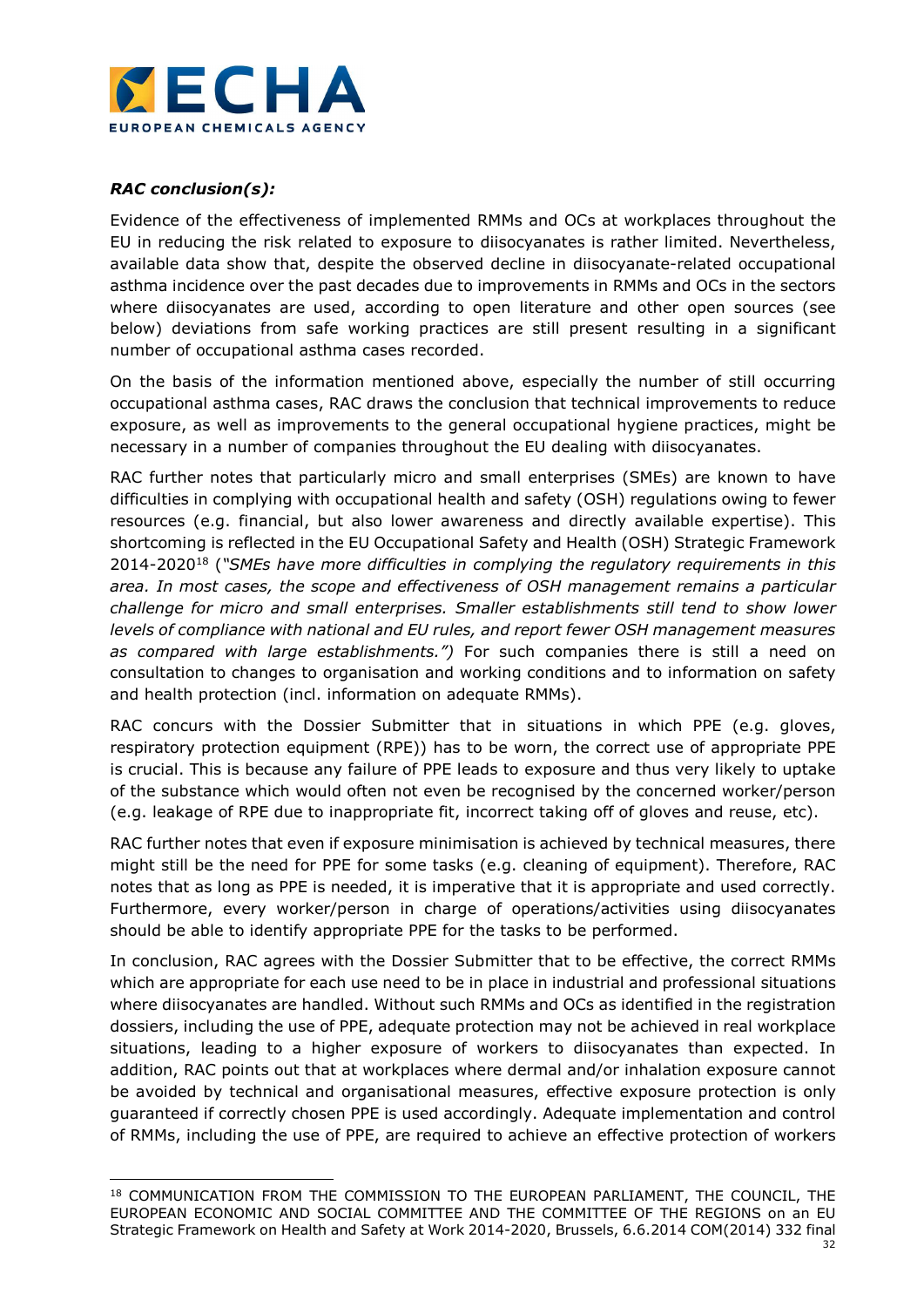

from diisocyanates exposure.

### Key elements underpinning the RAC conclusion(s):

As described in the previous section, for most of the uses the majority of the measured air concentration data provided in the CSRs are quite low (near or below the LOQ). However, RAC agrees with the Dossier Submitter that these values probably reflect situations with good occupational hygiene standards, underestimating real exposure levels, and that the information on OCs and RMMs in the CSRs might not be representative for all real workplace situations. In addition to the information in the CSRs, the effectiveness of RMMs and OCs in reducing exposure to diisocyanates is illustrated in the Background Document by a limited number of studies available in the open literature. These studies showed exposure reduction after introducing technical measures (Tinnerberg and Mattsson, 2008) and effectiveness of workers´ safety-at-work training proven by decreased uptake of HDI (Jones et al., 2013) linked with occupational asthma incidence reduction (Stocks et al., 2015).

When exposure to diisocyanates in 13 Swedish industry plants was assessed (Tinnerberg et al., 2000), particularly high exposure levels of total TDI (median value of 62.9  $\mu q/m^3$ ) were measured in one forming plant. After replacement of a semi-enclosed foaming tunnel by an enclosed one and a more airtight system with increased ventilation as well as a reduction of amine in the mixture to slow down the reaction), measurements performed in 2005 showed a decrease in exposure levels of around 80% (median value of 12.5  $\mu$ g/m<sup>3</sup>) (Tinnerberg and Mattsson, 2008). These studies clearly indicate that exposure reduction can be quite extensive if technical measures and adjustment of the mixture used are applied at a level near to the state of the art. Unfortunately, these studies do not attempt to make any connection between exposure and occupational asthma incidence.

Jones et al., 2013 compared biomonitoring data on adducts of HDI from spray painters in the motor vehicle repair industry in the UK before and after they participated in 'Safety and Health Awareness Days' (SHADs) which started in 2004 to increase the spray painters understanding of the hazard and the way of controlling exposure. They monitored the trends in the incidence of work related asthma and urinary HDA (hexamethylendiamin) levels, which both declined significantly from 2006 to 2013. Between 2013 and 2014 an increase in urinary HDA was observed, which the authors interpreted as a reduction of the impact of the SHADs and recommended to consider refresher trainings.

An important point in the context of dermal exposure is the fact that not only direct exposure to (di)isocyanates occurs (due to ineffective containment, inappropriate PPE and/or false use of PPE) but also indirect exposure from deposition of aerosols from the air onto workers´ skin, from splashing (e.g. during pouring or mixing activities), from contact with contaminated surfaces (Liu et al., 2007) or handling of contaminated items, e.g. tools or used PPE (Liu et al., 2007). If good working practices are lacking, there is even (di)isocyanate contamination outside the working/process areas where such substances are used, e.g. hand rails, doors, stairways (Leng et al., ASU Arbeitsmed Sozialmed Umweltmed 2013; 48: 392-396).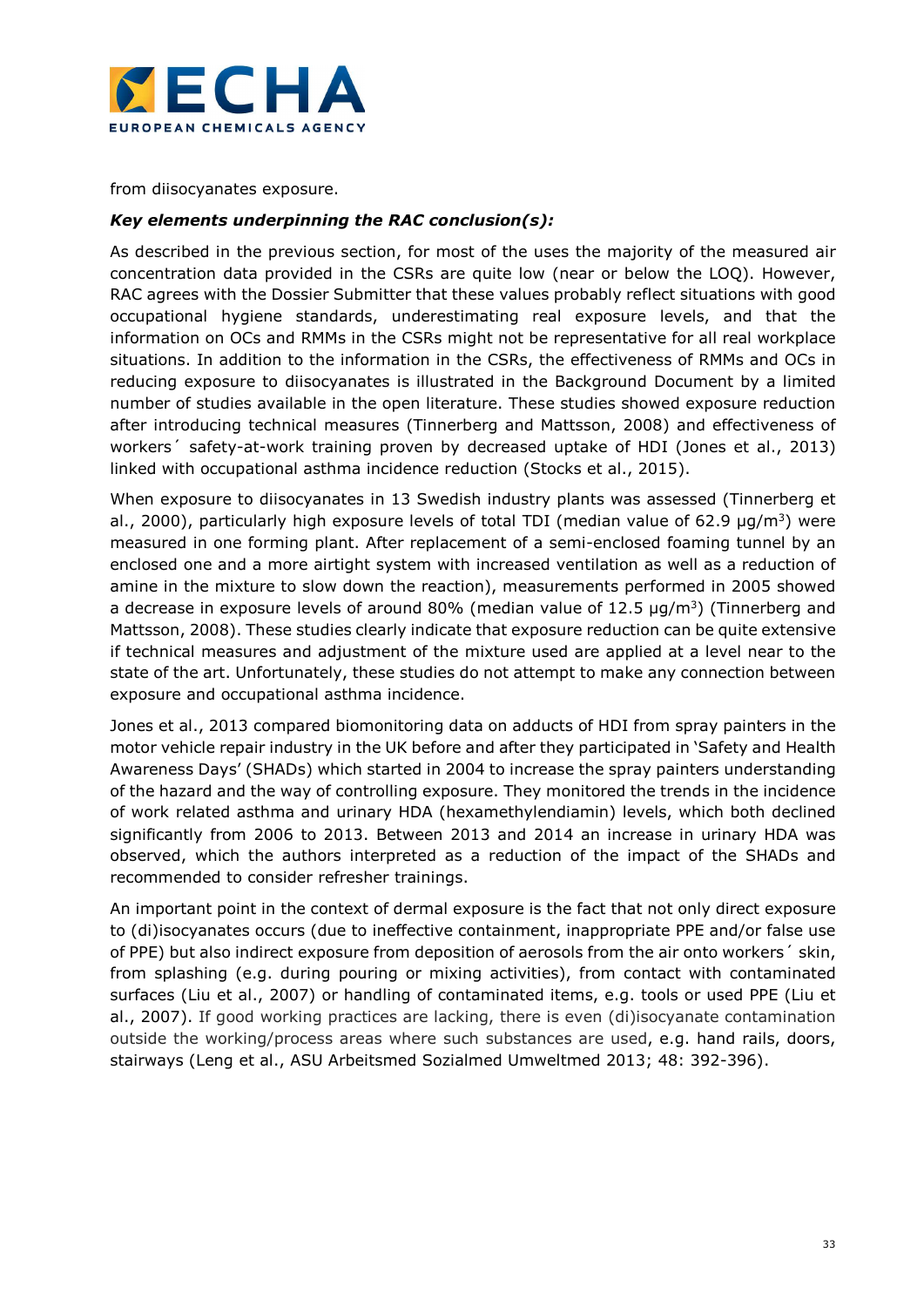

Regarding the gaps in knowledge of safe working practice, the Dossier Submitter presents examples published in the open literature (e.g. Clayton and Baxter, 2015; Gui et al., 2014; Robert et al., 2007), as well as information available in non-scientific open sources, such as company advertisements, in which lack of knowledge on safe working practice is obvious<sup>19</sup>.

According to the EU Occupational Safety and Health (OSH) Strategic Framework 2014-2020, there is a need to improve the implementation of existing health and safety rules, "in particular by enhancing the capacity of micro and small enterprises to put in place effective and efficient risk prevention strategies", as the first out of three identified major health and safety at work challenges. Also, the European Survey of Enterprises on New and Emerging Risks<sup>20</sup> which aims to assist workplaces to deal more effectively with health and safety and to promote the health and well-being of employees, reported that "the lack of human, economic, and technological resources and the inadequate OSH standards and guidelines, mainly targeted at large firms, can explain the generally low commitment of SMEs towards OSH management".

## Evidence if the existing regulatory risk management instruments are not sufficient

#### Summary of proposal:

-

The Dossier Submitter states that exposure at workplaces is controlled when all RMMs are applied correctly. As the correct use of RMMs includes the correct use of appropriate PPE, this might only be valid for workplaces with a good working practice and a high level of occupational hygiene.

Due to the high number of new cases of occupational asthma every year caused by diisocyanates, the Dossier Submitter is of the opinion that the risk of respiratory sensitisation resulting in occupational asthma has not yet been adequately controlled by means of EU-wide existing regulations (e.g. the OSH "Framework Directive"<sup>21</sup> and the Chemical Agents Directive<sup>22</sup>).

At the moment, there are no EU-harmonised Occupational Exposure Limit values (OEL) for diisocyanates, either binding (BOELV) or indicative (IOELV). Only national OELs exist (Table 14, Annex to the Background Document), ranging from 5 to 20 ppb and 0.001 to 1 mg/m<sup>3</sup> (for 8-hour exposure). As stated in the Background Document, "the available background information to the different OELs in the different Member States does not always allow to judge if this value was derived from toxicological studies, epidemiological considerations, or represents a concentration that was deemed to be a reasonable technical achievable value". The implementation of OELs leads to the reduction of exposure but does not prevent new cases on occupational asthma as it is evident from literature data (e.g. Gui et al., 2014) that occupational asthma does not only occur at workplaces where the OELs are exceeded. At the current stage of knowledge, it is not even clear to what extent the existing national OELs are

<sup>&</sup>lt;sup>19</sup> https://www.youtube.com/watch?v=CSND2PM2ze4 (PPE is not appropriate, e.g. arms and face are unprotected, googles do not seem to be adequate, the correct fit of PPE is questionable as the worker often touches it); https://youtu.be/BoaC97-\_qE8 (two of the workers are showing unprotected skin); https://youtu.be/heWdrX\_ypWk (instructors do not wear adequate PPE, e.g. gloves).

<sup>&</sup>lt;sup>20</sup> ESENER; European Agency for Safety and Health at Work, 2012

<sup>21</sup> OSH "Framework Directive" (Directive 89/391/EEC)

<sup>22</sup> Chemical Agents Directive, CAD (Directive 98/24/EC)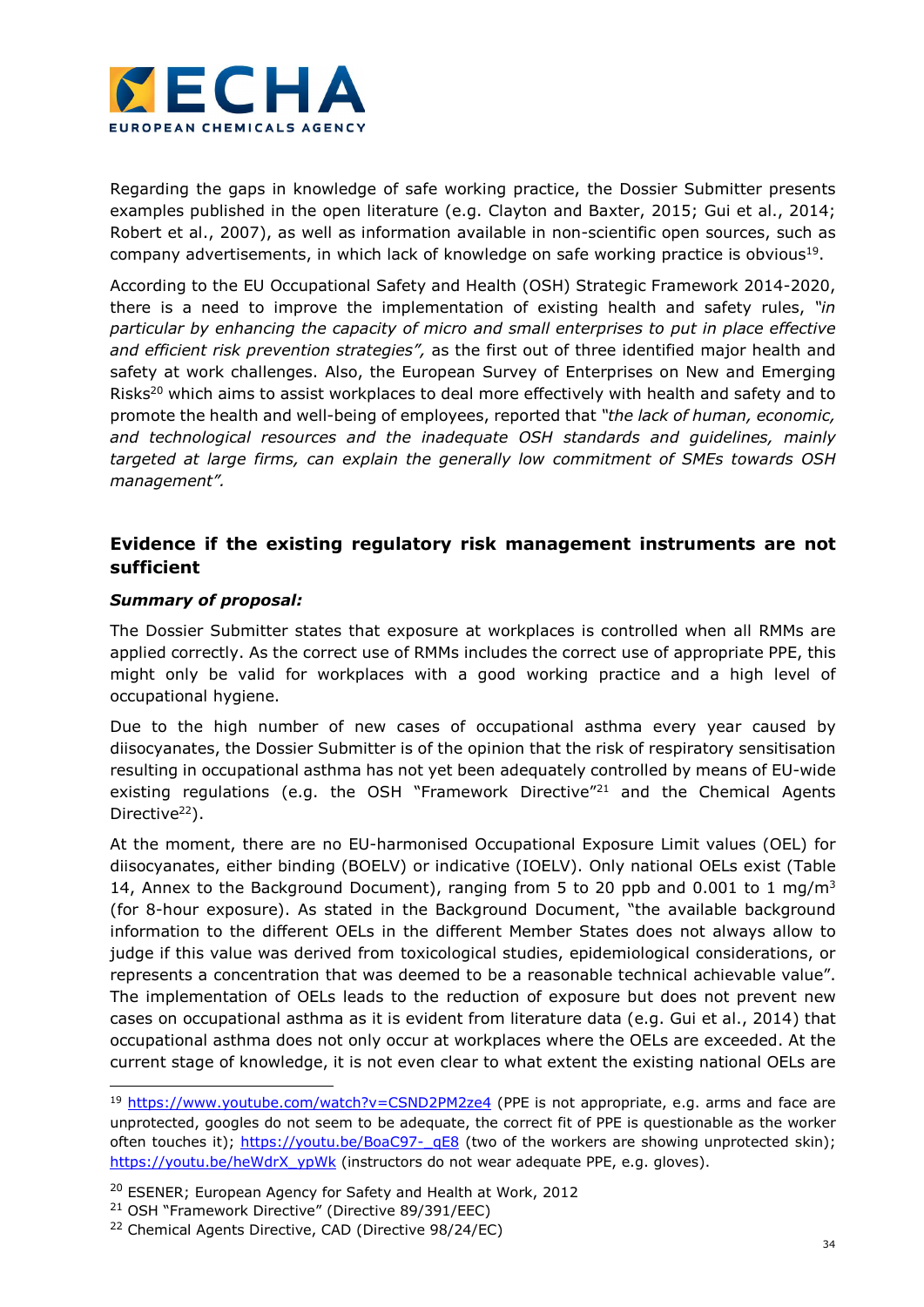

protecting employees against the risk of sensitisation as the threshold for the sensitising effect is not known.

According to some investigators, unrecognised situations of increased exposure as well as unrecognised peak exposures of short duration (e.g. due to lapses of attention in handling) contribute to new cases of occupational asthma. This includes situations of significant dermal exposures which often go unnoticed.

As stated in previous text, for consumers, there is already an existing European wide regulation for MDI (entry #56 to Annex XVII to Regulation (EC) No. 1907/2006 (REACH) which focuses on the risk of skin sensitisation to address the recognised risk.

### RAC conclusion(s):

RAC agrees with the Dossier Submitter´s conclusion that the current functioning of the existing regulatory risk management instruments are not sufficient to control the risk related to occupational exposure to diisocyanates. Particularly, micro and SMEs are known to show lower levels of compliance with the OSH requirements due to fewer resources (see section above).

RAC notes that there is no existing health protection legislation for self-employed persons. Therefore the restriction would improve the awareness of risks for this type of manpower.

People in charge with diisocyanates might not be very familiar with the fact that not only inhalation exposure but also dermal contact plays an important role for the sensitising effect.

RAC points out that appropriate training is therefore a basic necessity. Every worker handling diisocyanates should have a sufficient knowledge of the hazards of these substances and an awareness of the risks related with their use as well as sufficient knowledge of good working practices and appropriate RMMs (including the correct use of appropriate PPE). RAC notes that particularly training measures are needed to raise the awareness for the importance of health protection by means of appropriate RMMs and safe handling practices.

RAC agrees with the Dossier Submitter that the implementation of an indicative or binding OEL would not be a sufficient measure to reduce the number of occupational asthma cases to a level as low as possible as currently no threshold is known for the sensitising potential of diisocyanates.

### Key elements underpinning the RAC conclusion(s):

As described in the previous section ("Characterisation of risk(s)"), cases on occupational asthma occurred at average exposure of TDI below a TWA (8 hours) of 5 ppb (Tarlo et al., 1997; Gui et al., 2014). Most of the present OEL values for TDI in the EU (Table 14 in the background document) are at a level of 5 ppb; in some Member States they are even higher (up to 20 ppb). However, as there is currently no available threshold for respiratory sensitisation, lowering OELs might indeed be a welcomed step in the right direction but it might not be possible to define an adequate protection limit.

In addition, the fact that peak inhalation exposure of short duration and dermal exposure both contribute to the onset of occupational asthma caused by diisocyanates, makes the determination of an adequate level of protection even more complex.

RAC points out that for substances for which the recommended OEL is not protective enough such as diisocyanates, there is a particular necessity for sufficient and adequate training for workers on the hazards and risks and on the way in which exposure control should be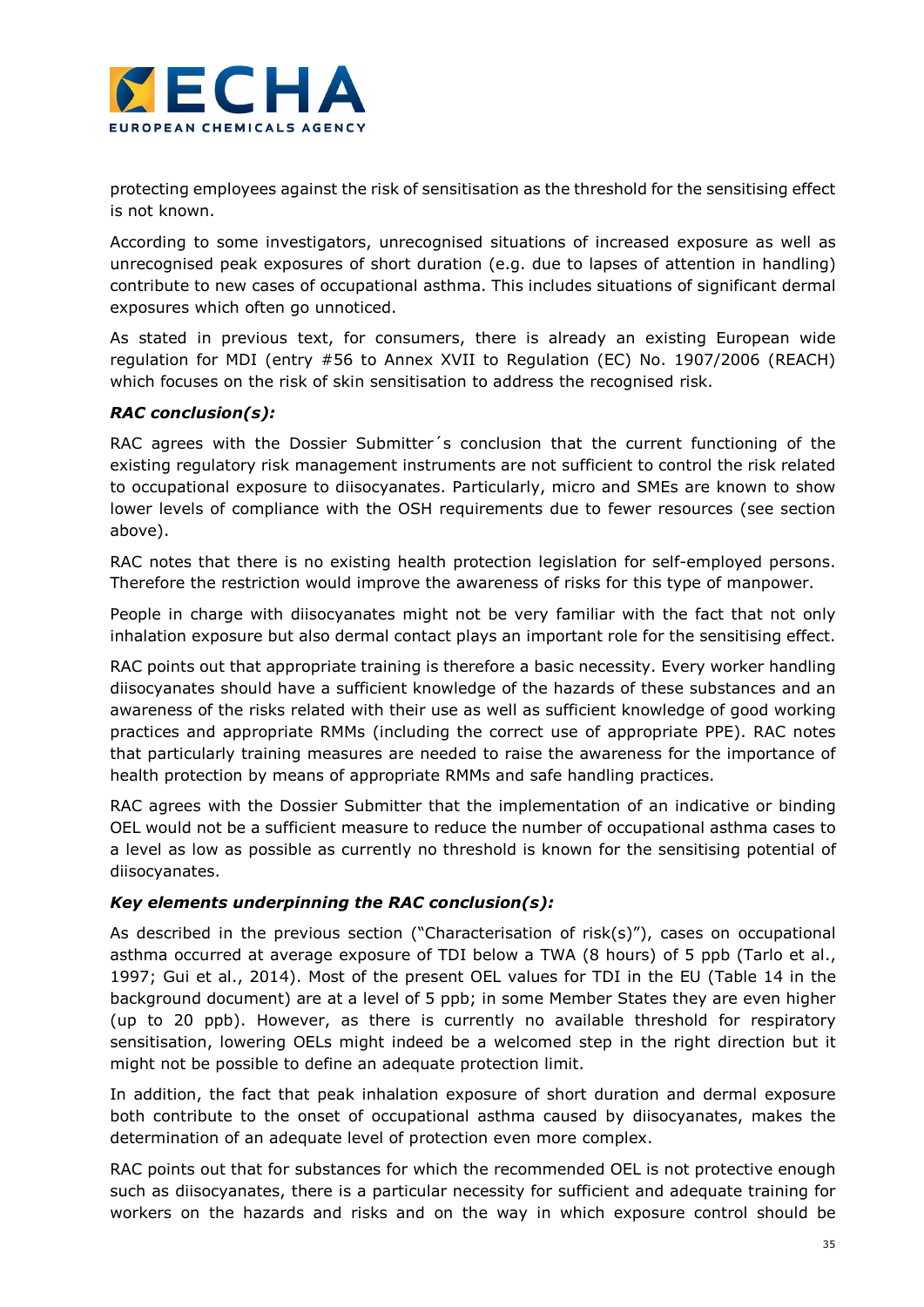

managed, including the correct use of PPE (if needed). Although OSH legislation includes a requirement of regular trainings on hazardous substances, some companies, especially SME (small and medium enterprises), often do not have an adequate structure to provide sufficient training for their workers. Furthermore, they are more difficult to reach in terms of safety communication and therefore less likely to be aware of the risk which the use of chemicals can imply.

Particularly when rather detailed knowledge of the hazards and risks of dangerous substances is needed for sufficient and adequate information and training of workers, mainly SMEs but also bigger companies might have difficulties to bring the relevant information forward as they might not be aware of the crucial issues (e.g. important role of dermal exposure for respiratory sensitisation) for minimisation of risks to the extent needed for appropriate workers´ protection.

# JUSTIFICATION IF ACTION IS REQUIRED ON AN UNION WIDE BASIS

## Justification for the opinion of RAC and SEAC

### Summary of proposal:

Diisocyanates are used in many applications<sup>23</sup>: e. g. for the manufacture of polyurethanes (PUs), rigid and flexible PU foams, rigid and flexible integral skin foams, assembly foams (e. g. insulation panels), elastomers, adhesives and glues, protective and decorative coatings (paints, lacquers, varnishes), sealants, elastomers and binders, throughout the EU, although the relative importance (and therefore the number of people potentially at risk) may differ from country to country. While the production of rigid foams in many cases is closely linked to the location of existing automotive suppliers, the production of flexible foams appears to expand particularly in some Eastern European countries. Car repair shops using aliphatic diisocyanates (mainly HDI) and the building and construction sector (using MDI), however, exist in all countries and regions.

Several years ago, suppliers of diisocyanates have already started to improve the awareness of situations with potentially increased risks to these substances by implementing product stewardship programmes (e.g. ISOPA: "Walk the talk";  $ALIPA^{24}$  "We care that you care"). However, these programmes primarily reach only the first layer of downstream users, mainly large industrial customers. All the further downstream users and the end users might not be enough informed about the risks of handling diisocyanates as the number of cases of occupational asthma is still considerably high (see section "Characterisation of risk(s)").

In order to

-

- **improve the effectiveness of such programmes,**
- implement a level of awareness and competence needed to handle diisocyanates in a way that reduces risks as far as possible throughout the supply chain, and
- make it a clear element in the marketing,

EU-wide action is required.

<sup>&</sup>lt;sup>23</sup> The predominant use of diisocyanates ( $>90\%$ ) is in the direct manufacture of polyurethane plastic materials (PUs), where diisocyanates are reacted with polyols and/or other nucleophiles like polyamines. <sup>24</sup> European Aliphatic Isocyanate Producers Association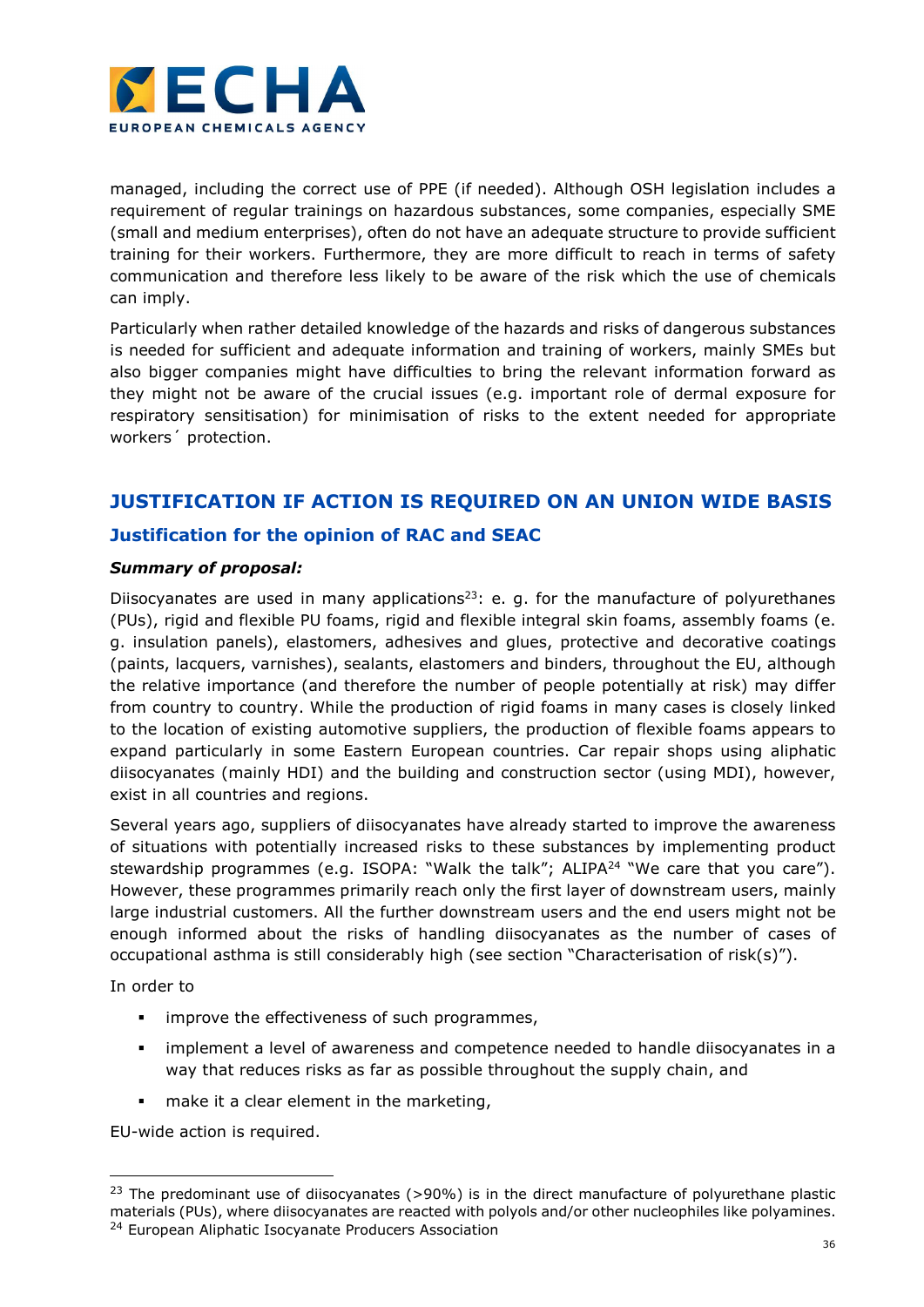

So the main arguments for an action on an Union wide basis are that diisocyanates are being used EU-wide, occupational exposure to diisocyanates is wide spread across the EU, and diisocyanate-related occupational diseases are registered in many Member States.

### RAC conclusion(s):

Based on the key principles of ensuring a consistent level of protection across the Union, RAC supports the view that any necessary action to address risks associated with the use of diisocyanates should be implemented in all Member States.

As there is no Member State in the EU, for which an occupational exposure to diisocyanates can definitely be excluded, RAC does not see a possibility to suggest an exception for any Member State from this restriction proposal.

### Key elements underpinning the RAC conclusion(s):

The wide spread attention for diisocyanates is shown in several publications. In Denmark, MDI and TDI are part of the "List of undesirable Substances 2009". In the Netherlands, MDI also is listed in a report (RIVM Letter Report 601030001/2012) which claims further regulations for this substance. In UK, the website of HSE informs quite detailed about the hazards of isocyanates and how to control the risks handling these substances. In Sweden, the Swedish Trade Union Confederation worked out a common union action programme for the area of isocyanates and similar plastics more than 15 years ago, which resulted in an information brochure named "Isocyanates at work". In this brochure it is clearly pointed out that not only free isocyanate monomers are problematic, but also finished products containing polyurethanes, formaldehyde, phenol or urea when they are heated.

In addition, some Member States did not only publish information related to the risks of diisocyanates, they even have implemented additional national regulations to assist OSH regulation. E.g., Germany has published the TRGS 430 "Isocyanate – Gefährdungsbeurteilung und Schutzmaßnahmen" which provides quite detailed requirements regarding the use of isocyanates including RMMs but also information and training of workers. In Denmark, a recognition issued by the Danish Working Environment Authority is required for persons who wish to work permanently with isocyanates (and epoxy)<sup>25</sup>. There is also a training programme<sup>26</sup> in the national OSH legislation for isocyanates, which the employer must provide to the workers prior to starting the work. In Sweden, the national regulations in place for more than 20 years require training and medical examinations among other requirements for workers exposed to diisocyanates and their supervisors.

An action on an Union wide basis like this restriction proposal would synchronise the efforts already taken in some Member States and would implement the same protection level for all workers and self-employed workers throughout the EU. To sum up, this restriction proposal would harmonise the regulations related to industrial and professional uses of diisocyanates in all Member States.

È,

<sup>25</sup> https://danishbusinessauthority.dk/work-epoxy-and-isocyanates

<sup>&</sup>lt;sup>26</sup> http://engelsk.arbejdstilsynet.dk/en/regulations/executive-orders/292-arb-med-stoffer-ogmaterialer/bilag-3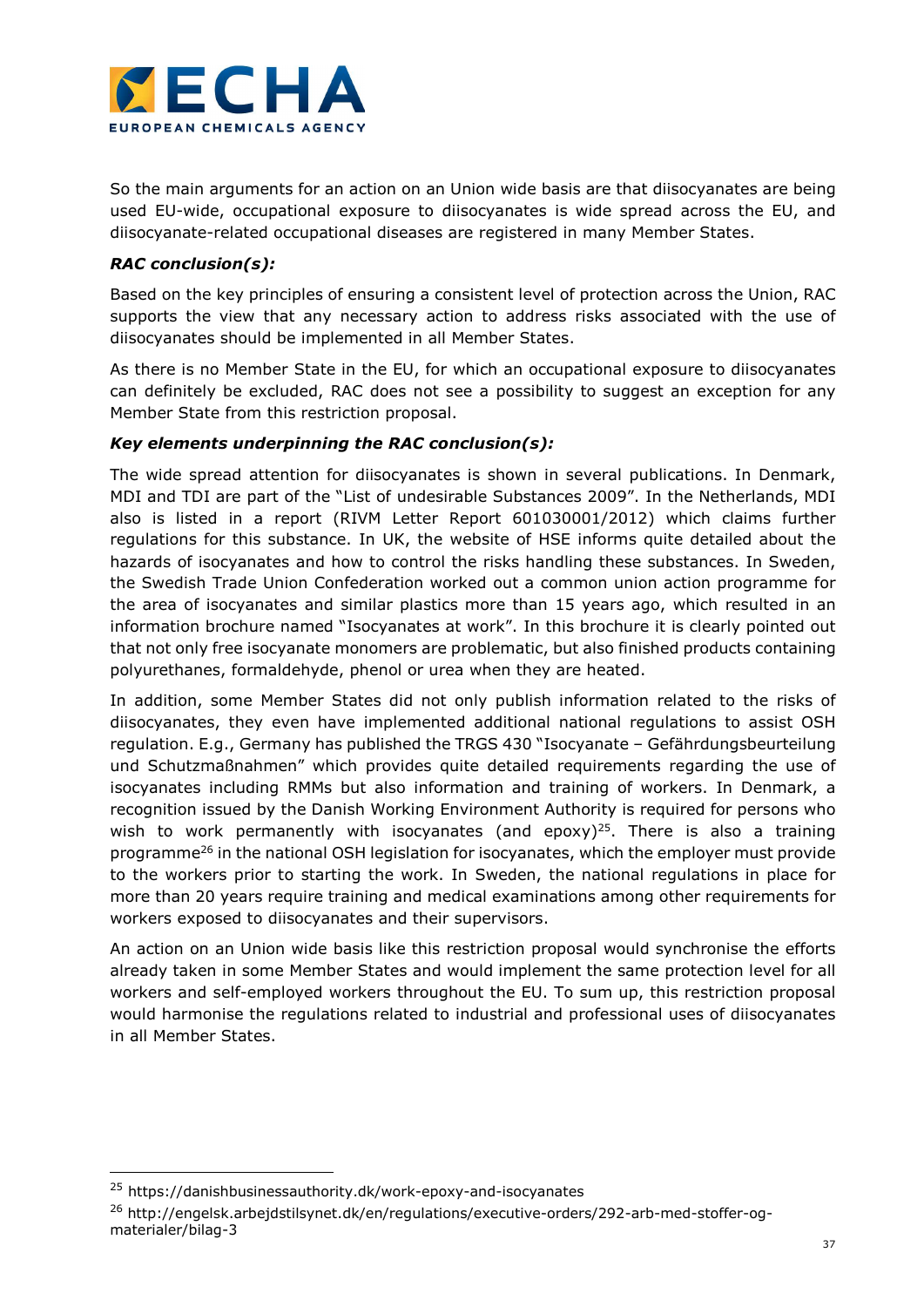

# JUSTIFICATION WHETHER THE SUGGESTED RESTRICTION IS THE MOST APPROPRIATE EU WIDE MEASURE

Justification for the opinion of RAC and SEAC

Scope including derogations

### Justification for the opinion of RAC

#### Summary of proposal:

#### Potential regulatory measures

The observation of diisocyanate-related occupational asthma is the main driver behind this restriction proposal. Respiratory sensitisation to diisocyanates is a pre-requisite for developing diisocyanate-related occupational asthma, and it is not possible to set a reliable exposure limit preventing sensitisation and subsequent development of manifest asthma. Therefore, reducing the number of workers with respiratory sensitisation to diisocyanates is the main step that must be taken to avoid new cases of diisocyanate-related asthma.

The fact that exposure to diisocyanates may lead to occupational ill-health has been known for a long time. Therefore many EU-countries have introduced occupational exposure limits for the use of such compounds knowing that this would not completely solve the problem of sensitisation. In some Member States, additional measures and actions have been implemented to prevent adverse effects from handling diisocyanates. This has been done in the framework of national OSH regulations or as support actions of national occupational health authorities as already pointed out in the previous section. Unfortunately, these actions have never been synchronised within the EU.

In order to achieve in future improved similar conditions for the safety use of diisocyanates throughout the EU, a restriction under REACH aiming to establish stricter mandatory handling habits through training and instruction would be the most effective option according to the current restriction proposal. The Dossier Submitter notes that REACH as a regulation for placing on the market of substances is well suited to ensure a comprehensive quality management programme with regard to effective training measures and improvement of RMMs based on the knowledge and experience of the actors at the top of the supply chain. In addition, the Dossier Submitter considers that the restriction proposal will also create an incentive to develop and use products with "very low" potential of exposure.

In the Annex XV report, the Dossier Submitter proposes to restrict the placing on the market and the industrial and / or professional use of diisocyanates as substances on their own, or as a constituent in other substances or mixtures (including also prepolymers, oligomers and polymers of diisocyanates which can contain free (residual) diisocyanates), unless a combination of technical and organisational measures as well as a minimum standardised training package have been implemented. Information on how to get access to this package is communicated throughout the supply chain. Exemptions are identified by the Dossier Submitter as described below.

According to the Dossier Submitter´s proposal, the proposed restriction would apply without prejudice to existing occupational safety and health regulations, i.e. obligations from such regulations shall still be followed.

The Dossier Submitter stresses that the authorisation process would not be an option due to the huge number of uses and the relatively complex supply chain.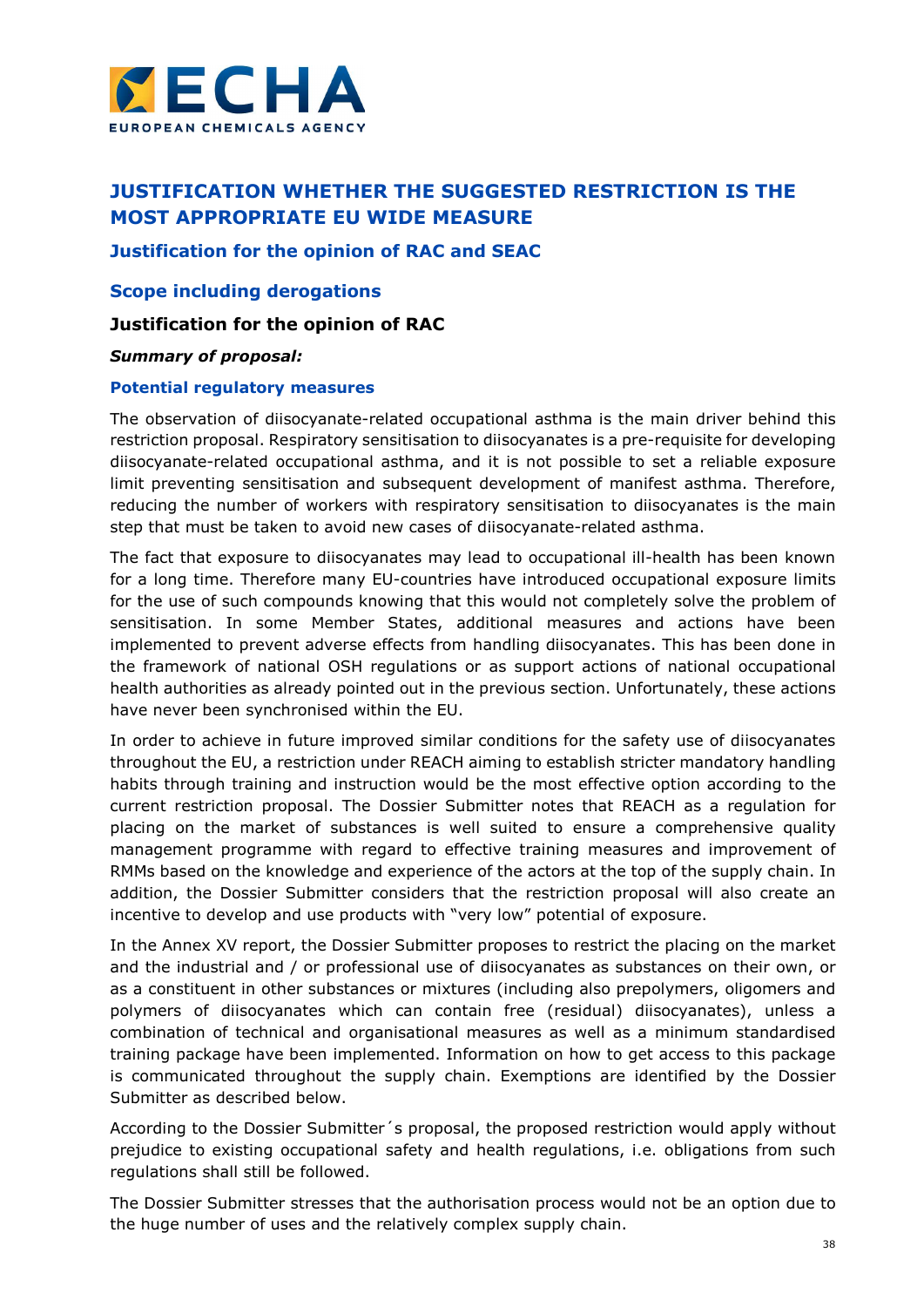

### Derogations / exemptions

È,

The following exemptions from the restriction have been proposed:

- 1) A substance or mixture placed on the marked or used containing free diisocyanates in a cumulative concentration  $< 0.1\%$  w/w does not fall within the scope of the restriction proposal.
- 2) Derogations are also defined for "products" containing diisocyanates in a concentration ≥ 0.1% w/w for which a very low potential for exposure has been shown, both by the inhalation and the dermal route. This is the case if the 8-hour time-weighted average (TWA 8 hours) on the airborne cumulative concentration of all diisocyanates is demonstrated to be below 0.001 ppm<sup>27</sup> and the indication for dermal exposure is demonstrated to be very low by a "Dermal Assessment Tool", which predicts the potential for dermal exposure based on the description and characteristics of the task. Further details of the Dossier Submitter's proposal can be found in Appendix 5 and 7 of the Background Document.

According to the Dossier Submitter, a "product" is meant to describe a substance or mixture in the ready-to-use form (mainly used in the construction industry and in the, automotive sector) which includes the diisocyanate as such or in a mixture, possibly with other auxiliary substances, packaging (e.g. cartridge) and application devices (e.g. a longer or specially shaped application nozzle, special mixing devices).

The Dossier Submitter stresses that even showing very low potential for exposure does not make these products safe. Residual risk remains and the usual precautions identified in the SDSs and the on-site risk assessment should still be taken, including training and instruction according to OSH. Moreover all products containing diisocyanates above the classification limits defined in the CLP Regulation still have to comply with the corresponding classification and labelling requirements.

The Dossier Submitter also points out that since the inhalation and dermal evaluation methods proposed for the process of defining exempted products are not suited to determine peak exposures, uses where such peak exposures are more likely to occur are completely excluded from the evaluation for a potential exemption. In addition, all uses with high-energy-spraying (with the potential for aerosol formation) and uses at elevated temperatures ( $\geq 45$  °C), will not qualify for an exemption. In these cases it is considered that in practice it is not possible to sufficiently reduce the potential for exposure. Also, other factors that could lead to peak exposures (related to, for example, mechanical disturbance such as container's opening or strong stirring, or some maintenance procedures), should be reduced.

<sup>27</sup> MDI (CAS no: 101-68-8): 10 µg/m<sup>3</sup>; TDI (CAS no: 91-08-7; 584-84-9): 8 µg/m<sup>3</sup>; HDI (CAS no: 822-06-0): 7.5 µg/m³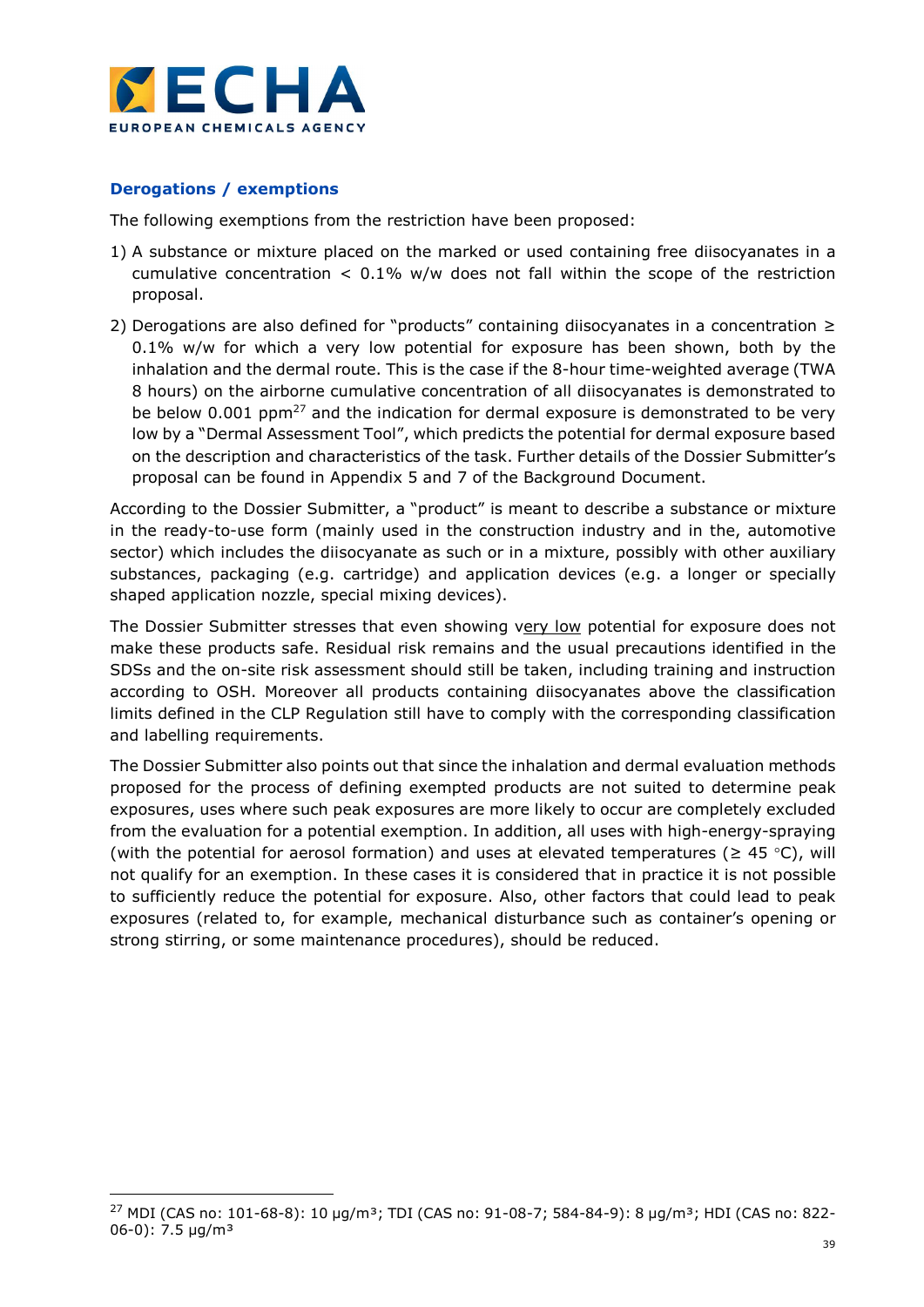



**Figure 2.** Graphic scheme on exemptions

The Dossier Submitter states that validated measurement methods for determination of inhalation exposure (DFG Air Monitoring Methods, HSE method, IFA methods, NIOSH methods; Table 5-1 in Appendix 5) exist, and points out that the measurements have to be conducted under realistic use conditions and should cover all tasks in the context of the application. A description of the conditions under which the measurements have been performed has to be included in the documentation describing the tests.

For a product to qualify for an exemption, the potential for exposure over all pathways has to be so low that personal protection equipment or technical ventilation are unnecessary from the risk control point of view (although they may still be recommended as an extra layer of protection or for personal hygiene purposes).

The evaluation of a substance or mixture as candidates for possible exemption has to be conducted by the manufacturer, importer or formulator placing the substance in its final form on the market.

Last but not least, the Dossier Submitter points out that there are many situations where workers will use such diisocyanate(s) containing products only during a small fraction of their working time. They further emphasise that these products might be more favourable with respect to their occupational risk profile than other alternatives (e.g. solvent-based products with higher emissions).

## RAC conclusion(s):

### Potential regulatory measures

RAC agrees with the Dossier Submitter that due to the huge number of uses and the relatively complex supply chains, the authorisation process may become time-consuming and impractical.

RAC acknowledges that a restriction offers a straightforward approach to address all diisocyanates, including prepolymers, oligomers and polymers of diisocyanates still containing  $\geq 0.1\%$  w/w of free diisocyanates, in one regulatory action.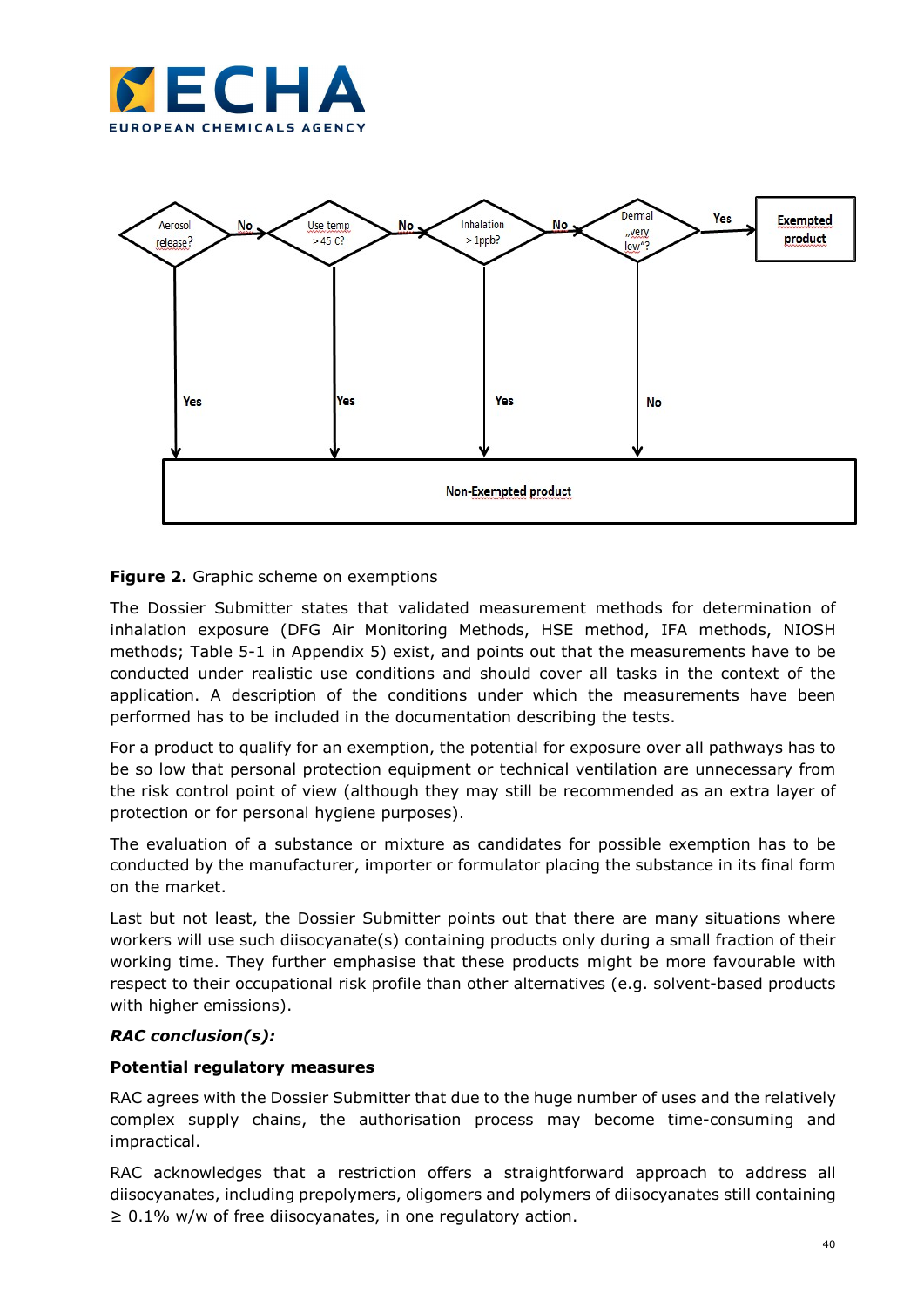

RAC concurs with the Dossier Submitter that the knowledge and experience of the actors at the top of the supply will be helpful with regard to the elaboration of adequate up-to-date training material and content.

RAC supports the Dossier Submitter's view that a restriction could not only ensure that a comprehensive and effective training programme is implemented but could also result in improvements with regards to the implementation of RMMs, particularly the correct use of adequate PPE.

Acknowledging that in some Member States additional measures and actions have already been implemented to prevent adverse effects from handling diisocyanates and also considering that some industry sectors have taken actions with a view to the same target, RAC points out that the suggested restriction is the most appropriate EU wide measure to prevent new cases of respiratory sensitisation from exposure to diisocyanates by implementing harmonised training for the workforce.

Nevertheless, RAC recommends that to ensure the quality and the credibility of the training programs, Members States in which the training is to be implemented should be responsible for the approval of the training material and the development of the training system.

#### Derogations / exemptions

-

RAC agrees with the proposal to set a cut-off limit at 0.1% w/w of cumulative diisocyanate content in a substance or mixture as this corresponds to the lowest limit for classification as Resp. Sens. 1 for diisocyanates (see bullet point 1. above).

RAC supports a derogation for ready-to-use products containing diisocyanates  $\geq 0.1\%$  for which a very low potential for exposure has been shown (see bullet point 2) above), both by inhalation and dermal route, where:

- 1. Aerosols are not generated, and
- 2. Warming or heating the substance or mixture above 45  $\degree$ C is not required, and
- 3. The sum of the concentrations for all diisocyanates measured during air monitoring shall be  $\leq 1$  ppb as a time-weighted average of 8 hours, and
- 4. Very low dermal exposure<sup>28</sup> is demonstrated by a recognised and adequate dermal assessment tool.

For the assessment of the dermal exposure, RAC proposes that an adequate dermal assessment tool should be used (e.g. ECETOC TRA, Riskofderm, etc.), without limiting the assessment to the use of the dermal assessment tool proposed by the Dossier Submitter. RAC recognises the merit of the Dossier Submitter's dermal assessment tool as a qualitative way of demonstrating the potential for dermal exposure of a specific ready-to-use diisocyanates containing product. Nevertheless, to increase the implementability of the tool, support for users is recommended by RAC to be made available by the Dossier Submitter.

While modelling the dermal exposure of the ready-to-use product (either with the dermal assessment tool proposed by the Dossier Submitter or any other acceptable modelling tool) all the input parameters related to the process (duration and frequency of task, quantity of the product used, size of the room where the task is carried out, distance to skin during

<sup>&</sup>lt;sup>28</sup> The criteria for the identification of "very low dermal exposure" are elaborated in detail in the Background Document.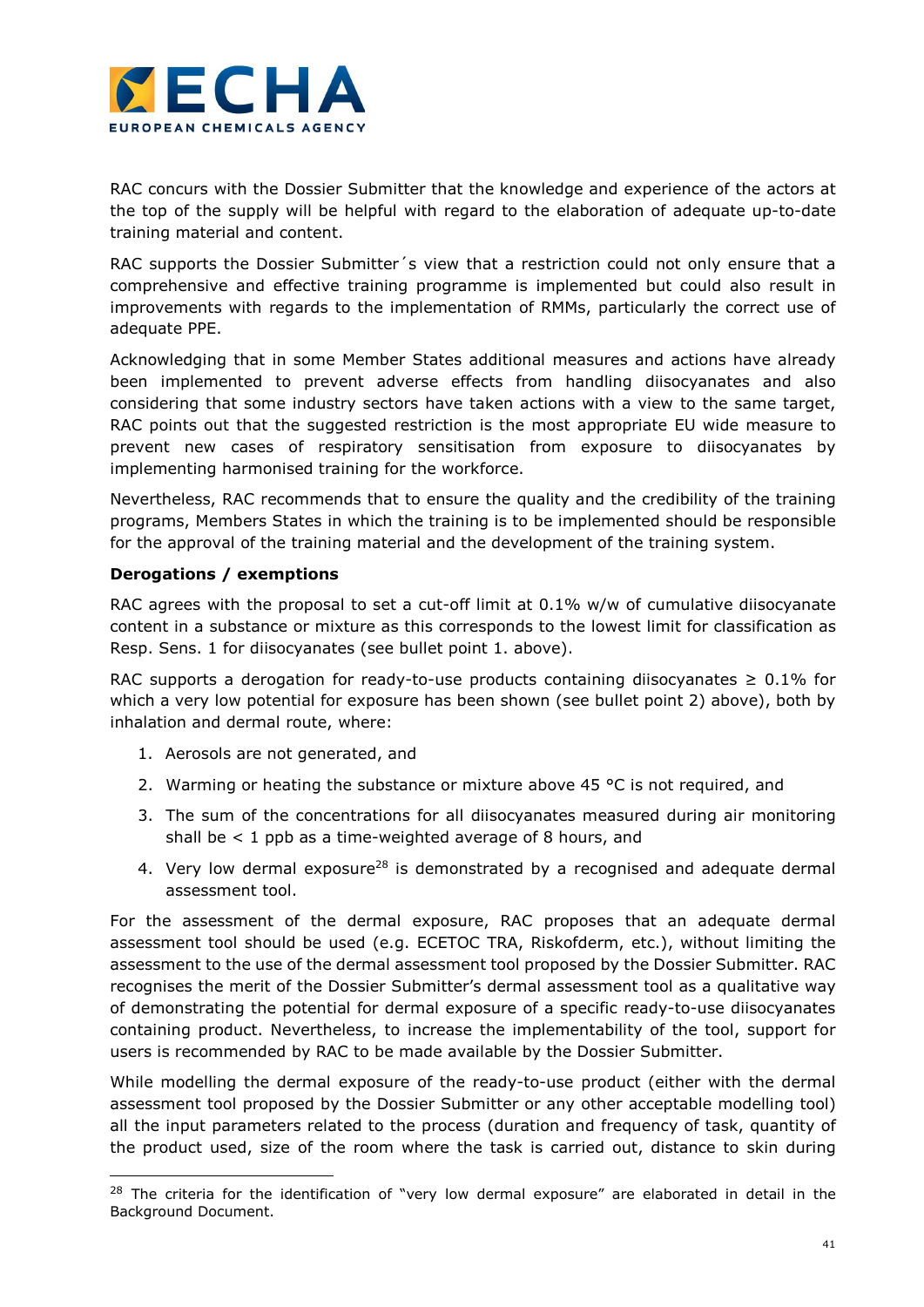

application, body parts at risk of being exposed) and to the product (energy score<sup>29</sup> and curing time) that may vary depending on the specific conditions in place at the site of use, should be selected taking into account the realistic worst case scenario for a given application, including cleaning and maintenance tasks.

It may be considered, in the future, that the exemption dossier is evaluated by an independent body with adequate expertise in the field. This requirement would potentially mean one or more bodies are accredited and have the responsibility to check and verify the dossier. This would have a cost implication but the number of exemption dossiers at least at first would be limited.

### Key elements underpinning the RAC conclusion(s):

### Potential regulatory measures

-

Regarding the authorisation process, it is also to be noted that if the applications for authorisation show that risks have not been minimised to an acceptable level, RAC would recommend conditions (e.g. improvement of technical RMMs and OCs, measurements, adequate PPE, training, etc.) to reduce the risks. As the restriction proposal also foresees improvements in RMMs with particular emphasis on behavioural changes in handling diisocyanates, the restriction seems to be the most appropriate measure to achieve the declared goal, namely, the reduction of the number of workers with respiratory sensitisation to diisocyanates although the restriction does not promote substitution per se. However, RAC stresses that the legal requirements for substitution do exist despite of the restriction proposal.

In addition, the restriction process is much more comprehensive as it may comprise all diisocyanates in one regulatory action whereas for the authorisation process more regulatory actions would be needed (e.g. classification under CLP of the not yet classified substances, entry in the SVHC list, entry in Annex XIV, etc.). Furthermore, as it has already been shown that there is a need to improve the training of workers (including self-employed workers) dealing with diisocyanates, this need can be directly addressed by a restriction.

Another reason why the authorisation process would not be an appropriate measure is that large scale substitution is unlikely as diisocyanates and PU polymers show unique properties, and a major shift towards the use of diisocyanate-free products is not foreseen anytime soon.

In addition the current restriction proposal based on the identification of training requirements for the handling of diisocyanates under the REACH Regulation is considered to be preferable by RAC to an OSH regulatory action. It is understood that actors at the top of the supply chain (producers/importers/formulators) can define more effectively best practices and approaches for the safe handling of the substance they produce. Therefore, since under the present restriction proposal the training material (content) would be elaborated by those with greater experience and knowledge, the risk of implementation of inadequate training decreases. Also the restriction sets out the training in some detail specific for the handling of diisocyanates, unlike the present OSH legislation requirements. Another advantage of a restriction under REACH versus a regulatory action within the OSH legislation is that the restriction allows the introduction of common requirements on an EU wide basis, which cannot be effectively implemented under OSH. As the Dossier Submitter points out, establishing a communication structure that allows performing such a task is a complicated matter for the companies

 $29$  Energy score: qualitative estimate of degree of input of mechanical energy during the task.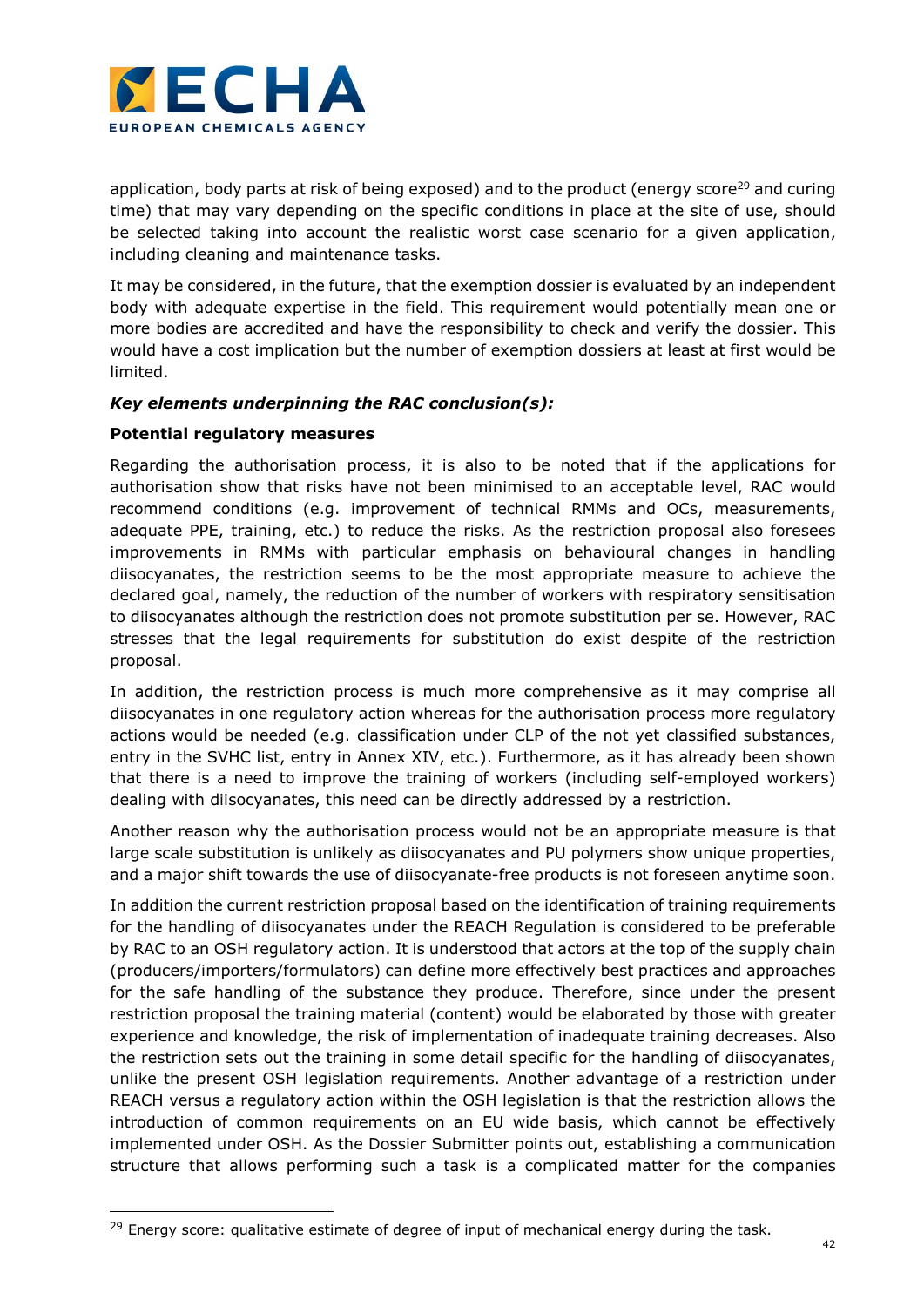

(manufacturers/importers/formulators) of various sizes in all EU Member States.

Taken all these considerations into account, RAC agrees with the Dossier Submitter that this restriction proposal is not a replacement for OSH requirements, but it builds on them and is expected to enhance employer's capacity to achieve a higher level of risk control, primarily through improved safety-at-work training. This is especially true for smaller companies, since the proposed structure of this restriction proposal is expected to cover the gaps in the implementation of the present OSH requirements, particularly in SMEs, providing diisocyanate-specific training programmes all the way down the supply chain.

Additionally, RAC considers that the Members States in which the training is to take place should be responsible for the approval of the training material and the development of the training system required to ensure that the training programmes implemented are effective in promoting the safe handling of diisocyanates in the workplace.

### Derogation/exemptions

The Dossier Submitter considers, after discussion with experts from various industry sectors, that there are situations (mainly in the construction but also in the automobile sector) where "the potential risk of handling diisocyanates in the form of ready-to-use products, even if they contain diisocyanates in a concentration  $\geq 0.1\%$  w/w may be considered to be so low that the present OSH requirements would be sufficient to ensure the safe use of the substances and the prevention of the initiation of sensitisation."

In these cases, the Dossier Submitter is of opinion that:

- introduction of additional duties may be considered to be no longer proportional, especially when such products are used only during a small fraction of the worktime (e.g. less than once a week);
- use of exempted products with "very low risk" of exposure to diisocyanates might be more favourable with respect to their occupational risk profile than other alternatives (which might contain solvents with a higher risk profile);
- use of exempted products will also create an incentive to develop and use products with "very low" potential of exposure.

On the other hand, obligatory training for all diisocyanate uses and products could be expected to decrease industry's motivation to implement the proposed restriction and to lower the incentives to develop and use products with "very low" potential of exposure.

RAC is aware that allowing an option for exempted products containing diisocyanates in a concentration  $\geq 0.1\%$  w/w would imply a residual risk, which could not be quantified at the present moment due to lack of data of exposure and health effects in workers exposed to such eligible products. However, RAC also considers that allowing for an exemption for products with "very low" potential for exposure may lead to long-term benefits for workers' health (e.g. developing and use of products with "very low" potential of exposure, including products with decreased diisocyanate concentration; more efficient implementation of the proposed restriction).

In order to alleviate the identified uncertainties and decrease the residual risk, RAC proposes that all input parameters for the dermal assessment tool that could vary under real-life conditions (e.g. varying work settings, number of workers and their rotation, climate factors,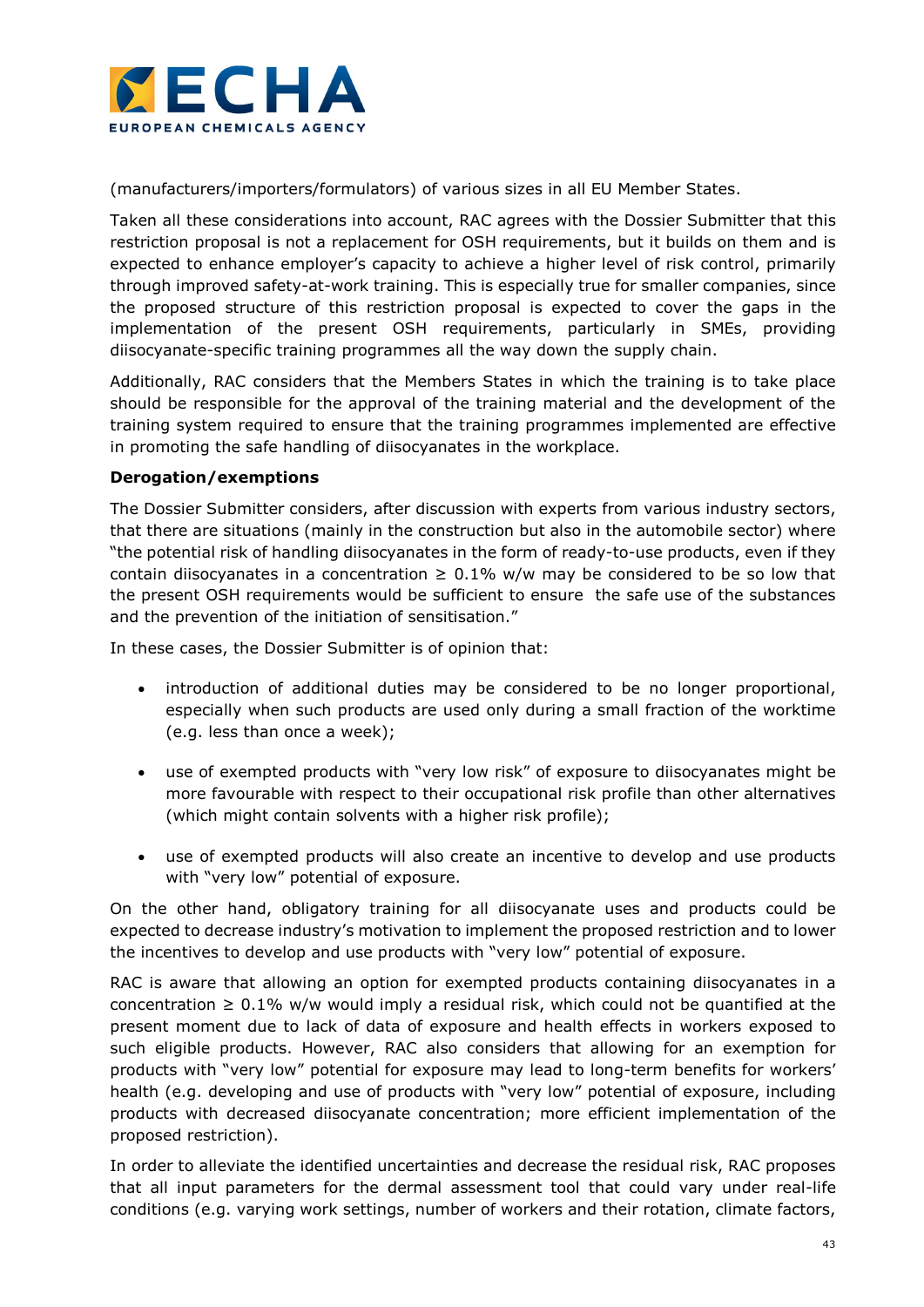

etc.) should be selected considering a "realistic worst case" scenario.

### Justification for the opinion of SEAC

#### Summary of proposal:

See the opinion of SEAC.

### SEAC conclusion(s):

See the opinion of SEAC.

#### Key elements underpinning the SEAC conclusion(s):

See the opinion of SEAC.

### Effectiveness in reducing the identified risks

### Justification for the opinion of RAC

#### Summary of proposal:

The effectiveness of the restriction proposal in reducing the identified risks is expressed by the potential to avoid a certain fraction of asthma cases in future relative to the baseline. It is assumed that mandatory standardised training may lead to a 50-70% reduction in the yearly number of cases of newly reported occupational asthma due to handling diisocyanates.

The estimation for the reduction of incidence rate after implementation of the proposed restriction is based on a previous study on the effectiveness of a training programme on health and safety in the motor vehicle repair industry (Stocks et al., 2015, Piney et al., 2015). According to this study, after an initial increase the incidence rate of occupational asthma in vehicle spray painters was reduced by between 50% and 70%. Although the Dossier Submitter recognises that there are distinct differences between the measures described in this study and the current restriction proposal, the "best guess" on the effectiveness of the proposed training measures according to the Dossier Submitter is a range between 50% (presented as "Low Bound Anticipation") and 70% effectiveness (presented as "High Bound Anticipation"). In the calculation of benefits, SEAC uses the 50% effectiveness as basis, however, reporting also the results for the 30% and 70% effectiveness.

### RAC conclusion(s):

RAC considers that the obligation to train the users of diisocyanates, repeated after a certain interval, will improve the fundamentals of handling diisocyanates throughout the EU.

Consequently, the risk of respiratory and dermal sensitisation among trained users will decrease. Therefore RAC acknowledges that not only the number of newly cases on occupational asthma but also the number on diisocyanate-related dermal diseases will be reduced.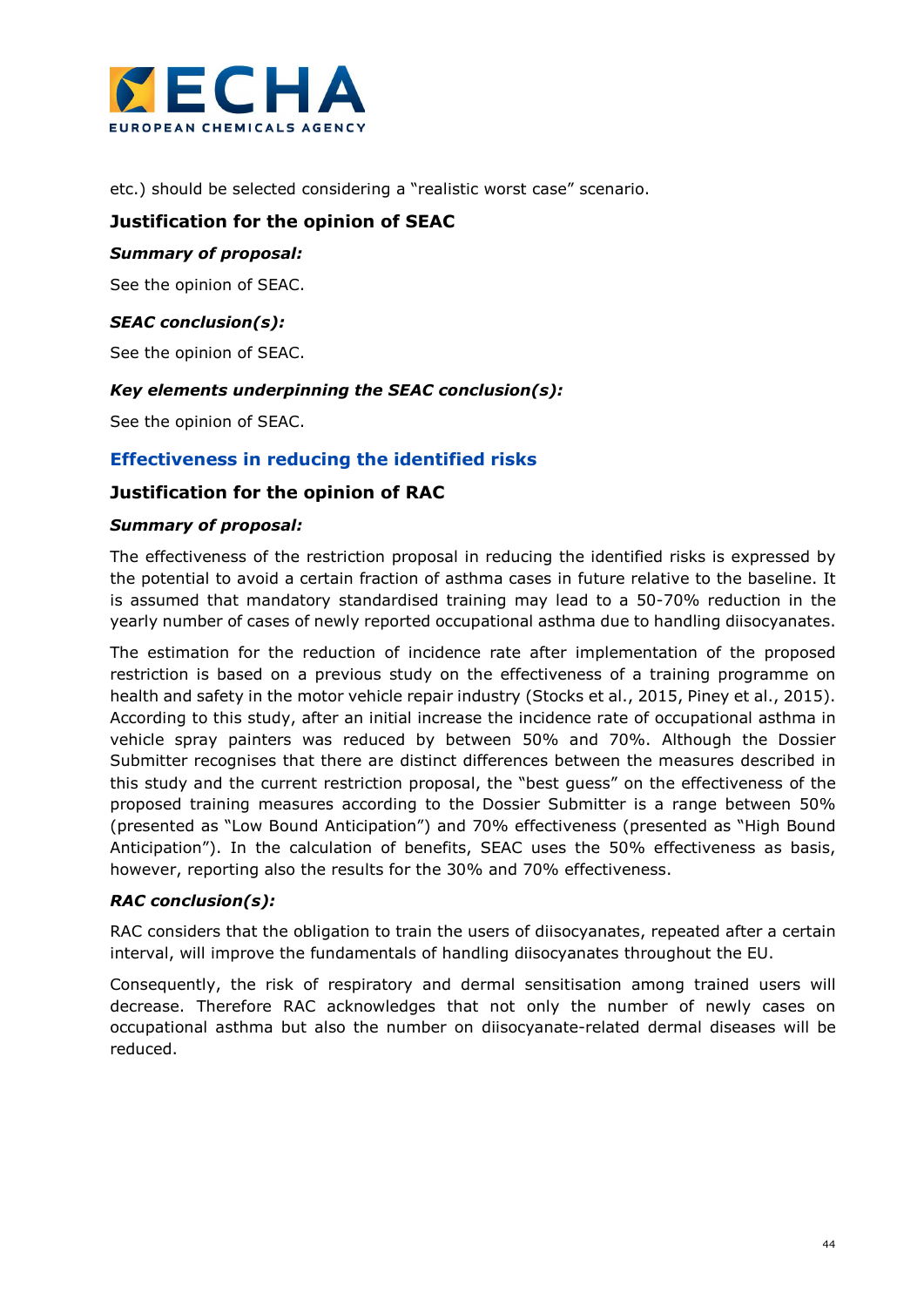

RAC agrees with the Dossier Submitter that the reported number of diisocyanate-related occupational diseases may increase in the first years of the implementation of the restriction due to the higher awareness for cases of respiratory sensitisation.

RAC recognises rather significant uncertainties related to the risk reduction capacity of 50- 70% estimated in this restriction proposal. On the one hand, there are distinct differences between the HSE study and the restriction proposal (discussed further in "Key elements underpinning the RAC conclusion(s)"). Furthermore, it is not clear to what extent the HSE study may be applicable to other sectors in which diisocyanates are used. So, RAC assumes that the magnitude of risk reduction might be much lower. As some important aspects for estimating the risk reduction will be elaborated after the implementation of the restriction, RAC cannot properly assess the risk reduction capacity at the moment, or quantify the uncertainty of the estimate. However, RAC notes that UK example, as well as several other studies related to non-diisocyanate respiratory and skin sensitisers and irritants, show that risk reduction in the range proposed for this restriction proposal is not impossible to achieve, and points out that any risk reduction would be of benefit as human health would be ensured to a greater extent as until now.

It is to be noted that RAC did not reach a conclusion on the effectiveness of the RMMs proposed (listed in Appendix Y of the Annex to the opinion) since neither the information provided in the restriction dossier nor in the public consultation allowed for a detailed assessment of the proposal in this regard. The risk reduction capacity of the restriction has therefore been assessed based exclusively on the estimated effectiveness of the training requirements described in the conditions of the opinion. Nevertheless RAC considers that ensuring that adequate RMMs for the handling of diisocyanates are in place will further enhance the effectiveness of the restriction.

### Key elements underpinning the RAC conclusion(s):

There is very limited data on preventive programmes in diisocyanate industry, namely, only the above mentioned study from the motor vehicle repair industry. For other sectors handling diisocyanates data are not available. Another study described in the restriction proposal which showed similar effectiveness of a preventive programme in reducing occupational asthma and skin diseases was performed in a rather different population of workers and working conditions (prevention of latex allergy in healthcare workers in the non-public healthcare sector; Latza et al., 2005). Due to the very small and partially not specific dataset on the reduction capacity on occupational asthma, RAC agrees with the Dossier Submitter that an exact quantitative prediction of the expected reduction rate of occupational asthma is not possible based on these studies.

The estimation of a reduction capacity by training measures of 50 to 70% in the yearly number of cases of newly reported occupational diseases was derived by the Dossier Submitter mainly based on a HSE study on the use of diisocyanates in the motor vehicle repair sector (Stocks et al., 2015, Piney et al., 2015). The reason for the Dossier Submitter´s decision to base their estimates on the HSE study is that this study specifically addresses one of the sectors covered in the restriction proposal; nevertheless the Dossier Submitter recognises the existing differences between the approach in the HSE project (e.g. follow-up visit of labour inspectors in the body-shops) and the current restriction proposal (e. g. staged approach depending on the expected level of potential risk; training with subsequent examination; repetition cycle of 4 years). Additionally, the Dossier Submitter has not explicitly identify in which way the HSE study could serve as the basis for a reliable estimation of the risk reduction capacity of the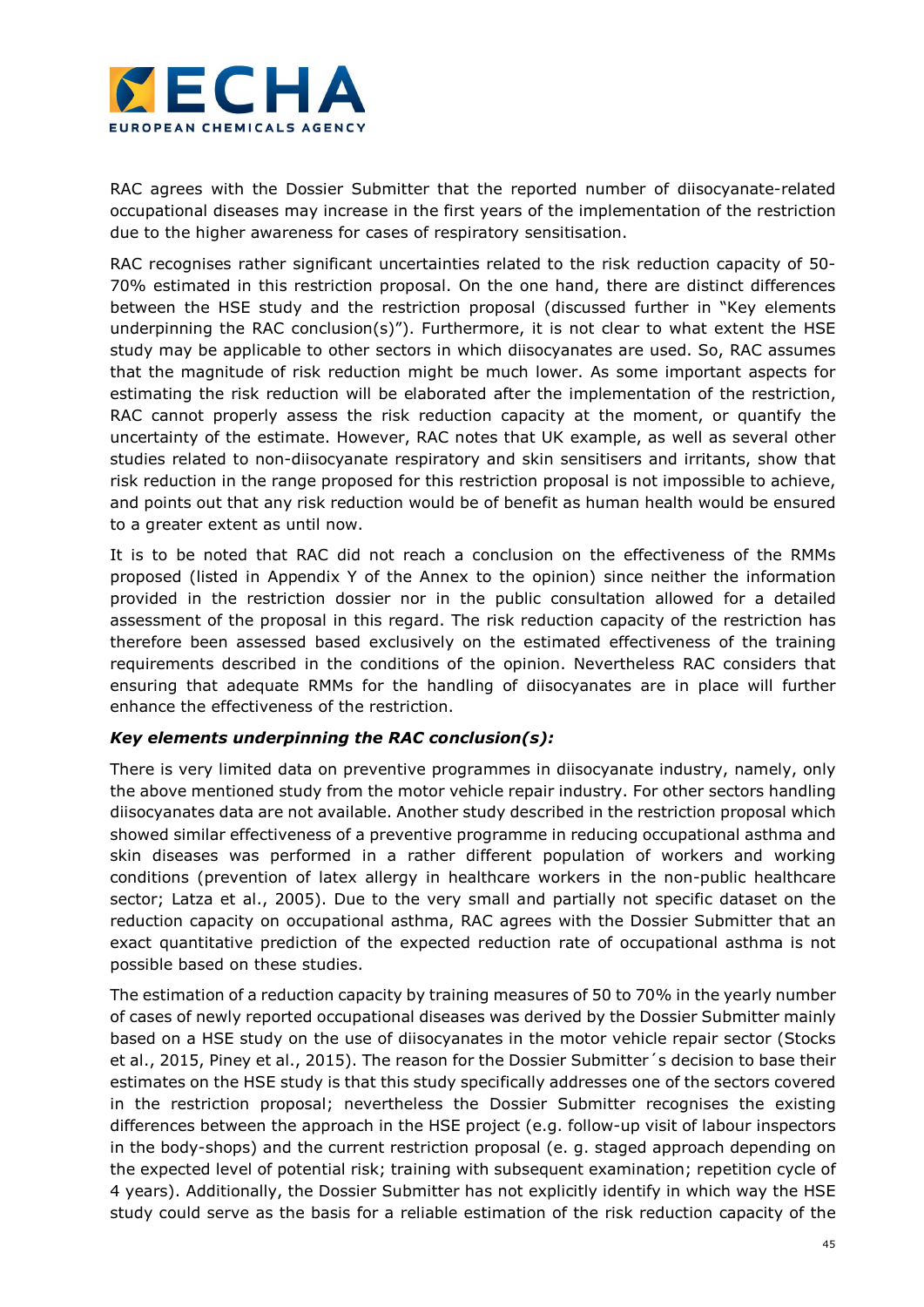

proposed restriction for all the other sectors concerned by the restriction proposal.

Comments by the Swedish Work Environment Authority during the Public Consultation do support the assumption that further training requirements for handling diisocyanates might be successful in reducing the number of occupational diseases. However, detailed information on effectiveness was not provided.

RAC is aware of the high uncertainty related to estimation of the risk reduction capacity, but is also aware that due to the lack of data on training effectiveness in sectors other than MVR (motor vehicle refinish) and countries other than UK, a more precise estimate is hard to achieve before implementation of the restriction. Nevertheless, although data for other health risks and industries show wide range of effectiveness (from less than 10% to more than 80%, according to the Background Document), several studies related to non-diisocyanate respiratory and skin sensitisers and irritants, showing 45% to > 60% reduction of skin and respiratory symptoms (e.g. Held et al. 2001, Loffler et al. 2006, Latza et al. 2005, Semple et al. 2007Bregnhøj et al. 2012), indicate that efficiency in the range proposed for this restriction proposal is not impossible to achieve. In conclusion, remaining uncertainties regarding training effectiveness are high, but are not likely to be quantified or reduced before the implementation of the proposed restriction.

### Human health and environmental hazards of alternatives for diisocyanates

The Dossier Submitter considers that there are no adequate available alternatives at the present moment that would cover all uses of diisocyanates, and that a major shift towards the use of isocyanate free products is not foreseen anytime soon. In the restriction proposal it is stated that isocyanate based products had been introduced as substitutes for products with more hazardous characteristics, such as formaldehyde resins or traditional solvent based products with a history of recurring severe accidents because of flammability of the solvent and/or post-application emissions.

Research project "Market research of available alternative products (with content of isocyanates less than  $0.1\%$  (w/w)) as possible substitutes for diisocyanate-containing products in the skilled crafts sector", with an emphasis on the building industry, was performed by the Dossier Submitter's external consultant, chromgruen Planungs- und Beratungs- GmbH & Co. KG. The project showed that in certain areas alternatives are available and in some cases are in commercial use, such as sealants (e.g. bitumen), water based coatings for wooden substrates, and silyl modified hybrid resin as parquet adhesives. Nevertheless, drawbacks of these alternatives compared with diisocyanate-containing polyurethane products were stressed out, as well as the fact that diisocyanate-containing polyurethane products in most cases are used due to specific technical requirements and for uses with especially high technical demands (e.g. with regard to the mechanical and/or chemical surface robustness). For such uses the only identified suitable alternatives are epoxy-based products, which, compared to diisocyanates, do not represent safer alternatives. Regarding lower-risk alternatives, the research report states limited availability of MDI based products with low diisocyanate content  $($  < 0.1%), since only few manufacturers deliver the necessary monomer-diminished MDI. Another group of lower-risk alternative products, based on silane-terminated polymers, is stated as not technically feasible in all application fields.

Another document mentioned in the restriction proposal, "Alternatives to MDI in consumer products - with focus on coatings, adhesives and sealants" (Danish EPA, Møller Christensen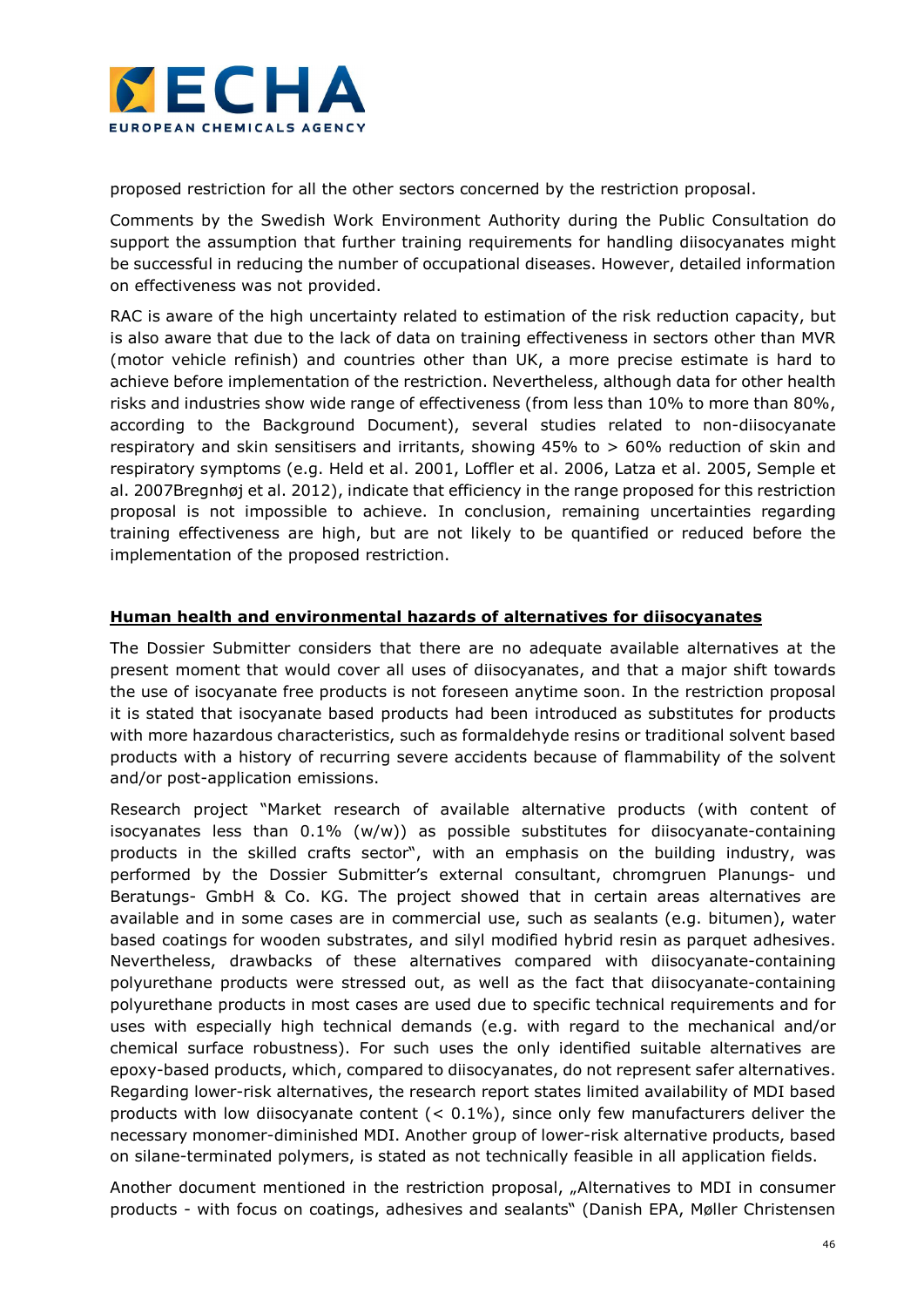

et al. 2015), focused on consumer uses of MDI, but most of the products discussed may also be used in the professional sector. The report summarises the assessment of health and environmental properties for three types of alternatives (also pointed out by the Dossier Submitter in the restriction proposal): prepolymer MDIs with reduced amount of residual free diisocyanate monomer, monomers for hybrid non-isocyanate-based polyurethane (HNIPU), and monomers for 'other hybrid silane' (modified silanes).

Information on human health and environmental hazards of the main alternatives identified and described in the restriction proposal, Market research project by chromgruen Planungsund Beratungs- GmbH & Co. KG and Danish EPA report, are summarised below:

- Epoxy resins although there are applications where use epoxies is feasible, this alternative cannot be considered as a general low risk alternative for diisocyanates (polyurethanes). A major drawback is the fact that dermal contact with the uncured product may induce skin sensitisation, which, according to information cited in the restriction proposal (Ziegler and Kersting, 2012), appears to be more frequent than the respiratory sensitisation related to the use of diisocyanates.
- Prepolymer MDIs with reduced amount of residual free diisocyanate monomer according to Danish EPA report "seem to inherently possess the same toxicity as 'pure'/'free' MDI and the available information on use and exposure potential does not indicate any significantly reduced risks from using these alternatives". Namely, although the number of free isocyanate groups is reduced, these molecules still contain free isocyanate groups for further polymerization and crosslinking. According to ISOPA, they should be considered as toxic as free isocyanates, although some suppliers claim reduced need for labelling. It is stated in the restriction proposal that these alternative substances still need to be labelled with EUH 204 – "Contains isocyanates. May produce an allergic reaction".
- Monomers for hybrid non-isocyanate-based polyurethane (HNIPU) are assessed to potentially lead to significant reduction in hazards and risk, but it is pointed out in Danish EPA report that the assessment is based on limited knowledge about the composition of the HNIPU monomers, which is based only on the suppliers' Safety Data Sheets (i.e. on the statement that they contain "no dangerous substances"). However, there is limited knowledge about possibly toxic co-formulants needed for formulating adhesives, coatings and sealants. The Dossier Submitter points out that "the basic building blocks for this chemistry have not been registered under REACH", meaning that their toxicology profile is largely unknown. Some commercially available products are in fact two component epoxy/amine systems, similar to the normal epoxy/amine systems, bearing the same health hazards and risk as other epoxy products (skin sensitisation) and primary amines substances (strongly corrosive or skin or respiratory sensitisers).
- Modified silanes (monomers for hybrid polymers based on silane chemistry). Although this alternative is not technically feasible in all application fields (according to Market research project by chromgruen Planungs- und Beratungs- GmbH & Co. KG), it is stated as a technology that is well established for sealants in the building industry, with widely available products. In the restriction proposal it is stated that "sealant foams based on this technology seem to present one of the few cases where an alternative comes at least close to comparable PU products". However, according to Danish EPA, although they seem to possess lower severe inherent toxicity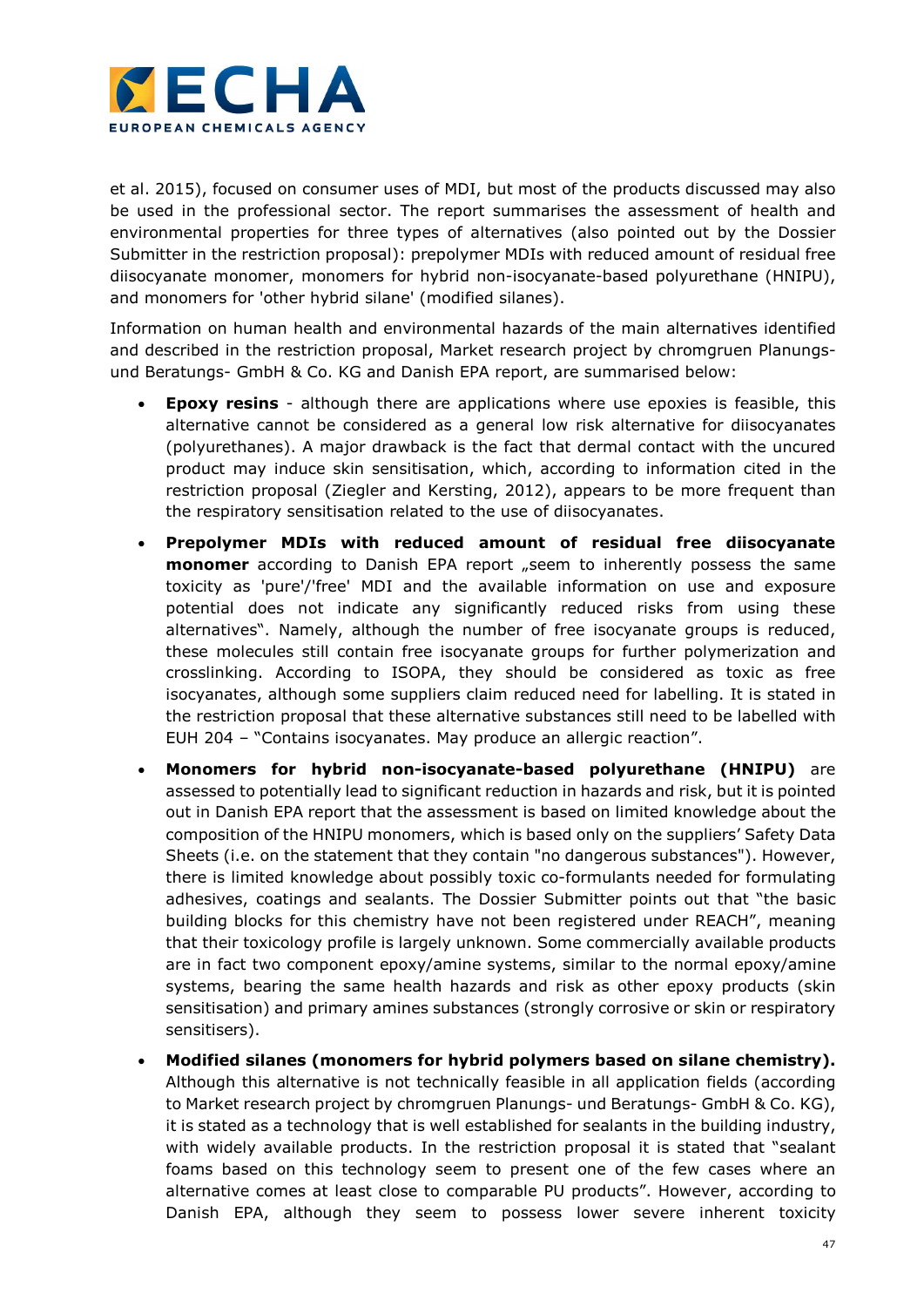

(carcinogenicity and sensitisation property), they could introduce other hazards/risks, including higher potential for irritation/effects on eye and skin (classified for eye damage and skin corrosion), and hazards related to phthalates which might be used as plasticizers in these products. Also, amount, rate and resulting exposure to methanol from these products remain unclear, which is especially important for the uses in confined spaces. Namely, reaction of the silane with moisture or with a prepolymer with hydroxyl groups may liberate methanol. For example, in one Safety Data Sheet (GENIOSIL® WP 1, Wacker Chemie AG) it is stressed out that if these sealants are applied indoors sufficient ventilation is essential, because of the curing mechanism during which methanol is released. It is also stated that if good ventilation is provided, methanol air concentration lies well below German workplace exposure limit of 270 mg/m<sup>3</sup> (indicative occupational exposure limit value for methanol is 260 mg/m<sup>3</sup> for 8 hour TWA, according to Directive 2006/15/EC).

RAC points out that information on human health and environmental hazards of alternatives are very limited, except for epoxy resins, for which hazard properties are well studied (e.g. Report prepared by TWI Ltd for the UK Health and Safety Executive 2003). Especially for modified silanes, which present the most promising alternative, already in use (although limited to selected uses), health risks are still not well defined according to available literature.

Nevertheless, RAC agrees in general with the Dossier Submitter's assessment of alternatives, including the Dossier Submitter's conclusion that a major shift towards the use of isocyanate free products is not foreseen in near future.

## Socio-economic impact

## Justification for the opinion of SEAC

### Costs

### Summary of proposal:

See the opinion of SEAC.

### SEAC conclusion(s):

See the opinion of SEAC.

### Key elements underpinning the SEAC conclusion(s):

See the opinion of SEAC.

#### Benefits

#### Summary of proposal:

See the opinion of SEAC.

### SEAC conclusion(s):

See the opinion of SEAC.

### Key elements underpinning the SEAC conclusion(s):

See the opinion of SEAC.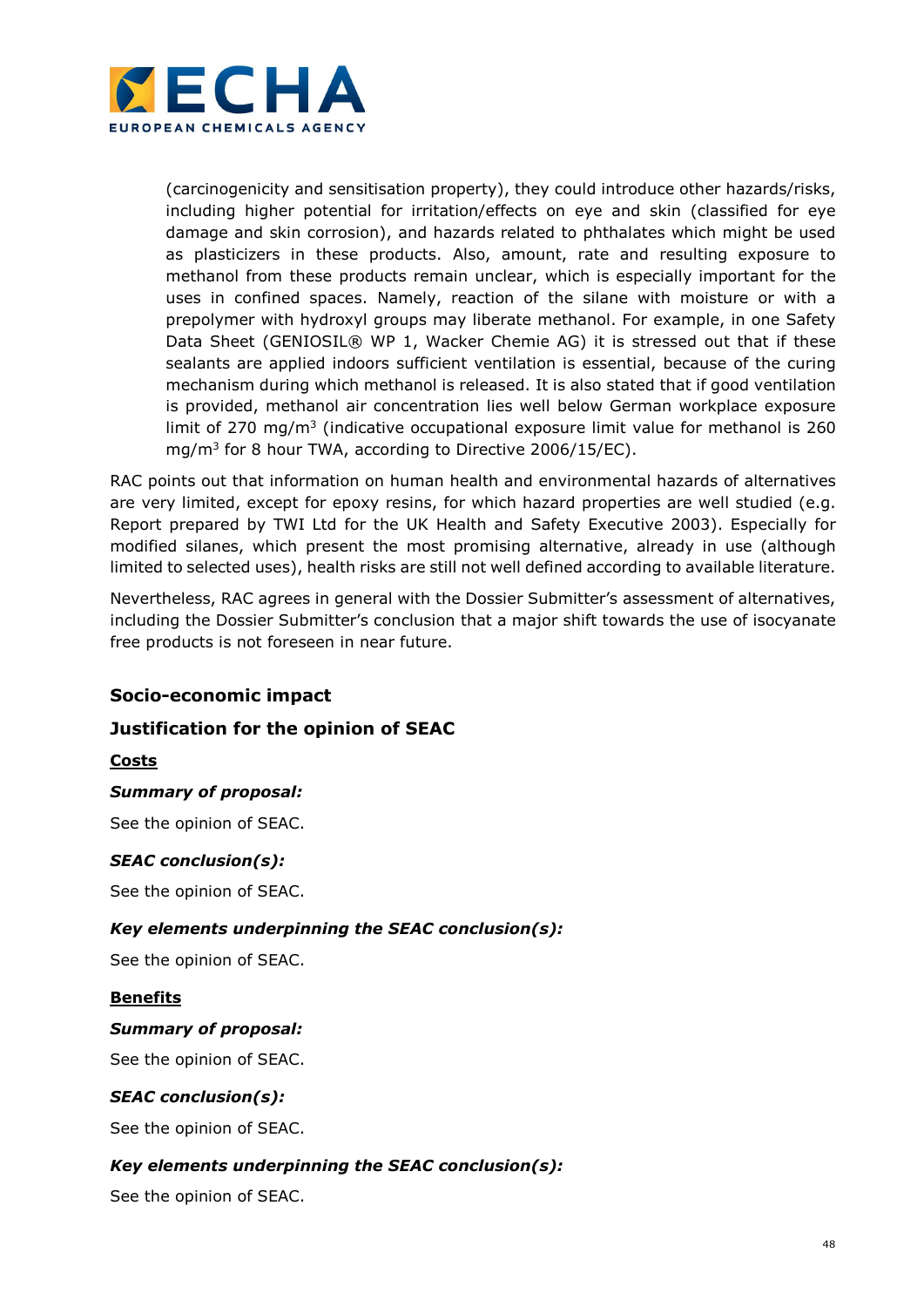

### **Other impacts**

#### Summary of proposal:

See the opinion of SEAC.

### SEAC conclusion(s):

See the opinion of SEAC.

### Key elements underpinning the SEAC conclusion(s):

See the opinion of SEAC.

### Overall proportionality

## Summary of proposal:

See the opinion of SEAC.

### RAC and SEAC conclusion(s):

See the opinion of SEAC.

### Key elements underpinning the RAC and SEAC conclusion(s):

See the opinion of SEAC.

#### Uncertainties in the proportionality section

See the opinion of SEAC.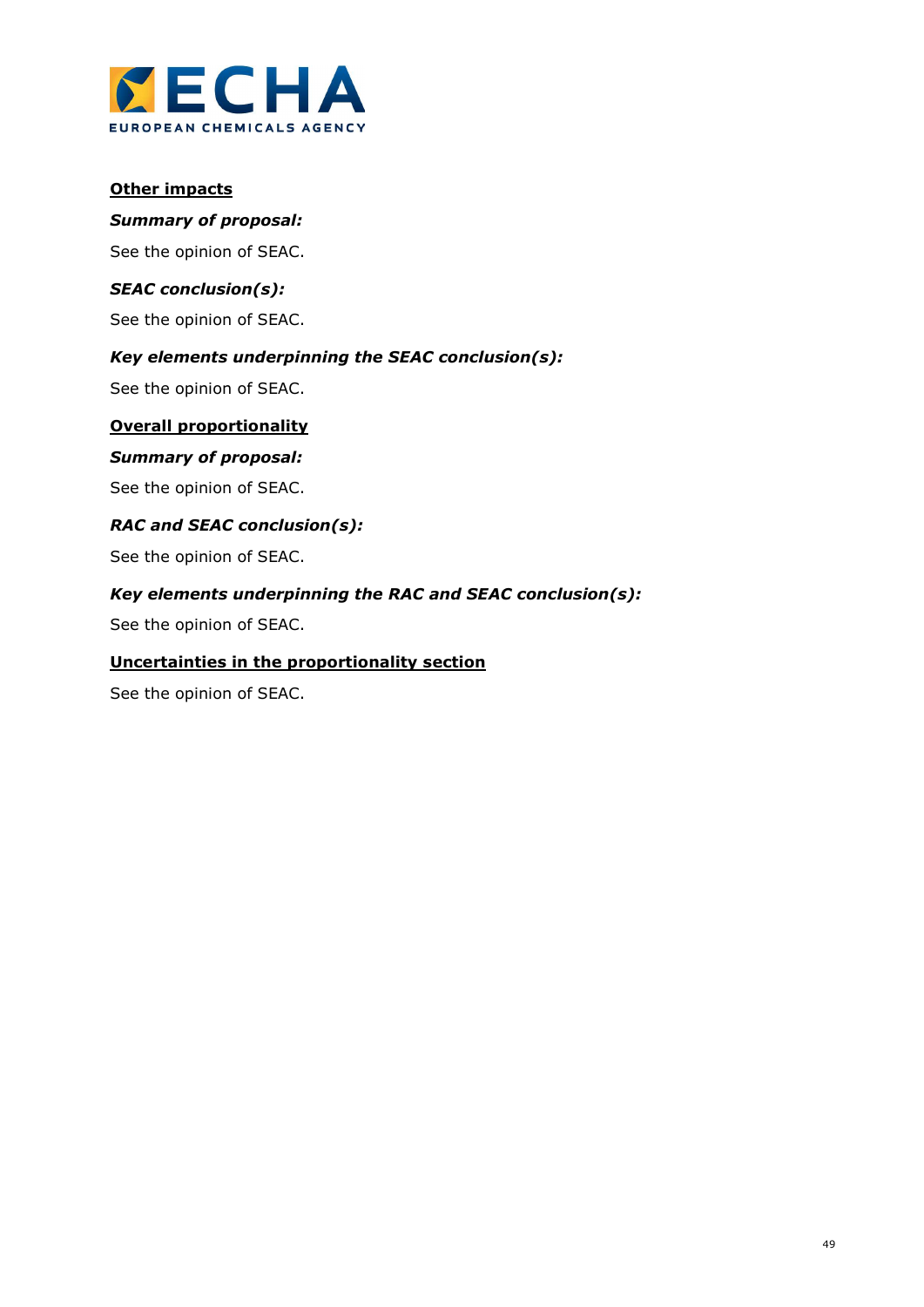

## Practicality, incl. enforceability

## Justification for the opinion of RAC and SEAC

### Summary of proposal:

The Dossier Submitter concludes on the practicality of the proposed restriction on the basis of its implementability and enforceability. However, they point out that not all of the aspects have yet been developed to the detail needed for a full implementation of the restriction as the development of some aspects (e.g. dissemination of the training content, elaboration of detailed training material) takes a lot of resources and depends therefore on the prerequisite that the restriction will be implemented.

### Implementability

The Dossier Submitter concludes on the implementability on the basis of the following issues:

a) Responsibility for developing the necessary training material (content)

The practical implementation of the restriction proposal will be facilitated by the fact that the trade associations ISOPA and ALIPA have already established a system for customers at the top of the supply chain ("Walk the talk" $30$  and "Safeguard - We care that you care!"<sup>31</sup>). Both associations organised the so called "PU exchange panel" where preliminary discussions on practical aspects of the implementation took place. Stakeholders of all users of diisocyanates were invited to participate. The final responsibility for the development of the training process and content will be transferred to a "training working group", a notfor-profit body representing industry and the other Stakeholders. The status of this body has not yet been determined.

b) Quality assurance of material (content) that is developed

The "training working group" will be responsible not only for the elaboration of qualitative training content but also for its further improvement. It should be open for all contributing parties to the training material. Further development of training content is being discussed in cooperation with an external consultant. An exchange with the institutes/instructors providing the actual training material (e.g. slides with a particular lay-out and sequence) and also trainings is considered by the Dossier Submitter.

Training material will take into account existing national regulations.

Industrial representatives have indicated their willingness to translate the training material in different EU languages.

In order to reach a level playing field in the EU, a mutual recognition system should be in place to recognise trainings and the qualification of trainers across the EU. The Dossier Submitter recommends establishing an advisory board where competent independent outsiders have the possibility to provide input.

c) Organising the trainings in practice (or training licenced trainers)

-

<sup>30</sup> See http://isopa.org/walkthetalk/index.htm

<sup>31</sup> See http://www.alipa.org/index.php?page=alipa-safeguard---we-care-that-you-care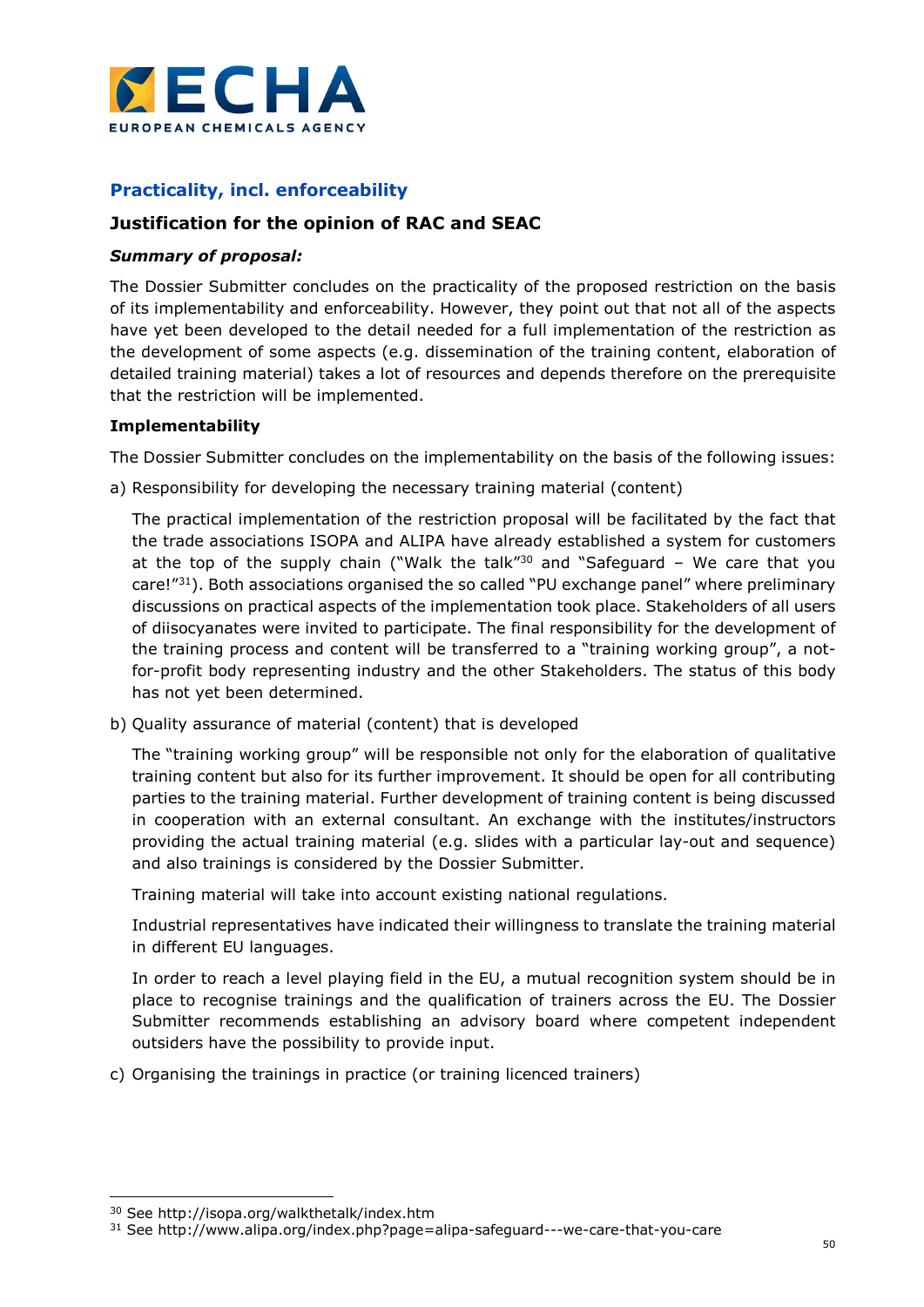

The developed training material (content) will be made available to downstream users as well as to existing (public and/or private) training institutes/education centers/ competence academies (e.g. Shield group, TÜV, DEKRA) to use it. It is still under discussion how this should work in detail, but it is considered that the training institutes or the downstream user(s) should transform the training content into proper education material, train qualified instructors, which in turn would train the workforce. Several options of trainings are considered (e.g. courses on-site or off-site; integration of trainings into the product presentation, E-learning, train the trainer principle) but have not yet been decided.

In general, different training formats are expected (e.g. classroom training, video instructions, supervised work-assignments). However, details have not yet been elaborated.

d) The case of self-employed workers (one-man companies)

The Dossier Submitter considers that self-employed workers will be made aware of their training duties in the communication actions provided at a national level or when purchasing products in the scope of the restriction.

e) Roll-out planning

A time period of approximately 3 to 5 years will be needed for the implementation of the training system in all Member States for all use sectors.

For the communication of the requirements related to this restriction proposal several activities are foreseen which are listed in the Background document (e.g. referencing the existing restriction in an SDS; make it an obligation to meet restriction requirements with a provision in supply contracts). Some of these activities need to be set according to the REACH Regulation.

### Evaluation of trainings

According to the Dossier Submitter, the trainer (any certification of the "commissioned expert" who performs the trainings is not specified) or the training centre (if the training is established in a training centre) is responsible for training evaluation and certifying training success whereas the "training working group" is responsible for the training process and the training content.

The testing of the attendees of the training (post-course testing) will be an integral part of the training course. Successful completing will be confirmed by a written document.

### Enforcement

The restriction proposal intends primarily to enhance the safe working behaviour of workers (including self-employed workers) who are exposed to diisocyanates by attending trainings in an interval of four years. The second objective is to improve the technical and organisational RMMs in place, according to the requirements listed in Appendix 8 Trainings and Measures. In Appendix 8, the Dossier Submitter describes a three tier system (measure group 1, 2 and 3) which is based on the frequency and duration of potential skin contact and on the likelihood of inhalation exposure due to vapour and/or vapour formation. The technical and organisational measures and the type and duration of the trainings are based on these measure groups.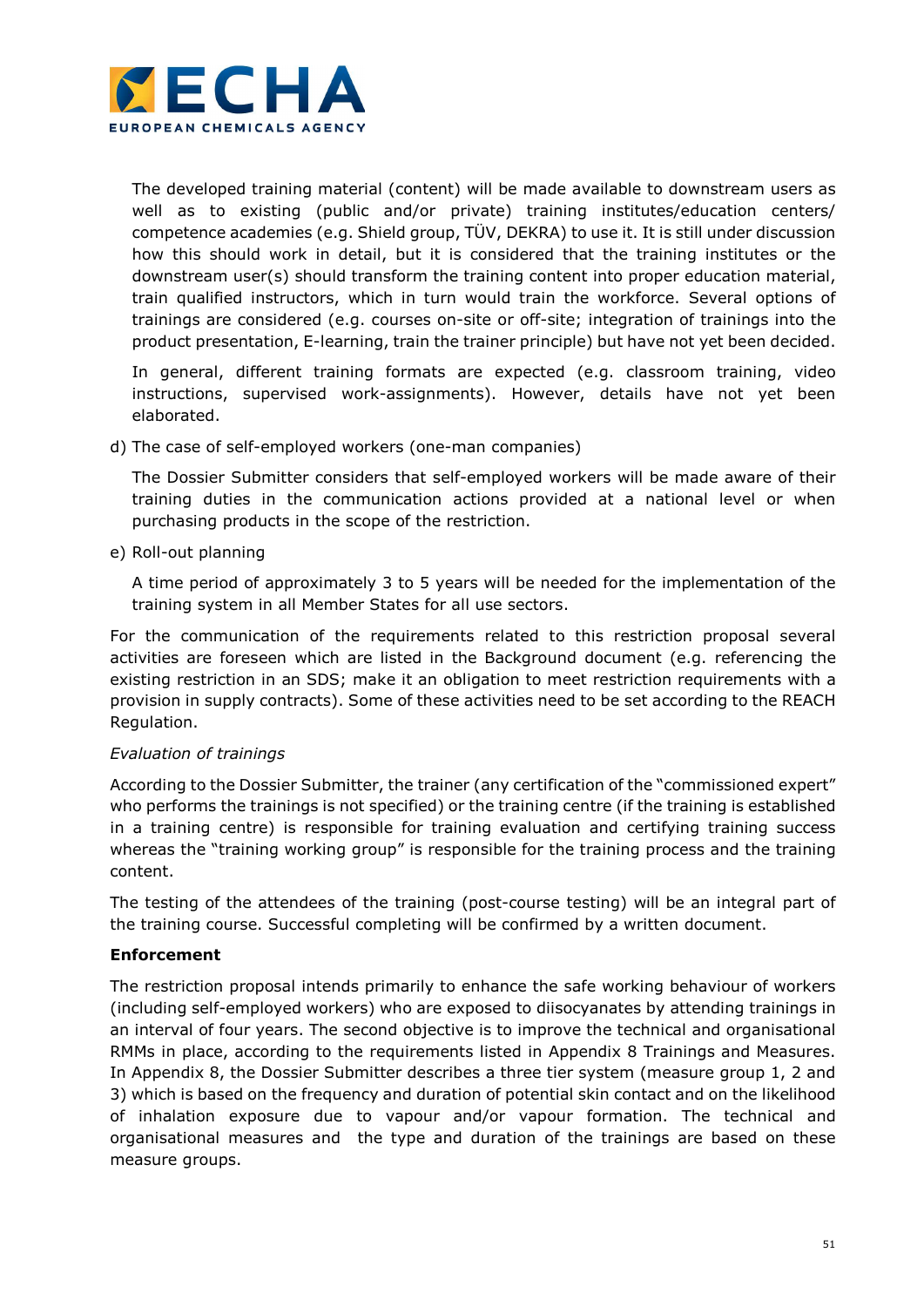

The training status of companies as well as the implementation of the necessary RMMs can be checked by enforcement as both have to be documented.

### RAC and SEAC conclusion(s):

RAC considers that to ensure the practicability of the restriction, the requirements of the restriction proposal need to be mandatory and standardised and effectively communicated throughout the supply chain.

RAC considers it is essential that all downstream users (including those who are not members of industry associations) are aware of the existence of the (new) regulations related to diisocyanates as soon as they have been implemented.

RAC agrees with the Dossier Submitter that building measures upon an established system and sharing common measures and trainings will be very important for the practicality of the proposed restriction.

RAC agrees with the Dossier Submitter that initiatives from the top of the supply chain have to be transmitted to the (end) downstream user(s), in such a way that the same basic standards and competencies are reached for all persons handling diisocyanates (workers and self-employed workers) for uses not to be considered exempted.

According to RAC, it is imperative that formulators of mixtures containing diisocyanates within the EU as well as other downstream users should be consulted for the purpose of the development and update of the training material as it is necessary to know how the substances are used along the supply chain.

RAC stresses that the access to relevant trainings in various languages in all Member States is essential and that the manufacturers/importers should be responsible not only for the elaboration and the quality of the training material but also for its translation.

RAC agrees with the Dossier Submitter that the training material should refer to National Regulations.

RAC notes that as the manufacturers/importers (through the "training working group") are responsible for the training content but the responsibility on the training format lies with the trainers, the different responsibilities might be challenging with regards to the level of quality control of the final training material.

RAC acknowledges that the achievement of such behavioural changes needs special trainings as behaviour in the workplace is generally not easily changed.

RAC acknowledges that the analytical methods regarding the content of (free) diisocyanates in a substance/mixture are adequately specified in the restriction proposal.

Although the Dossier Submitter did not consider the manageability of the proposal, RAC, would like to point out that for the manageability of this restriction it would be crucial that every aspect of the implementation has been worked out in detail with a clear structure and with unambiguous responsibilities. In addition, all of the requirements have to be very well communicated top down (in the supply chain) as otherwise the level of administrative burden for the users but also for the Member States to find out the relevant information might be unbearably high.

RAC considers that the proposed restriction will improve the implementation of existing health and safety rules, in particular by enhancing the capacity of micro and small enterprises to put in place effective and efficient risk prevention strategies.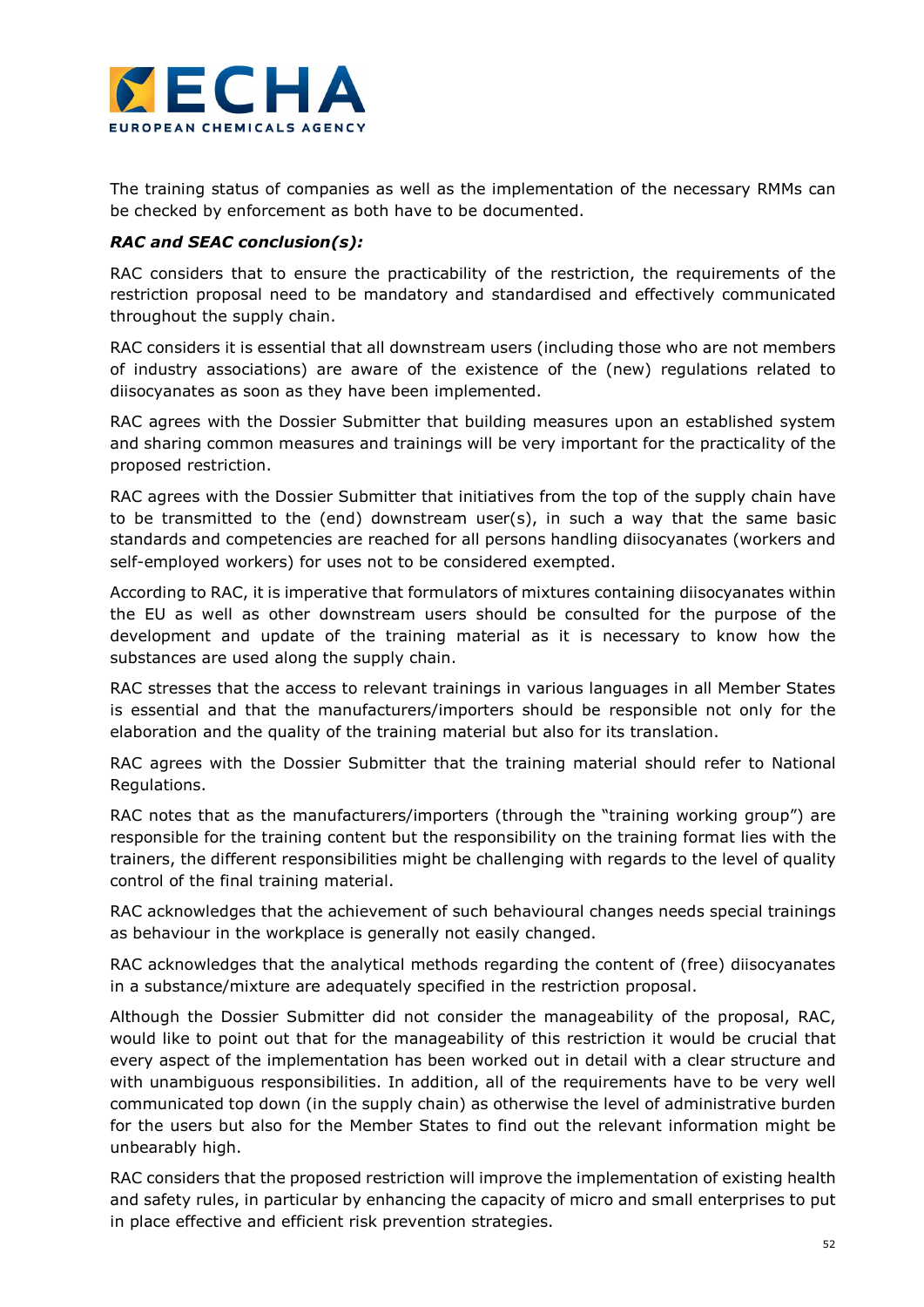

**RAC concludes overall** that as all aspects on the implementability and the enforceability have not been fully elaborated the practicality of the proposed restriction has not been completely justified, although in principle the restriction carries a number of merits. This is in line with the Forum advice.

### Key elements underpinning the RAC and SEAC conclusion(s):

Although ISOPA and ALIPA represent the major producers of diisocyanates and cover about 80% of the market (based on information from ISOPA/ALIPA), it will be a challenge to communicate the requirements by the restriction throughout the supply chain because a huge number of companies are affected. According to ISOPA, in Western Europe about 200 companies are directly involved in the production of PU (ISOPA 2002), about 4 600 companies are direct customers of these companies, and more than 18 300 companies are producing PU-based final articles. The aliphatic diisocyanate raw material is supplied to about 1 500 formulators, and further used by about 87 000 companies to produce PU-based articles (ALIPA 2006).

In addition, the remaining 20% of the diisocyanate producers should also follow the communication requirements down the supply chain as otherwise one important prerequisite to reach all users of diisocyanates and inform them about the requirements of the restriction will not be fulfilled.

RAC acknowledges that diisocyanates are used on the one hand in many large, medium and small scale industry, on the other hand they are used by professionals (including very small companies) and self-employed workers what makes the situation rather complex. Therefore RAC is of the opinion that it has to be very clear from the beginning of the legal validity of the measure taken (e.g. restriction) who is responsible for:

- a. the elaboration, translation and dissemination of the training material,
- b. the implementation of the training in each of the Member States;
- c. the review and update of the training material.

It is obvious that a clear structure for the implementation of the restriction have to be worked out and that someone has to take responsibility for the training process and content of training as well as for the distribution of the translated training material as otherwise the information and the requirements will get lost somewhere in the supply chain as the whole issue is quite complex. In addition, ideas/claims for improvement of trainings have also be managed in order to implement them in a structured way.

A good enough communication is a crucial issue. With regards to the training process it is particularly of importance that a structured way of communication between the "training working group" and the users of the training material will/can be elaborated as otherwise the success of the training and consequently the risk reduction will be highly questionable.

In REACH, downstream users have the right to make their own uses known to their suppliers by providing them with process details as well as information on the RMMs implemented to minimise the risk. This communication up the supply chain is essential (e.g. for the elaboration of the exposure scenarios) as uses that are not included in any registration dossier after the legal deadline will not be permitted. However, in the present restriction proposal the communication up the supply chain is also necessary to provide the "training working group" with details which should be known to prepare adequate training content (as specific as possible for the uses but also for the companies). The transferability of training to actual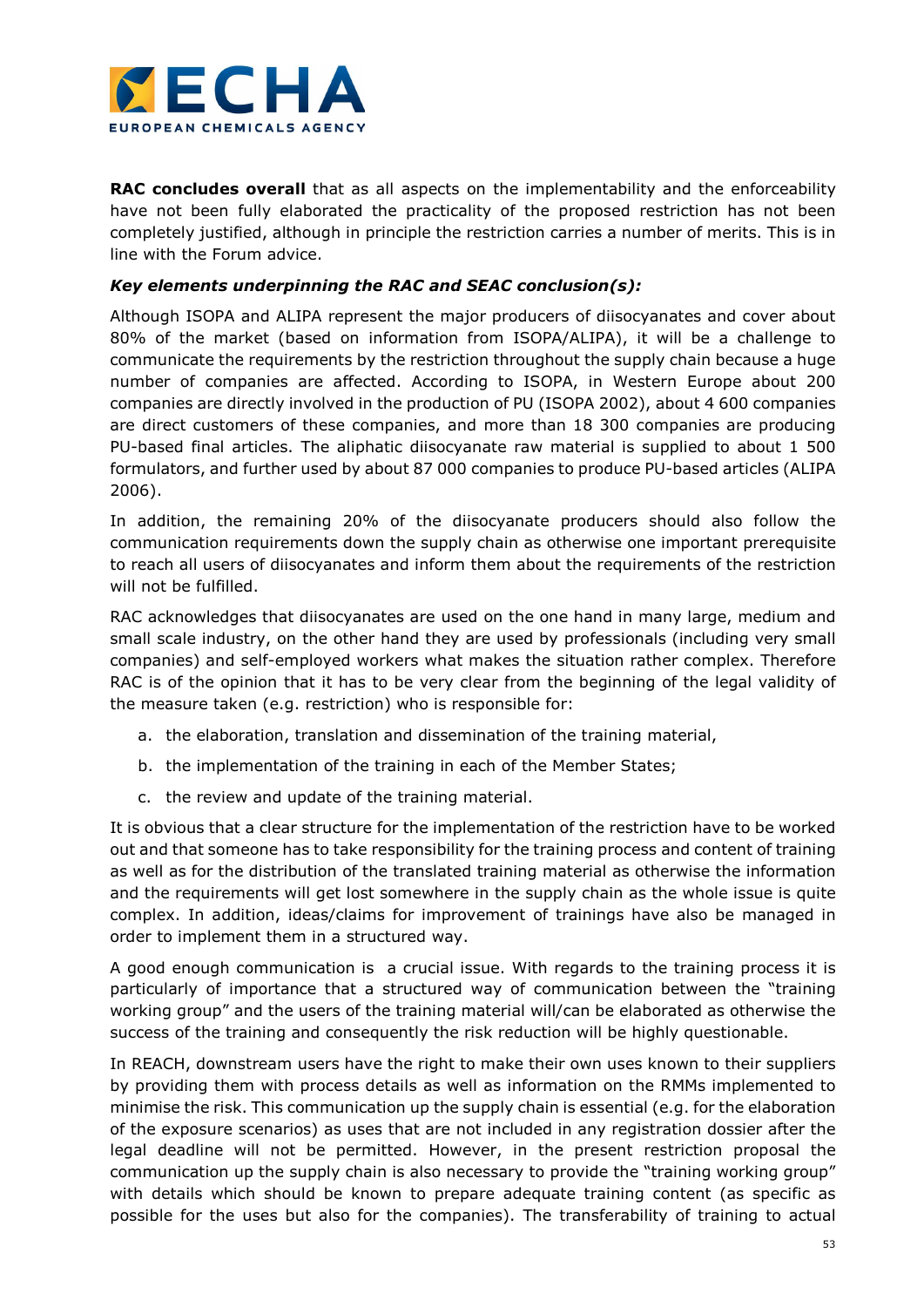

jobsite demands among many other aspects affects the success of the training (Cohen and Colligan, 1998).

The appropriate implementation of the training, and of the implemented RMMs (including proper use of PPE), is the most important prerequisite to reduce exposure to hazardous substances used (e.g. diisocyanates). However, prerequisite for the appropriate use of RMMs is the sufficient knowledge to do so. This is why there is a strong demand for adequate training material particularly with regards to this restriction proposal. According to a statement by the United States Department of Labour "Employers may find it challenging to institute and maintain effective hazard communication training, either because of a lack of understanding of what kind of training is required, or because of a lack of knowledge on how to conduct effective training", there might be a need of at least offering adequate training material to employers. So the efforts to work out the training content by a "training working group" seems to be sensible.

Regarding training measures in general, it is stated in the Background Document that a conceptual model of OSH training might comprise a stepwise process of acquisition of new knowledge on hazards and safe behaviour, modification of attitudes/beliefs, and behavioural change. It is considered that a successful training measure reduces unsafe behaviour and accident risks or exposure to hazardous substances resulting in a lower accident rate or lower rate of occupational diseases. The Dossier Submitter describes different formats of training and their effects. Although these trainings are not comparable to the needs of the training in this restriction proposal, the information provided gives an incomplete overview on the aspects that should be considered in the elaboration of the training content and training formats.

RAC considers that one of the reasons why training obligations in OSH might not have been efficient enough in the past to prevent cases of occupational asthma is that the quality of the trainings was difficult to enforce, as quality requirements had not been implemented in the legislation. Therefore RAC considers the quality requirements set out in the proposal of crucial benefit to this restriction, since they will not only result in a higher quality trainings among others, they may facilitate the enforcement of the trainings and therefore lead to a higher effectiveness.

However, RAC acknowledges that REACH enforcement officers might require some specific training for the enforcement of the restriction, at least at the beginning of the restriction implementation. Besides, in some Member States REACH inspectors might be of a much smaller number than OSH inspectors (e. g. in Austria).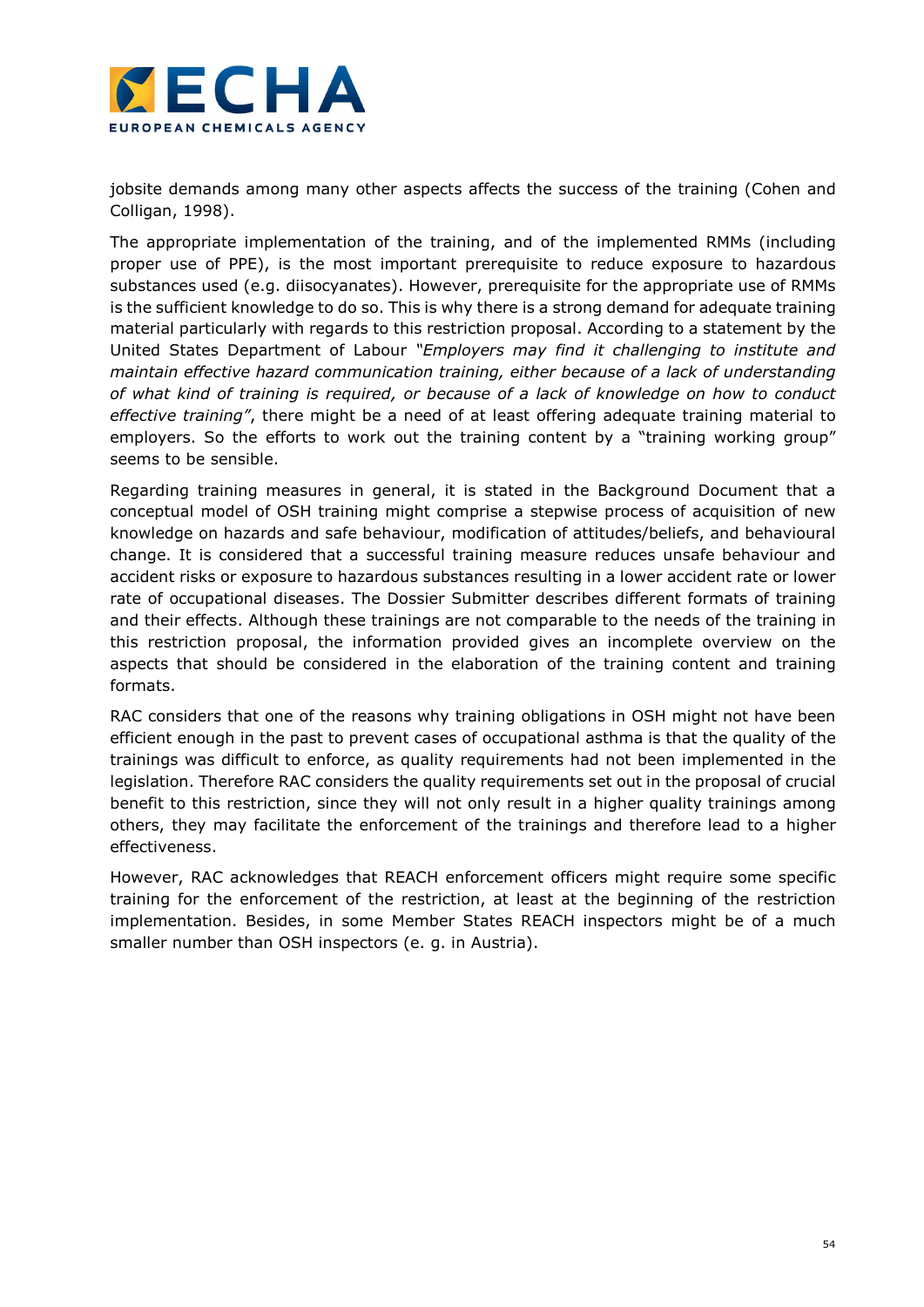

## Monitorability

## Justification for the opinion of RAC and SEAC

### Summary of proposal:

According to the Dossier Submitter the following aspects (broken down in three different time frames, called by the Dossier Submitter "aspects") have to be considered regarding the monitoring of the effectiveness for the restriction proposal.

- a) Short term aspects: National enforcement authorities can check if companies have fulfilled their training duties as defined in Appendix 8.
- b) Medium term aspects: Member States can organise audits to check if companies have implemented the RMMs as listed in Appendix 8. This could be done in a coordinated unionwide action via SLIC (Senior Labour Inspectors Committee).
- c) Long term aspects: The monitoring of the reduction of the number of new cases on occupational asthma which is assumed to be performed by surveys by the Dossier Submitter at regular intervals (e.g. every three years). However, a first conclusion will be drawn on a time scale of eight to ten years.

In addition, the Dossier Submitter calls upon industry to generate longitudinal epidemiological data that allow the evaluation of risks at current workplaces as well as the risk reduction due to this restriction.

### RAC and SEAC conclusion(s):

RAC agrees that the restriction should be monitored in three different steps (i.e. aspects) as proposed by the Dossier Submitter.

RAC concurs with the Dossier Submitter that monitoring in the first instance can be performed by tracking the degree of implementation of training throughout the different Member States. In addition, RAC acknowledges that any successful participation of workers in training sessions could be monitored by certificates. RAC assumes that a standardised template would facilitate the acceptation throughout the EU.

RAC points out that the monitoring of the implementation of the RMMs listed in Appendix 8 (medium term aspect) might be much more difficult. RAC considers that a SLIC campaign might be an adequate option for the checking the medium term aspects of the restriction proposal.

RAC agrees with the Dossier Submitter that monitoring the reduction of the number of new cases on occupational asthma (the main goal of this restriction proposal), should be performed on a long run.

RAC notes that the number of reported occupational asthma cases might increase in the first years due to the raised awareness of this issue.

RAC concurs with the Dossier Submitter that large changes with regards to training materials should only be undertaken after the completion of two cycles of trainings. Otherwise the monitored effectiveness could be too much influenced by the revisions of the training material, so that the data would underlie a bias.

RAC appreciates the generation of epidemiological data evaluating a trend in diisocyanaterelated occupational asthma incidence.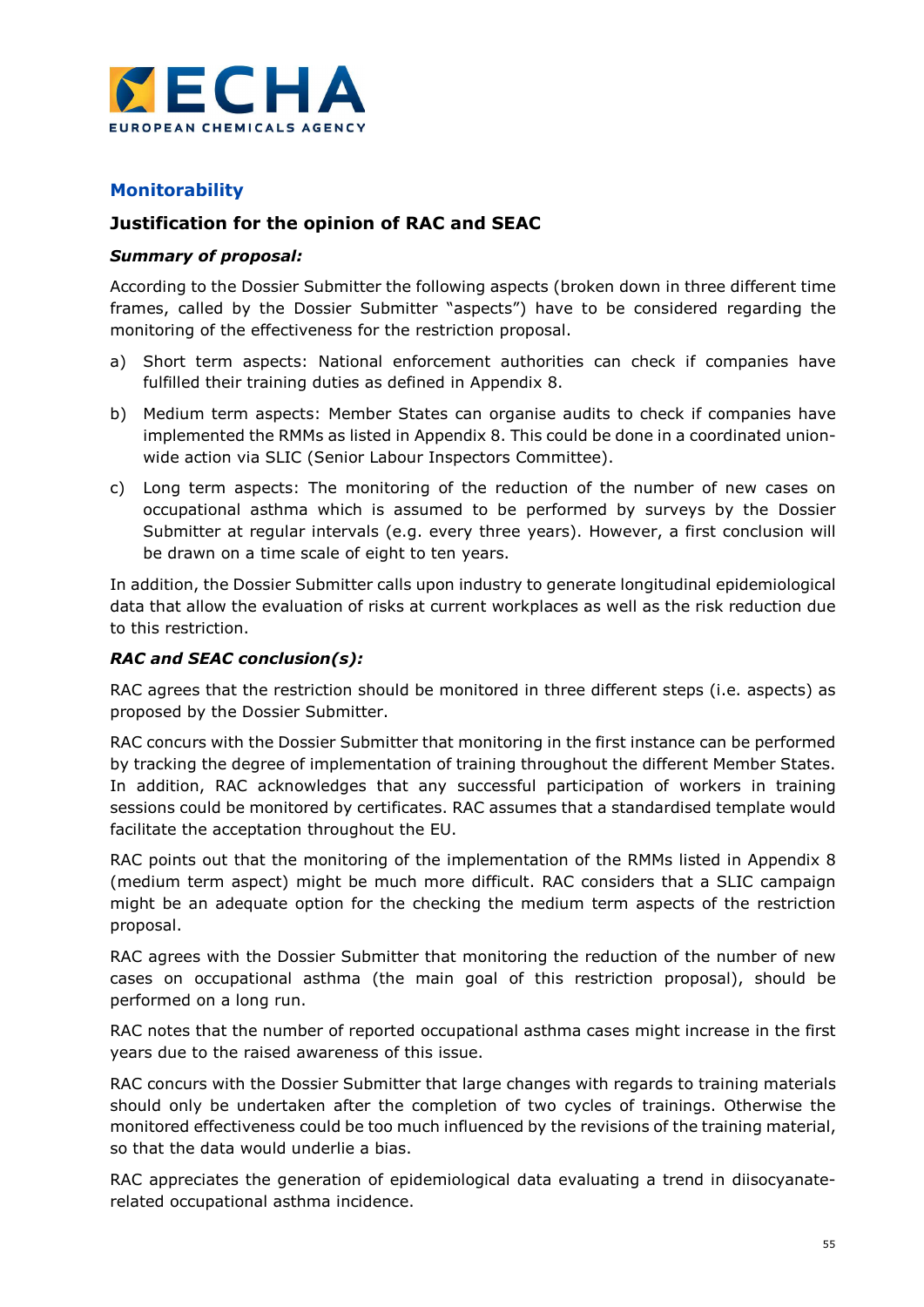

### Key elements underpinning the RAC and SEAC conclusion(s):

#### Short term aspects:

As the number of occupational asthma cases can only indicate on a longer run a certain trend, monitoring a short term aspect (implementation of trainings) might be sensible.

#### Medium term aspects:

As the restriction proposal also includes the improvement of some RMMs according to Appendix 8 and as the implementation of these measures is considered to have a positive effect on the risk reduction capacity (as the exposure level would be reduced), these aspects should be monitored as proposed by the Dossier Submitter.

Although a certification attesting the implementation of the requested RMMs could be of help to monitor this aspect, there does not seem to be an adequate certification programme. A certification according to OSHAS 18001 (future: ISO 45001:2018) standard might not be specific enough. In addition, RAC agrees with the Dossier Submitter that transferring government enforcement responsibilities to outside organisations should be avoided.

#### Long term aspects:

The monitoring of the reduction of new cases of occupational asthma is the most important issue as the number of new cases on occupational asthma was the starting point of the restriction proposal. Monitoring is considered to be performed on the long term (10 to 15 years) on the basis of a regular survey by the Dossier Submitter.

Epidemiological data could be of valuable support to set further actions (e.g. the implementation of exemptions for trainings for some specific uses/tasks).

## UNCERTAINTIES IN THE EVALUATION OF RAC AND SEAC

### RAC

The main uncertainties in the evaluation of RAC are summarised below.

### Summary of proposal:

#### Uncertainties regarding risk characterisation

The majority of uncertainties related to risk characterisation are recognised and elaborated by the Dossier Submitter (please see section "Uncertainties in the risk characterisation", p. 27-29), and they could lead both to underestimation and overestimation of the risks

### Uncertainties regarding evidence whether the implemented risk management measures and operational conditions are not sufficient to control the risk

The Dossier Submitter notes that the published data on the appropriateness/effectiveness of the implemented OCs and RMMs in the diisocyanates industry are very limited, and a clear picture of real workplace situations could not be provided.

### Uncertainties regarding risk reduction capacity

There is a severe paucity of data on safety training effectiveness in workers exposed to diisocyanates, and the Dossier Submitter points out that an exact quantitative prediction of the expected reduction rate of cases of occupational asthma is scientifically not possible. The Dossier Submitter bases his assessment on a single study on the safety training effectiveness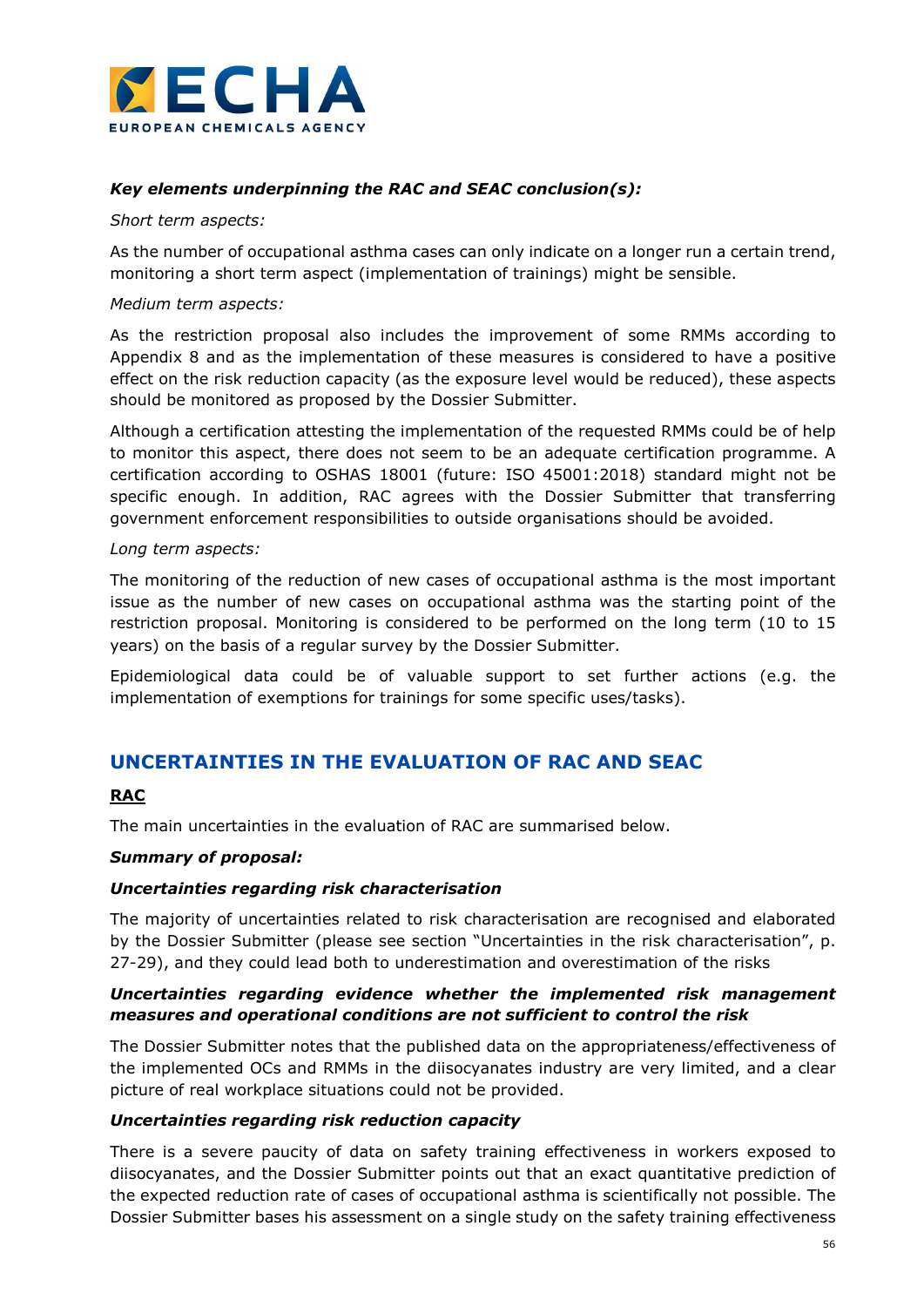

in the diisocyanate industry - the motor vehicle repair industry in the UK, although recognises that there are distinct differences between the measures described in this study and the current restriction proposal. Data on training effectiveness for other industry sectors and occupational hazards are also provided in support of the proposed assessment.

### RAC conclusion(s):

RAC notes that there are significant uncertainties regarding the risk reduction capacity, the residual risk which remains if exemptions are allowed for products containing diisocyanates in a concentration ≥0.1% w/w for which a very low potential for exposure has been shown, and the implementation and enforcement of the proposed restriction.

RAC nevertheless considers that the implementation and enforcement issues could be solved during the transition period, and that any measure to improve the actual knowledge of workers regarding the safe handling of diisocyanates will have some effects. These effects might not be only related to the use of diisocyanates as such but might also improve the use of dangerous substances in general because the training might raise the awareness of workers´ and self-employed persons regarding the appropriate use of RMMs and the adherence to good hygiene practices and how they might be of benefit for their health. Therefore, taking into account the mentioned limitations, RAC considers the proposed restriction a justified measure provided that the "training working group" identified in the restriction proposal is able to provide appropriate training content (specifically addressing all different uses, particularly in micro and small enterprises) and distribute it in a structured way in all the different languages of the Member States down the supply chain.

### Key elements underpinning the RAC conclusion(s):

### Uncertainties regarding risk characterisation

The uncertainties related to diisocyanate-related occupational asthma incidence, including those raised during Public Consultation, are discussed in the section "Uncertainties in the risk characterisation" (p. 27-29). It was concluded that there are significant uncertainties on the estimation of the annual incidence of diisocyanate-related occupational asthma in the EU, especially regarding the magnitude of under-reporting of occupational diseases in EU Member States, and that both underestimation and overestimation is possible.

### Uncertainties regarding evidence whether the implemented risk management measures and operational conditions are not sufficient to control the risk

RAC agrees with the Dossier Submitter that evidence on the effectiveness of implemented RMMs and OCs in reducing the risk related to exposure to diisocyanates is rather limited at workplaces throughout the EU, but that nevertheless, according to open literature and other open sources, deviations from safe working practices are still present, and significant number of occupational asthma cases is still recorded across the EU. RAC notes that particularly micro and small enterprises (SMEs) are known to have difficulties in complying with occupational health and safety (OSH) regulations due to lower expertise and financial resources.

### Uncertainties regarding exemptions for products containing diisocyanates in a concentration ≥0.1% for which a very low potential for exposure has been shown

The Dossier Submitter considers that there are situations (mainly in the construction sector) where the potential risk of handling diisocyanates in the form of ready-to-use products, even if they contain diisocyanates in a concentration  $\geq 0.1\%$  w/w, may be considered to be so low that present OSH requirements would be sufficient for safe use and the prevention of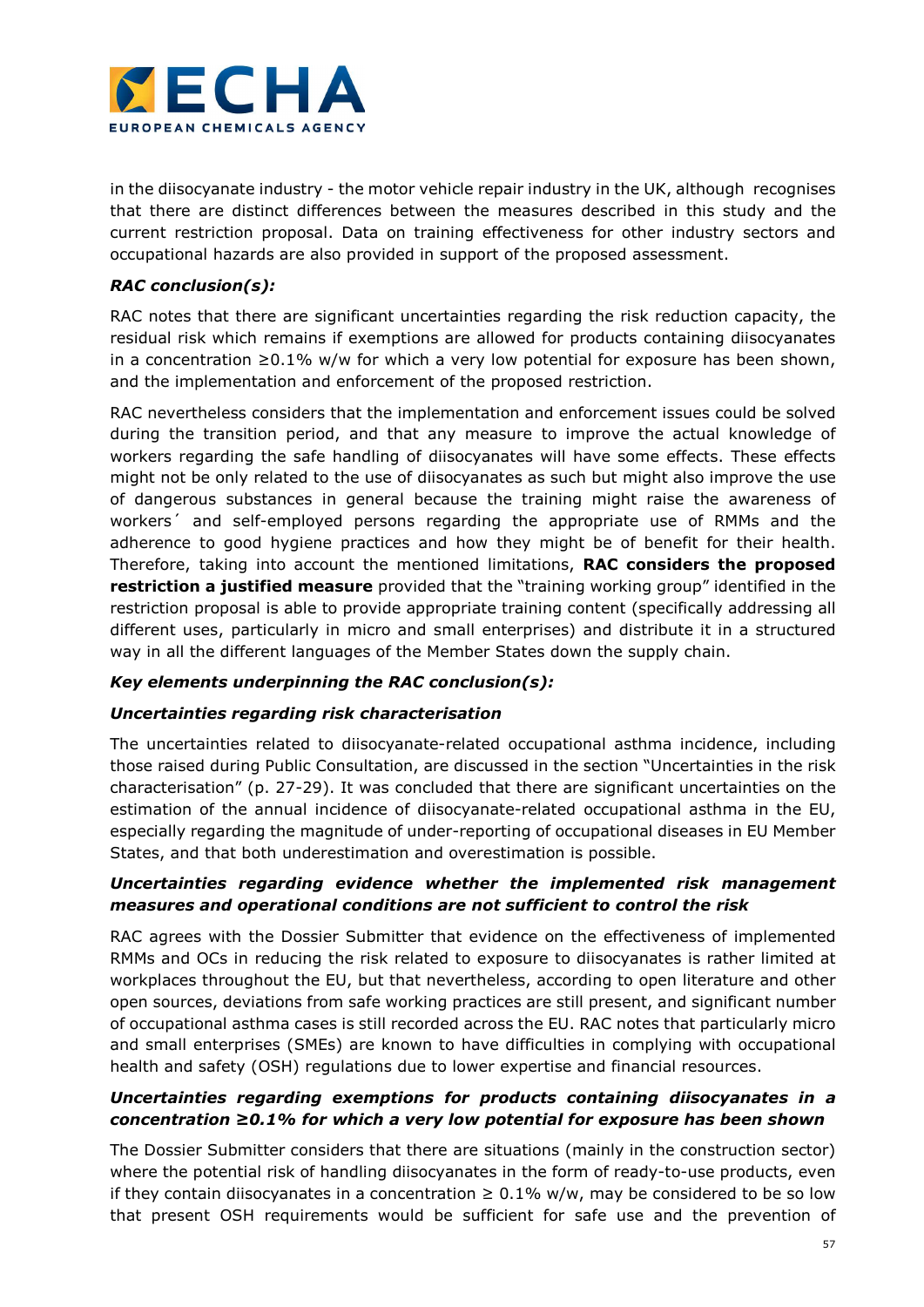

respiratory sensitisation. Nevertheless, they point out that these products are not "absolutely safe", and residual risk remains.

This residual risk cannot be quantified at the present moment due to lack of data on exposure and health effects in workers exposed to products that would be eligible for exemptions according to the restriction proposal. In order to alleviate these uncertainties and decrease the residual risk, RAC proposes a number of modifications to the Dossier Submitter's proposal regarding the exemption process.

However, RAC considers that although this pragmatic approach could lead to long-term benefits for the workers' health (e.g. development and use of products with "very low" potential of exposure, including products with decreased diisocyanate concentration; more efficient implementation of the proposed restriction, etc.), uncertainties remain:

- It is still not clear which different types of uses might be considered in future for exemptions.
- For dermal exposure assessment, a Dermal Assessment Tool is proposed ("dermal banding tool") which has been developed by the Dossier Submitter and an industry expert group on the basis of multiple sources, including Marquart et al. (2003), Stoffenmanager version 6, TRGS 401, and ECETOC TRA. Although it is stated in the Background Document (Appendix 5) that a preliminary evaluation of this tool was done by the German BG-BAU and the German Adhesives Association, and is reported to be rather conservative, the results of the validation were not provided (e.g. there is no information on sensitivity analysis for important input parameters).
- Although dermal contact might be minimised for those products that may be exempted there is a high uncertainty regarding whether a regular OSH training would be enough to point out the important role of a dermal contact in respiratory sensitisation.
- Particularly in the construction area, awareness of the need of skin protection and therefore the correct use of PPE (e.g. adequate gloves and working clothes) might not be as high as in other industry sectors (e.g. motor vehicle refinish). In addition, access of workers to adequate washing facilities might sometimes be rather difficult for this sector.

### Uncertainties regarding risk reduction capacity

RAC is aware of the high uncertainty related to the estimation of risk reduction capacity, but is also aware that due to the lack of data on training effectiveness in sectors other than MVR (motor vehicle refinish) and countries other than UK, more precise estimate is hard to achieve before implementation of the restriction. Nevertheless, although data for other health risks and industries show a wide range of effectiveness (less than 10% to more than 80%), several studies related to non-diisocyanate respiratory and skin sensitisers and irritants indicate that efficiency in the range proposed for this restriction proposal is not impossible to achieve. These uncertainties are to a certain extent alleviated by the fact that the Dossier Submitter stated in the Appendix 8 "Trainings and Measures" an obligatory content of training according to Measures groups, and took into account factors known to positively influence behavioural changes in training attendees.

In conclusion, remaining uncertainties regarding training effectiveness are high, but are not likely to be quantified or reduced before implementing the proposed restriction.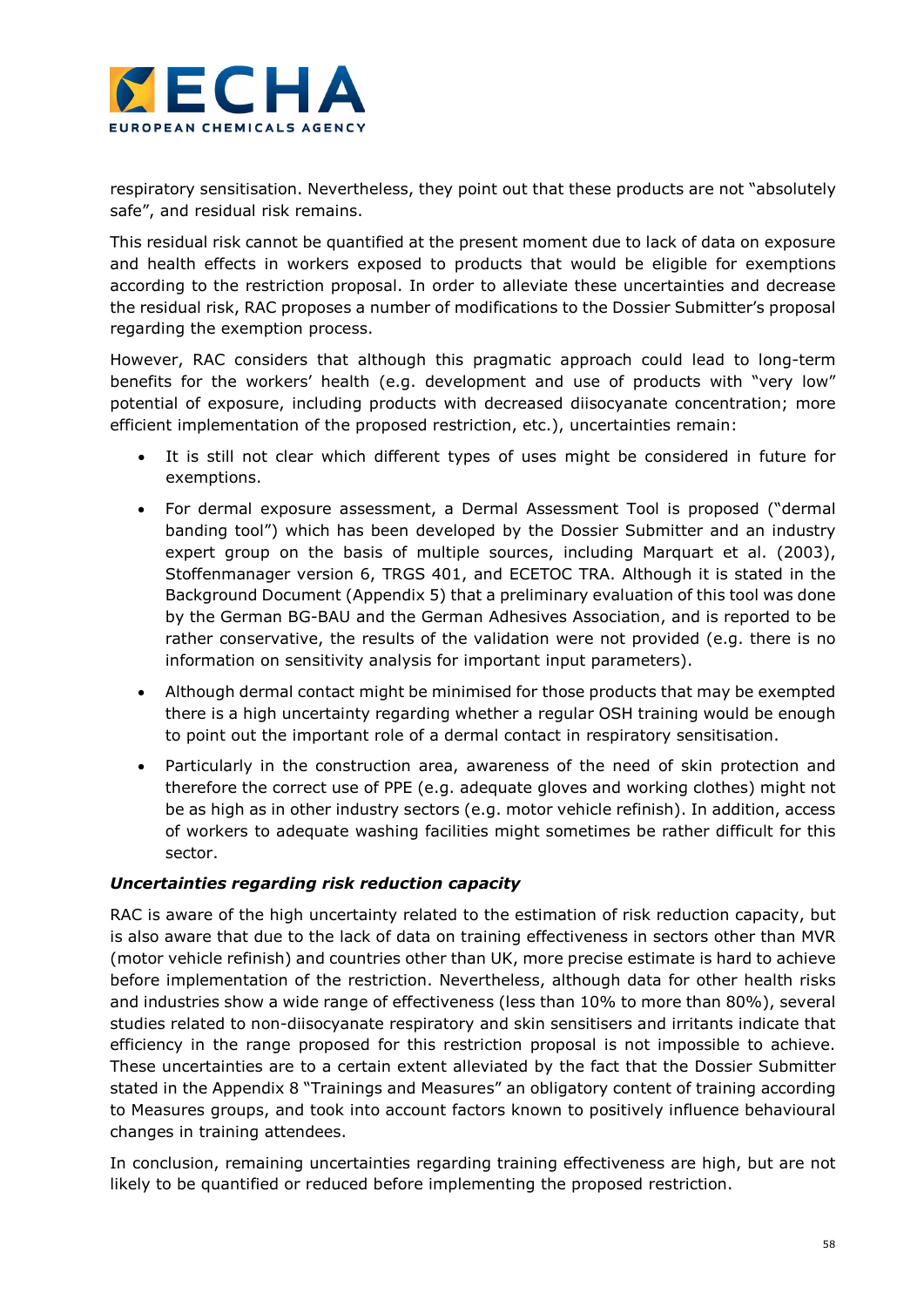

### Uncertainties regarding alternatives

Information on human health and environmental hazards of alternatives are very limited, except for epoxy resins, for which hazard properties are well studied. Especially for modified silanes, which present the most promising alternative, already in use (although limited to selected uses), health risks are still not well defined according to available literature.

#### Uncertainties regarding implementability and enforceability

- Communication of the requirements posed by the restriction proposal, both up and down the supply chain, is a crucial issue in this restriction, and could be challenging due to a huge number of affected companies, especially micro and small enterprises and self-employed workers. While for the communication of the requirements related to this restriction proposal several activities are foreseen and are stated in the Background document (A.3.1.6.5. Aspects of practicability, Organising the trainings in practice (or training licenced trainers)), it is still not clear enough how the process should work on the whole. Nevertheless RAC points out that according to Article 32, REACH, there is a duty to communicate information down the supply chain.
- The requirements with regards to this restriction proposal should be included in the safety data sheet and/or in the instructions of use. However how exactly this should be done has not been elaborated yet.
- The status of a "training working group", a not-for-profit body representing industry and the other Stakeholders which will have the final responsibility for the development of the training process and content, has not yet been determined.
- While the development and evaluation of the training content is foreseen to be centralised (as a responsibility of a "training working group"), transforming the training content into proper education material and training of qualified instructors is proposed to be performed by the training institutes or downstream user(s). This separated responsibility for the training content and the material will, on one hand allow to take into account national legislation and national (including cultural) specificities, as well as the characteristics of the actual application, but on the other hand is expected to decrease the level of quality control of the final training material, as well as of harmonisation of trainings across the EU. RAC considers that these uncertainties could be alleviated by developing content in a modular form, which then requires only minimal adaptation from the training institutes or downstream user(s). RAC also recommends that the Member States have a role in the development of the training material and ensure that the specificities at the national level are taken into account.
- The certification of the "commissioned expert" who performs the trainings for managers and qualified trainers is not yet specified.
- It is unclear which type of different training formats (e. g. classroom training, video instructions, supervised work-assignments) will be available as details have not yet been developed.
- Regarding mutual recognition for training completeness, it is unclear how this process should look like. E.g., should the certificate always be at least bi-lingual – in official language of the Member State and in English language? To solve issues like this, the Dossier Submitter recommends establishing an advisory board where competent independent outsiders have the possibility to provide input, but details regarding this board (e.g. who will constitute it, and at which EU level) are not yet defined. It could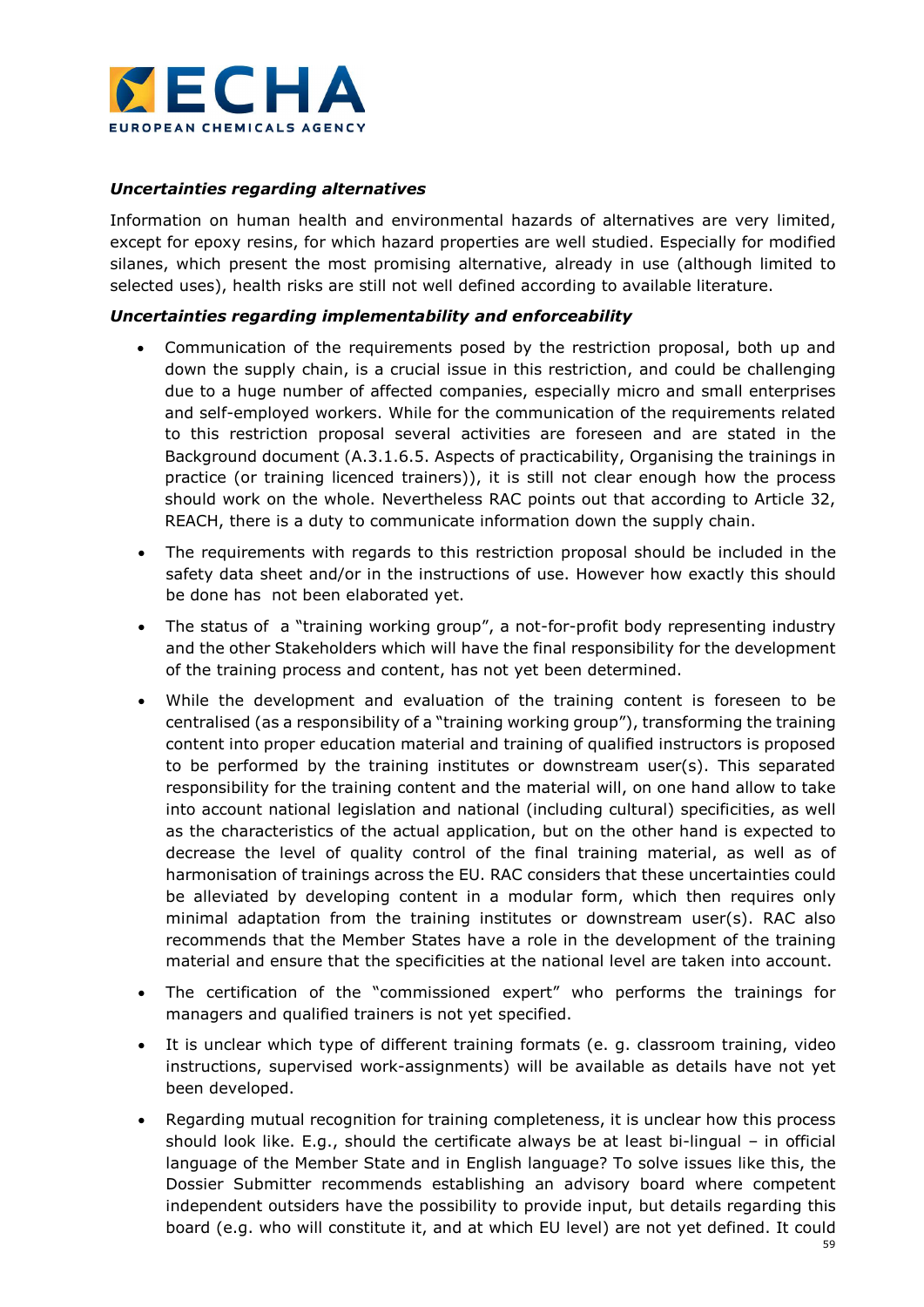

also be considered that Member States would participate in the advisory board to facilitate the development of the training material.

#### Enforceability

- RAC acknowledges that REACH enforcement officers might face significant challenge related to enforcement of this restriction proposal. Particularly the inspection of the appropriateness of the implemented RMMs might be difficult for them as they do not have a special expertise in this field. While in some Member States labour inspection services might also have authority to enforce Annex XVII of REACH, in most Member States the inspection services with authority for REACH inspections are not at all linked to labour inspection and therefore do not have the expertise for such inspections.
- Enforcement of exemptions related to the ready-to-use products before placing them on the market might not be possible as local enforcement authorities might not be able to check the assessment of products eligible for an exemption. However, in case the evaluation of an exemption would be done by an independent body with adequate expertise in the field, enforcement by local enforcement bodies would be possible because they would only have to check the evaluation certificate provided by the independent body.

To summarise, RAC considers that as the Dossier Submitter has not yet elaborated all issues related to a full implementation of the restriction proposal (e.g. dissemination of the training content), several uncertainties remain. Nevertheless, RAC acknowledges that the participation of the Member States in the development of the training material and the implementation of the training system would decrease the present uncertainties.

## **SEAC**

#### Summary of proposal:

See the opinion of SEAC.

#### SEAC conclusion(s):

See the opinion of SEAC.

### Key elements underpinning the SEAC conclusion(s):

See the opinion of SEAC.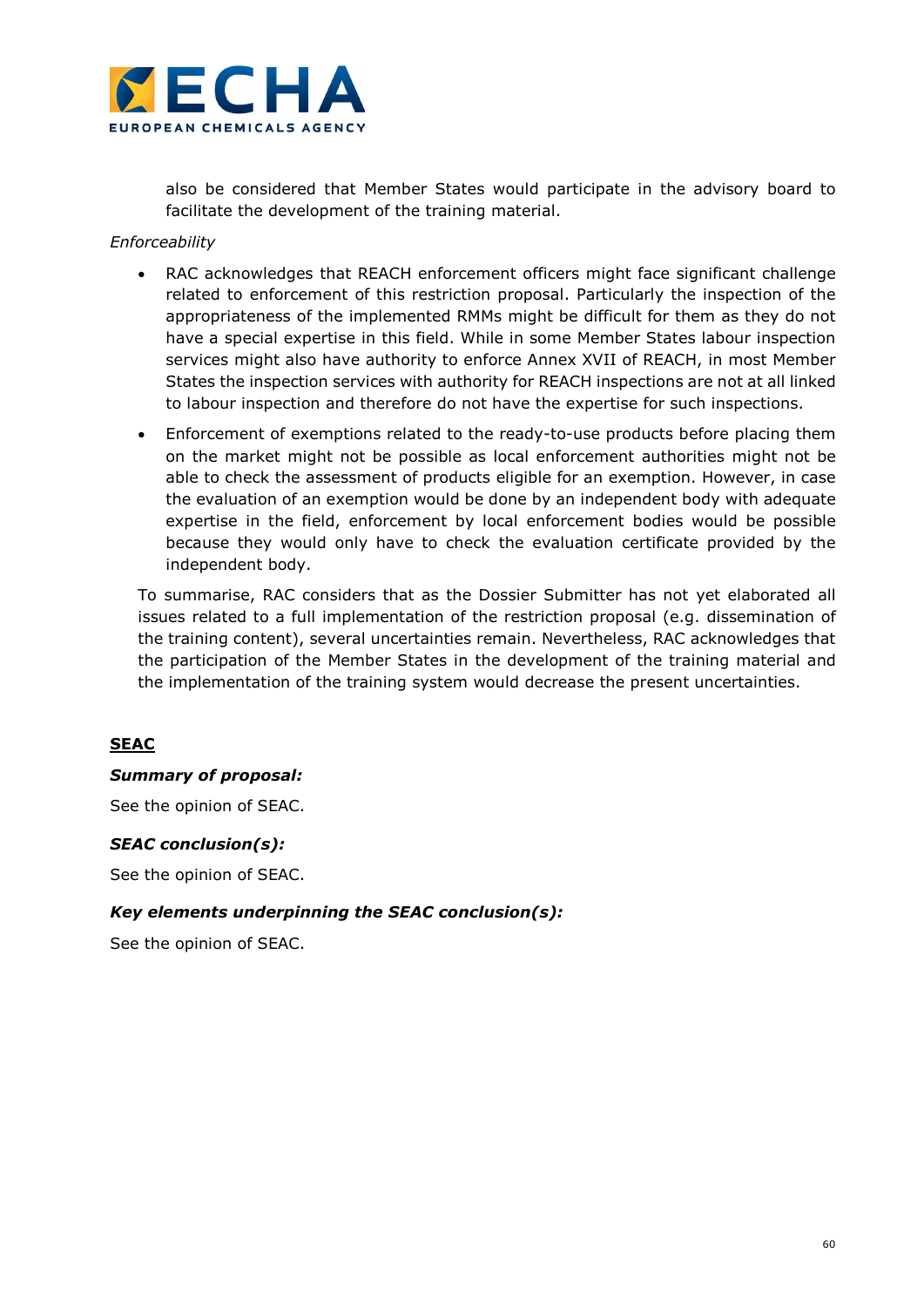

## REFERENCES

Aalto-Korte K, Pesonen M, Kuuliala O, Alanko K, Jolanki R (2010) Contact allergy to aliphatic polyisocyanates based on hexamethylene-1,6-diisocyanate (HDI). Contact Dermatitis 63: 357-63;

ATSDR (1998) Toxicological profile for hexamethylene diisocyanate;

ATSDR (2015) Draft toxicological profile for toluene diisocyanate and methylenediphenyl diisocyanate;

Baur X, Fruhmann G (1981) Specific IgE antibodies in patients with isocyanate asthma. Chest 80 (Suppl): 73-76;

Bregnhøj A, Menné T, Johansen JD, Søsted H (2012) Prevention of hand eczema among Danish hairdressing apprentices: an intervention study. Occup Environ Med 69:310-6;

Diisocyanates Panel. Urine Biomonitoring for MDI Exposure. American Chemistry Council, 2000;

European Agency for Safety and Health at Work (2012) Management of occupational safety and health. An Analysis of the findings of the European Survey of Enterprises on New and Emerging Risks (ESENER). European Risk Observatory Report;

Held E, Wolff C, Gyntelberg F, Agner T (2001) Prevention of work-related skin problems in student auxillary nurses. An intervention study. Cont Dermat 44:277–93;

Jolly AT, Klees JE, Pacheco KA, Guidotti TL, Kipen HM, Biggs JJ, Hyman MH, Bohnker BK, Thiese MS, Hegmann KT, Harber P (2015) Work-Related Asthma. J Occupat Environ Med 57: E121-E129

Karol MH, Taskar S, Gangal S, Rubanoff BF, Kamat SR (1987) The antibody response to methyl isocyanate: experimental and clinical findings. Environ Health Perspect 72: 169- 75;

Liu Y., Bello D, Sparer J. A., Stowe M. H., Gore R. J., Woskie S. R. Cullen M. R., Redlich C. A. (2007) Skin Exposure to Aliphatic Polyisocyanates in the Auto Body Repair and Refinishing Industry: A Qualitative Assessment. The Annals of Occupational Hygiene, Volume 51, Issue 5, 429–439

Lockey JE, Redlich CA, Streicher R et al. Isocyanates and human health multistakeholder information needs and research priorities (2015) J Occup Environ Med 57: 44-51

Loffler H, Bruckner T, Diepgen T, Effendy I (2006). Primary prevention in health care employees: a prospective intervention study with a 3-year training period. Cont Dermat 54:2002–2209;

Marquart J, Brouwer DH, Gijsbers JHJ, Links IHM, Warren N, Van Hemmen JJ (2003) Determinants of dermal exposure relevant for exposure modelling in regulatory risk assessment. Ann Occup Hyg 47:599–607;

North CM, Ezendam J, Hotchkiss JA et al. (2016) Developing a framework for assessing chemical respiratory sensitization: A workshop report. Regul Toxicol Pharmacol 80:295- 309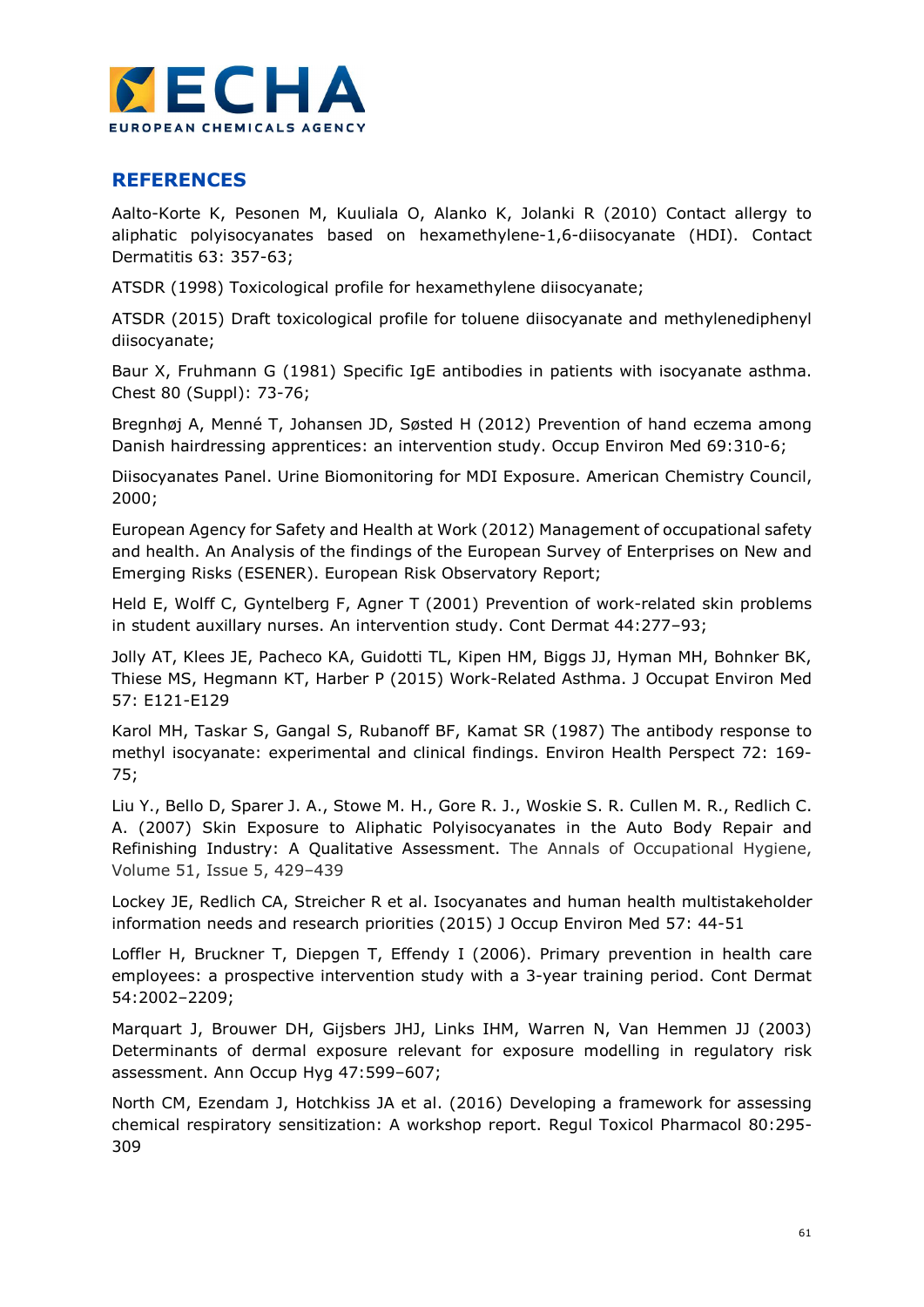

Park HS, Park JN, Kim JW, Kim SK (1992) Clinical and immunological evaluation of isocyanate-exposed workers. J Korean Med Sci. 7: 122-7;

Sabbioni G, Turesky RJ (2017) Biomonitoring human albumin adducts: the past, the present, and the future. Chem Res Toxicol 30: 332-6;

Semple S, Graham M, Cowie H, Cherrie JW (2007) The causative factors of dermatitis among workers exposed to metal working fluids. Research Report for the Health and SafetyExecutive, Report No.: RR577;

Tavakoli S.M. (2003) An assessment of skin sensitisation by the use of epoxy resin in the construction industry. Research report 079, prepared by TWI Ltd for the Health and Safety Executive;

US National Research Council (2004) Acute Exposure Guideline Levels for Selected Airborne Chemicals: Volume 4. Washington (DC): National Academies Press (US);

Verschoor L, Verschoor AH (2014) Nonoccupational and occupational exposure to isocyanates. Curr Opin Pulm Med 20: 199-204;

WATCH/2008/4. Annex 2. Assessment of the potential for isocyanic acid and other monoisocyanates to cause respiratory irritation and sensitisation. HSE, 2009;

WHO CICAD 27 (2000) Diphenylmethane diisocyanate (MDI).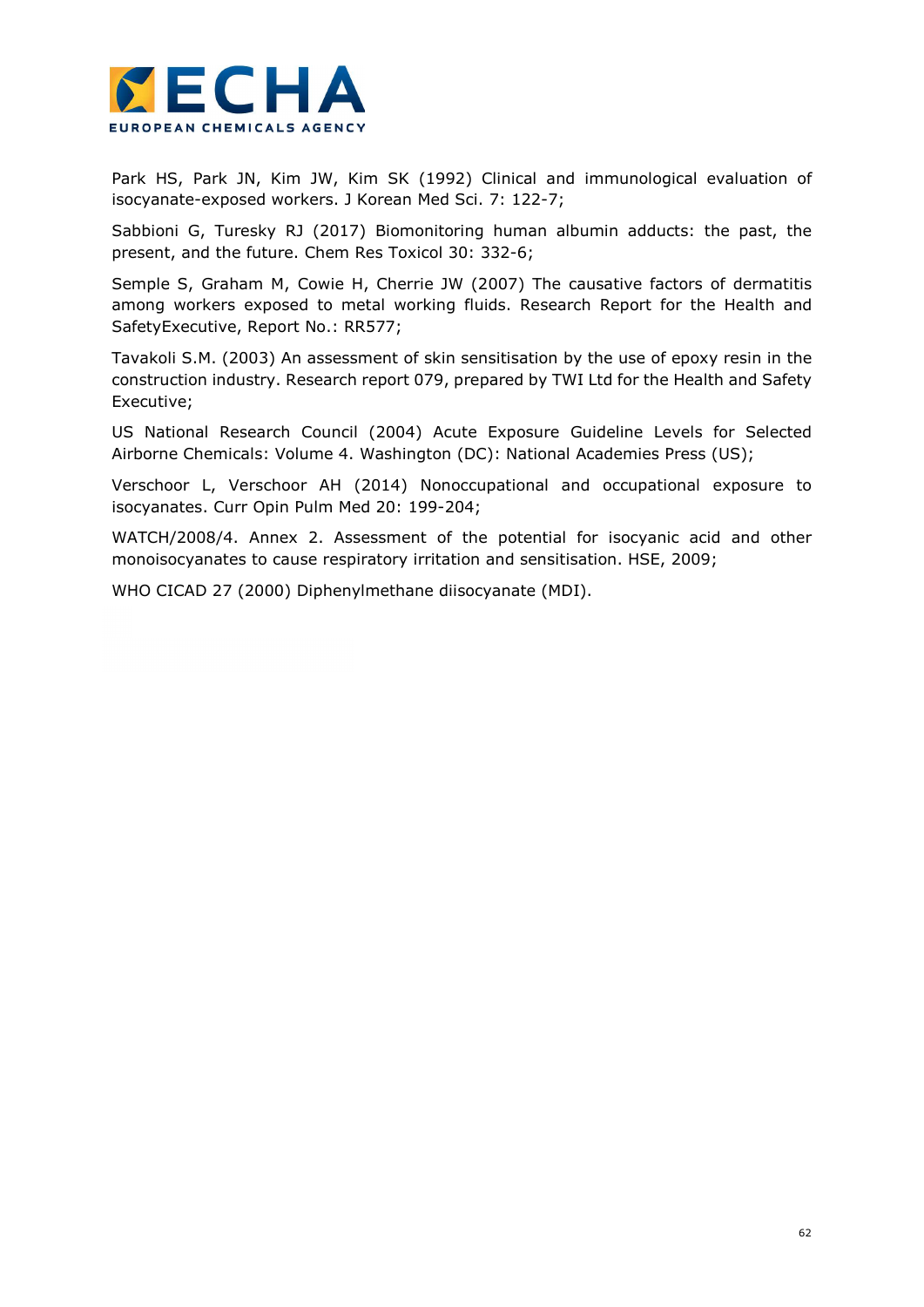

# ANNEX

### Conditions of the restriction

[Diisocyanates with the chemical structure, O=C=N-R-N=C=O, where R is an aliphatic or aromatic hydrocarbon unit of unspecified length]

- 1. Shall not be used as substances on their own, as a constituent in other substances or in mixtures for industrial and professional use(s) after dd.mm.yyyy (date of entry into force plus 1 (or 2) year(s)), unless:
	- a) the cumulative concentration of diisocyanates in the substance or mixture is less than 0.1% by weight, or
	- b) measures are implemented according to paragraph 9 and
	- c) adequate training is successfully completed according to paragraph 8 by the worker or self-employed worker handling substances according to paragraph 1.
- 2. Shall not be placed on the market as substances on their own, as a constituent in other substances or in mixtures for industrial and professional uses after dd.mm.yyyy (date of entry into force plus 1 (or 2) year(s)), unless the:
	- a) cumulative concentration of diisocyanates in the substance or mixture is less than 0.1% by weight, or
	- b) the supplier ensures that the recipient of the substance(s) or mixture(s) is provided with information on the requirements of paragraph 1 b and c.
- 3. Paragraphs 1 and 2 shall not apply to those use(s) where the supplier (manufacturer, importer or formulator) ensures that the specific use of a readyto-use product<sup>32</sup> containing  $\geq 0.1\%$  diisocyanates in the substance or mixture leads to very low risk of exposure for the dermal and inhalation route. The relevant section of the Safety Data Sheet shall be updated accordingly.

In this context very low risk of exposure means that:

- i. aerosols are not generated, and
- ii. warming or heating the substance or mixture above 45 °C is not required, and
- iii. the sum of the concentrations for all diisocyanates measured during air monitoring shall be  $< 1$  ppb as a time-weighted average of 8 hours, and

<sup>-</sup> $32$  A ready-to-use product includes the diisocyanate(s) as a substance or mixture in the ready-to-use form, with other auxiliary substances, packaging and application devices.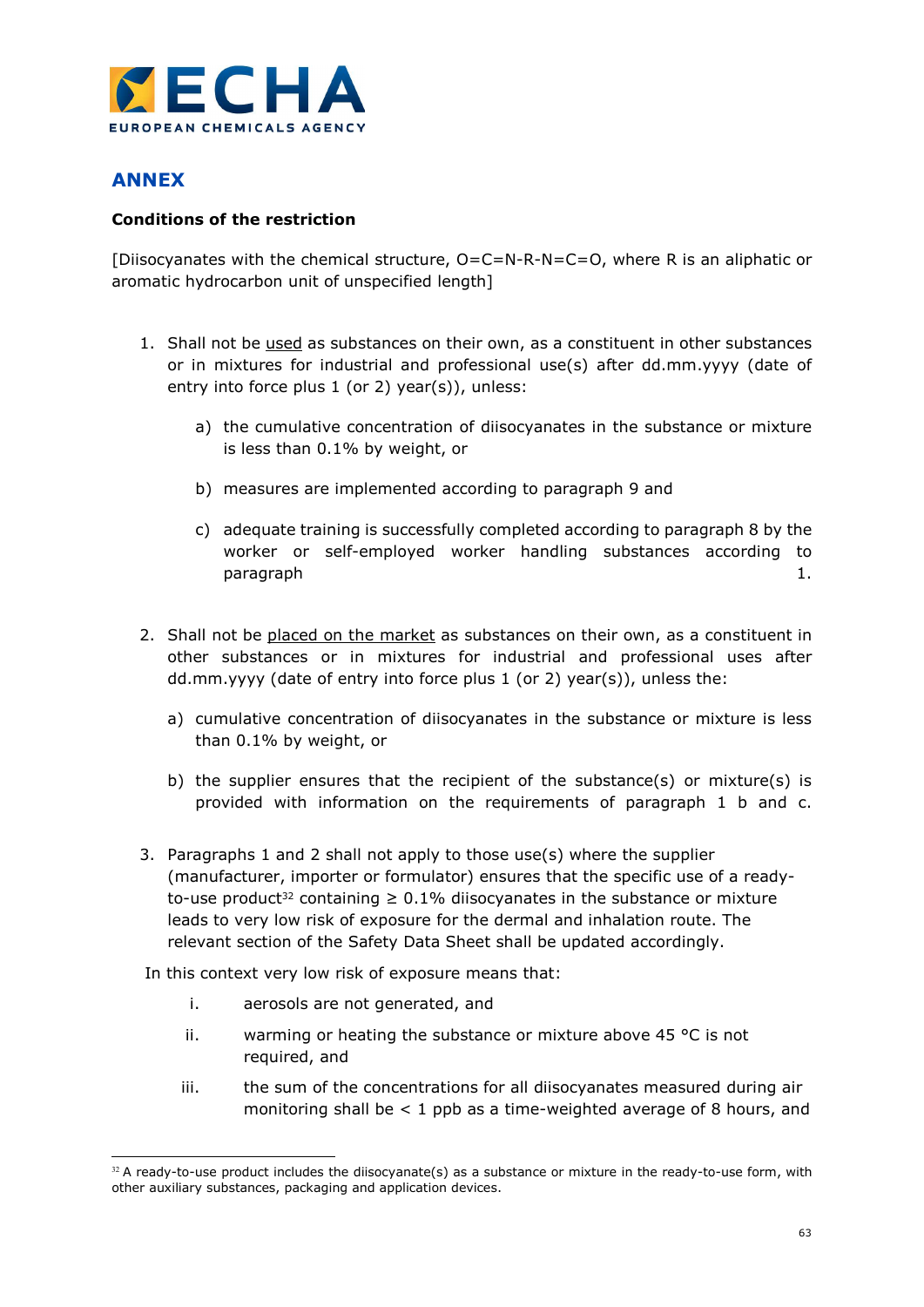

-

- iv. very low dermal exposure is demonstrated by a recognised dermal assessment tool.
- 4. Manufacturers and importers of diisocyanates which are not exempted according to paragraph 2a or paragraph 3 shall co-operate to:
	- a) develop a minimum set of training material in accordance with paragraph 8, supported by information provided by downstream user;
	- b) ensure that adequate training material is available to the recipients of the substance(s) or mixture(s) in an official language of the Members State(s) where the substance(s) or mixture(s) is placed on the market;
	- c) review and update the training material after a maximum of 8 years, or without delay if new information, which may affect the risk management measures, becomes available and inform the recipients accordingly..
- 5. Users<sup>33</sup> of diisocyanates which are not exempted according to paragraph 1a or paragraph 3 and their employer shall keep documentary evidence to demonstrate successful completion of a training according to paragraph 8.
- 6. Proof of successful completion of any training according to paragraph 8 taken in one Member State shall be recognised in all other Member States.
- 7. The training according to paragraph 8 should be provided by trainers who have undergone specific training covering at least the aspects set out in part 1 of Appendix X.
- 8. The content of the training according to paragraph 1c should cover:
	- a) at least the aspects set out in part 2 of Appendix X;
	- b) at least the additional aspects set out in part 3 of appendix X for the following uses: Handling open mixtures at ambient temp. (incl. foam tunnels); spraying in a ventilated booth; application by roller; application by brush; application by dipping and pouring; mechanical post treatment (e.g. cutting) of not fully cured articles which are not warm anymore; cleaning and waste; and any other uses with similar risk of exposure for the dermal and inhalation route.
	- c) At least the additional aspects set out in part 4 of appendix X for the following uses: Handling incompletely cured articles (e.g. freshly cured, still

<sup>&</sup>lt;sup>33</sup> For the purposes of this entry users means workers and self-employed workers undertaking tasks and/or subtasks with diisocyanates on their own, as a constituent in other substances or in mixtures for industrial and professional use(s) or supervising these tasks and/or subtasks.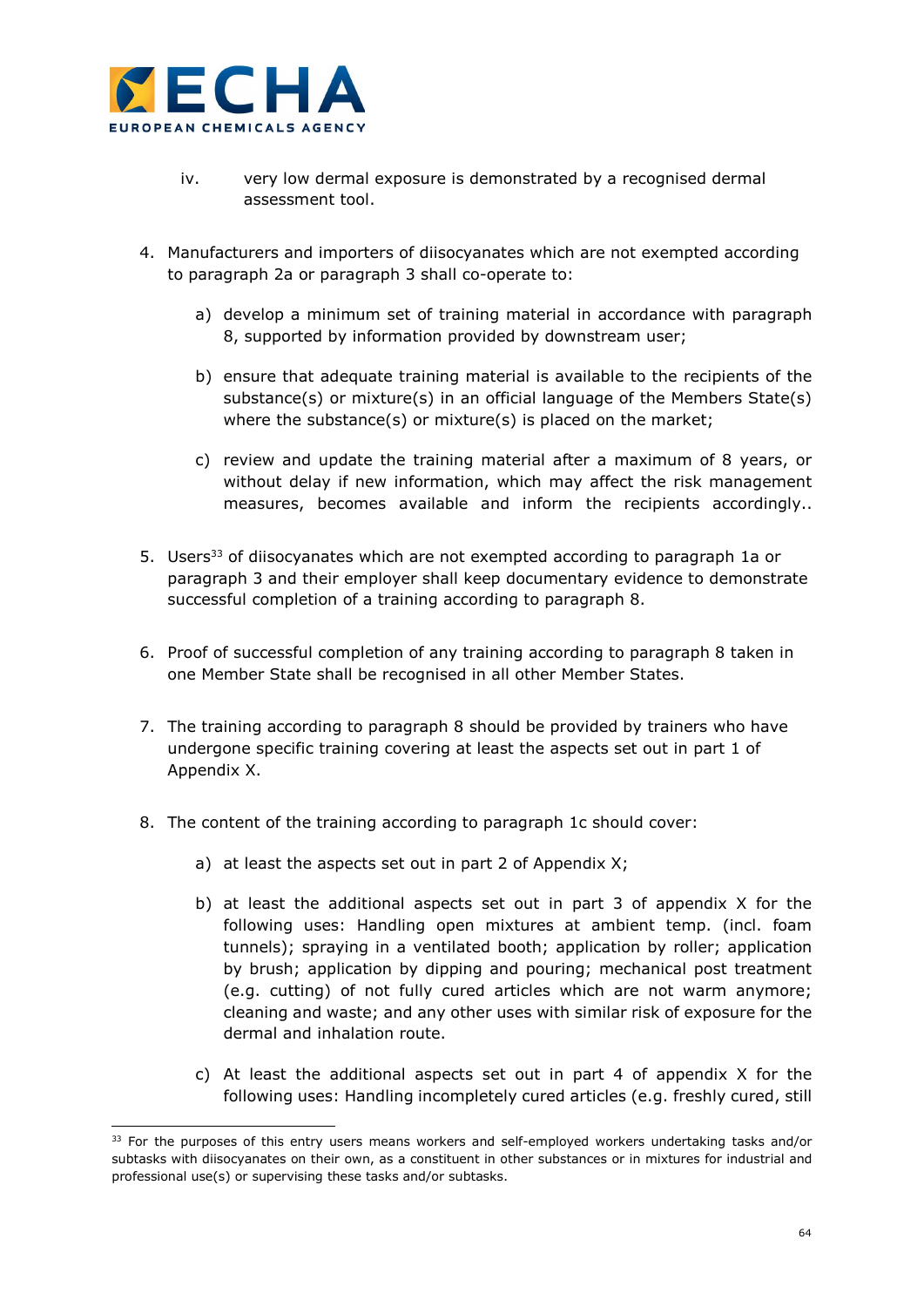

-

warm); foundry applications; maintenance and repair that needs access to equipment; open handling of warm or hot formulations ( $>$  45 °C); spraying in open air, with limited or only natural ventilation (includes large industry working halls) and spraying with high energy (e.g. foams, elastomers); and any other uses with similar risk of exposure for the dermal and inhalation route.

Users performing various tasks shall complete the training for the highest requirements for his working tasks according to paragraph 8.

The training should be carried out at least every 4 years.

- 9. For any use of diisocyanates which is not exempted according to paragraph 1a or paragraph 3, the user shall ensure that exposure is minimised $34$ . Minimisation in this context means at least that the conditions should include:
	- a) the additional measures set out in part 2 of Appendix Y for the following uses: Handling open mixtures at ambient temp. (incl. foam tunnels); spraying in a ventilated booth; application by roller; application by brush; application by dipping and pouring; mechanical post treatment (e.g. cutting) of not fully cured articles which are not warm anymore; cleaning and waste; any other uses with similar risk of exposure for the dermal and inhalation route.
	- b) the additional measures set out in part 3 of Appendix Y for the following uses: Handling incompletely cured articles (e.g. freshly cured, still warm); foundry applications; maintenance and repair that needs access to equipment; open handling of warm or hot formulations ( $>$  45 °C); spraying in open air, with limited or only natural ventilation (includes large industry working halls) and spraying with high energy (e.g. foams, elastomers); and any other uses with similar risk of exposure for the dermal and inhalation route.
	- 10. This restriction should apply without prejudice to other Community legislation on workers protection.

<sup>&</sup>lt;sup>34</sup> In this restriction minimised means compliance with at least the conditions set out in part 1 of Appendix Y.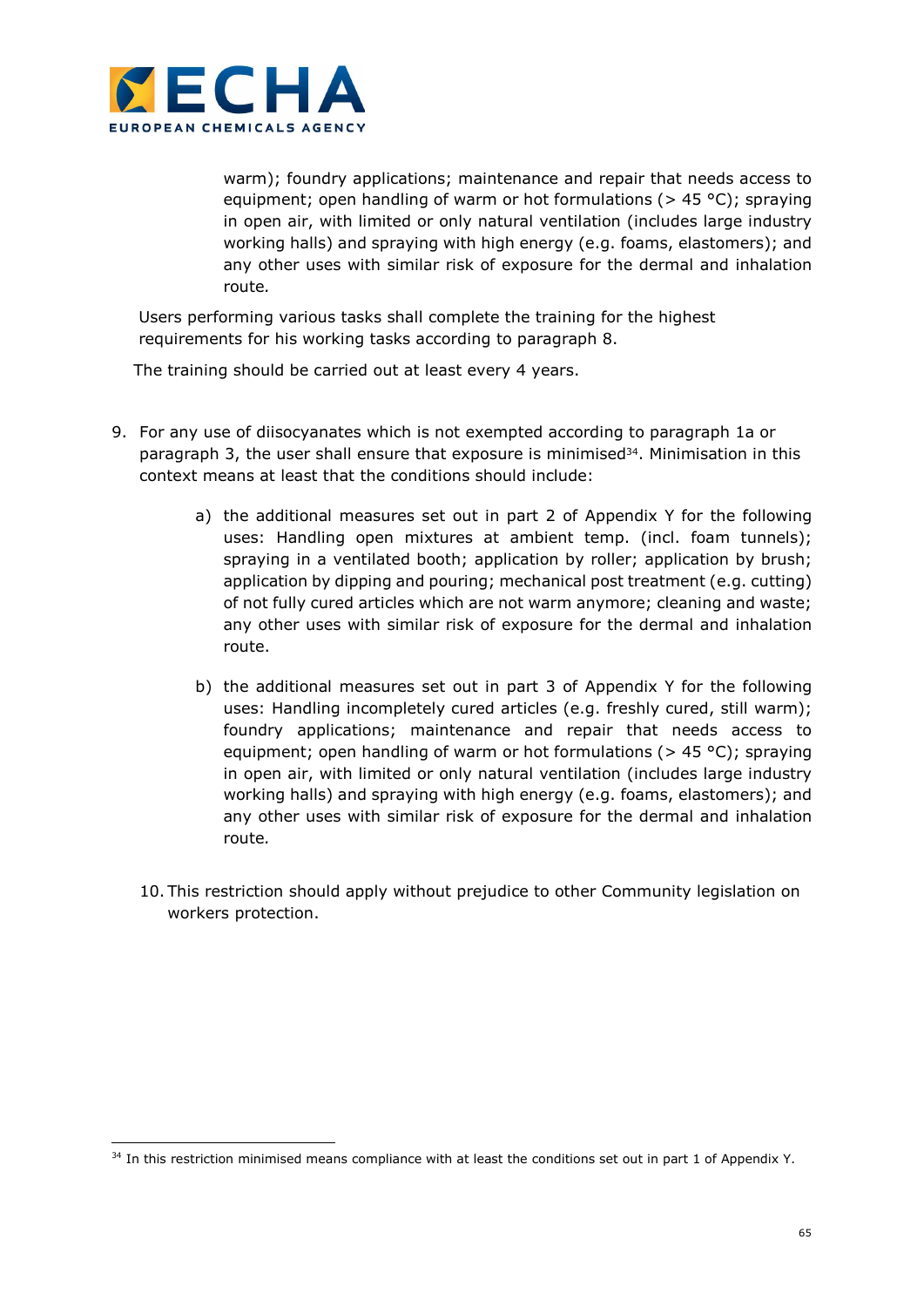

## Appendix X

Part 1: Trainers' training

- a) Basic information on restriction, training requirements and implementation.
- b) Measuring devices and their limitations
- c) Deposition and distribution
- d) Protection of bystanders
- e) PPE needed and its limitations
- f) Storage requirements
- g) Behaviour-based safety management
- h) Emergency plans
- i) Management of Change
- j) Certification requirements for attendees.
- Part 2: Basic training of workers (employed and self employed)
- a) Chemistry
- b) How can you be exposed
- c) Signs of sensitisation
- d) Odour of hazard
- e) Importance volatility /…something missing??
- f) Viscosity/ Temperature / Mol. Wt
- g) Personal Hygiene
- h) PPE needed and its limitations
- i) Clothing
- j) Risk of dermal contact
- k) Risk of exposure to not fully cured polyurethane
- l) Skin protection scheme
- m) Ventilation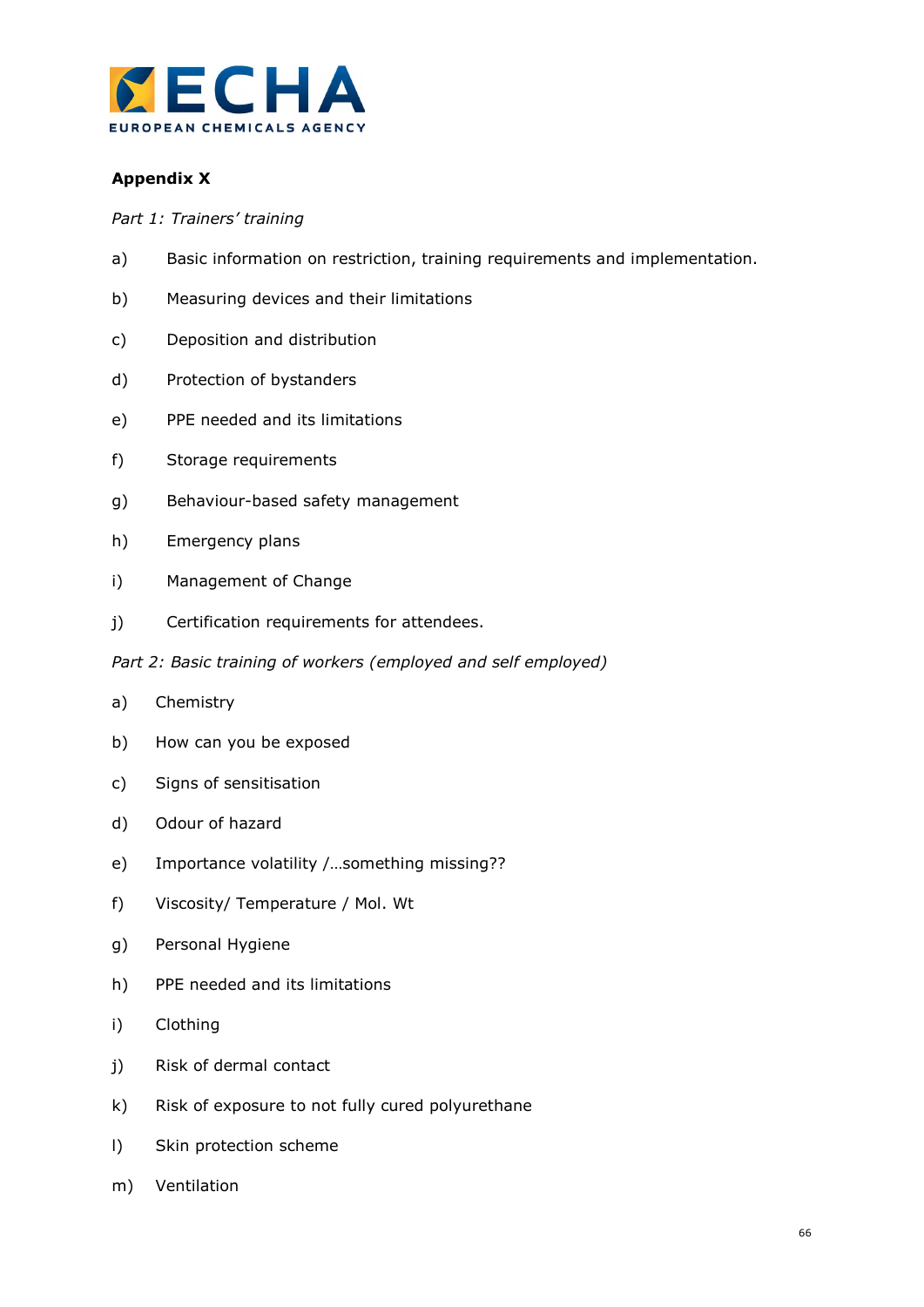

- n) Cleaning , leakages, maintenance
- o) Discarding empty packaging
- p) Protection of bystanders
- q) Identification of critical handling stages
- r) Specific national code systems (if applicable)
- s) Behaviour-based safety
- t) Certification requirements for attendees.

Part 3: Intermediate training of workers (employed and self employed) (classroom training)

- a) PPE needed and its limitations
- b) Behaviour-based aspects
- c) Maintenance
- d) Management of change
- e) Evaluation of safety instructions
- f) Risk in relation to application process used
- g) Certification requirements of attendees.

Part 4: Advanced training of workers (employed and self employed) (classroom training)

- a) Feedback
- b) Additional certification
- c) Spraying in open air
- d) Open handling of hot or warm formulations (>45°C)
- e) Certification requirements for attendees.

In the context of part 3 and part 4, classroom training could mean on the job training or training in a work related environment. The classroom training should have a minimum duration of four hours.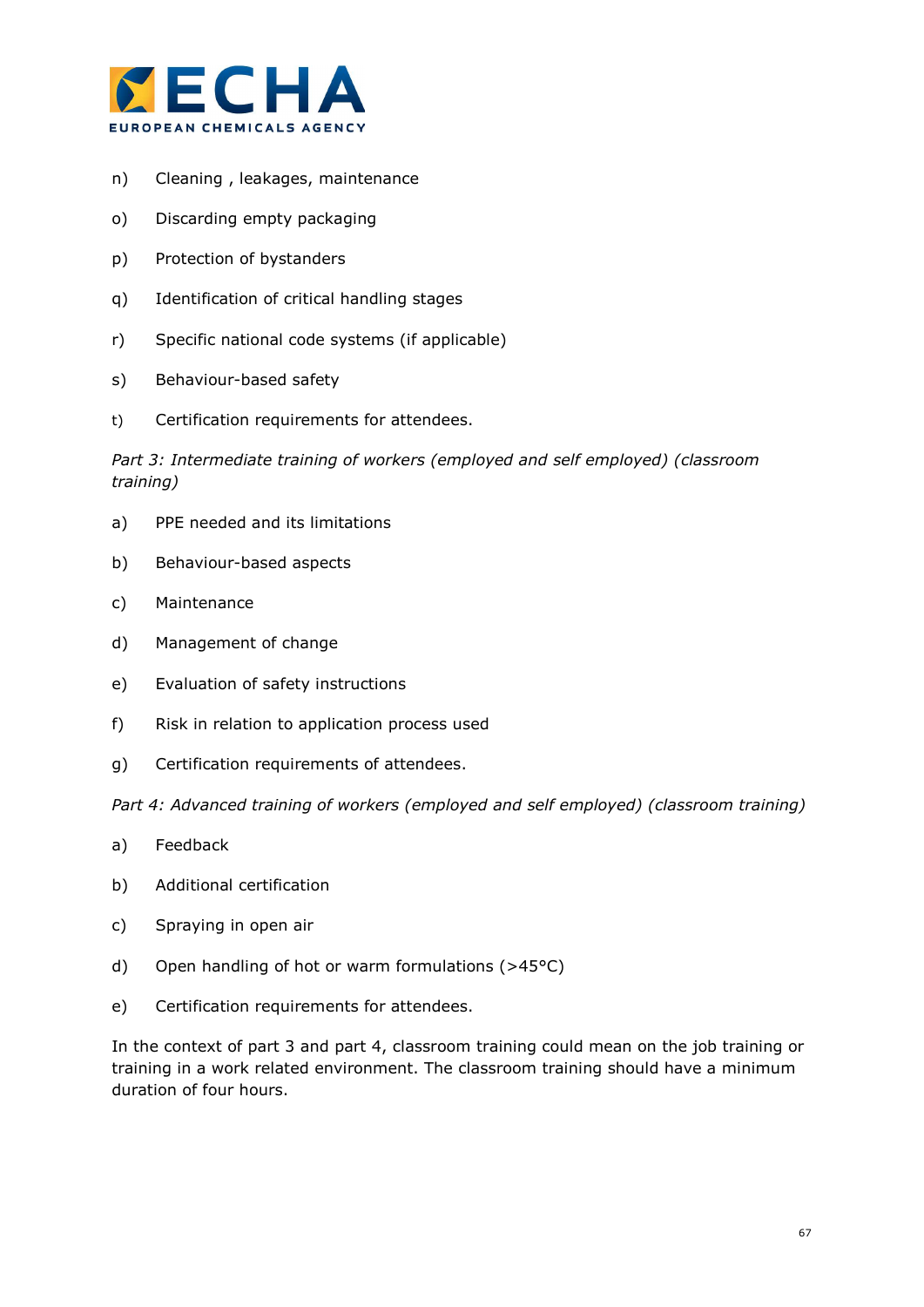

## Appendix Y

Part 1: General conditions of use to ensure minimisation of exposure

- RMMs as defined in the supporting documents (e.g. in exposure scenarios in eSDS for substances, or measures prescribed in SDSs for mixtures) are in place.
- Application equipment is regularly maintained at least once per year.
- Equipment critical for safety protection (e.g. temperature indicators, overheating safety switches, ventilation systems) is working according to specification and has been checked according to predefined schedules. This shall be proven by relevant documentation.
- If heated application systems are used, these are equipped with an overheating switch-off protection that will bring the equipment temperature to a safe level.
- If exhaust equipment is used (either fixed or mobile) this is constructed in such a way that fresh air replaces exhaust air and that nobody is exposed to exhaust air.
- Facilities, machines and tanks shall be constructed and arranged in such a way that also when an equipment part fails, uncontrolled release of isocyanate at the workplace is prevented.
- Where required (e.g. in (e)SDS) exhaust equipment is available.
- Emergency kits (cleaning small spills, splashes) are available.
- Cleaning solutions, cured waste and residual diisocyanate shall only be stored in dedicated areas, in separate containers outside the normal working area.
- Organisational measures are implemented to ensure engineering controls are used and maintained.
- Companies have documented proof that their workers have been trained according to the requirements of this restriction.
- Workers are offered to undergo a medical consultation when taking up work and offered follow-up consultations after that yearly. The offer for such a consultation and the decision of the worker shall be documented.
- Companies have documented the risk for neighbouring workplaces and bystanders both during normal use and during emergencies.
- Companies have tools or implement systems that prevent non-workers from entering the work area when in use and during specified time of restricted access, unless accompanied by a person trained according to the specifications of this Appendix. Access shall only be permitted with PPE specified for the ongoing work stage.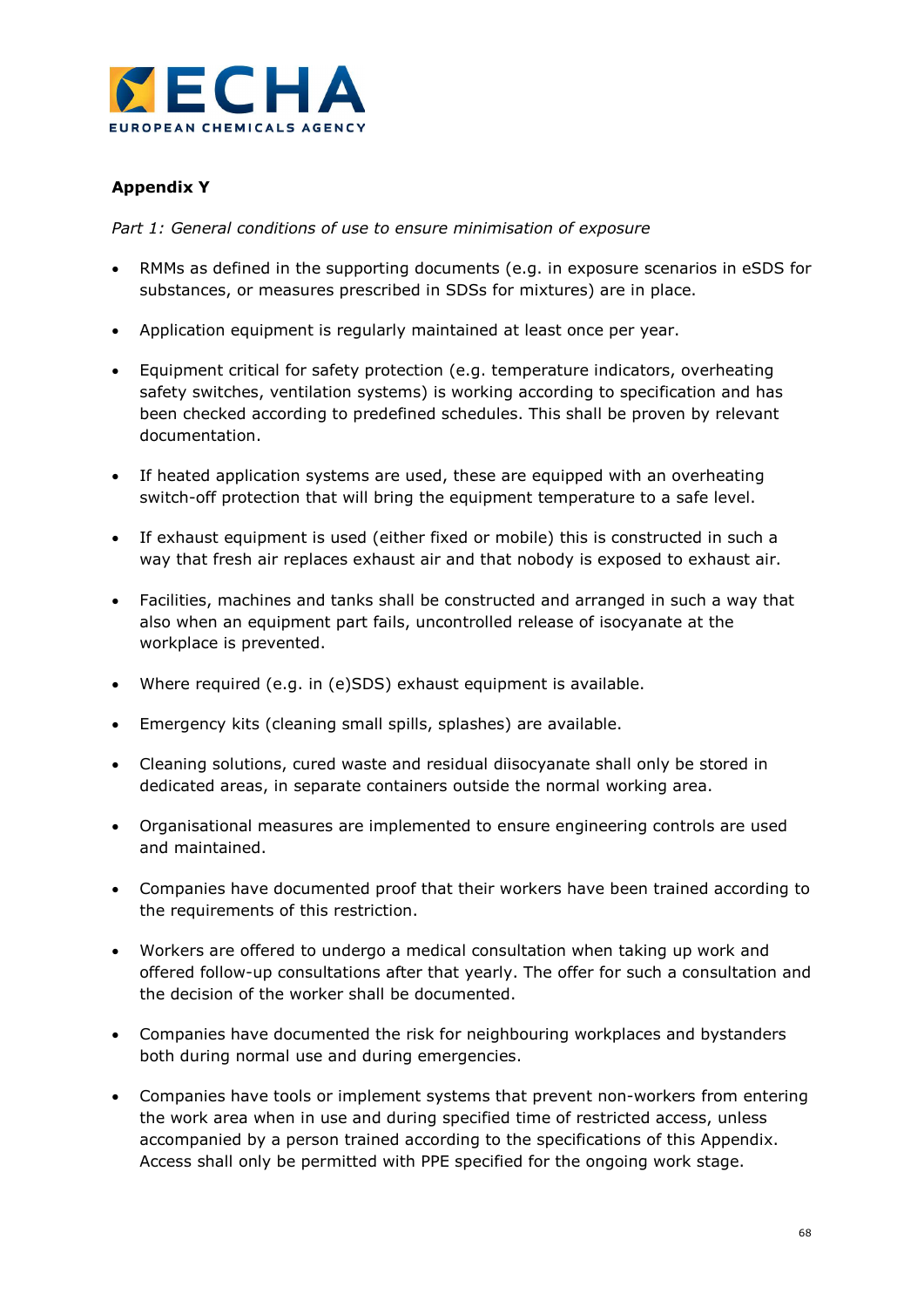

- Companies have a check and maintenance schedule for their ventilation equipment.
- Written instructions are available for the performed tasks.
- Personal protective measures.
- Protective equipment has been defined and has been made available dependent on product properties and use.
- Sufficient skin cleaning and conditioning materials are made available.

## Part 2: Additional technical measures

- Qualitative detection tools (e.g. wiping tissues) for detection of deposited isocyanate are available.
- Companies provide evidence that technical equipment is sufficient for risk management.
- Organisational measures.
- Effectiveness of protection measures should be regularly checked and documented.
- If open systems are used, reasons for not using closed systems have been documented. This includes steps such as maintenance and repair.

## Part 3: Additional organisational measures

- Quantities available during use and quantities stored are limited to the amount necessary to allow a smooth workflow.
- The emergency planning is appropriate for release of large amounts of isocyanate. Appropriate protection equipment for first aiders and/or technical personnel is available.
- Documented work procedures exist for the task carried out. These list specific precautions needed (e.g. installation of LEV, the sealing of rooms to prevent uncontrolled emissions).
- Define and communicate a minimum time to re-entry of the working area to avoid exposure of other workers, and a minimum time to re-occupation of rooms by persons from the general population, according to information in SDS.
- Tools, including written instructions, are made available to those concerned in order to communicate and control blocking of workspaces for bystander access.
- Companies have introduced a behavioural based management system for performance improvement. For professionals a Behaviour Based Performance Program (BBP) is part of training.